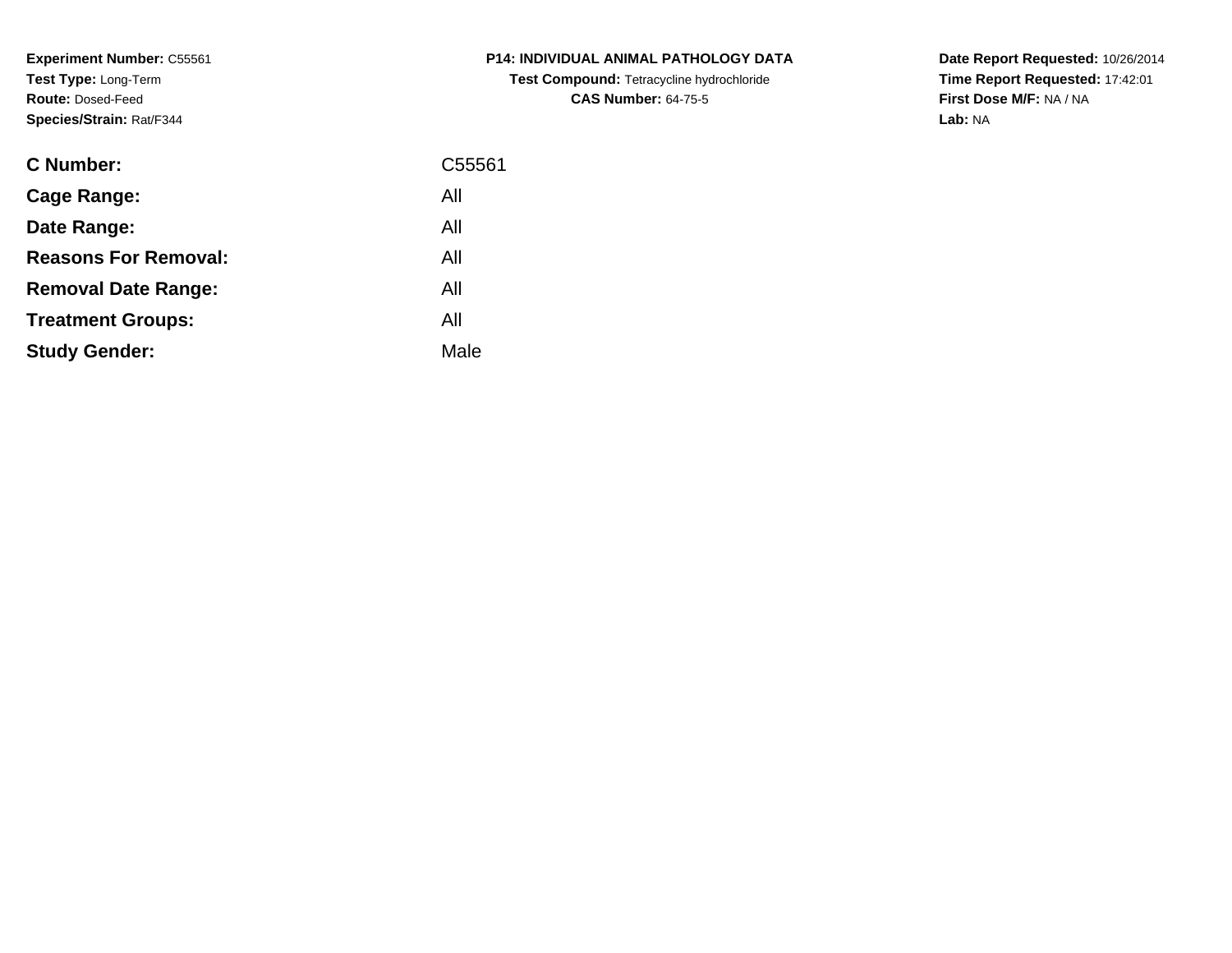**Test Type:** Long-Term

**Route:** Dosed-Feed

**Species/Strain:** Rat/F344

## **P14: INDIVIDUAL ANIMAL PATHOLOGY DATA**

**Test Compound:** Tetracycline hydrochloride**CAS Number:** 64-75-5

| <b>ANIMAL ID: 1 051</b> | <b>TRT#: 1</b>         | <b>SEX: Male</b>                | DAY ON TEST:  |  |
|-------------------------|------------------------|---------------------------------|---------------|--|
|                         | <b>DOSE: 25000 PPM</b> | <b>DISP: Terminal Sacrifice</b> | <b>HISTO:</b> |  |
| <b>OBSERVATIONS</b>     |                        |                                 |               |  |
| Heart                   | Myocardium Nos         | Degeneration, Nos               |               |  |
| <b>Intestine Small</b>  | <b>Mesentery Nos</b>   | Necrosis, Fat                   |               |  |
| Liver                   |                        | Cytoplasmic Change, Basophilic  |               |  |
|                         | <b>Bile Duct</b>       | Hyperplasia, Nos                |               |  |
| Nasal cavity            | <b>Turbinate Nos</b>   | Inflammation, Chronic Focal     |               |  |
| Pancreas                |                        | Hyperplasia, Focal              |               |  |
| Preputial gland         |                        | Adenoma, Nos                    |               |  |
| Skin                    |                        | Cyst, Epidermal Inclusion       |               |  |
| Testis                  |                        | Atrophy, Nos                    |               |  |
|                         |                        | Hyperplasia, Interstitial Cell  |               |  |
|                         |                        | Interstitial-Cell Tumor         |               |  |
| Unspecified             | Multiple Organs Nos    | Leukemia, Mononuclear Cell      |               |  |
| PRIMARY CAUSE OF DEATH  |                        |                                 |               |  |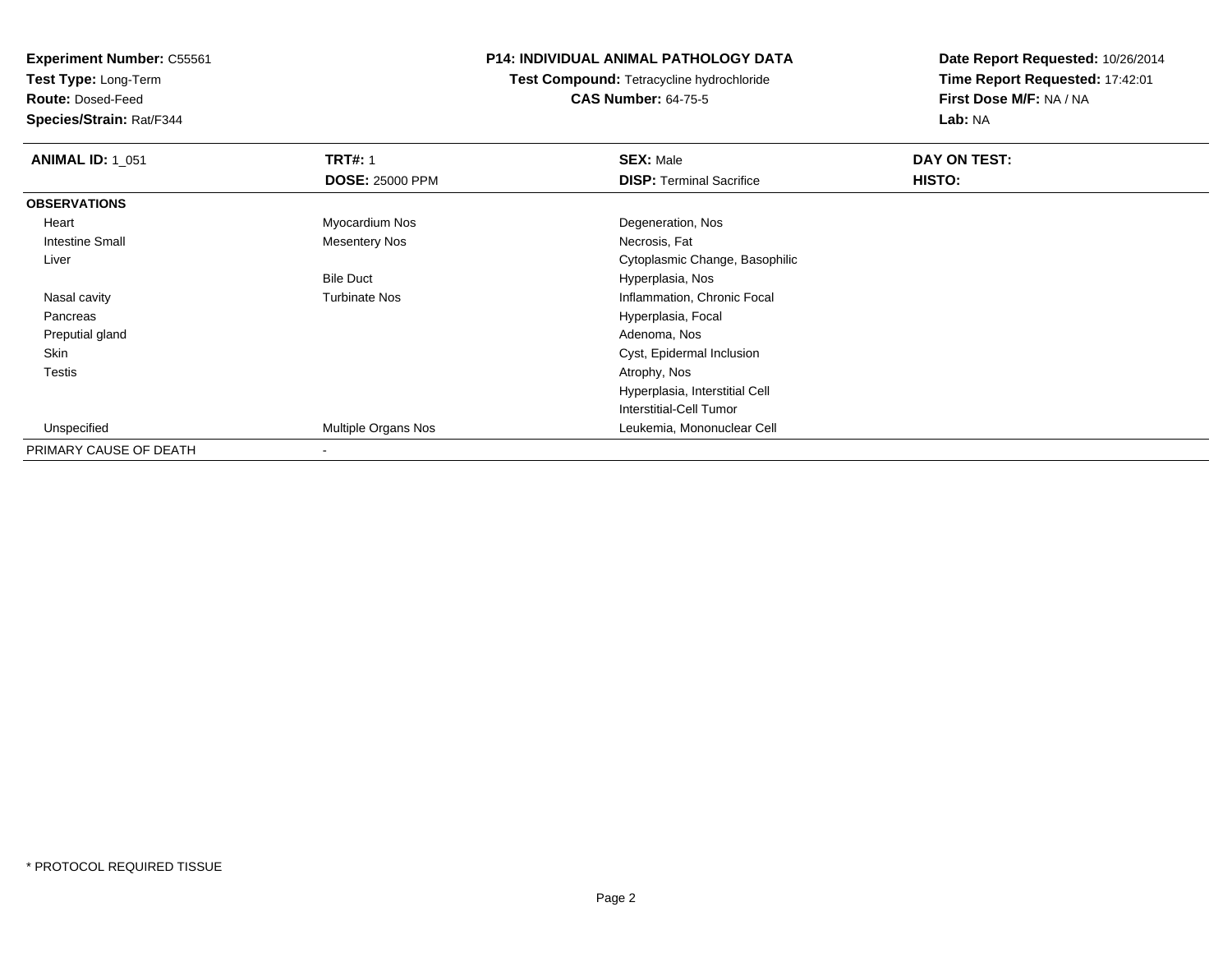**Test Type:** Long-Term

**Route:** Dosed-Feed

**Species/Strain:** Rat/F344

## **P14: INDIVIDUAL ANIMAL PATHOLOGY DATA**

**Test Compound:** Tetracycline hydrochloride**CAS Number:** 64-75-5

| <b>ANIMAL ID: 1 052</b> | <b>TRT#: 1</b>            | <b>SEX: Male</b>                | DAY ON TEST:  |  |
|-------------------------|---------------------------|---------------------------------|---------------|--|
|                         | <b>DOSE: 25000 PPM</b>    | <b>DISP: Terminal Sacrifice</b> | <b>HISTO:</b> |  |
| <b>OBSERVATIONS</b>     |                           |                                 |               |  |
| Bone marrow             |                           | Hypoplasia, Nos                 |               |  |
| Heart                   | Myocardium Nos            | Degeneration, Nos               |               |  |
| Kidney                  |                           | Nephropathy                     |               |  |
| Liver                   |                           | Cytoplasmic Change, Basophilic  |               |  |
|                         | <b>Bile Duct</b>          | Hyperplasia, Nos                |               |  |
| Nasal cavity            | <b>Turbinate Nos</b>      | Inflammation, Chronic Focal     |               |  |
| Pituitary gland         | <b>Anterior Pituitary</b> | Hyperplasia, Focal              |               |  |
| Preputial gland         |                           | Inflammation, Acute/Chronic     |               |  |
| <b>Testis</b>           |                           | Interstitial-Cell Tumor         |               |  |
| PRIMARY CAUSE OF DEATH  |                           |                                 |               |  |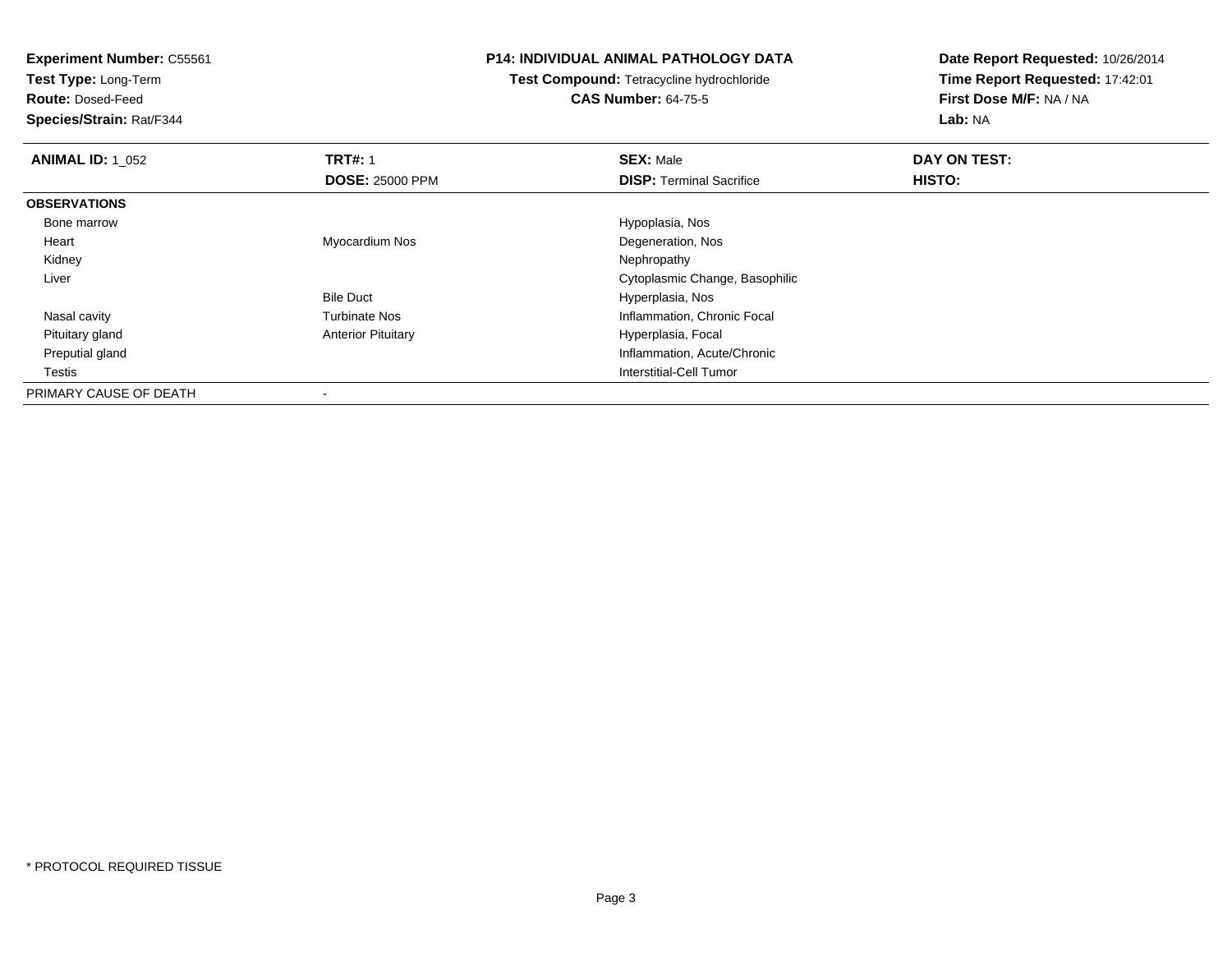**Test Type:** Long-Term

**Route:** Dosed-Feed

**Species/Strain:** Rat/F344

## **P14: INDIVIDUAL ANIMAL PATHOLOGY DATA**

# **Test Compound:** Tetracycline hydrochloride**CAS Number:** 64-75-5

| <b>ANIMAL ID: 1 053</b> | <b>TRT#: 1</b>            | <b>SEX: Male</b>                | DAY ON TEST: |
|-------------------------|---------------------------|---------------------------------|--------------|
|                         | <b>DOSE: 25000 PPM</b>    | <b>DISP:</b> Moribund Sacrifice | HISTO:       |
| <b>OBSERVATIONS</b>     |                           |                                 |              |
| Adrenal gland           | Medulla                   | Hyperplasia, Nos                |              |
| Bone marrow             |                           | Hyperplasia, Nos                |              |
| Kidney                  |                           | Nephropathy                     |              |
| Liver                   |                           | Cytoplasmic Change, Basophilic  |              |
| Nasal cavity            | <b>Turbinate Nos</b>      | Inflammation, Chronic Focal     |              |
| Pituitary gland         | <b>Anterior Pituitary</b> | Hyperplasia, Focal              |              |
| Preputial gland         |                           | Inflammation, Acute/Chronic     |              |
| Skin                    |                           | Trichoepithelioma               |              |
| Spleen                  |                           | Fibrosis                        |              |
| <b>Testis</b>           |                           | Hyperplasia, Interstitial Cell  |              |
|                         |                           | <b>Interstitial-Cell Tumor</b>  |              |
| Unspecified             | Ear                       | Neurilemoma, Malignant          |              |
| PRIMARY CAUSE OF DEATH  | $\,$                      |                                 |              |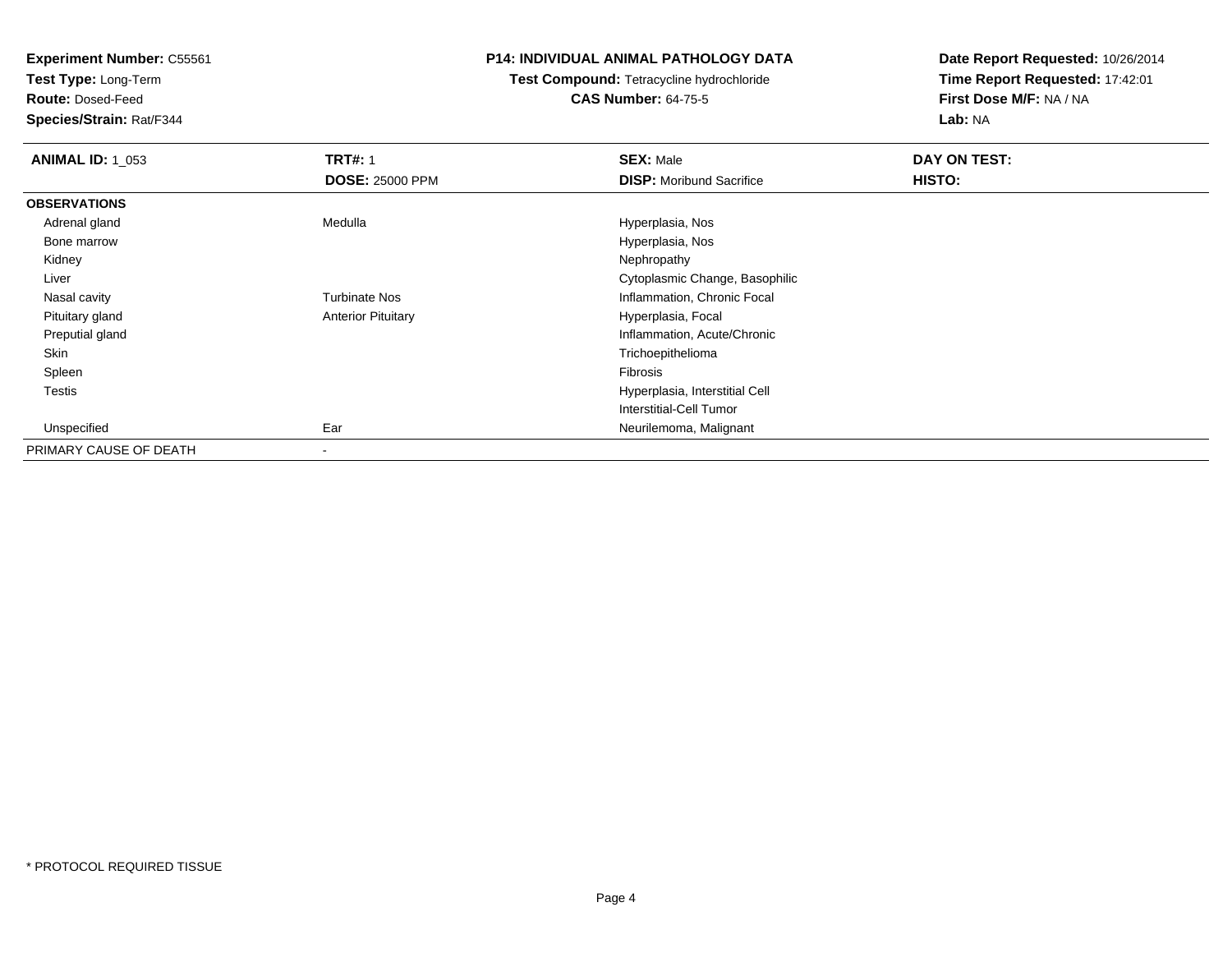**Experiment Number:** C55561**Test Type:** Long-Term**Route:** Dosed-Feed **Species/Strain:** Rat/F344**P14: INDIVIDUAL ANIMAL PATHOLOGY DATATest Compound:** Tetracycline hydrochloride**CAS Number:** 64-75-5**Date Report Requested:** 10/26/2014**Time Report Requested:** 17:42:01**First Dose M/F:** NA / NA**Lab:** NA**ANIMAL ID: 1\_054 1 TRT#:** 1 **SEX:** Male **DAY ON TEST: DOSE:** 25000 PPM**DISP:** Moribund Sacrifice **HISTO: OBSERVATIONS** Adrenal glandd and the Cortex Nos and the Cortex Nos and the Angiectasis Heart Myocardium Nos Degeneration, Nos Kidneyy the control of the control of the control of the control of the control of the control of the control of the control of the control of the control of the control of the control of the control of the control of the contro Liver Cytoplasmic Change, BasophilicBile Duct Hyperplasia, Nosn and the state of the state of the state of the state of the state of the Sebaceous Adenoma Skin Testis Hyperplasia, Interstitial Cell Interstitial-Cell Tumor Unspecified Multiple Organs Nos Leukemia, Mononuclear Cell PRIMARY CAUSE OF DEATH

-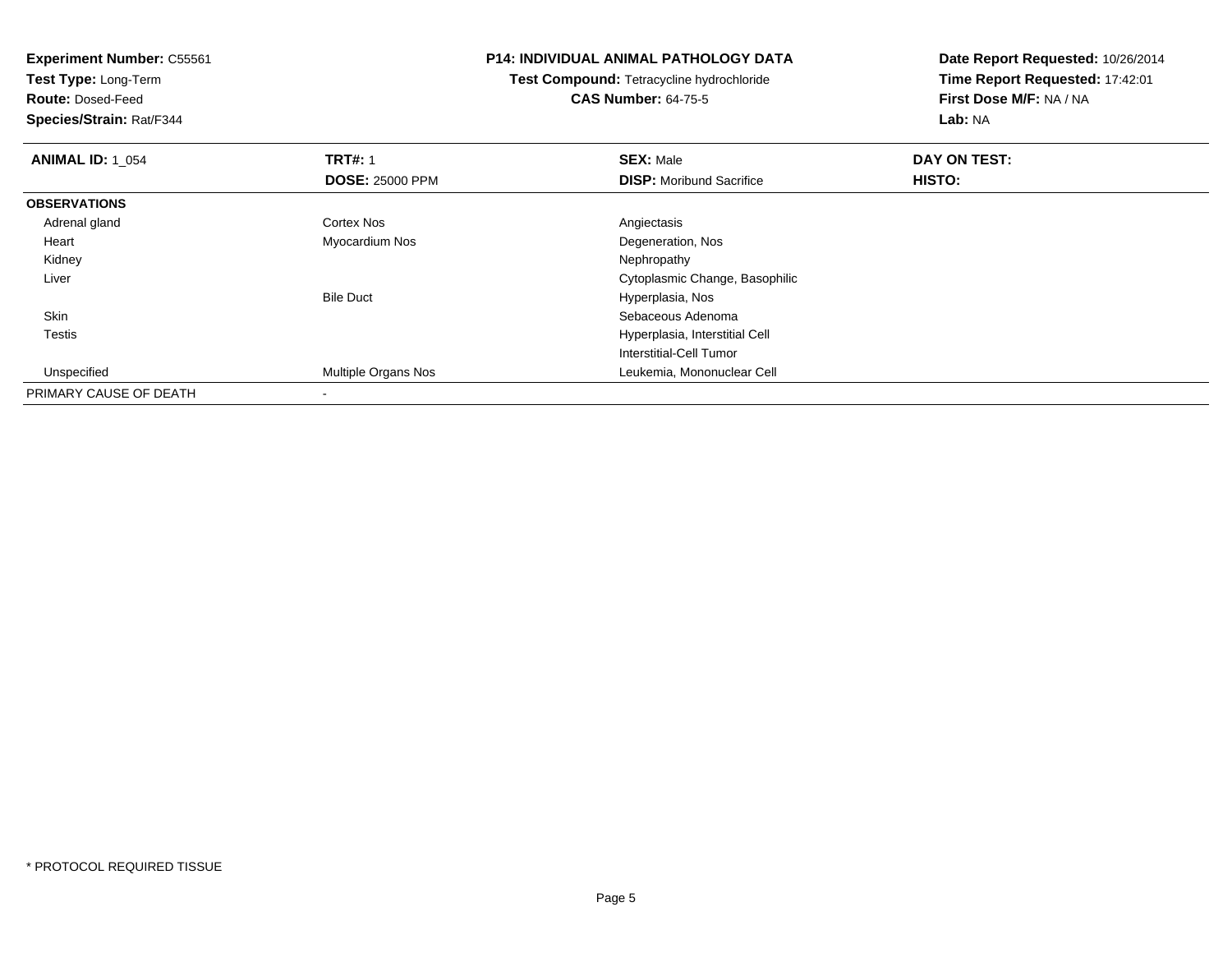**Test Type:** Long-Term

**Route:** Dosed-Feed

**Species/Strain:** Rat/F344

## **P14: INDIVIDUAL ANIMAL PATHOLOGY DATA**

**Test Compound:** Tetracycline hydrochloride**CAS Number:** 64-75-5

| <b>ANIMAL ID: 1_055</b> | <b>TRT#: 1</b>            | <b>SEX: Male</b>            | DAY ON TEST: |  |
|-------------------------|---------------------------|-----------------------------|--------------|--|
|                         | <b>DOSE: 25000 PPM</b>    | <b>DISP: Natural Death</b>  | HISTO:       |  |
| <b>OBSERVATIONS</b>     |                           |                             |              |  |
| Heart                   | Myocardium Nos            | Degeneration, Nos           |              |  |
| Kidney                  |                           | Nephropathy                 |              |  |
| Pituitary gland         | <b>Anterior Pituitary</b> | Adenoma, Nos                |              |  |
|                         | <b>Anterior Pituitary</b> | Cyst, Nos                   |              |  |
| Preputial gland         |                           | Inflammation, Acute/Chronic |              |  |
| Prostate                |                           | Inflammation, Acute/Chronic |              |  |
| Seminal vesicle         |                           | Inflammation, Acute         |              |  |
| Thyroid                 |                           | C-Cell Carcinoma            |              |  |
| Unspecified             | Multiple Organs Nos       | Leukemia, Mononuclear Cell  |              |  |
| PRIMARY CAUSE OF DEATH  | $\overline{\phantom{a}}$  |                             |              |  |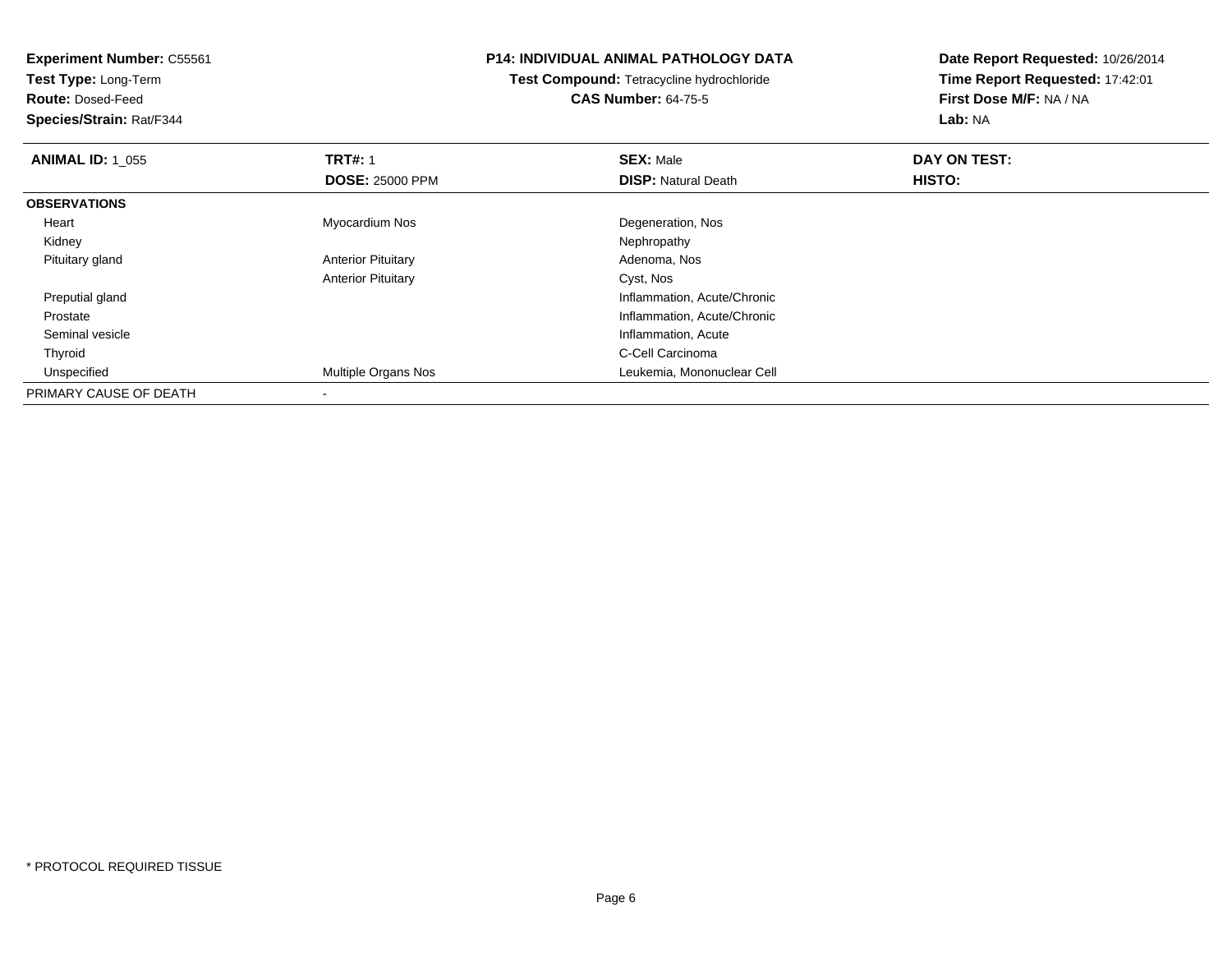| <b>Experiment Number: C55561</b><br>Test Type: Long-Term<br><b>Route: Dosed-Feed</b><br>Species/Strain: Rat/F344 |                           | <b>P14: INDIVIDUAL ANIMAL PATHOLOGY DATA</b><br>Test Compound: Tetracycline hydrochloride<br><b>CAS Number: 64-75-5</b> | Date Report Requested: 10/26/2014<br>Time Report Requested: 17:42:01<br>First Dose M/F: NA / NA<br>Lab: NA |
|------------------------------------------------------------------------------------------------------------------|---------------------------|-------------------------------------------------------------------------------------------------------------------------|------------------------------------------------------------------------------------------------------------|
| <b>ANIMAL ID: 1_056</b>                                                                                          | <b>TRT#: 1</b>            | <b>SEX: Male</b>                                                                                                        | DAY ON TEST:                                                                                               |
|                                                                                                                  | <b>DOSE: 25000 PPM</b>    | <b>DISP:</b> Moribund Sacrifice                                                                                         | HISTO:                                                                                                     |
| <b>OBSERVATIONS</b>                                                                                              |                           |                                                                                                                         |                                                                                                            |
| Heart                                                                                                            | Myocardium Nos            | Degeneration, Nos                                                                                                       |                                                                                                            |
| Kidney                                                                                                           |                           | Nephropathy                                                                                                             |                                                                                                            |
| Liver                                                                                                            |                           | Degeneration, Lipoid                                                                                                    |                                                                                                            |
| Nasal cavity                                                                                                     | <b>Turbinate Nos</b>      | Inflammation, Chronic Focal                                                                                             |                                                                                                            |
| Pituitary gland                                                                                                  | <b>Anterior Pituitary</b> | Adenoma, Nos                                                                                                            |                                                                                                            |
| Prostate                                                                                                         |                           | Inflammation, Acute/Chronic                                                                                             |                                                                                                            |
| PRIMARY CAUSE OF DEATH                                                                                           |                           |                                                                                                                         |                                                                                                            |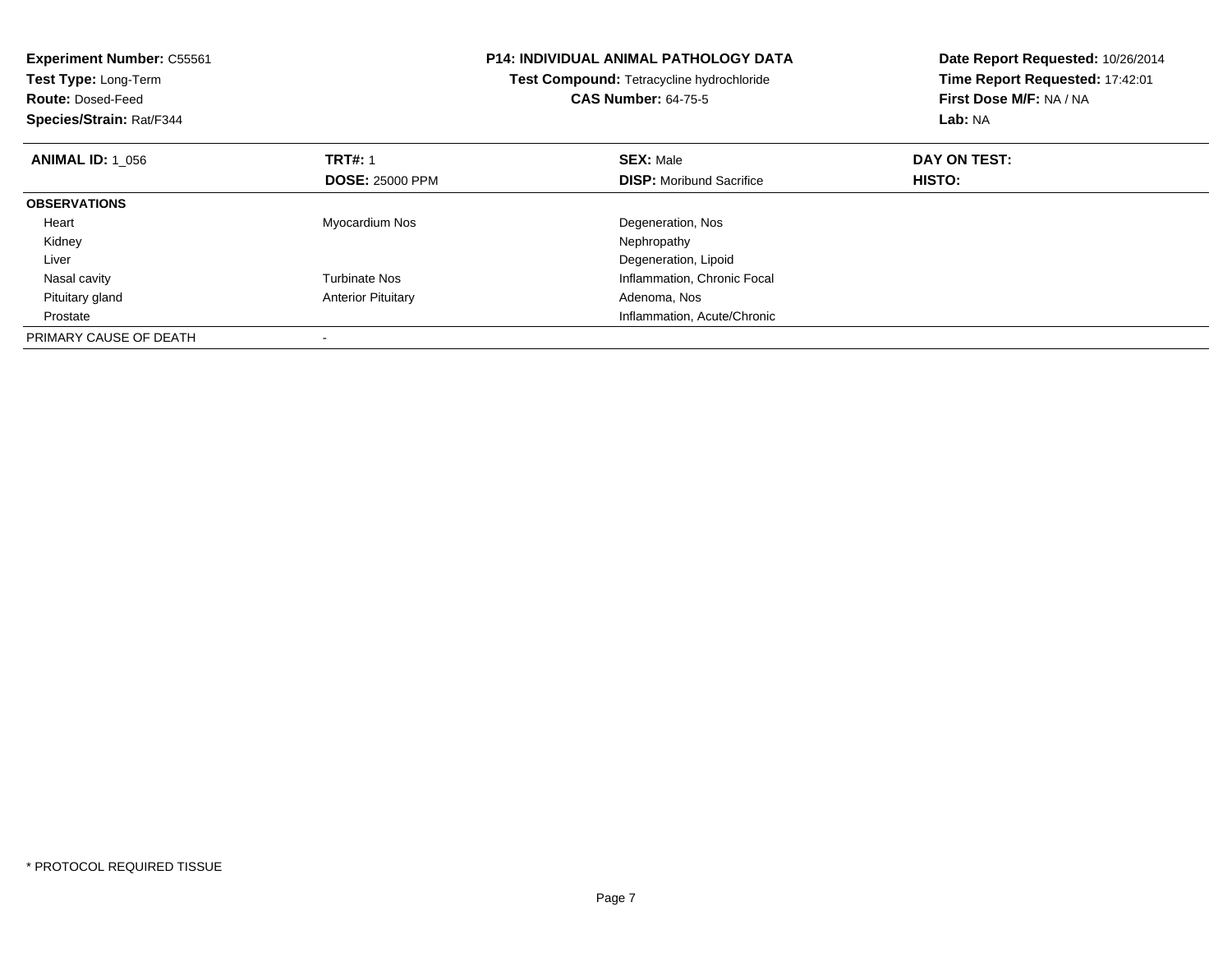**Test Type:** Long-Term

**Route:** Dosed-Feed

**Species/Strain:** Rat/F344

## **P14: INDIVIDUAL ANIMAL PATHOLOGY DATA**

**Test Compound:** Tetracycline hydrochloride**CAS Number:** 64-75-5

| <b>ANIMAL ID: 1_057</b> | <b>TRT#: 1</b>             | <b>SEX: Male</b>                | DAY ON TEST: |  |
|-------------------------|----------------------------|---------------------------------|--------------|--|
|                         | <b>DOSE: 25000 PPM</b>     | <b>DISP:</b> Moribund Sacrifice | HISTO:       |  |
| <b>OBSERVATIONS</b>     |                            |                                 |              |  |
| Adrenal gland           | <b>Cortex Nos</b>          | Degeneration, Lipoid            |              |  |
| Brain                   | Cerebrum                   | Hemorrhage                      |              |  |
|                         | Cerebrum                   | Malacia                         |              |  |
| Heart                   | Myocardium Nos             | Degeneration, Nos               |              |  |
| Kidney                  |                            | Cyst, Nos                       |              |  |
|                         |                            | Nephropathy                     |              |  |
| Liver                   | <b>Bile Duct</b>           | Hyperplasia, Nos                |              |  |
| Lung                    |                            | Alveolar/Bronchiolar Adenoma    |              |  |
| Salivary gland          |                            | Atrophy, Focal                  |              |  |
| <b>Testis</b>           |                            | Interstitial-Cell Tumor         |              |  |
| Unspecified             | <b>Multiple Organs Nos</b> | Leukemia, Mononuclear Cell      |              |  |
| PRIMARY CAUSE OF DEATH  |                            |                                 |              |  |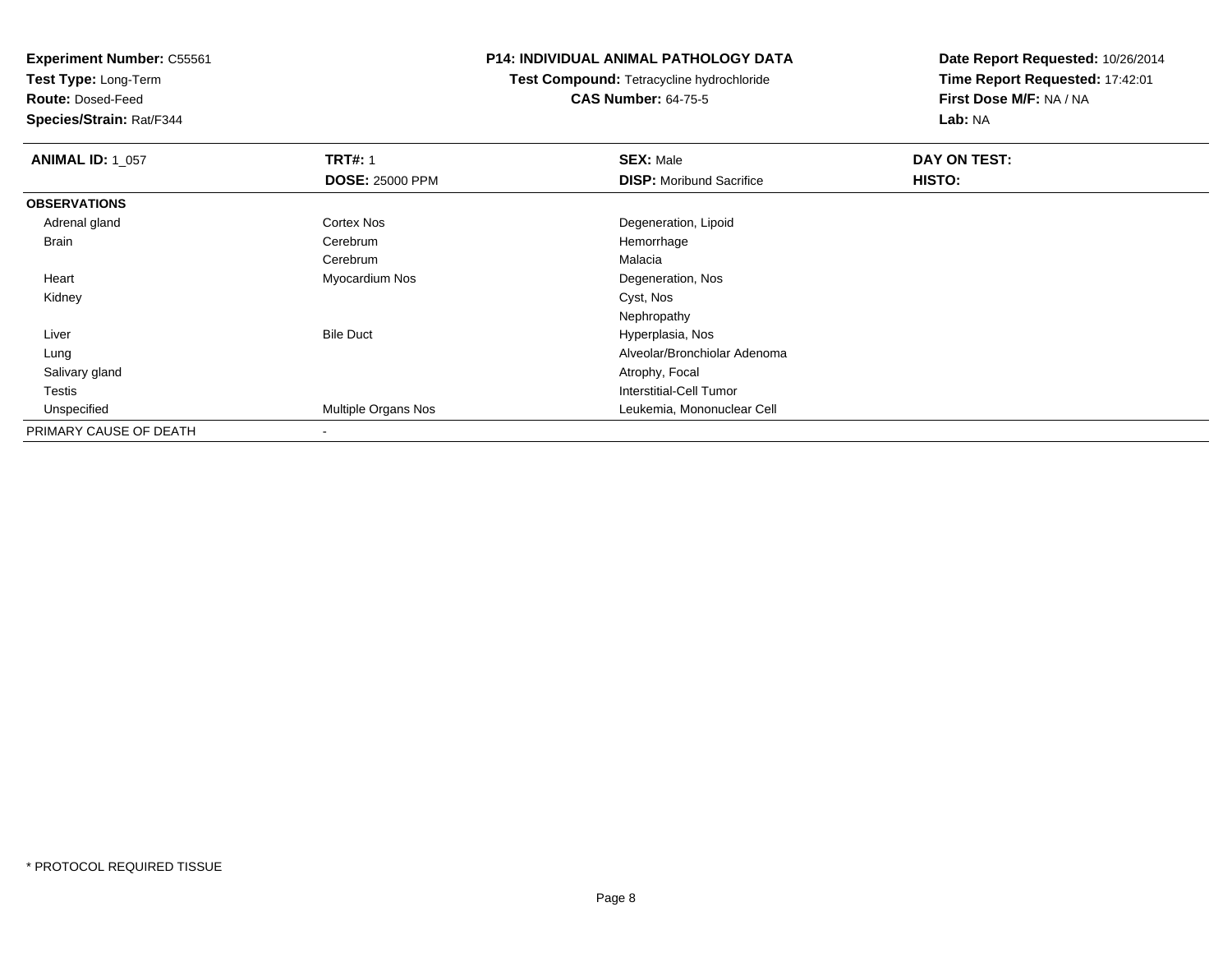| <b>Experiment Number: C55561</b><br>Test Type: Long-Term<br><b>Route: Dosed-Feed</b><br>Species/Strain: Rat/F344 |                        | <b>P14: INDIVIDUAL ANIMAL PATHOLOGY DATA</b><br>Test Compound: Tetracycline hydrochloride<br><b>CAS Number: 64-75-5</b> | Date Report Requested: 10/26/2014<br>Time Report Requested: 17:42:01<br>First Dose M/F: NA / NA<br>Lab: NA |
|------------------------------------------------------------------------------------------------------------------|------------------------|-------------------------------------------------------------------------------------------------------------------------|------------------------------------------------------------------------------------------------------------|
| <b>ANIMAL ID: 1 058</b>                                                                                          | <b>TRT#: 1</b>         | <b>SEX: Male</b>                                                                                                        | DAY ON TEST:                                                                                               |
|                                                                                                                  | <b>DOSE: 25000 PPM</b> | <b>DISP:</b> Terminal Sacrifice                                                                                         | HISTO:                                                                                                     |
| <b>OBSERVATIONS</b>                                                                                              |                        |                                                                                                                         |                                                                                                            |
| Heart                                                                                                            | Myocardium Nos         | Degeneration, Nos                                                                                                       |                                                                                                            |
| Liver                                                                                                            |                        | Clear-Cell Change                                                                                                       |                                                                                                            |
|                                                                                                                  |                        | Cytoplasmic Change, Basophilic                                                                                          |                                                                                                            |
| Prostate                                                                                                         |                        | Inflammation, Acute/Chronic                                                                                             |                                                                                                            |
| Testis                                                                                                           |                        | Interstitial-Cell Tumor                                                                                                 |                                                                                                            |
| Unspecified                                                                                                      | Multiple Organs Nos    | Leukemia, Mononuclear Cell                                                                                              |                                                                                                            |
| PRIMARY CAUSE OF DEATH                                                                                           |                        |                                                                                                                         |                                                                                                            |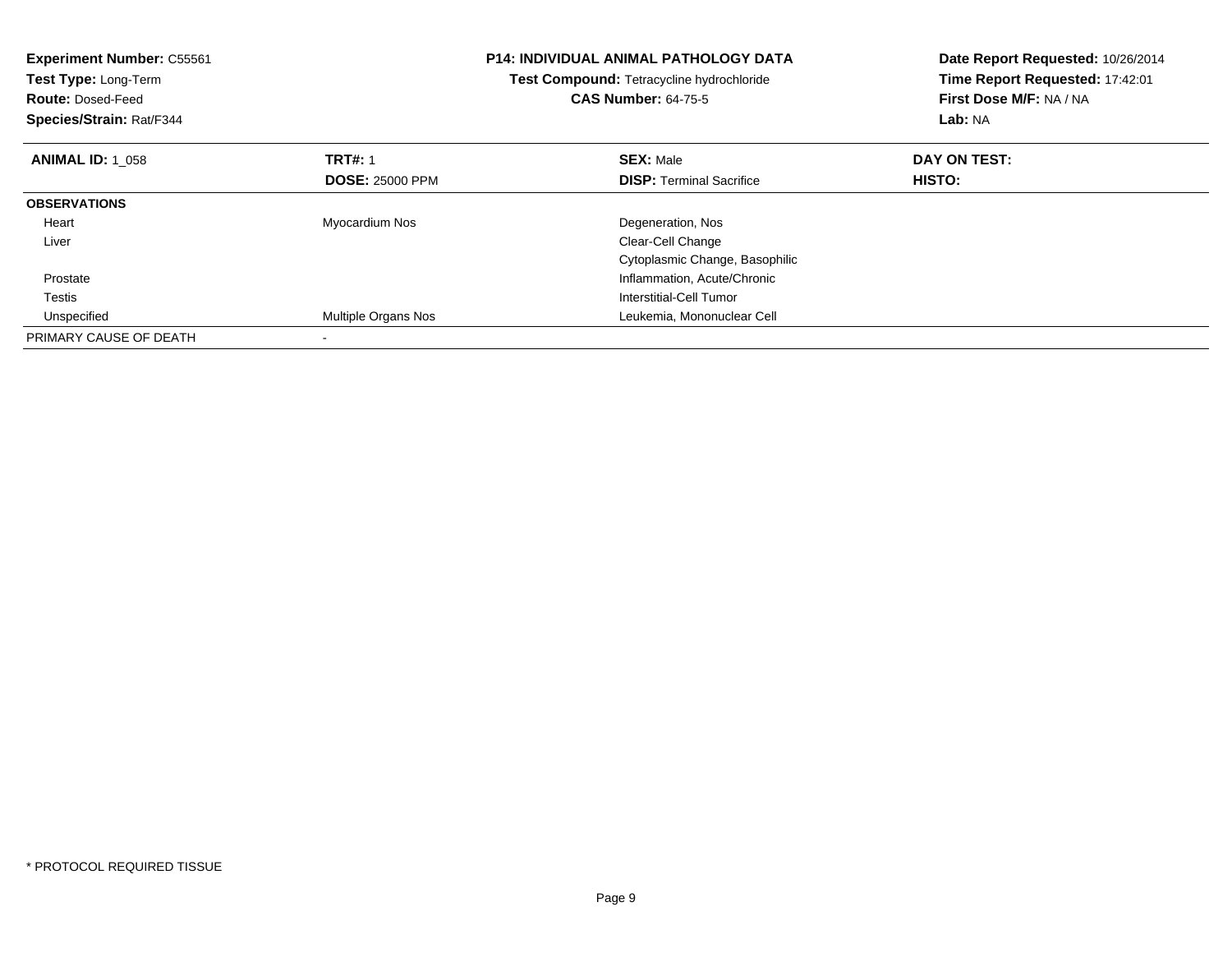**Test Type:** Long-Term

**Route:** Dosed-Feed

**Species/Strain:** Rat/F344

## **P14: INDIVIDUAL ANIMAL PATHOLOGY DATA**

**Test Compound:** Tetracycline hydrochloride**CAS Number:** 64-75-5

| <b>ANIMAL ID: 1_059</b> | <b>TRT#: 1</b>            | <b>SEX: Male</b>                | DAY ON TEST: |  |
|-------------------------|---------------------------|---------------------------------|--------------|--|
|                         | <b>DOSE: 25000 PPM</b>    | <b>DISP:</b> Terminal Sacrifice | HISTO:       |  |
| <b>OBSERVATIONS</b>     |                           |                                 |              |  |
| Adrenal gland           | Cortex Nos                | Angiectasis                     |              |  |
|                         | <b>Cortex Nos</b>         | Hyperplasia, Focal              |              |  |
|                         | Medulla                   | Pheochromocytoma                |              |  |
| Heart                   | Myocardium Nos            | Degeneration, Nos               |              |  |
| <b>Intestine Small</b>  | Mesentery Nos             | Necrosis, Fat                   |              |  |
| Kidney                  |                           | Nephropathy                     |              |  |
| Liver                   |                           | Cytoplasmic Change, Basophilic  |              |  |
| Nasal cavity            |                           | Inflammation, Acute/Chronic     |              |  |
|                         | <b>Turbinate Nos</b>      | Inflammation, Chronic Focal     |              |  |
| Pituitary gland         | <b>Anterior Pituitary</b> | Adenoma, Nos                    |              |  |
| Testis                  |                           | <b>Interstitial-Cell Tumor</b>  |              |  |
| PRIMARY CAUSE OF DEATH  |                           |                                 |              |  |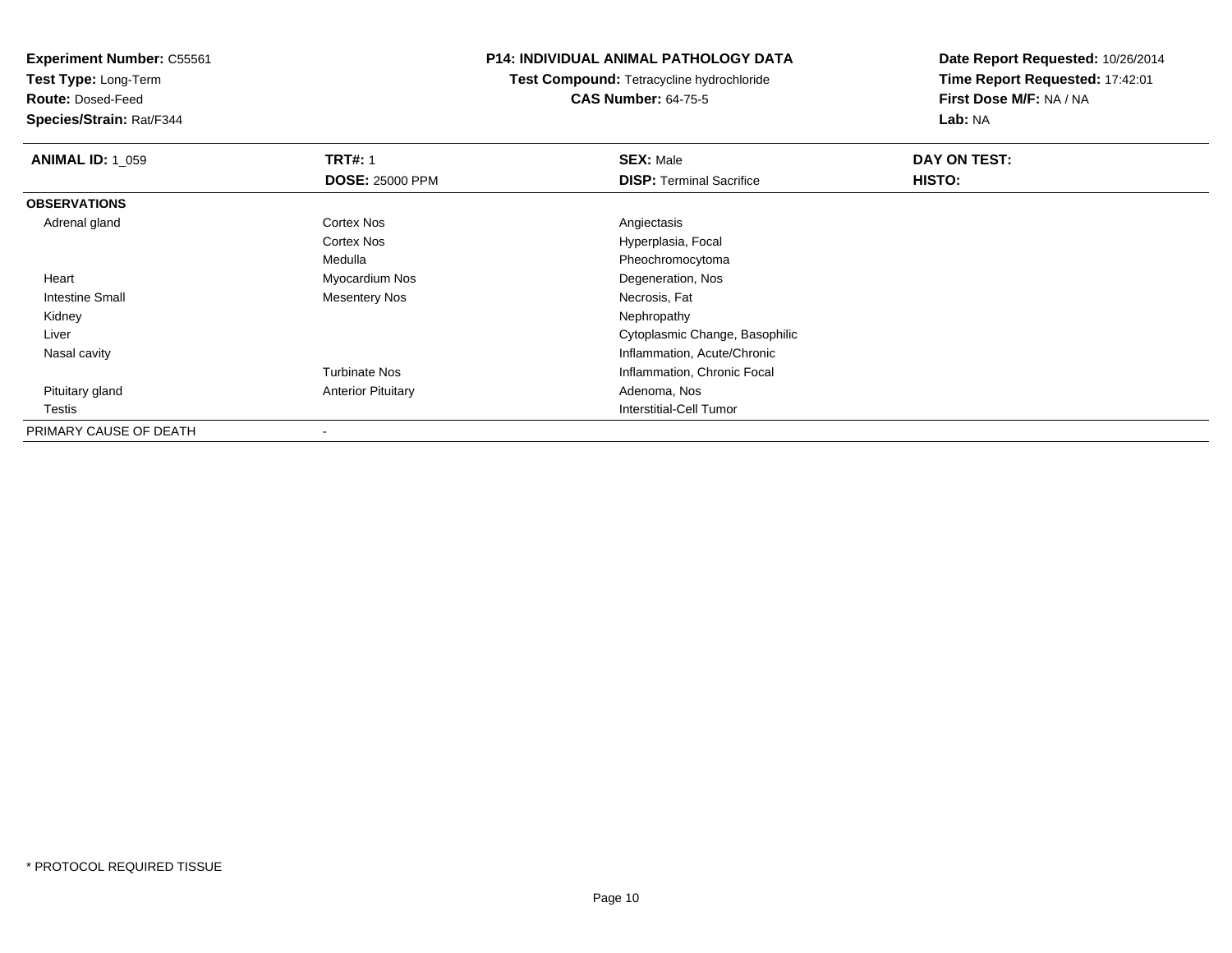**Test Type:** Long-Term

**Route:** Dosed-Feed

**Species/Strain:** Rat/F344

## **P14: INDIVIDUAL ANIMAL PATHOLOGY DATA**

**Test Compound:** Tetracycline hydrochloride**CAS Number:** 64-75-5

| <b>ANIMAL ID: 1 060</b> | <b>TRT#: 1</b>         | <b>SEX: Male</b>                | DAY ON TEST: |  |
|-------------------------|------------------------|---------------------------------|--------------|--|
|                         | <b>DOSE: 25000 PPM</b> | <b>DISP: Terminal Sacrifice</b> | HISTO:       |  |
| <b>OBSERVATIONS</b>     |                        |                                 |              |  |
| Adrenal gland           | <b>Cortex Nos</b>      | Degeneration, Lipoid            |              |  |
|                         | Medulla                | Pheochromocytoma                |              |  |
| Heart                   | Myocardium Nos         | Degeneration, Nos               |              |  |
| Kidney                  |                        | Nephropathy                     |              |  |
| Liver                   |                        | Clear-Cell Change               |              |  |
|                         | <b>Bile Duct</b>       | Hyperplasia, Nos                |              |  |
| Nasal cavity            | <b>Turbinate Nos</b>   | Inflammation, Chronic Focal     |              |  |
| Preputial gland         |                        | Inflammation, Acute/Chronic     |              |  |
| Testis                  |                        | <b>Interstitial-Cell Tumor</b>  |              |  |
| Thyroid                 |                        | Hyperplasia, C Cell             |              |  |
| PRIMARY CAUSE OF DEATH  |                        |                                 |              |  |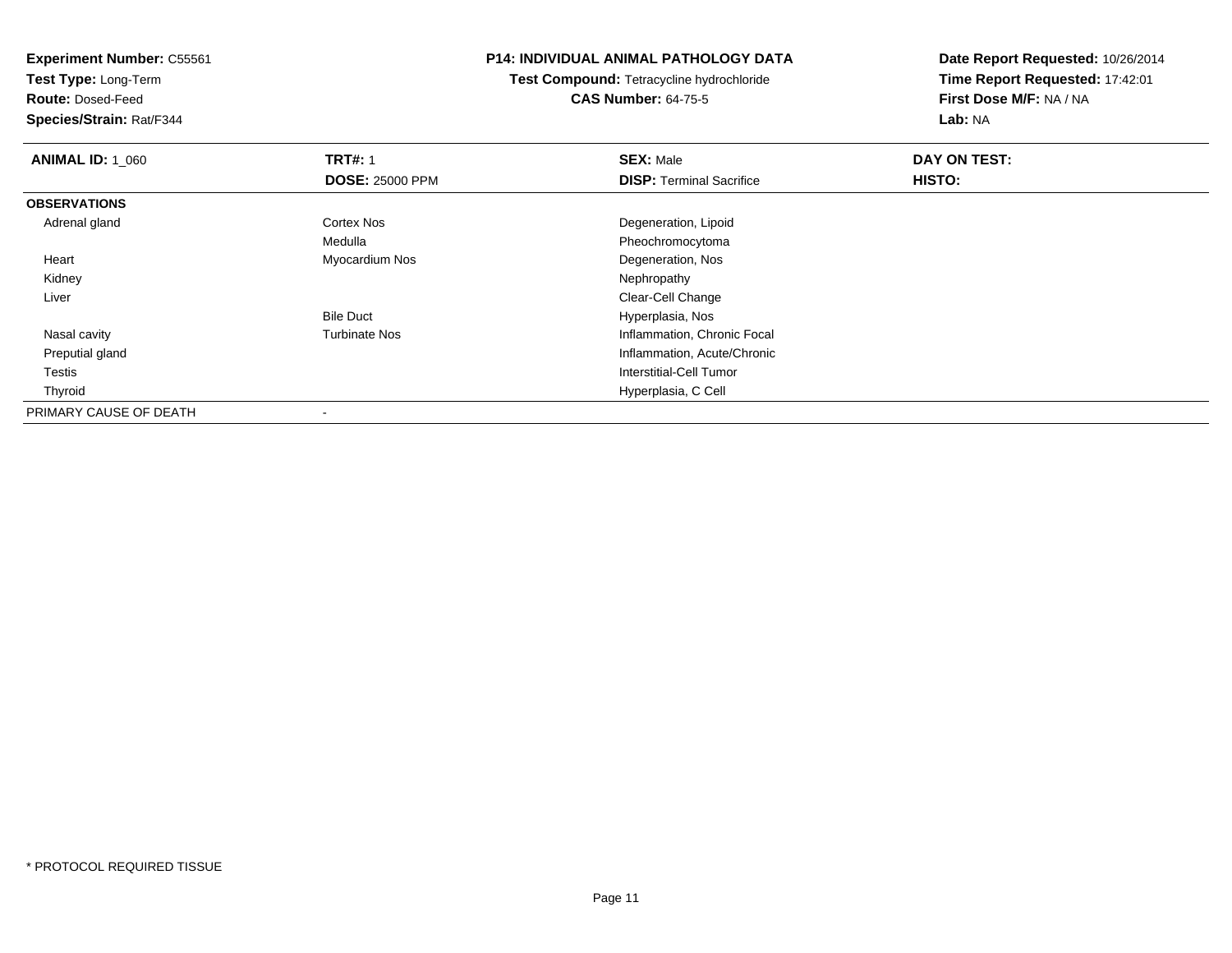**Test Type:** Long-Term

**Route:** Dosed-Feed

**Species/Strain:** Rat/F344

## **P14: INDIVIDUAL ANIMAL PATHOLOGY DATA**

**Test Compound:** Tetracycline hydrochloride**CAS Number:** 64-75-5

| <b>ANIMAL ID: 1_061</b> | <b>TRT#: 1</b>         | <b>SEX: Male</b>                | DAY ON TEST: |  |
|-------------------------|------------------------|---------------------------------|--------------|--|
|                         | <b>DOSE: 25000 PPM</b> | <b>DISP:</b> Moribund Sacrifice | HISTO:       |  |
| <b>OBSERVATIONS</b>     |                        |                                 |              |  |
| Adrenal gland           | Medulla                | Pheochromocytoma, Malignant     |              |  |
| Heart                   | Myocardium Nos         | Degeneration, Nos               |              |  |
| Kidney                  |                        | Cyst, Nos                       |              |  |
|                         |                        | Nephropathy                     |              |  |
|                         | Tubule                 | Pigmentation, Nos               |              |  |
| Liver                   | <b>Bile Duct</b>       | Hyperplasia, Nos                |              |  |
| Pancreas                | Acinus                 | Atrophy, Focal                  |              |  |
| Preputial gland         |                        | Inflammation, Acute/Chronic     |              |  |
| Spleen                  |                        | Fibrosis                        |              |  |
| <b>Testis</b>           |                        | Atrophy, Nos                    |              |  |
|                         |                        | Hyperplasia, Interstitial Cell  |              |  |
|                         |                        | Interstitial-Cell Tumor         |              |  |
| Thyroid                 |                        | C-Cell Adenoma                  |              |  |
| Unspecified             | Multiple Organs Nos    | Leukemia, Mononuclear Cell      |              |  |
| PRIMARY CAUSE OF DEATH  | ۰                      |                                 |              |  |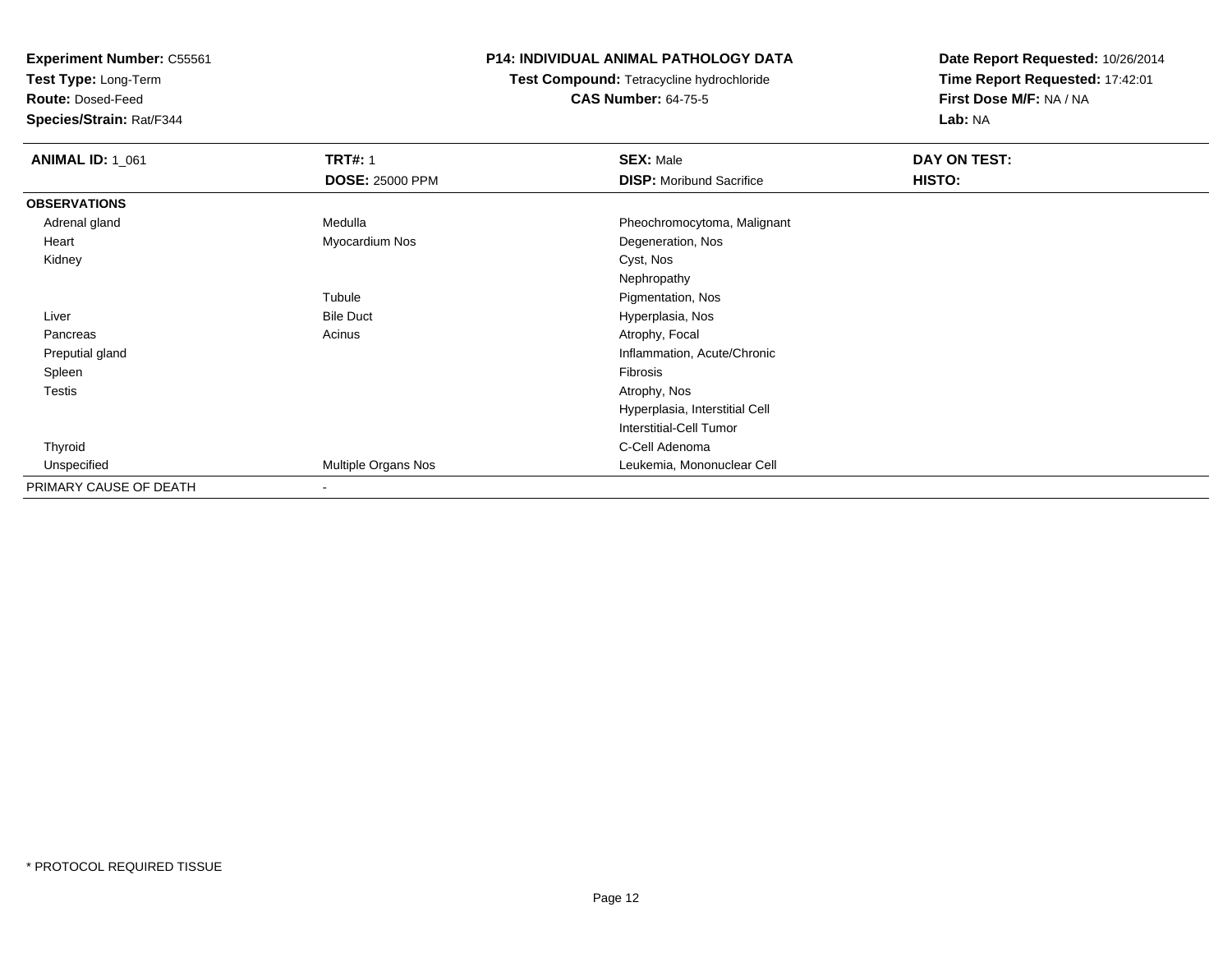| <b>Experiment Number: C55561</b> |                        | <b>P14: INDIVIDUAL ANIMAL PATHOLOGY DATA</b> | Date Report Requested: 10/26/2014 |  |
|----------------------------------|------------------------|----------------------------------------------|-----------------------------------|--|
| Test Type: Long-Term             |                        | Test Compound: Tetracycline hydrochloride    | Time Report Requested: 17:42:01   |  |
| <b>Route: Dosed-Feed</b>         |                        | <b>CAS Number: 64-75-5</b>                   | First Dose M/F: NA / NA           |  |
| Species/Strain: Rat/F344         |                        |                                              | Lab: NA                           |  |
| <b>ANIMAL ID: 1_062</b>          | <b>TRT#: 1</b>         | <b>SEX: Male</b>                             | DAY ON TEST:                      |  |
|                                  | <b>DOSE: 25000 PPM</b> | <b>DISP:</b> Terminal Sacrifice              | HISTO:                            |  |
| <b>OBSERVATIONS</b>              |                        |                                              |                                   |  |
| Heart                            | Myocardium Nos         | Degeneration, Nos                            |                                   |  |
| Kidney                           |                        | Nephropathy                                  |                                   |  |
| Liver                            |                        | Clear-Cell Change                            |                                   |  |
|                                  |                        | Cytoplasmic Change, Basophilic               |                                   |  |
| Lung                             |                        | <b>Perivasculitis</b>                        |                                   |  |
| Nasal cavity                     | <b>Turbinate Nos</b>   | Inflammation, Chronic Focal                  |                                   |  |
| Seminal vesicle                  |                        | Atrophy, Nos                                 |                                   |  |
| Testis                           |                        | Interstitial-Cell Tumor                      |                                   |  |
| PRIMARY CAUSE OF DEATH           |                        |                                              |                                   |  |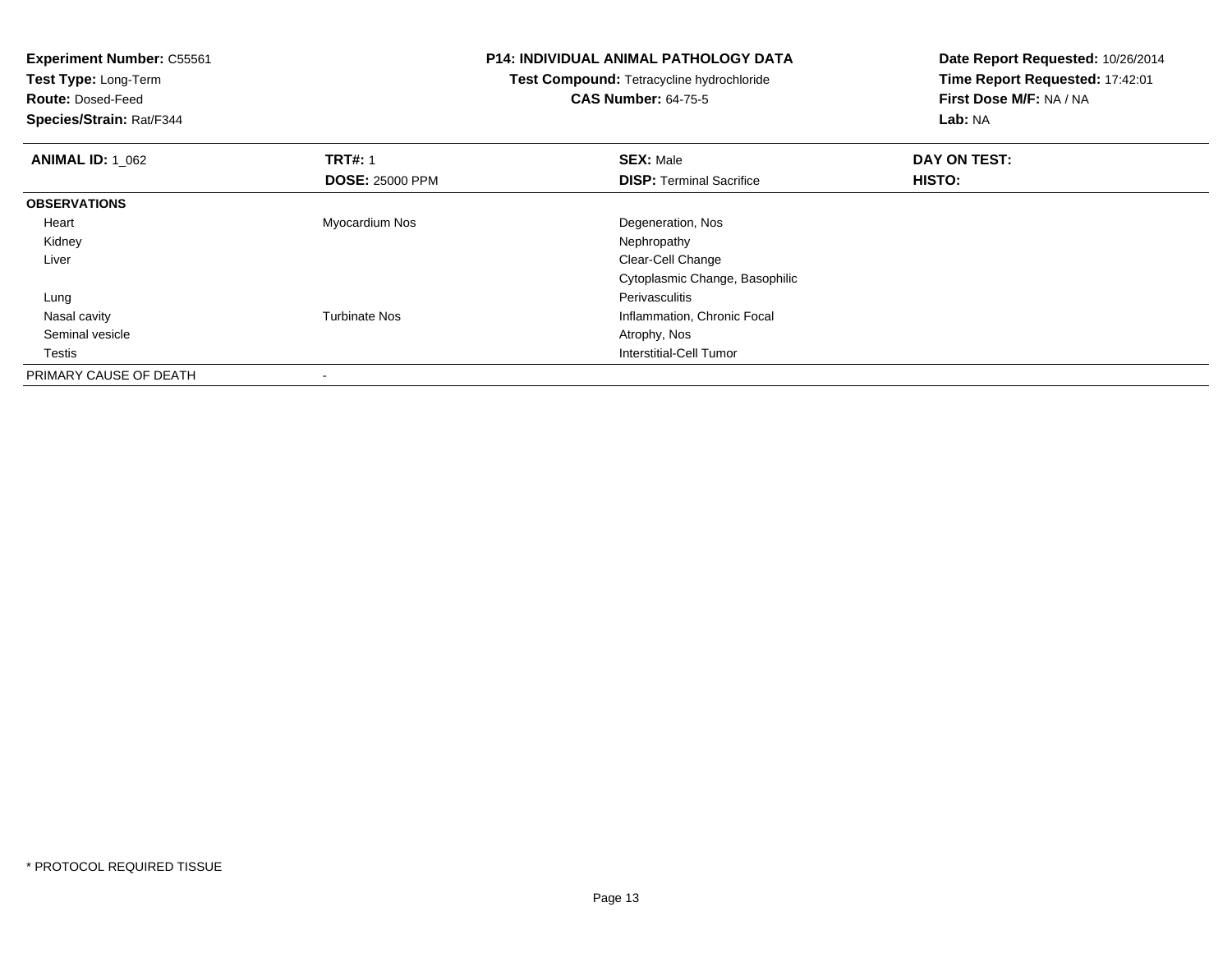| <b>Experiment Number: C55561</b><br>Test Type: Long-Term |                           | <b>P14: INDIVIDUAL ANIMAL PATHOLOGY DATA</b> | Date Report Requested: 10/26/2014 |
|----------------------------------------------------------|---------------------------|----------------------------------------------|-----------------------------------|
|                                                          |                           | Test Compound: Tetracycline hydrochloride    | Time Report Requested: 17:42:01   |
| <b>Route: Dosed-Feed</b>                                 |                           | <b>CAS Number: 64-75-5</b>                   | First Dose M/F: NA / NA           |
| Species/Strain: Rat/F344                                 |                           |                                              | Lab: NA                           |
| <b>ANIMAL ID: 1 063</b>                                  | <b>TRT#: 1</b>            | <b>SEX: Male</b>                             | DAY ON TEST:                      |
|                                                          | <b>DOSE: 25000 PPM</b>    | <b>DISP:</b> Natural Death                   | HISTO:                            |
| <b>OBSERVATIONS</b>                                      |                           |                                              |                                   |
| Adrenal gland                                            | Medulla                   | Hyperplasia, Focal                           |                                   |
| Heart                                                    | Myocardium Nos            | Degeneration, Nos                            |                                   |
| Liver                                                    | <b>Bile Duct</b>          | Hyperplasia, Nos                             |                                   |
| Nasal cavity                                             | <b>Turbinate Nos</b>      | Inflammation, Chronic Focal                  |                                   |
| Pituitary gland                                          | <b>Anterior Pituitary</b> | Adenoma, Nos                                 |                                   |
| Thyroid                                                  |                           | C-Cell Carcinoma                             |                                   |
| Unspecified                                              | Multiple Organs Nos       | Leukemia, Mononuclear Cell                   |                                   |
| PRIMARY CAUSE OF DEATH                                   |                           |                                              |                                   |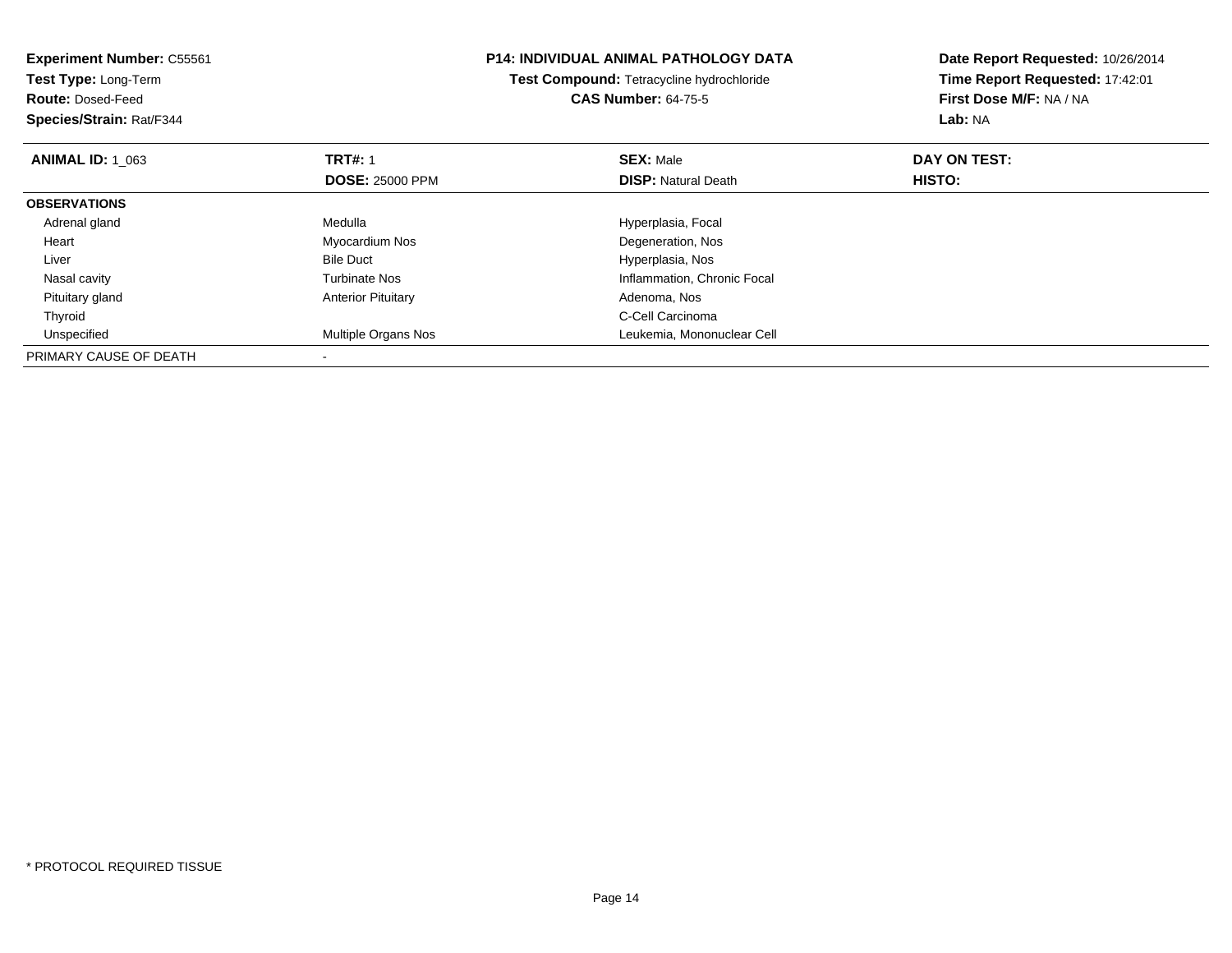| <b>Experiment Number: C55561</b><br>Test Type: Long-Term |                           | <b>P14: INDIVIDUAL ANIMAL PATHOLOGY DATA</b> | Date Report Requested: 10/26/2014 |
|----------------------------------------------------------|---------------------------|----------------------------------------------|-----------------------------------|
|                                                          |                           | Test Compound: Tetracycline hydrochloride    | Time Report Requested: 17:42:01   |
| <b>Route: Dosed-Feed</b>                                 |                           | <b>CAS Number: 64-75-5</b>                   | First Dose M/F: NA / NA           |
| Species/Strain: Rat/F344                                 |                           |                                              | Lab: NA                           |
| <b>ANIMAL ID: 1 064</b>                                  | <b>TRT#: 1</b>            | <b>SEX: Male</b>                             | DAY ON TEST:                      |
|                                                          | <b>DOSE: 25000 PPM</b>    | <b>DISP: Terminal Sacrifice</b>              | HISTO:                            |
| <b>OBSERVATIONS</b>                                      |                           |                                              |                                   |
| Heart                                                    | Myocardium Nos            | Degeneration, Nos                            |                                   |
| Kidney                                                   |                           | Nephropathy                                  |                                   |
| Liver                                                    |                           | Cytoplasmic Change, Basophilic               |                                   |
|                                                          | <b>Bile Duct</b>          | Hyperplasia, Nos                             |                                   |
| Pituitary gland                                          | <b>Anterior Pituitary</b> | Hyperplasia, Focal                           |                                   |
| Preputial gland                                          |                           | Inflammation, Acute/Chronic                  |                                   |
| Testis                                                   |                           | Interstitial-Cell Tumor                      |                                   |
| PRIMARY CAUSE OF DEATH                                   |                           |                                              |                                   |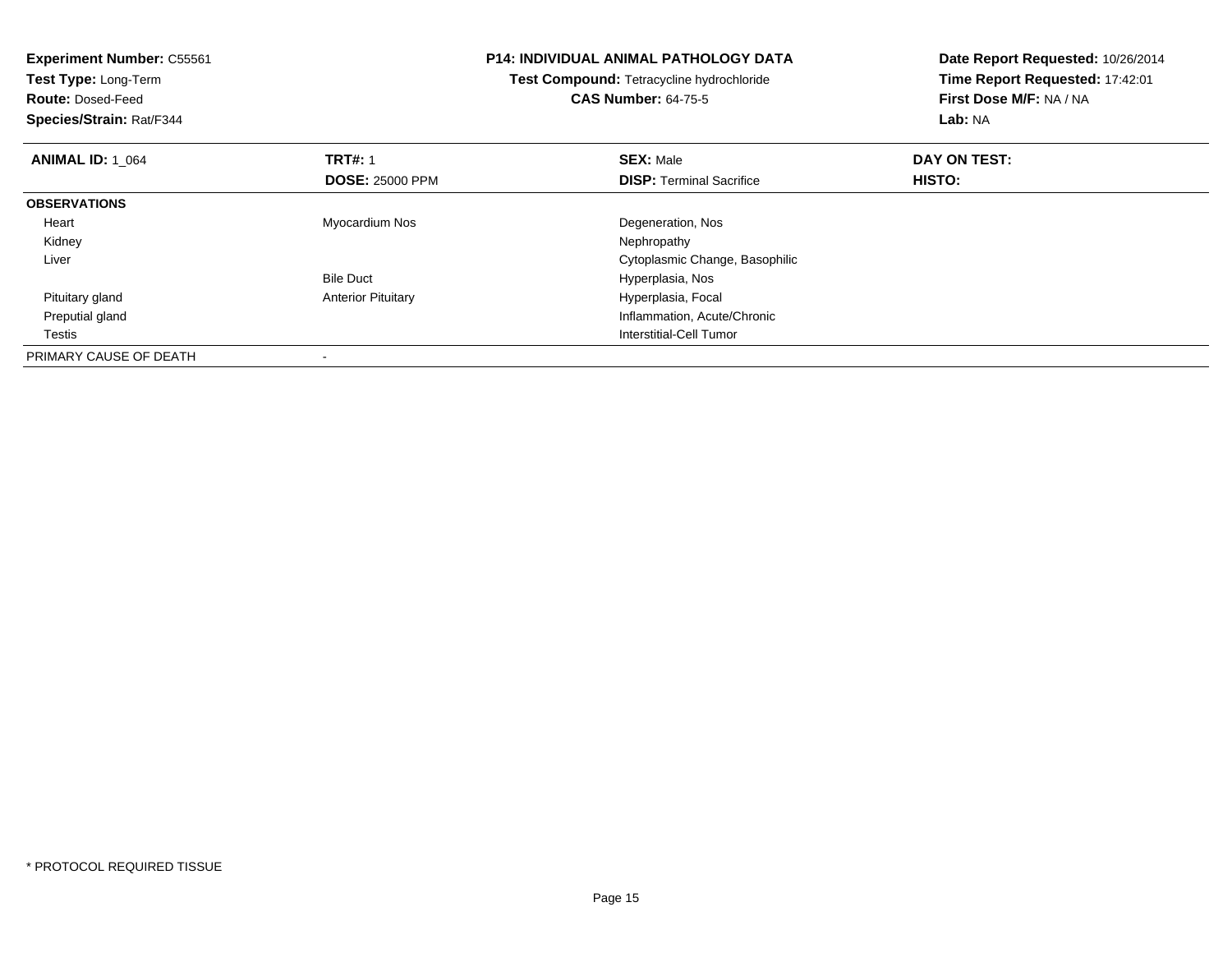**Test Type:** Long-Term

**Route:** Dosed-Feed

**Species/Strain:** Rat/F344

## **P14: INDIVIDUAL ANIMAL PATHOLOGY DATA**

# **Test Compound:** Tetracycline hydrochloride**CAS Number:** 64-75-5

| <b>ANIMAL ID: 1_065</b> | <b>TRT#: 1</b>            | <b>SEX: Male</b>                | DAY ON TEST: |  |
|-------------------------|---------------------------|---------------------------------|--------------|--|
|                         | <b>DOSE: 25000 PPM</b>    | <b>DISP: Terminal Sacrifice</b> | HISTO:       |  |
| <b>OBSERVATIONS</b>     |                           |                                 |              |  |
| Heart                   | Myocardium Nos            | Degeneration, Nos               |              |  |
| Kidney                  |                           | Nephropathy                     |              |  |
| Liver                   |                           | Cytoplasmic Change, Basophilic  |              |  |
|                         |                           | Hyperplasia, Focal              |              |  |
| Nasal cavity            | <b>Turbinate Nos</b>      | Inflammation, Chronic Focal     |              |  |
| Pituitary gland         | <b>Anterior Pituitary</b> | Hyperplasia, Focal              |              |  |
| Prostate                |                           | Inflammation, Acute/Chronic     |              |  |
| Seminal vesicle         |                           | Atrophy, Nos                    |              |  |
| Testis                  |                           | Hyperplasia, Interstitial Cell  |              |  |
|                         |                           | Interstitial-Cell Tumor         |              |  |
| Thyroid                 |                           | Hyperplasia, C Cell             |              |  |
| Unspecified             | Multiple Organs Nos       | Leukemia, Mononuclear Cell      |              |  |
| PRIMARY CAUSE OF DEATH  |                           |                                 |              |  |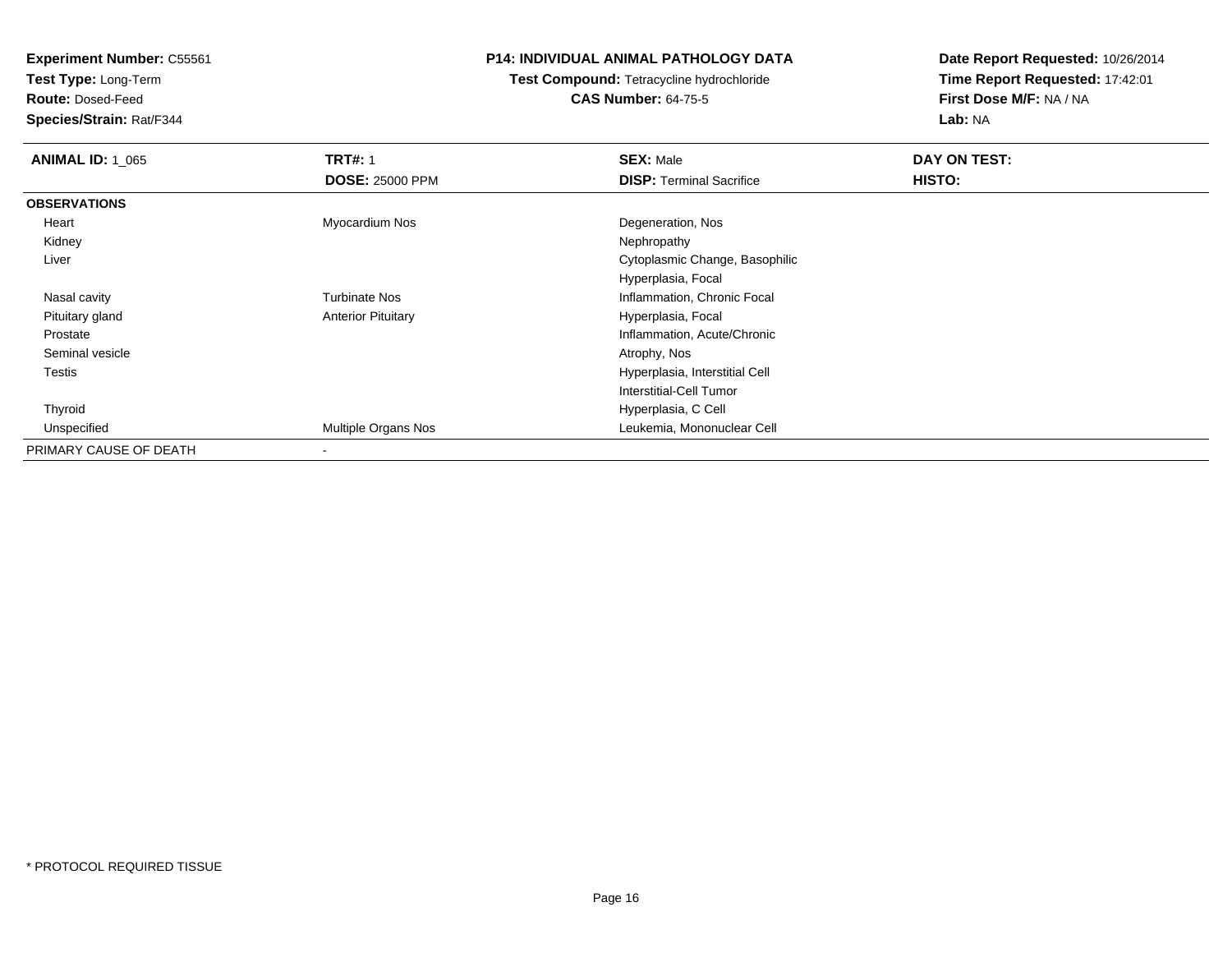| <b>Experiment Number: C55561</b><br>Test Type: Long-Term<br><b>Route: Dosed-Feed</b><br>Species/Strain: Rat/F344 |                        | <b>P14: INDIVIDUAL ANIMAL PATHOLOGY DATA</b><br>Test Compound: Tetracycline hydrochloride<br><b>CAS Number: 64-75-5</b> | Date Report Requested: 10/26/2014<br>Time Report Requested: 17:42:01<br>First Dose M/F: NA / NA<br>Lab: NA |
|------------------------------------------------------------------------------------------------------------------|------------------------|-------------------------------------------------------------------------------------------------------------------------|------------------------------------------------------------------------------------------------------------|
| <b>ANIMAL ID: 1 066</b>                                                                                          | <b>TRT#: 1</b>         | <b>SEX: Male</b>                                                                                                        | DAY ON TEST:                                                                                               |
|                                                                                                                  | <b>DOSE: 25000 PPM</b> | <b>DISP:</b> Natural Death                                                                                              | HISTO:                                                                                                     |
| <b>OBSERVATIONS</b>                                                                                              |                        |                                                                                                                         |                                                                                                            |
| <b>Brain</b>                                                                                                     | Cerebrum               | Hemorrhage                                                                                                              |                                                                                                            |
| Heart                                                                                                            | Myocardium Nos         | Degeneration, Nos                                                                                                       |                                                                                                            |
| Intestine Small                                                                                                  | <b>Mesentery Nos</b>   | Necrosis, Fat                                                                                                           |                                                                                                            |
| Testis                                                                                                           |                        | Hyperplasia, Interstitial Cell                                                                                          |                                                                                                            |
|                                                                                                                  |                        | Interstitial-Cell Tumor                                                                                                 |                                                                                                            |
| Unspecified                                                                                                      | Multiple Organs Nos    | Leukemia, Mononuclear Cell                                                                                              |                                                                                                            |
| PRIMARY CAUSE OF DEATH                                                                                           |                        |                                                                                                                         |                                                                                                            |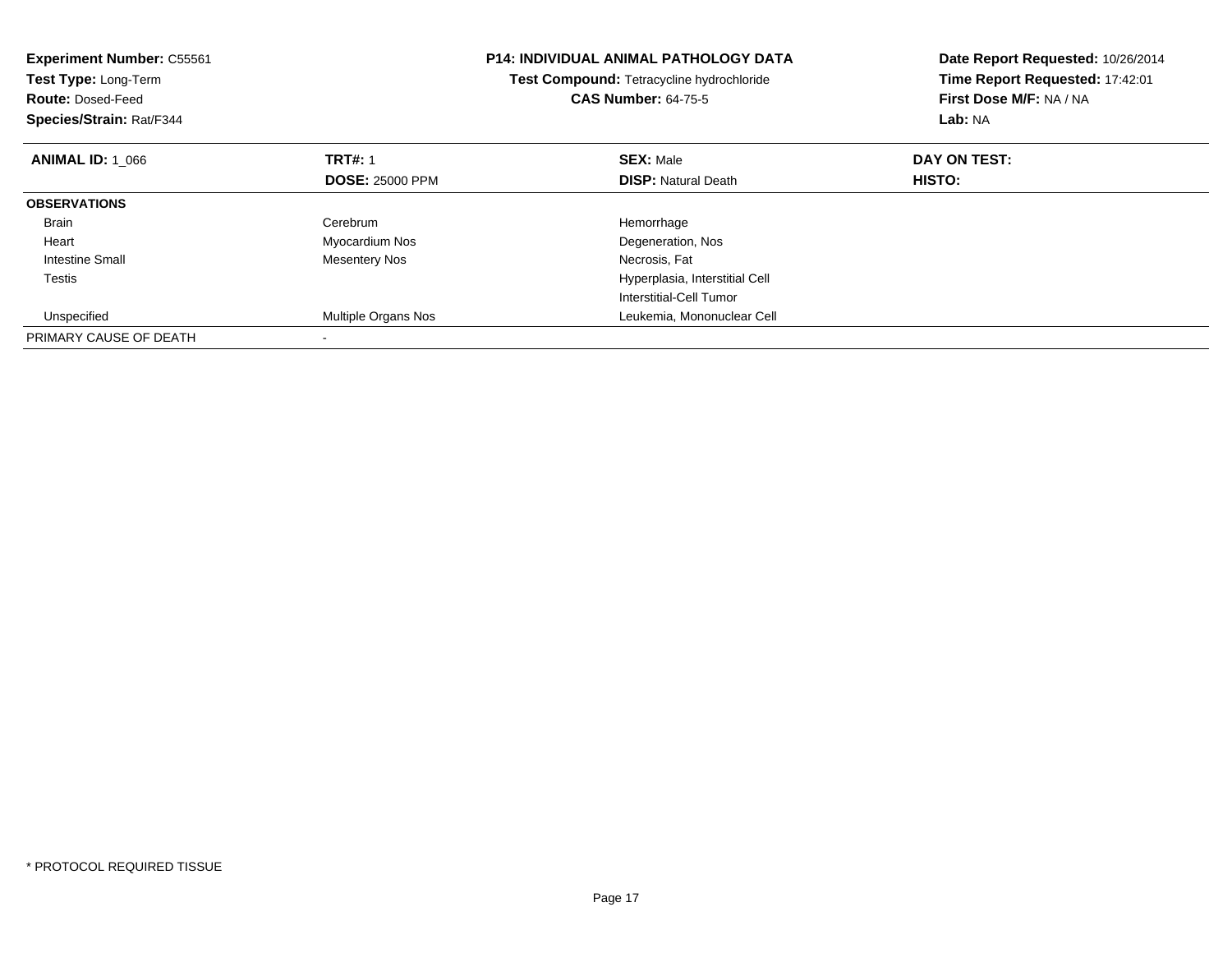| <b>Experiment Number: C55561</b><br>Test Type: Long-Term<br><b>Route: Dosed-Feed</b><br>Species/Strain: Rat/F344 |                        | <b>P14: INDIVIDUAL ANIMAL PATHOLOGY DATA</b><br>Test Compound: Tetracycline hydrochloride<br><b>CAS Number: 64-75-5</b> | Date Report Requested: 10/26/2014<br>Time Report Requested: 17:42:01<br>First Dose M/F: NA / NA<br>Lab: NA |
|------------------------------------------------------------------------------------------------------------------|------------------------|-------------------------------------------------------------------------------------------------------------------------|------------------------------------------------------------------------------------------------------------|
| <b>ANIMAL ID: 1 067</b>                                                                                          | <b>TRT#: 1</b>         | <b>SEX: Male</b>                                                                                                        | DAY ON TEST:                                                                                               |
|                                                                                                                  | <b>DOSE: 25000 PPM</b> | <b>DISP:</b> Moribund Sacrifice                                                                                         | <b>HISTO:</b>                                                                                              |
| <b>OBSERVATIONS</b>                                                                                              |                        |                                                                                                                         |                                                                                                            |
| Adrenal gland                                                                                                    | Cortex Nos             | Degeneration, Lipoid                                                                                                    |                                                                                                            |
| Heart                                                                                                            | Myocardium Nos         | Degeneration, Nos                                                                                                       |                                                                                                            |
| Liver                                                                                                            | <b>Bile Duct</b>       | Hyperplasia, Nos                                                                                                        |                                                                                                            |
| Nasal cavity                                                                                                     | <b>Turbinate Nos</b>   | Inflammation, Chronic Focal                                                                                             |                                                                                                            |
| Preputial gland                                                                                                  |                        | Inflammation, Acute/Chronic                                                                                             |                                                                                                            |
| Testis                                                                                                           |                        | Hyperplasia, Interstitial Cell                                                                                          |                                                                                                            |
| Unspecified                                                                                                      | Multiple Organs Nos    | Leukemia, Mononuclear Cell                                                                                              |                                                                                                            |
| PRIMARY CAUSE OF DEATH                                                                                           |                        |                                                                                                                         |                                                                                                            |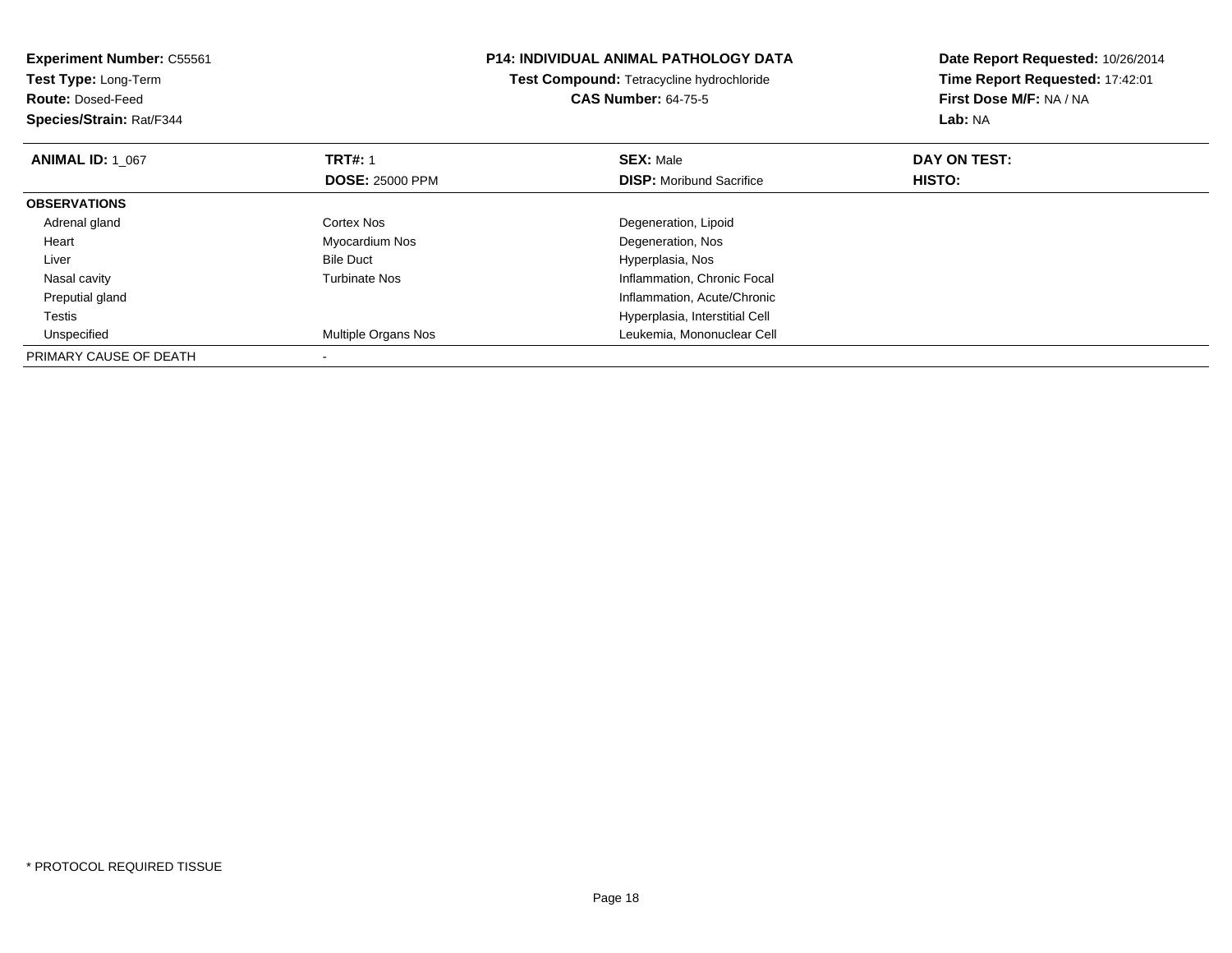**Experiment Number:** C55561**Test Type:** Long-Term**Route:** Dosed-Feed **Species/Strain:** Rat/F344**P14: INDIVIDUAL ANIMAL PATHOLOGY DATATest Compound:** Tetracycline hydrochloride**CAS Number:** 64-75-5**Date Report Requested:** 10/26/2014**Time Report Requested:** 17:42:01**First Dose M/F:** NA / NA**Lab:** NA**ANIMAL ID: 1\_068 REX:** Male **DAY ON TEST: TRT#:** 1 **SEX:** Male **SEX:** Male **DOSE:** 25000 PPM**DISP:** Moribund Sacrifice **HISTO: OBSERVATIONS** Adrenal glandCortex Nos **Cortex Nos** Degeneration, Lipoid Medulla Hyperplasia, Focal Cortex Nos Hypertrophy, Focal BrainCerebrum<br>Bile Duct m Malacia<br>External Malacia LiverHyperplasia, Nos d
and
the contract of the contract of the contract of the contract of the contract of the contract of the contract of the contract of the contract of the contract of the contract of the contract of the contract of the cont Preputial gland Seminal vesicle Atrophy, Nos Testis Hyperplasia, Interstitial Cell Interstitial-Cell Tumor UnspecifiedMultiple Organs Nos Leukemia, Mononuclear Cell

PRIMARY CAUSE OF DEATH-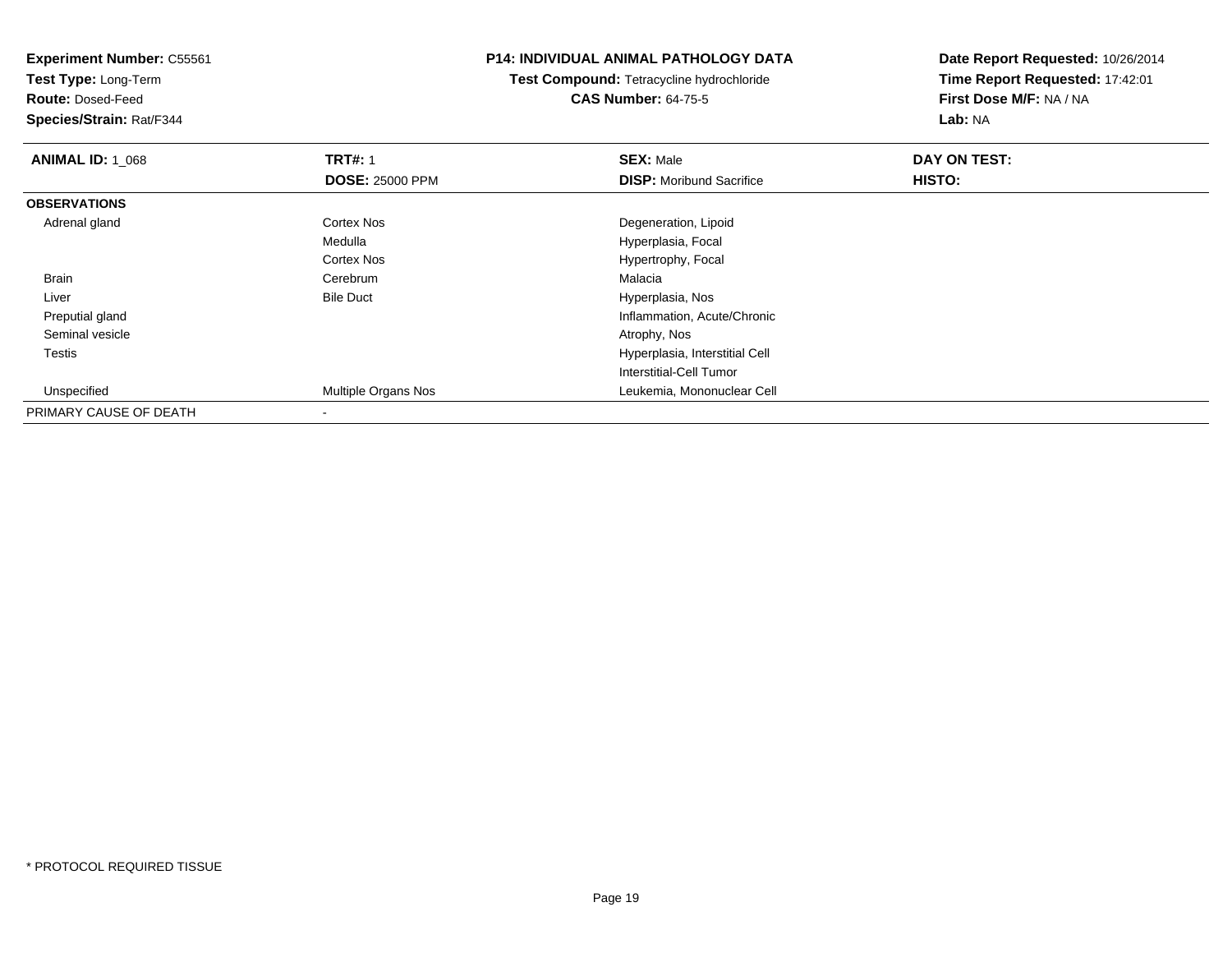**Test Type:** Long-Term

**Route:** Dosed-Feed

**Species/Strain:** Rat/F344

## **P14: INDIVIDUAL ANIMAL PATHOLOGY DATA**

**Test Compound:** Tetracycline hydrochloride**CAS Number:** 64-75-5

| <b>ANIMAL ID: 1_069</b> | <b>TRT#: 1</b>            | <b>SEX: Male</b>                | DAY ON TEST: |  |
|-------------------------|---------------------------|---------------------------------|--------------|--|
|                         | <b>DOSE: 25000 PPM</b>    | <b>DISP: Terminal Sacrifice</b> | HISTO:       |  |
| <b>OBSERVATIONS</b>     |                           |                                 |              |  |
| Adrenal gland           | Medulla                   | Pheochromocytoma                |              |  |
| Heart                   | Myocardium Nos            | Degeneration, Nos               |              |  |
| Kidney                  |                           | Nephropathy                     |              |  |
| Liver                   |                           | Cytoplasmic Change, Basophilic  |              |  |
|                         |                           | Degeneration, Cystic            |              |  |
| Lung                    |                           | Bronchiolization                |              |  |
|                         |                           | Perivasculitis                  |              |  |
| Nasal cavity            | <b>Turbinate Nos</b>      | Inflammation, Chronic Focal     |              |  |
| Pancreas                | Acinus                    | Atrophy, Focal                  |              |  |
| Pituitary gland         | <b>Anterior Pituitary</b> | Cyst, Nos                       |              |  |
|                         | <b>Anterior Pituitary</b> | Hyperplasia, Focal              |              |  |
| Seminal vesicle         |                           | Atrophy, Nos                    |              |  |
| Stomach                 | Mucosa                    | Cyst, Multiple                  |              |  |
| Testis                  |                           | <b>Interstitial-Cell Tumor</b>  |              |  |
| Thyroid                 |                           | C-Cell Carcinoma                |              |  |
| PRIMARY CAUSE OF DEATH  |                           |                                 |              |  |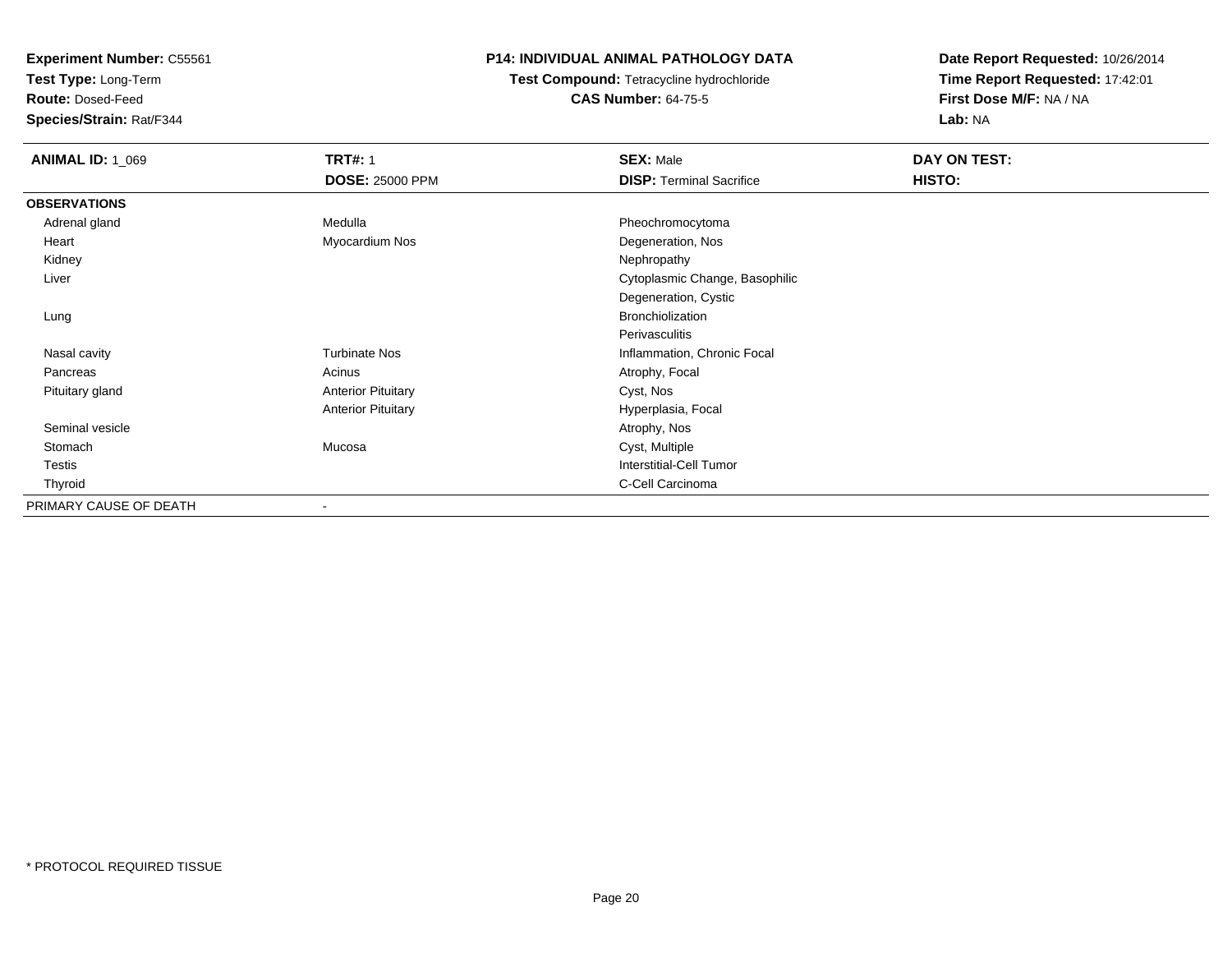**Test Type:** Long-Term

**Route:** Dosed-Feed

**Species/Strain:** Rat/F344

## **P14: INDIVIDUAL ANIMAL PATHOLOGY DATA**

**Test Compound:** Tetracycline hydrochloride**CAS Number:** 64-75-5

| <b>ANIMAL ID: 1_070</b> | <b>TRT#: 1</b>            | <b>SEX: Male</b>                | DAY ON TEST: |  |
|-------------------------|---------------------------|---------------------------------|--------------|--|
|                         | <b>DOSE: 25000 PPM</b>    | <b>DISP:</b> Terminal Sacrifice | HISTO:       |  |
| <b>OBSERVATIONS</b>     |                           |                                 |              |  |
| Adrenal gland           | Cortex Nos                | Hyperplasia, Focal              |              |  |
| Heart                   | Myocardium Nos            | Degeneration, Nos               |              |  |
| Kidney                  |                           | Nephropathy                     |              |  |
| Liver                   |                           | Cytoplasmic Change, Basophilic  |              |  |
|                         | <b>Bile Duct</b>          | Hyperplasia, Nos                |              |  |
| Lung                    |                           | Inflammation, Chronic Focal     |              |  |
| Nasal cavity            | <b>Turbinate Nos</b>      | Inflammation, Chronic Focal     |              |  |
| Pituitary gland         | <b>Anterior Pituitary</b> | Hyperplasia, Focal              |              |  |
| Prostate                |                           | Inflammation, Acute/Chronic     |              |  |
| Skin                    |                           | Cyst, Epidermal Inclusion       |              |  |
| Testis                  |                           | Atrophy, Nos                    |              |  |
|                         |                           | Interstitial-Cell Tumor         |              |  |
| Thyroid                 |                           | Hyperplasia, C Cell             |              |  |
| Unspecified             | Multiple Organs Nos       | Leukemia, Mononuclear Cell      |              |  |
| PRIMARY CAUSE OF DEATH  | -                         |                                 |              |  |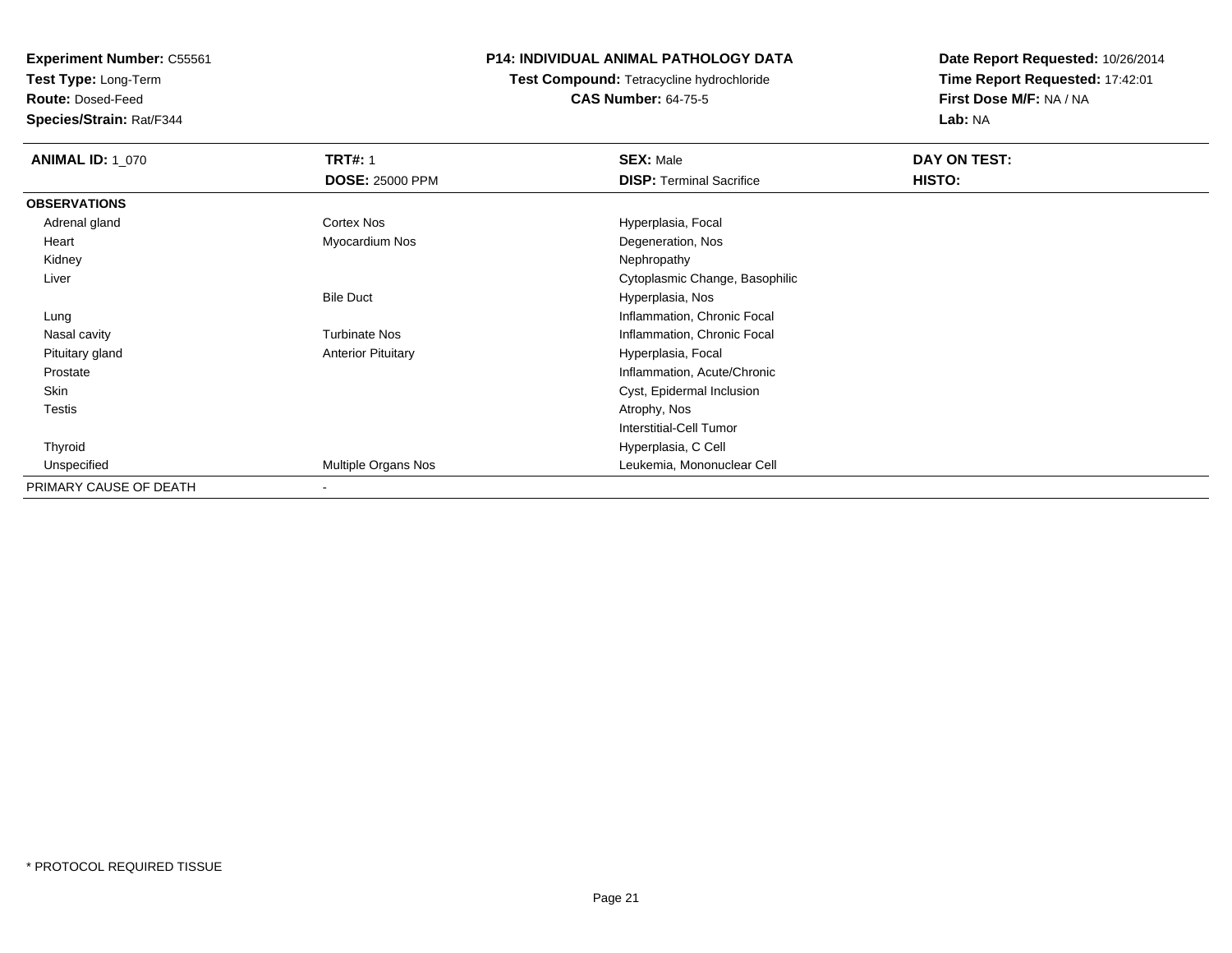**Test Type:** Long-Term

**Route:** Dosed-Feed

**Species/Strain:** Rat/F344

## **P14: INDIVIDUAL ANIMAL PATHOLOGY DATA**

**Test Compound:** Tetracycline hydrochloride**CAS Number:** 64-75-5

| <b>ANIMAL ID: 1_071</b> | <b>TRT#: 1</b>            | <b>SEX: Male</b>                | DAY ON TEST: |  |
|-------------------------|---------------------------|---------------------------------|--------------|--|
|                         | <b>DOSE: 25000 PPM</b>    | <b>DISP: Terminal Sacrifice</b> | HISTO:       |  |
| <b>OBSERVATIONS</b>     |                           |                                 |              |  |
| Adrenal gland           | Medulla                   | Pheochromocytoma, Malignant     |              |  |
| Bone marrow             |                           | Pheochromocytoma, Metastatic    |              |  |
| Brain                   | Cerebrum                  | Degeneration, Cystic            |              |  |
| Epididymis              |                           | Edema, Nos                      |              |  |
| Heart                   | Myocardium Nos            | Degeneration, Nos               |              |  |
| Kidney                  |                           | Nephropathy                     |              |  |
| Liver                   |                           | Cytoplasmic Change, Basophilic  |              |  |
|                         |                           | Degeneration, Cystic            |              |  |
| Pituitary gland         | <b>Anterior Pituitary</b> | Adenoma, Nos                    |              |  |
| Preputial gland         |                           | Inflammation, Acute/Chronic     |              |  |
| Skin                    |                           | Cyst, Epidermal Inclusion       |              |  |
| Testis                  |                           | Interstitial-Cell Tumor         |              |  |
| PRIMARY CAUSE OF DEATH  |                           |                                 |              |  |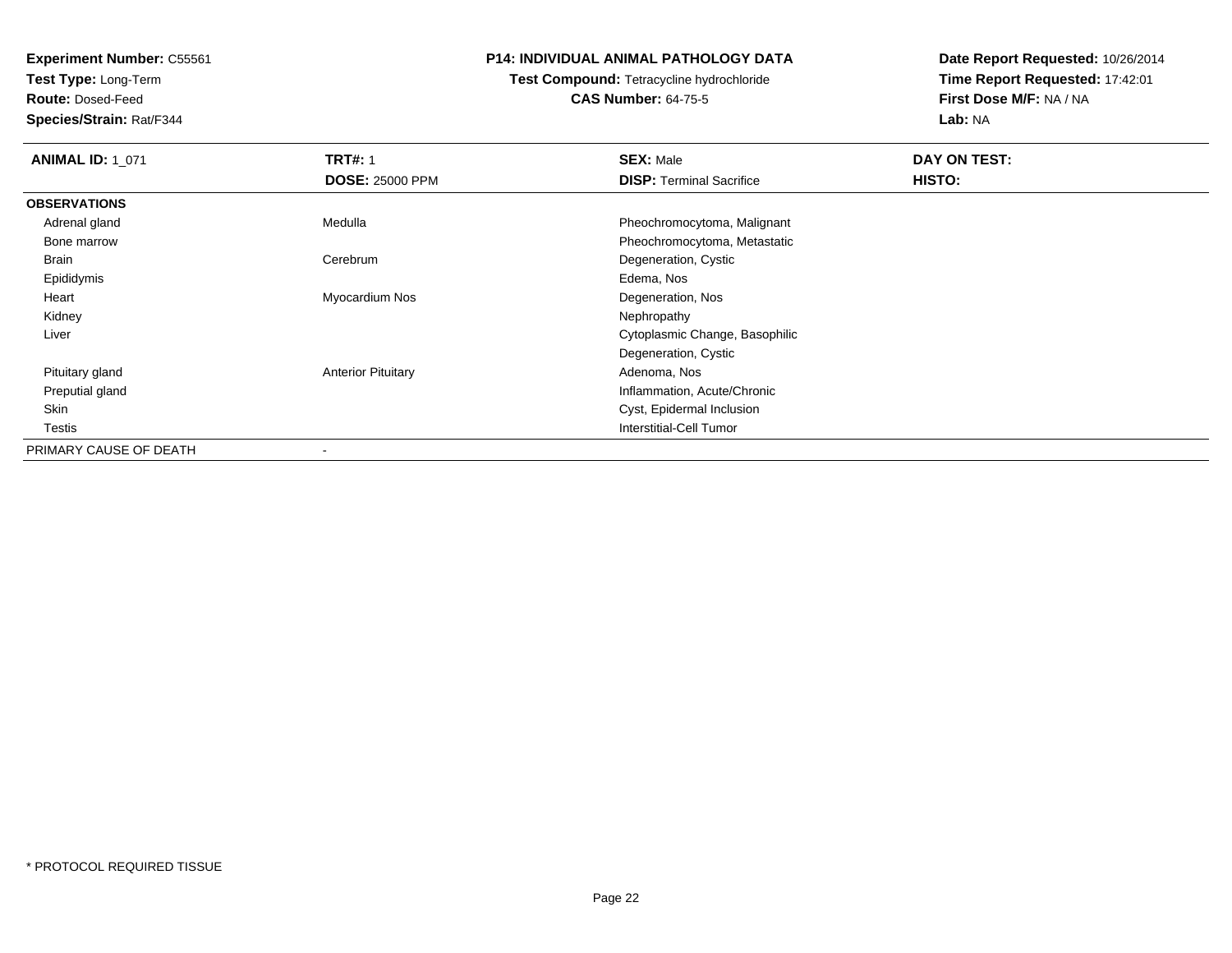| <b>Experiment Number: C55561</b><br>Test Type: Long-Term<br><b>Route: Dosed-Feed</b><br>Species/Strain: Rat/F344 |                           | <b>P14: INDIVIDUAL ANIMAL PATHOLOGY DATA</b><br>Test Compound: Tetracycline hydrochloride<br><b>CAS Number: 64-75-5</b> | Date Report Requested: 10/26/2014<br>Time Report Requested: 17:42:01<br>First Dose M/F: NA / NA<br>Lab: NA |
|------------------------------------------------------------------------------------------------------------------|---------------------------|-------------------------------------------------------------------------------------------------------------------------|------------------------------------------------------------------------------------------------------------|
| <b>ANIMAL ID: 1 072</b>                                                                                          | <b>TRT#: 1</b>            | <b>SEX: Male</b>                                                                                                        | DAY ON TEST:                                                                                               |
|                                                                                                                  | <b>DOSE: 25000 PPM</b>    | <b>DISP:</b> Moribund Sacrifice                                                                                         | HISTO:                                                                                                     |
| <b>OBSERVATIONS</b>                                                                                              |                           |                                                                                                                         |                                                                                                            |
| Adrenal gland                                                                                                    | Medulla                   | Cytoplasmic Vacuolization                                                                                               |                                                                                                            |
| Heart                                                                                                            | Myocardium Nos            | Degeneration, Nos                                                                                                       |                                                                                                            |
| Kidney                                                                                                           | Tubule                    | Pigmentation, Nos                                                                                                       |                                                                                                            |
| Nasal cavity                                                                                                     | <b>Turbinate Nos</b>      | Inflammation, Acute                                                                                                     |                                                                                                            |
| Pituitary gland                                                                                                  | <b>Anterior Pituitary</b> | Hyperplasia, Focal                                                                                                      |                                                                                                            |
| Spleen                                                                                                           |                           | Hemosiderosis                                                                                                           |                                                                                                            |
| Stomach                                                                                                          | Cardiac Stomach           | Hyperplasia, Epithelial                                                                                                 |                                                                                                            |
| PRIMARY CAUSE OF DEATH                                                                                           |                           |                                                                                                                         |                                                                                                            |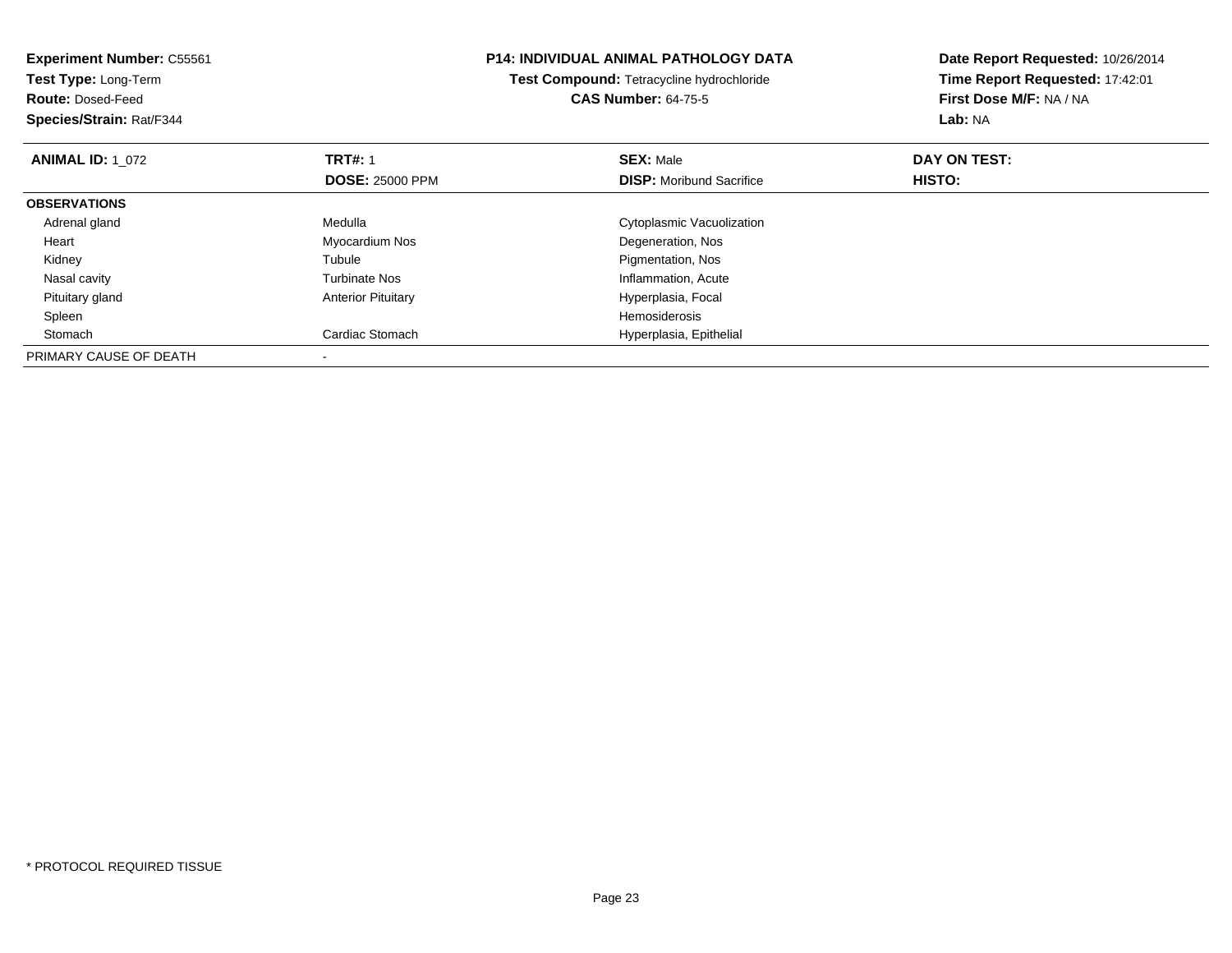| <b>Experiment Number: C55561</b><br>Test Type: Long-Term<br><b>Route: Dosed-Feed</b><br>Species/Strain: Rat/F344 |                        | <b>P14: INDIVIDUAL ANIMAL PATHOLOGY DATA</b><br>Test Compound: Tetracycline hydrochloride<br><b>CAS Number: 64-75-5</b> | Date Report Requested: 10/26/2014<br>Time Report Requested: 17:42:01<br>First Dose M/F: NA / NA<br>Lab: NA |
|------------------------------------------------------------------------------------------------------------------|------------------------|-------------------------------------------------------------------------------------------------------------------------|------------------------------------------------------------------------------------------------------------|
| <b>ANIMAL ID: 1 073</b>                                                                                          | <b>TRT#: 1</b>         | <b>SEX: Male</b>                                                                                                        | DAY ON TEST:                                                                                               |
|                                                                                                                  | <b>DOSE: 25000 PPM</b> | <b>DISP:</b> Moribund Sacrifice                                                                                         | HISTO:                                                                                                     |
| <b>OBSERVATIONS</b>                                                                                              |                        |                                                                                                                         |                                                                                                            |
| Adrenal gland                                                                                                    | Cortex Nos             | Degeneration, Lipoid                                                                                                    |                                                                                                            |
| Preputial gland                                                                                                  |                        | Inflammation, Acute/Chronic                                                                                             |                                                                                                            |
| Seminal vesicle                                                                                                  |                        | Atrophy, Nos                                                                                                            |                                                                                                            |
| Testis                                                                                                           |                        | Hyperplasia, Interstitial Cell                                                                                          |                                                                                                            |
|                                                                                                                  |                        | Interstitial-Cell Tumor                                                                                                 |                                                                                                            |
| Unspecified                                                                                                      | Multiple Organs Nos    | Leukemia, Mononuclear Cell                                                                                              |                                                                                                            |
| PRIMARY CAUSE OF DEATH                                                                                           |                        |                                                                                                                         |                                                                                                            |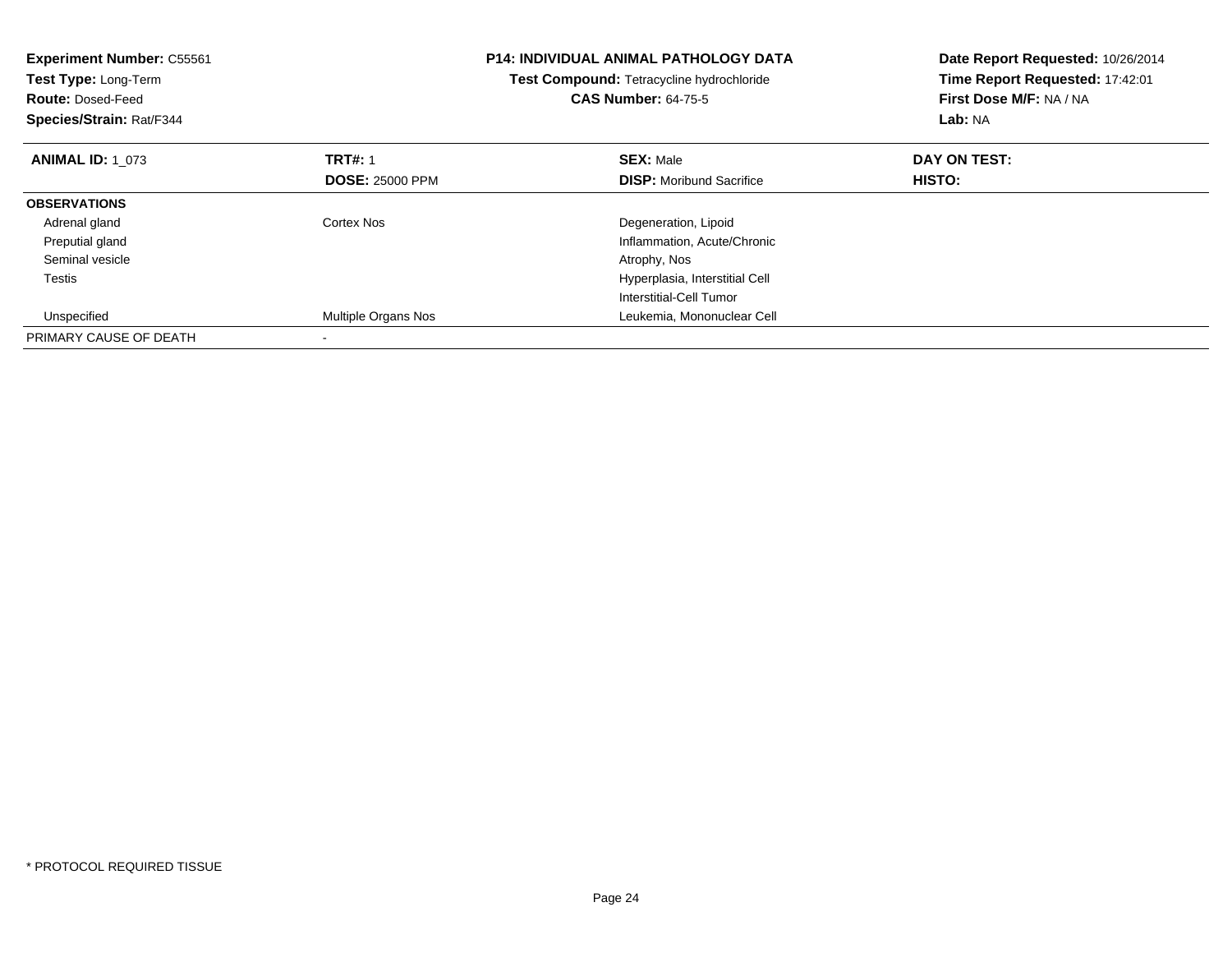**Test Type:** Long-Term

**Route:** Dosed-Feed

**Species/Strain:** Rat/F344

## **P14: INDIVIDUAL ANIMAL PATHOLOGY DATA**

# **Test Compound:** Tetracycline hydrochloride**CAS Number:** 64-75-5

| <b>ANIMAL ID: 1_074</b> | <b>TRT#: 1</b>            | <b>SEX: Male</b>                | DAY ON TEST: |  |
|-------------------------|---------------------------|---------------------------------|--------------|--|
|                         | <b>DOSE: 25000 PPM</b>    | <b>DISP: Terminal Sacrifice</b> | HISTO:       |  |
| <b>OBSERVATIONS</b>     |                           |                                 |              |  |
| Adrenal gland           | Cortex Nos                | Degeneration, Lipoid            |              |  |
|                         | Medulla                   | Pheochromocytoma                |              |  |
| Heart                   | Myocardium Nos            | Degeneration, Nos               |              |  |
| Kidney                  |                           | Nephropathy                     |              |  |
| Liver                   | <b>Bile Duct</b>          | Hyperplasia, Nos                |              |  |
|                         |                           | Neoplastic Nodule               |              |  |
| Pancreas                | Acinus                    | Atrophy, Focal                  |              |  |
| Pituitary gland         | <b>Anterior Pituitary</b> | Hyperplasia, Focal              |              |  |
| Seminal vesicle         |                           | Atrophy, Nos                    |              |  |
| Testis                  |                           | Atrophy, Nos                    |              |  |
|                         |                           | Interstitial-Cell Tumor         |              |  |
| Thyroid                 |                           | C-Cell Adenoma                  |              |  |
|                         |                           | Hyperplasia, C Cell             |              |  |
| Unspecified             | Multiple Organs Nos       | Leukemia, Mononuclear Cell      |              |  |
| PRIMARY CAUSE OF DEATH  | $\overline{\phantom{a}}$  |                                 |              |  |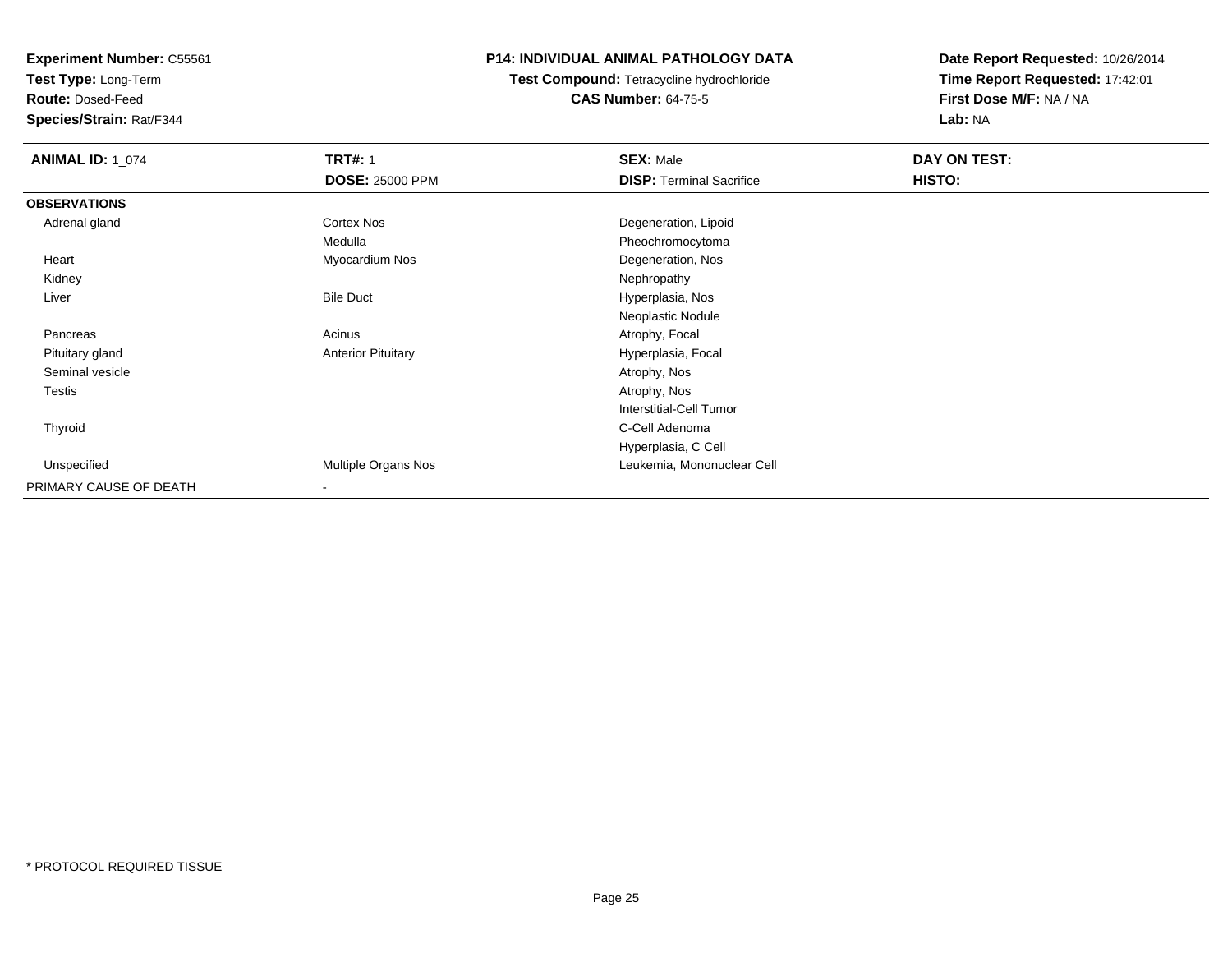**Test Type:** Long-Term

**Route:** Dosed-Feed

**Species/Strain:** Rat/F344

## **P14: INDIVIDUAL ANIMAL PATHOLOGY DATA**

**Test Compound:** Tetracycline hydrochloride**CAS Number:** 64-75-5

| <b>ANIMAL ID: 1 075</b> | <b>TRT#: 1</b>         | <b>SEX: Male</b>                     | DAY ON TEST: |  |
|-------------------------|------------------------|--------------------------------------|--------------|--|
|                         | <b>DOSE: 25000 PPM</b> | <b>DISP:</b> Moribund Sacrifice      | HISTO:       |  |
| <b>OBSERVATIONS</b>     |                        |                                      |              |  |
| Bone marrow             |                        | Hyperplasia, Nos                     |              |  |
| Kidney                  |                        | Nephropathy                          |              |  |
|                         |                        | Nephrosis, Cholemic                  |              |  |
| Liver                   |                        | Hepatocellular Carcinoma             |              |  |
|                         | <b>Bile Duct</b>       | Hyperplasia, Nos                     |              |  |
|                         |                        | Necrosis, Focal                      |              |  |
| Lung                    |                        | Hepatocellular Carcinoma, Metastatic |              |  |
| Nasal cavity            | <b>Turbinate Nos</b>   | Inflammation, Chronic Focal          |              |  |
| Testis                  |                        | Atrophy, Nos                         |              |  |
|                         |                        | Interstitial-Cell Tumor              |              |  |
| PRIMARY CAUSE OF DEATH  | ۰                      |                                      |              |  |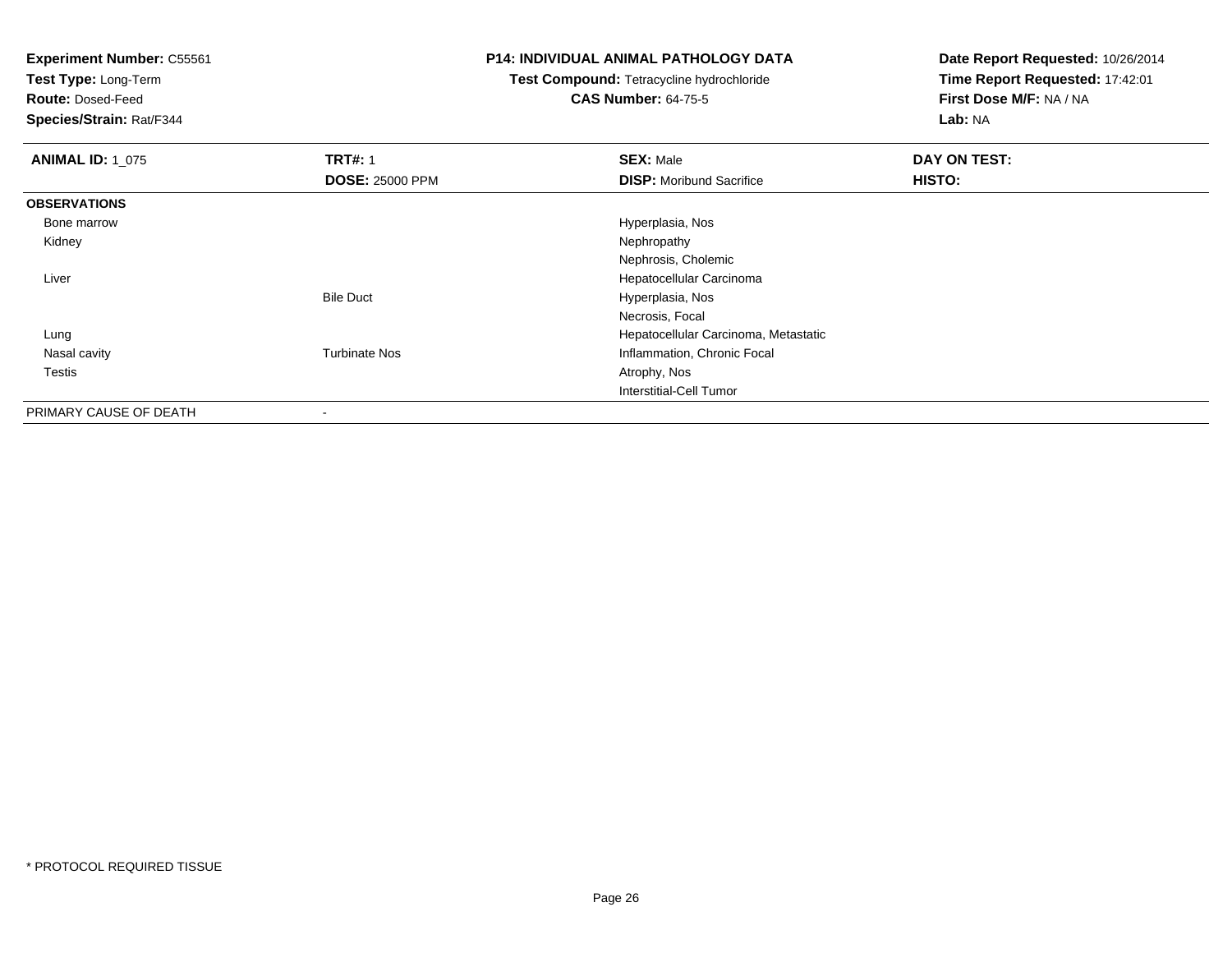**Test Type:** Long-Term

**Route:** Dosed-Feed

**Species/Strain:** Rat/F344

## **P14: INDIVIDUAL ANIMAL PATHOLOGY DATA**

**Test Compound:** Tetracycline hydrochloride**CAS Number:** 64-75-5

| <b>ANIMAL ID: 1 076</b> | <b>TRT#: 1</b>         | <b>SEX: Male</b>                | DAY ON TEST: |
|-------------------------|------------------------|---------------------------------|--------------|
|                         | <b>DOSE: 25000 PPM</b> | <b>DISP: Terminal Sacrifice</b> | HISTO:       |
| <b>OBSERVATIONS</b>     |                        |                                 |              |
| Adrenal gland           | Medulla                | Hyperplasia, Focal              |              |
| Heart                   | Myocardium Nos         | Degeneration, Nos               |              |
| Kidney                  |                        | Nephropathy                     |              |
| Liver                   |                        | Clear-Cell Change               |              |
|                         |                        | Cytoplasmic Change, Basophilic  |              |
| Lung                    |                        | Perivasculitis                  |              |
| Nasal cavity            | <b>Turbinate Nos</b>   | Inflammation, Chronic Focal     |              |
| Prostate                |                        | Inflammation, Acute/Chronic     |              |
| Stomach                 | Cardiac Stomach        | Hyperplasia, Epithelial         |              |
| Testis                  |                        | Hyperplasia, Interstitial Cell  |              |
|                         |                        | Interstitial-Cell Tumor         |              |
| PRIMARY CAUSE OF DEATH  | ۰                      |                                 |              |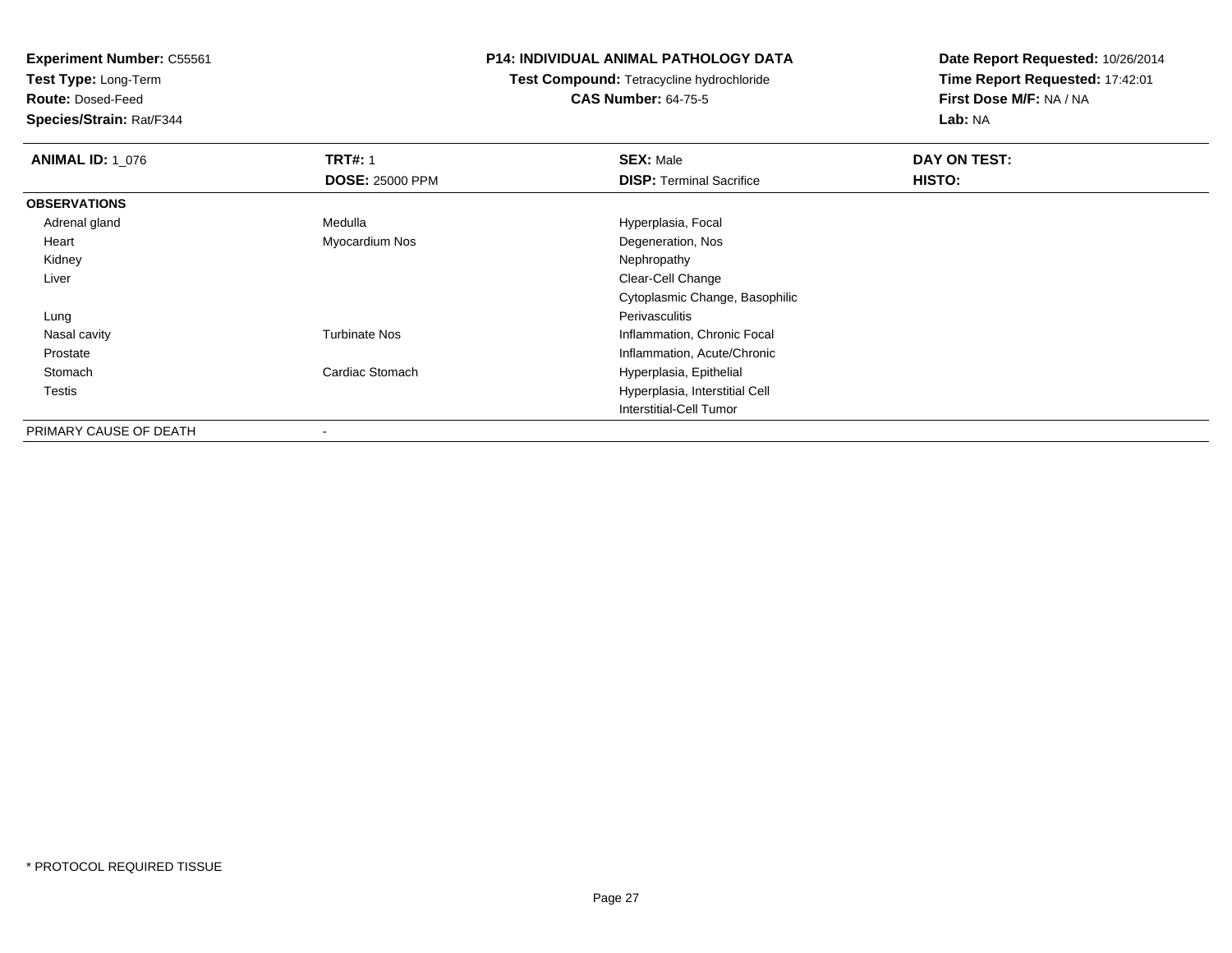**Test Type:** Long-Term

**Route:** Dosed-Feed

**Species/Strain:** Rat/F344

## **P14: INDIVIDUAL ANIMAL PATHOLOGY DATA**

# **Test Compound:** Tetracycline hydrochloride**CAS Number:** 64-75-5

| <b>ANIMAL ID: 1_077</b> | <b>TRT#: 1</b>         | <b>SEX: Male</b>                | DAY ON TEST: |  |
|-------------------------|------------------------|---------------------------------|--------------|--|
|                         | <b>DOSE: 25000 PPM</b> | <b>DISP: Terminal Sacrifice</b> | HISTO:       |  |
| <b>OBSERVATIONS</b>     |                        |                                 |              |  |
| Adrenal gland           | Cortex Nos             | Hyperplasia, Focal              |              |  |
|                         | Medulla                | Hyperplasia, Focal              |              |  |
| Bone marrow             |                        | Osteosarcoma                    |              |  |
| Heart                   | Myocardium Nos         | Degeneration, Nos               |              |  |
| Kidney                  |                        | Nephropathy                     |              |  |
| Liver                   |                        | Clear-Cell Change               |              |  |
|                         |                        | Degeneration, Cystic            |              |  |
| Lung                    |                        | Perivasculitis                  |              |  |
| Nasal cavity            | <b>Turbinate Nos</b>   | Inflammation, Chronic Focal     |              |  |
| Preputial gland         |                        | Inflammation, Acute/Chronic     |              |  |
| Testis                  |                        | Hyperplasia, Interstitial Cell  |              |  |
|                         |                        | <b>Interstitial-Cell Tumor</b>  |              |  |
| PRIMARY CAUSE OF DEATH  |                        |                                 |              |  |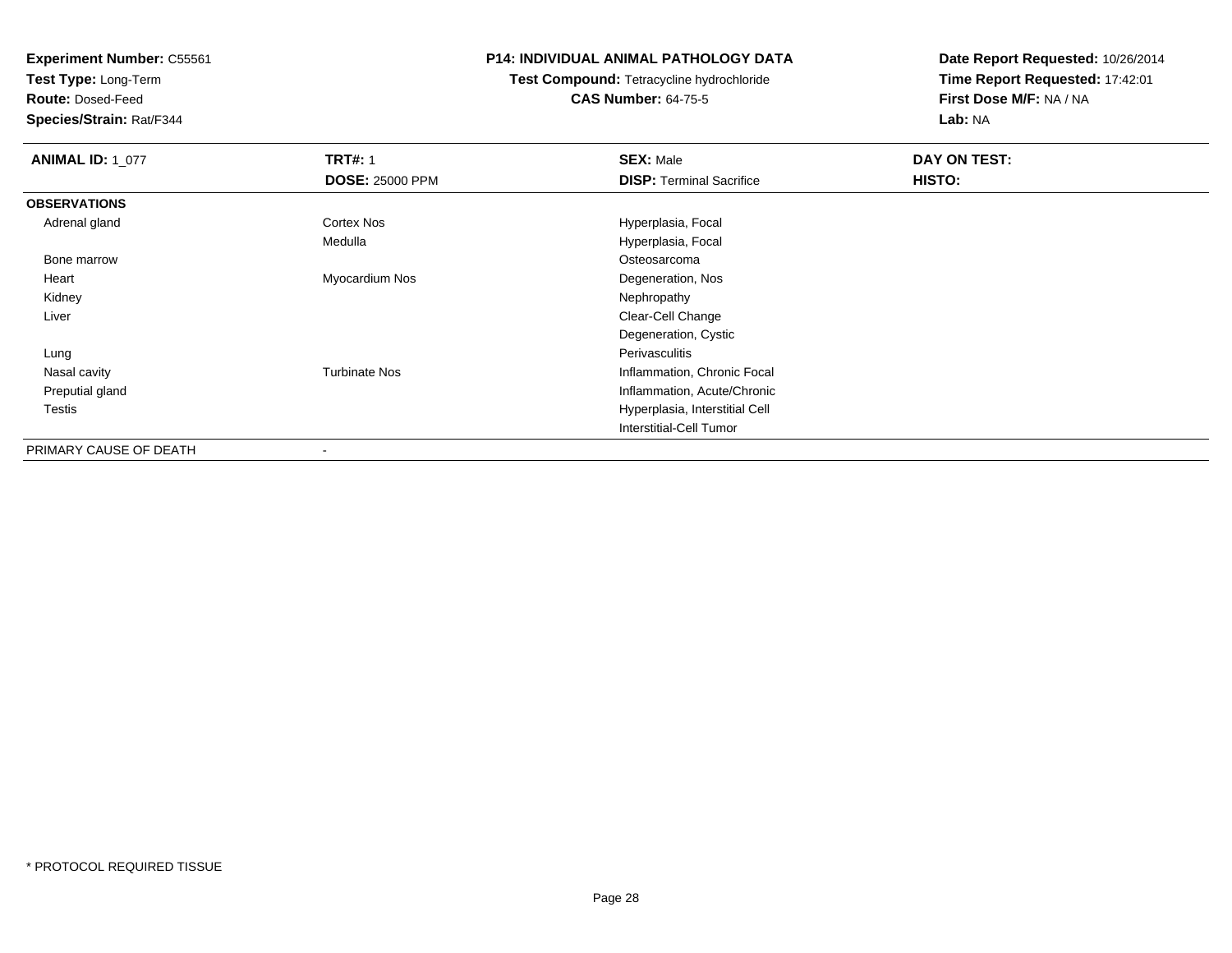**Test Type:** Long-Term

**Route:** Dosed-Feed

**Species/Strain:** Rat/F344

## **P14: INDIVIDUAL ANIMAL PATHOLOGY DATA**

# **Test Compound:** Tetracycline hydrochloride**CAS Number:** 64-75-5

| <b>ANIMAL ID: 1_078</b> | <b>TRT#: 1</b>         | <b>SEX: Male</b>                | DAY ON TEST: |  |
|-------------------------|------------------------|---------------------------------|--------------|--|
|                         | <b>DOSE: 25000 PPM</b> | <b>DISP: Terminal Sacrifice</b> | HISTO:       |  |
| <b>OBSERVATIONS</b>     |                        |                                 |              |  |
| Adrenal gland           | <b>Cortex Nos</b>      | Degeneration, Lipoid            |              |  |
|                         | Medulla                | Pheochromocytoma                |              |  |
| Heart                   | Myocardium Nos         | Degeneration, Nos               |              |  |
| Kidney                  |                        | Nephropathy                     |              |  |
| Liver                   |                        | Clear-Cell Change               |              |  |
|                         |                        | Cytoplasmic Change, Basophilic  |              |  |
|                         |                        | Degeneration, Lipoid            |              |  |
| Nasal cavity            | <b>Turbinate Nos</b>   | Inflammation, Chronic Focal     |              |  |
| Preputial gland         |                        | Inflammation, Acute/Chronic     |              |  |
| Seminal vesicle         |                        | Atrophy, Nos                    |              |  |
| Testis                  |                        | Interstitial-Cell Tumor         |              |  |
| Thyroid                 |                        | Hyperplasia, C Cell             |              |  |
| Unspecified             | Multiple Organs Nos    | Leukemia, Mononuclear Cell      |              |  |
| PRIMARY CAUSE OF DEATH  |                        |                                 |              |  |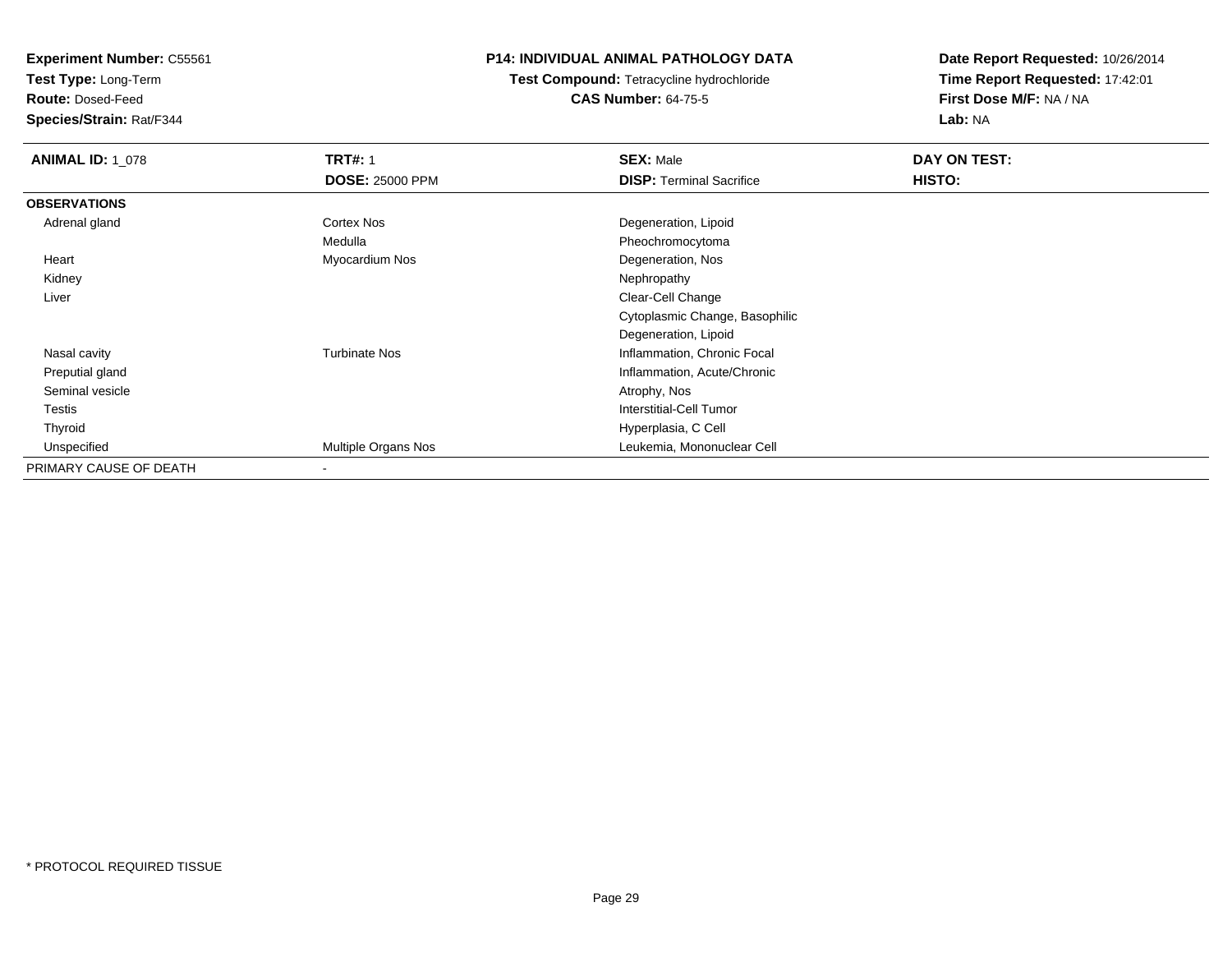**Test Type:** Long-Term

**Route:** Dosed-Feed

**Species/Strain:** Rat/F344

## **P14: INDIVIDUAL ANIMAL PATHOLOGY DATA**

**Test Compound:** Tetracycline hydrochloride**CAS Number:** 64-75-5

| <b>ANIMAL ID: 1 079</b> | <b>TRT#: 1</b>           | <b>SEX: Male</b>                | DAY ON TEST: |  |
|-------------------------|--------------------------|---------------------------------|--------------|--|
|                         | <b>DOSE: 25000 PPM</b>   | <b>DISP: Terminal Sacrifice</b> | HISTO:       |  |
| <b>OBSERVATIONS</b>     |                          |                                 |              |  |
| Adrenal gland           | <b>Cortex Nos</b>        | Angiectasis                     |              |  |
| Heart                   | Myocardium Nos           | Degeneration, Nos               |              |  |
| Kidney                  |                          | Nephropathy                     |              |  |
| Liver                   |                          | Clear-Cell Change               |              |  |
|                         |                          | Cytoplasmic Change, Basophilic  |              |  |
|                         |                          | Inflammation, Chronic Focal     |              |  |
| Pancreas                | Acinus                   | Atrophy, Focal                  |              |  |
| Seminal vesicle         |                          | Atrophy, Nos                    |              |  |
| Testis                  |                          | Interstitial-Cell Tumor         |              |  |
| Thyroid                 |                          | C-Cell Adenoma                  |              |  |
| PRIMARY CAUSE OF DEATH  | $\overline{\phantom{a}}$ |                                 |              |  |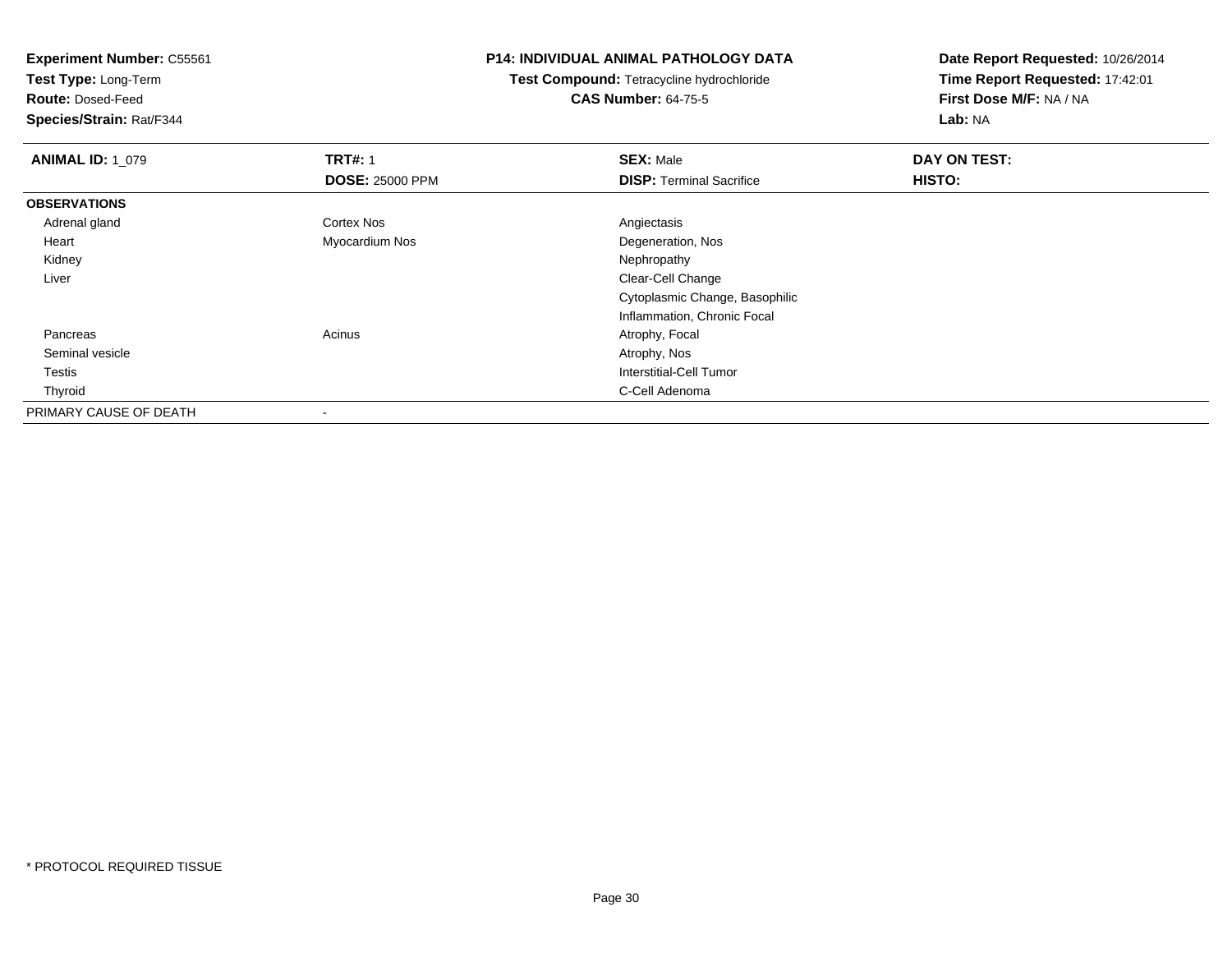| <b>Experiment Number: C55561</b><br>Test Type: Long-Term<br><b>Route: Dosed-Feed</b><br>Species/Strain: Rat/F344 |                        | <b>P14: INDIVIDUAL ANIMAL PATHOLOGY DATA</b><br>Test Compound: Tetracycline hydrochloride<br><b>CAS Number: 64-75-5</b> | Date Report Requested: 10/26/2014<br>Time Report Requested: 17:42:01<br>First Dose M/F: NA / NA<br>Lab: NA |
|------------------------------------------------------------------------------------------------------------------|------------------------|-------------------------------------------------------------------------------------------------------------------------|------------------------------------------------------------------------------------------------------------|
| <b>ANIMAL ID: 1 080</b>                                                                                          | <b>TRT#: 1</b>         | <b>SEX: Male</b>                                                                                                        | DAY ON TEST:                                                                                               |
|                                                                                                                  | <b>DOSE: 25000 PPM</b> | <b>DISP:</b> Moribund Sacrifice                                                                                         | HISTO:                                                                                                     |
| <b>OBSERVATIONS</b>                                                                                              |                        |                                                                                                                         |                                                                                                            |
| Heart                                                                                                            | Myocardium Nos         | Degeneration, Nos                                                                                                       |                                                                                                            |
| Liver                                                                                                            | <b>Bile Duct</b>       | Hyperplasia, Nos                                                                                                        |                                                                                                            |
| Lung                                                                                                             |                        | Perivasculitis                                                                                                          |                                                                                                            |
| Nasal cavity                                                                                                     | <b>Turbinate Nos</b>   | Inflammation, Chronic Focal                                                                                             |                                                                                                            |
| Spinal cord                                                                                                      |                        | Glioma, Nos                                                                                                             |                                                                                                            |
| Testis                                                                                                           |                        | Hyperplasia, Interstitial Cell                                                                                          |                                                                                                            |
| PRIMARY CAUSE OF DEATH                                                                                           |                        |                                                                                                                         |                                                                                                            |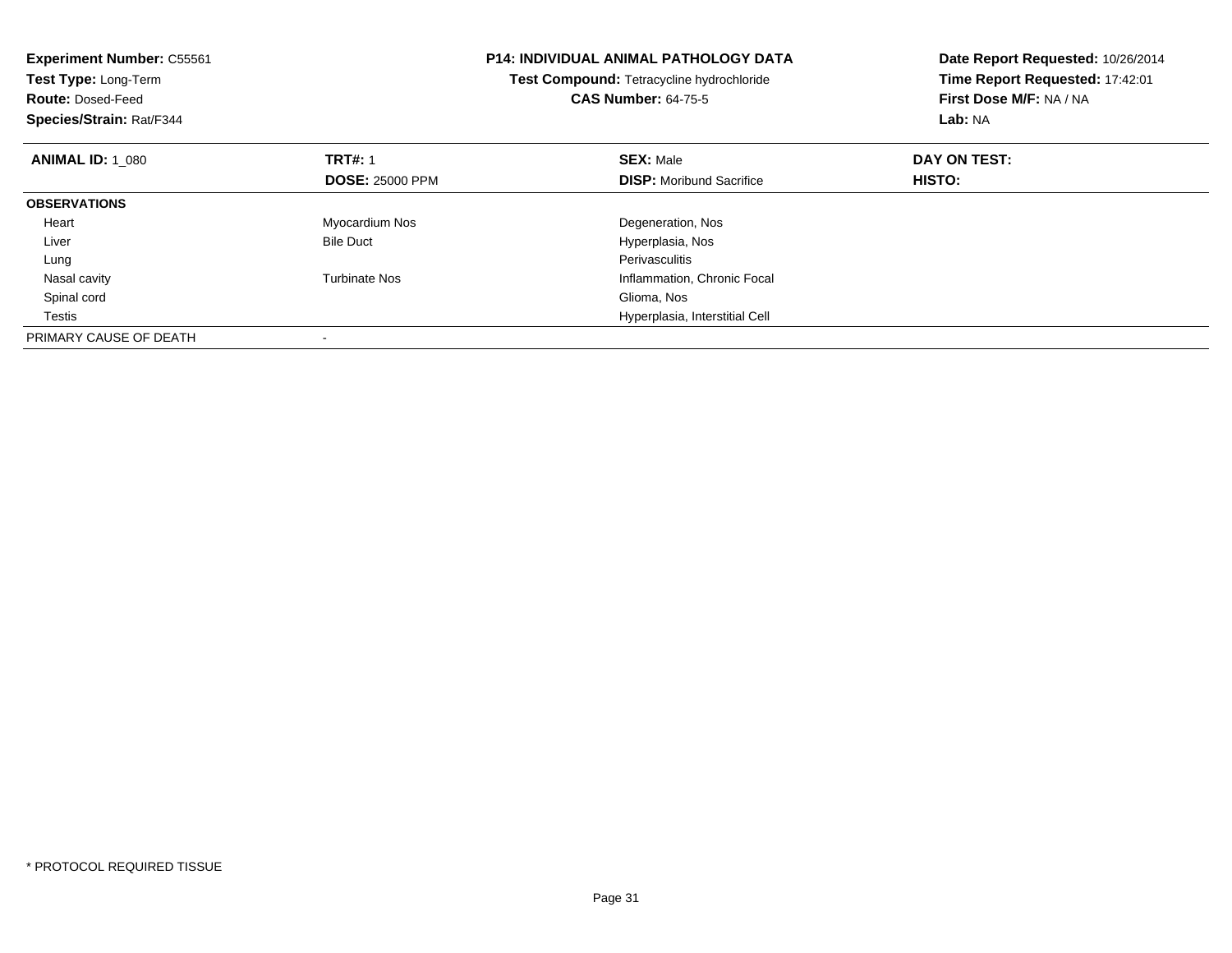**Test Type:** Long-Term

**Route:** Dosed-Feed

**Species/Strain:** Rat/F344

## **P14: INDIVIDUAL ANIMAL PATHOLOGY DATA**

**Test Compound:** Tetracycline hydrochloride**CAS Number:** 64-75-5

| <b>ANIMAL ID: 1_081</b> | <b>TRT#: 1</b>         | <b>SEX: Male</b>                | DAY ON TEST: |
|-------------------------|------------------------|---------------------------------|--------------|
|                         | <b>DOSE: 25000 PPM</b> | <b>DISP: Terminal Sacrifice</b> | HISTO:       |
| <b>OBSERVATIONS</b>     |                        |                                 |              |
| Adrenal gland           | Cortex Nos             | Angiectasis                     |              |
| Heart                   | Myocardium Nos         | Degeneration, Nos               |              |
| Kidney                  |                        | Nephropathy                     |              |
| Liver                   |                        | Clear-Cell Change               |              |
|                         |                        | Cytoplasmic Change, Basophilic  |              |
|                         |                        | Hernia, Nos                     |              |
|                         | <b>Bile Duct</b>       | Hyperplasia, Nos                |              |
| Lung                    |                        | Perivasculitis                  |              |
| Nasal cavity            | <b>Turbinate Nos</b>   | Inflammation, Chronic Focal     |              |
| Parathyroid gland       |                        | Adenoma, Nos                    |              |
| Preputial gland         |                        | Inflammation, Acute/Chronic     |              |
| Seminal vesicle         |                        | Atrophy, Nos                    |              |
| Testis                  |                        | Hyperplasia, Interstitial Cell  |              |
|                         |                        | <b>Interstitial-Cell Tumor</b>  |              |
| PRIMARY CAUSE OF DEATH  | $\blacksquare$         |                                 |              |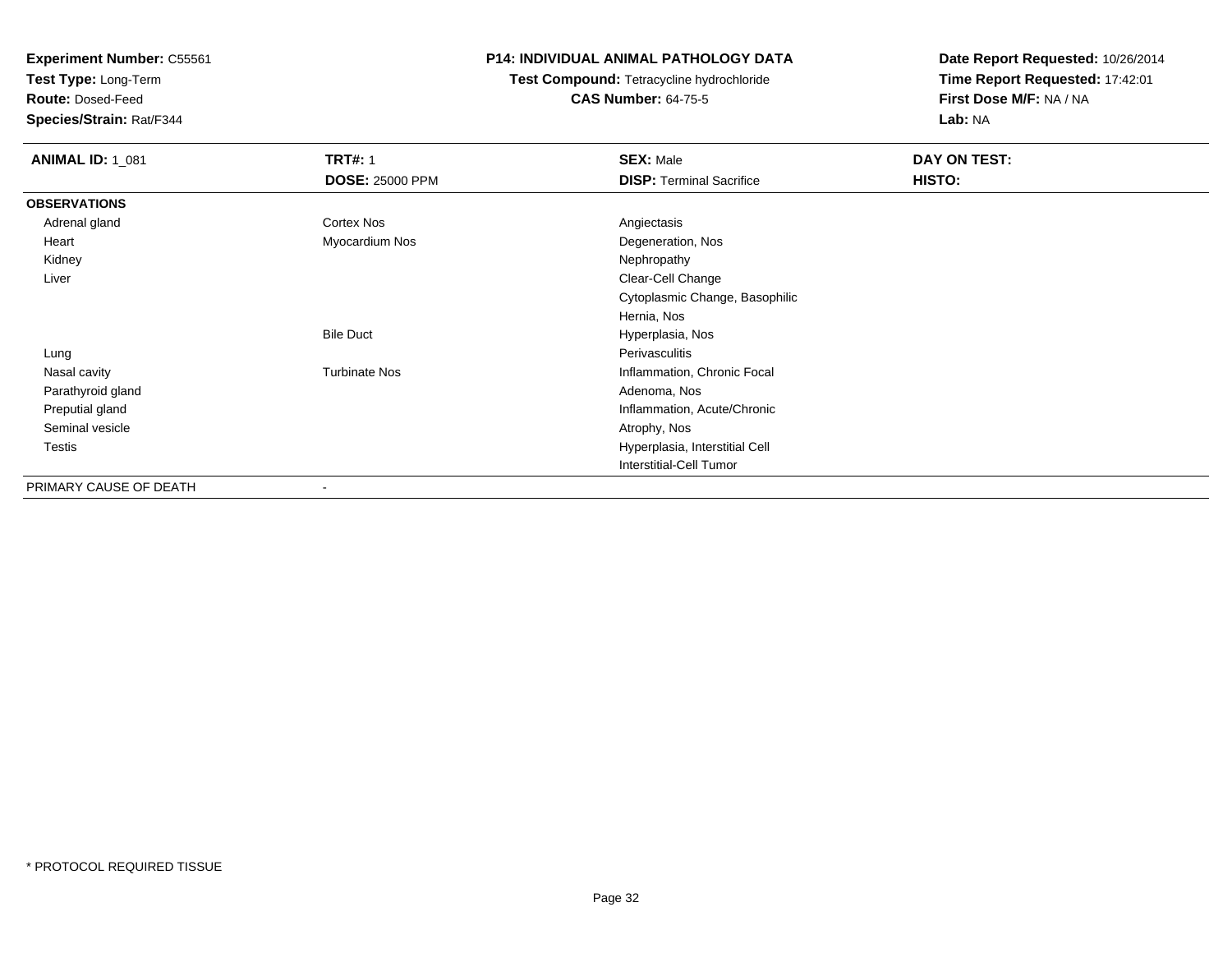**Test Type:** Long-Term

**Route:** Dosed-Feed

**Species/Strain:** Rat/F344

## **P14: INDIVIDUAL ANIMAL PATHOLOGY DATA**

**Test Compound:** Tetracycline hydrochloride**CAS Number:** 64-75-5

| <b>ANIMAL ID: 1_082</b> | <b>TRT#: 1</b>         | <b>SEX: Male</b>                | DAY ON TEST: |
|-------------------------|------------------------|---------------------------------|--------------|
|                         | <b>DOSE: 25000 PPM</b> | <b>DISP: Terminal Sacrifice</b> | HISTO:       |
| <b>OBSERVATIONS</b>     |                        |                                 |              |
| Adrenal gland           | Cortex Nos             | Angiectasis                     |              |
|                         | Cortex Nos             | Degeneration, Lipoid            |              |
|                         | Medulla                | Pheochromocytoma                |              |
| Heart                   | Myocardium Nos         | Degeneration, Nos               |              |
|                         | Atrium                 | Thrombosis, Nos                 |              |
| Kidney                  |                        | Nephropathy                     |              |
| Liver                   |                        | Clear-Cell Change               |              |
|                         | <b>Bile Duct</b>       | Hyperplasia, Nos                |              |
| Lung                    |                        | Calcification, Focal            |              |
| Nasal cavity            | <b>Turbinate Nos</b>   | Inflammation, Chronic Focal     |              |
| Pancreas                | Acinus                 | Atrophy, Focal                  |              |
| Preputial gland         |                        | Adenoma, Nos                    |              |
| Prostate                |                        | Inflammation, Acute/Chronic     |              |
| Salivary gland          |                        | Inflammation, Chronic Focal     |              |
| Testis                  |                        | Atrophy, Nos                    |              |
|                         |                        | Hyperplasia, Interstitial Cell  |              |
|                         |                        | Interstitial-Cell Tumor         |              |
| PRIMARY CAUSE OF DEATH  | $\blacksquare$         |                                 |              |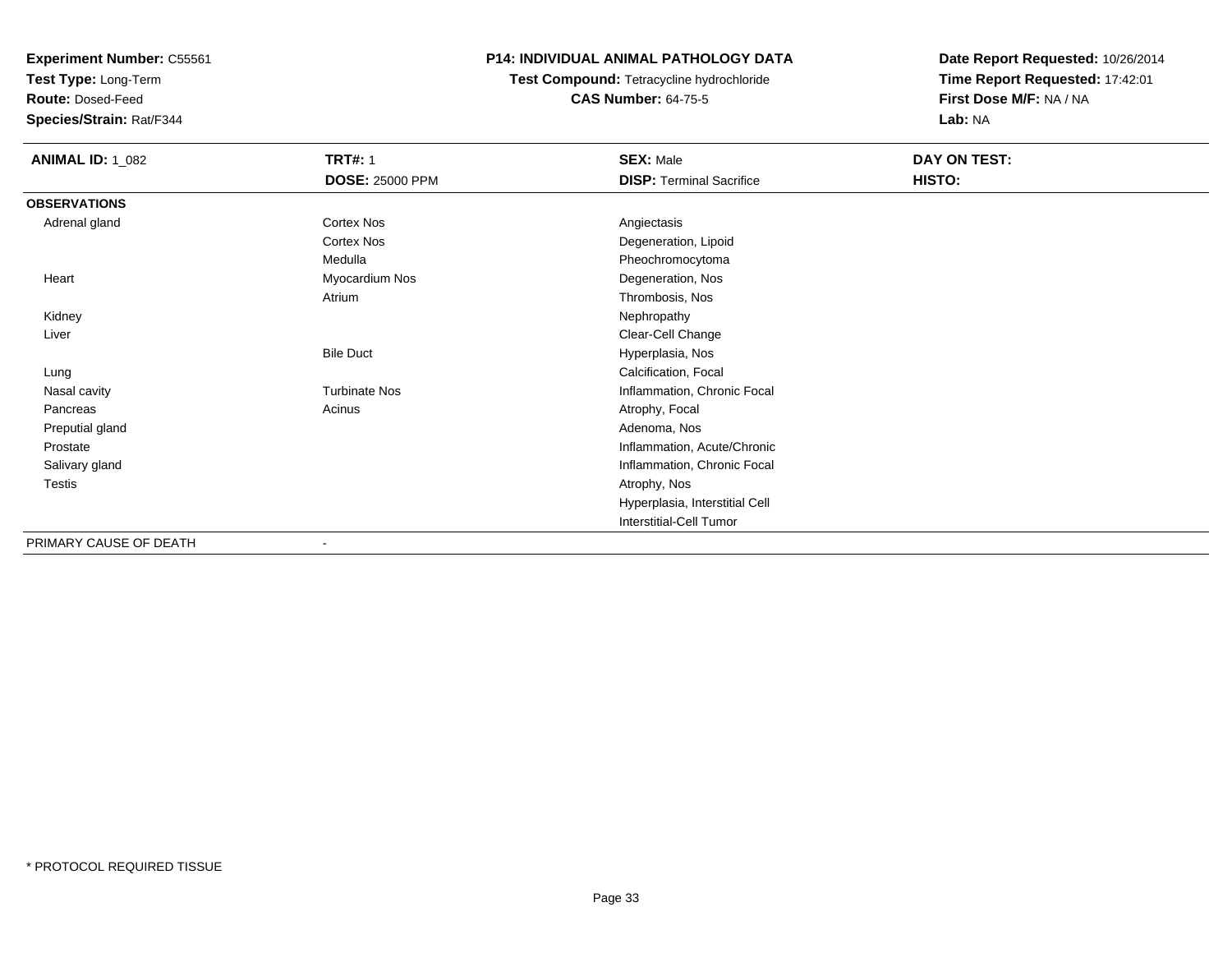| <b>Experiment Number: C55561</b><br>Test Type: Long-Term<br><b>Route: Dosed-Feed</b><br>Species/Strain: Rat/F344 |                        | <b>P14: INDIVIDUAL ANIMAL PATHOLOGY DATA</b><br>Test Compound: Tetracycline hydrochloride<br><b>CAS Number: 64-75-5</b> | Date Report Requested: 10/26/2014<br>Time Report Requested: 17:42:01<br>First Dose M/F: NA / NA<br>Lab: NA |  |
|------------------------------------------------------------------------------------------------------------------|------------------------|-------------------------------------------------------------------------------------------------------------------------|------------------------------------------------------------------------------------------------------------|--|
| <b>ANIMAL ID: 1 083</b>                                                                                          | <b>TRT#: 1</b>         | <b>SEX: Male</b>                                                                                                        | DAY ON TEST:                                                                                               |  |
|                                                                                                                  | <b>DOSE: 25000 PPM</b> | <b>DISP:</b> Terminal Sacrifice                                                                                         | HISTO:                                                                                                     |  |
| <b>OBSERVATIONS</b>                                                                                              |                        |                                                                                                                         |                                                                                                            |  |
| Heart                                                                                                            | Myocardium Nos         | Degeneration, Nos                                                                                                       |                                                                                                            |  |
| Liver                                                                                                            |                        | Cytoplasmic Change, Basophilic                                                                                          |                                                                                                            |  |
|                                                                                                                  | <b>Bile Duct</b>       | Hyperplasia, Nos                                                                                                        |                                                                                                            |  |
| Lung                                                                                                             |                        | Inflammation, Chronic Focal                                                                                             |                                                                                                            |  |
| Nasal cavity                                                                                                     | Turbinate Nos          | Inflammation, Chronic Focal                                                                                             |                                                                                                            |  |
| Preputial gland                                                                                                  |                        | Adenoma, Nos                                                                                                            |                                                                                                            |  |
| Testis                                                                                                           |                        | Hyperplasia, Interstitial Cell                                                                                          |                                                                                                            |  |
| PRIMARY CAUSE OF DEATH                                                                                           |                        |                                                                                                                         |                                                                                                            |  |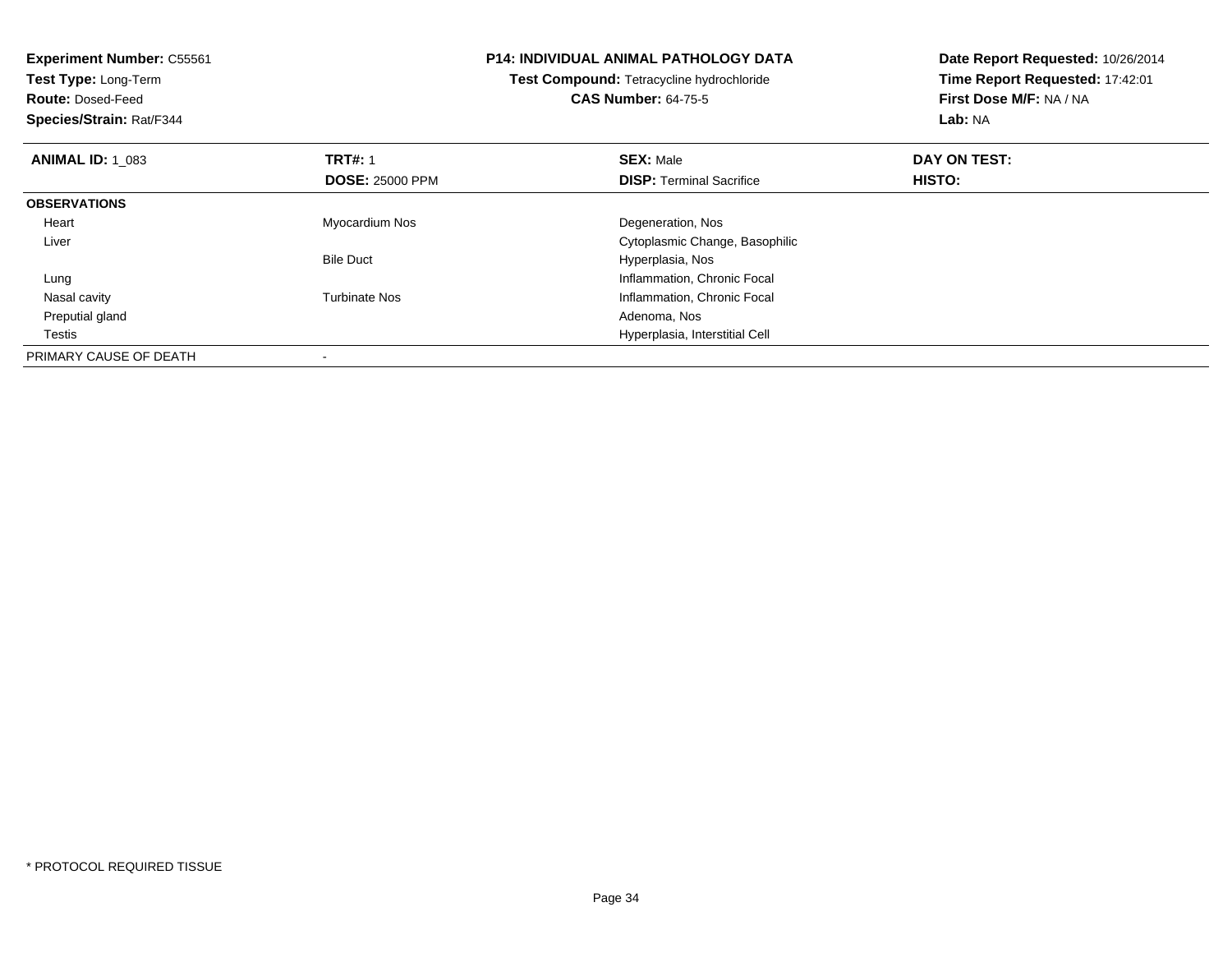**Test Type:** Long-Term

**Route:** Dosed-Feed

**Species/Strain:** Rat/F344

## **P14: INDIVIDUAL ANIMAL PATHOLOGY DATA**

# **Test Compound:** Tetracycline hydrochloride**CAS Number:** 64-75-5

| <b>ANIMAL ID: 1_084</b> | <b>TRT#: 1</b>            | <b>SEX: Male</b>                | DAY ON TEST: |  |
|-------------------------|---------------------------|---------------------------------|--------------|--|
|                         | <b>DOSE: 25000 PPM</b>    | <b>DISP: Terminal Sacrifice</b> | HISTO:       |  |
| <b>OBSERVATIONS</b>     |                           |                                 |              |  |
| Adrenal gland           | Medulla                   | Pheochromocytoma                |              |  |
| Heart                   | Myocardium Nos            | Degeneration, Nos               |              |  |
| Kidney                  |                           | Nephropathy                     |              |  |
| Liver                   |                           | Clear-Cell Change               |              |  |
|                         |                           | Cytoplasmic Change, Basophilic  |              |  |
|                         |                           | Degeneration, Cystic            |              |  |
|                         | <b>Bile Duct</b>          | Hyperplasia, Nos                |              |  |
| Lung                    |                           | Perivasculitis                  |              |  |
| Mammary gland           |                           | Hyperplasia, Cystic             |              |  |
| Pancreas                | Acinus                    | Atrophy, Focal                  |              |  |
| Pituitary gland         | <b>Anterior Pituitary</b> | Adenoma, Nos                    |              |  |
| Preputial gland         |                           | Inflammation, Acute/Chronic     |              |  |
| Prostate                |                           | Inflammation, Acute/Chronic     |              |  |
| Testis                  |                           | Hyperplasia, Interstitial Cell  |              |  |
| Thyroid                 |                           | Hyperplasia, C Cell             |              |  |
| PRIMARY CAUSE OF DEATH  |                           |                                 |              |  |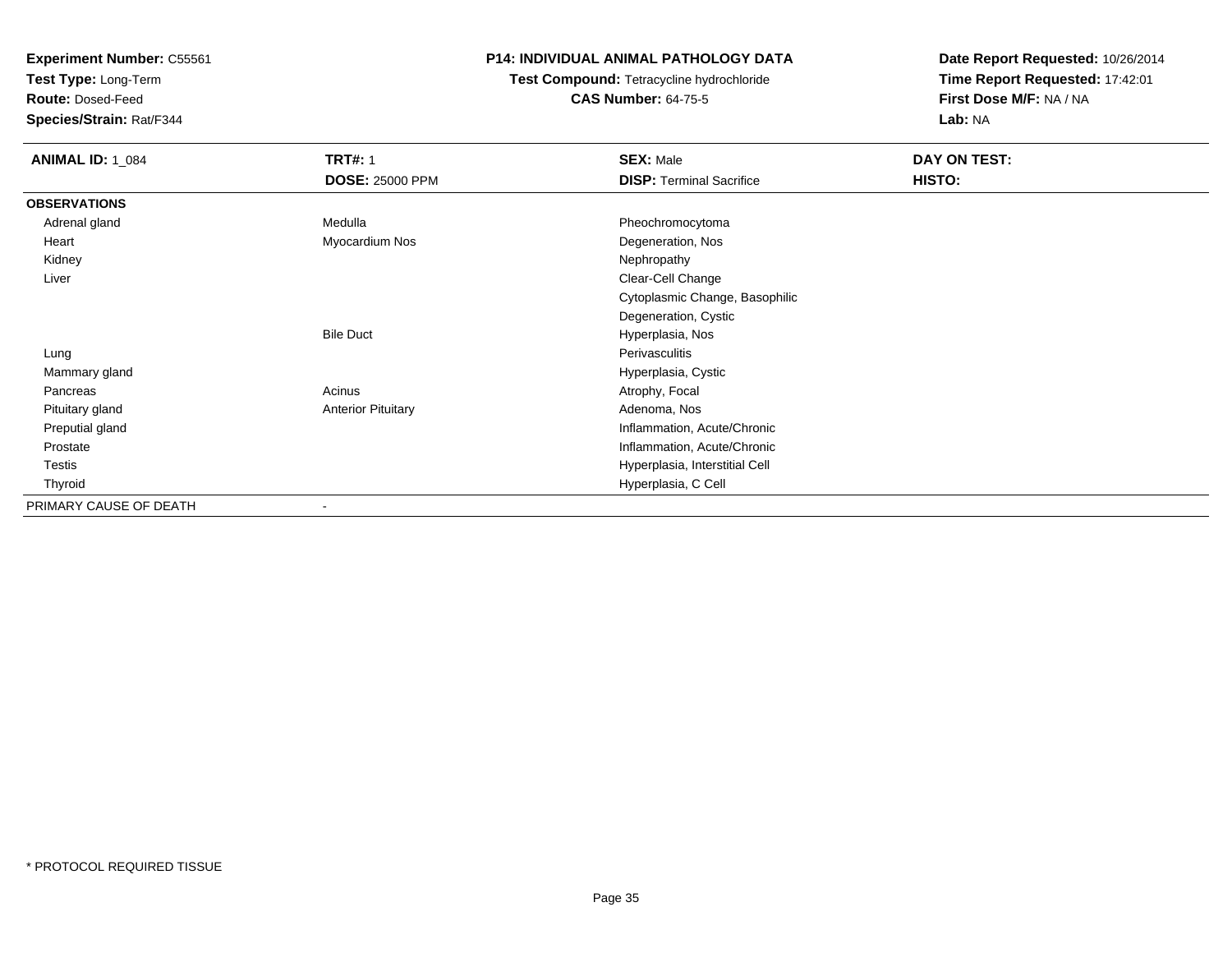**Experiment Number:** C55561**Test Type:** Long-Term**Route:** Dosed-Feed **Species/Strain:** Rat/F344**P14: INDIVIDUAL ANIMAL PATHOLOGY DATATest Compound:** Tetracycline hydrochloride**CAS Number:** 64-75-5**Date Report Requested:** 10/26/2014**Time Report Requested:** 17:42:01**First Dose M/F:** NA / NA**Lab:** NA**ANIMAL ID: 1\_085 TRT#:** <sup>1</sup> **SEX:** Male **DAY ON TEST: DOSE:** 25000 PPM**DISP:** Terminal Sacrifice **HISTO: OBSERVATIONS** Adrenal glandMedulla **Manuel Accord Medulla** Hyperplasia, Focal Heart Myocardium NosDegeneration, Nos<br>Nephropathy Kidneyy the control of the control of the control of the control of the control of the control of the control of the control of the control of the control of the control of the control of the control of the control of the contro Liver Clear-Cell Change Cytoplasmic Change, Basophilic PancreasAcinus **Acinus** Atrophy, Focal Testis Hyperplasia, Interstitial Cell Interstitial-Cell Tumor Unspecified Multiple Organs Nos Leukemia, Mononuclear Cell PRIMARY CAUSE OF DEATH

-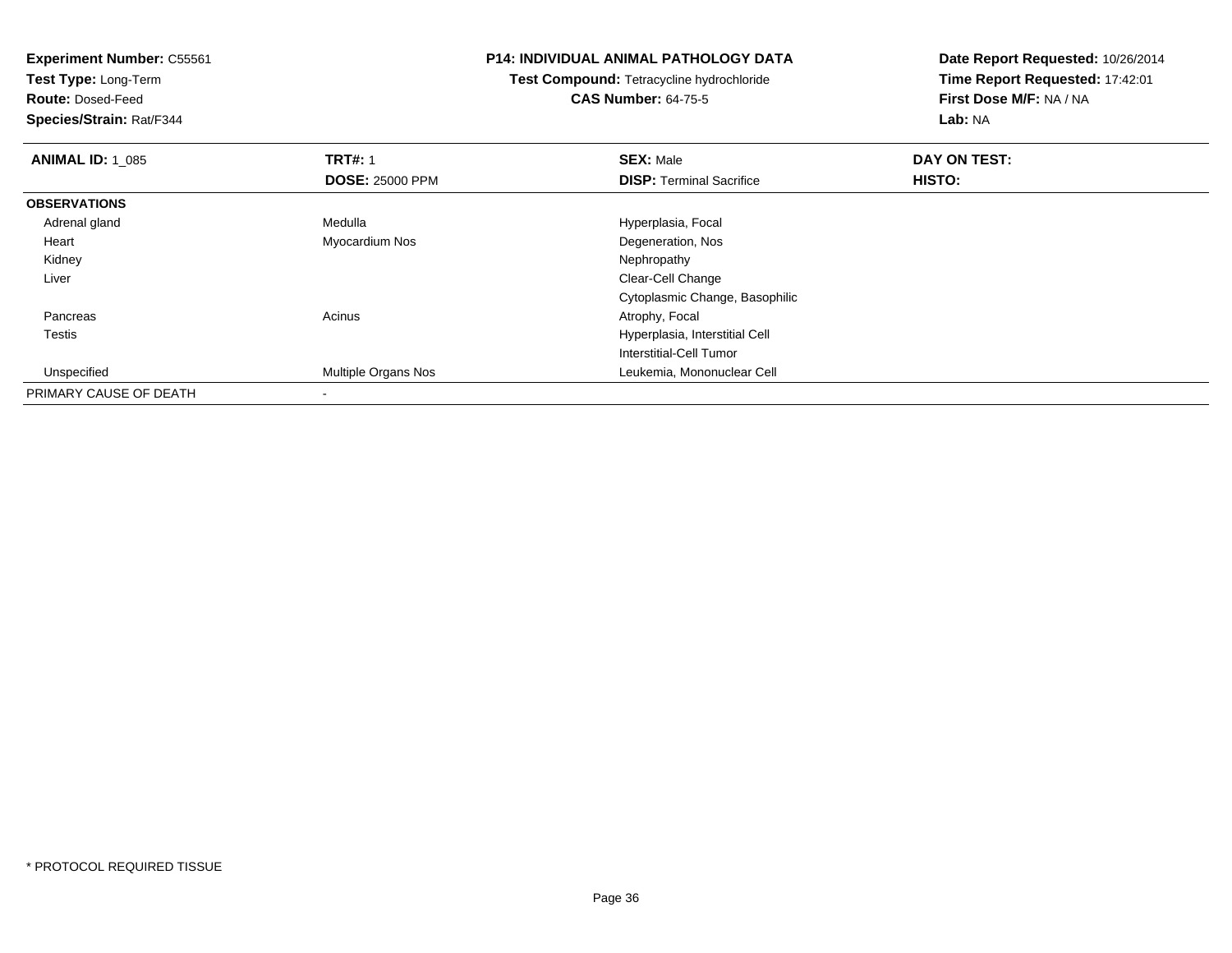**Test Type:** Long-Term

**Route:** Dosed-Feed

**Species/Strain:** Rat/F344

### **P14: INDIVIDUAL ANIMAL PATHOLOGY DATA**

# **Test Compound:** Tetracycline hydrochloride**CAS Number:** 64-75-5

| <b>ANIMAL ID: 1_086</b> | <b>TRT#: 1</b>            | <b>SEX: Male</b>                | DAY ON TEST: |  |
|-------------------------|---------------------------|---------------------------------|--------------|--|
|                         | <b>DOSE: 25000 PPM</b>    | <b>DISP: Terminal Sacrifice</b> | HISTO:       |  |
| <b>OBSERVATIONS</b>     |                           |                                 |              |  |
| Adrenal gland           | <b>Cortex Nos</b>         | Angiectasis                     |              |  |
|                         | Medulla                   | Pheochromocytoma                |              |  |
| Heart                   | Myocardium Nos            | Degeneration, Nos               |              |  |
| Kidney                  |                           | Nephropathy                     |              |  |
|                         | Tubule                    | Pigmentation, Nos               |              |  |
| Liver                   |                           | Clear-Cell Change               |              |  |
|                         |                           | Cytoplasmic Change, Basophilic  |              |  |
|                         |                           | Degeneration, Cystic            |              |  |
|                         |                           | Hyperplasia, Focal              |              |  |
|                         | <b>Bile Duct</b>          | Hyperplasia, Nos                |              |  |
| Nasal cavity            | <b>Turbinate Nos</b>      | Inflammation, Chronic Focal     |              |  |
| Pancreas                | Acinus                    | Atrophy, Focal                  |              |  |
| Pituitary gland         | <b>Anterior Pituitary</b> | Hyperplasia, Focal              |              |  |
| Prostate                |                           | Inflammation, Acute/Chronic     |              |  |
| Seminal vesicle         |                           | Atrophy, Nos                    |              |  |
| Testis                  |                           | <b>Interstitial-Cell Tumor</b>  |              |  |
| Unspecified             | Multiple Organs Nos       | Leukemia, Mononuclear Cell      |              |  |
| PRIMARY CAUSE OF DEATH  | $\overline{\phantom{a}}$  |                                 |              |  |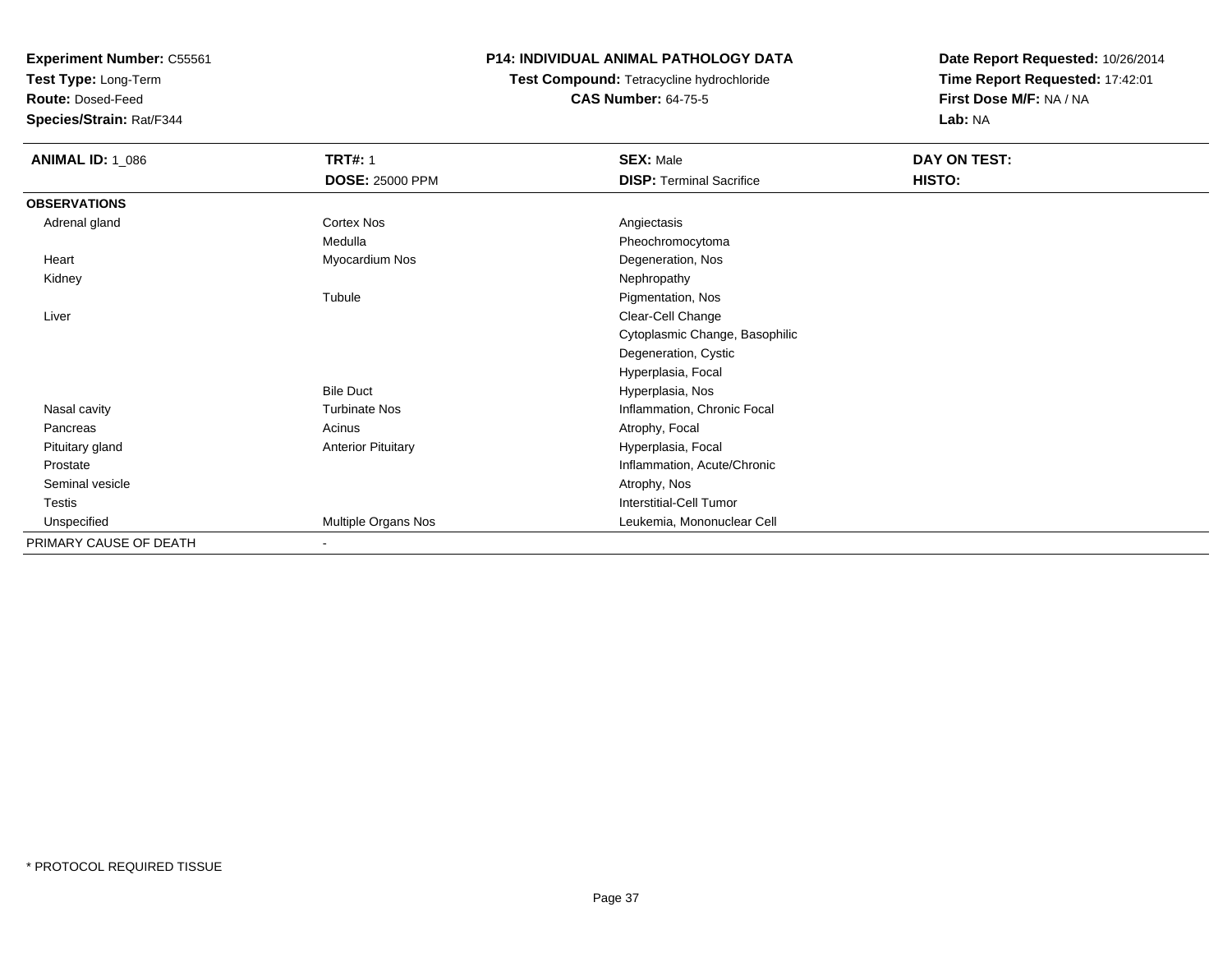**Test Type:** Long-Term

**Route:** Dosed-Feed

**Species/Strain:** Rat/F344

### **P14: INDIVIDUAL ANIMAL PATHOLOGY DATA**

**Test Compound:** Tetracycline hydrochloride**CAS Number:** 64-75-5

| <b>ANIMAL ID: 1_087</b> | <b>TRT#: 1</b><br><b>DOSE: 25000 PPM</b> | <b>SEX: Male</b><br><b>DISP: Terminal Sacrifice</b> | DAY ON TEST:<br><b>HISTO:</b> |
|-------------------------|------------------------------------------|-----------------------------------------------------|-------------------------------|
| <b>OBSERVATIONS</b>     |                                          |                                                     |                               |
| Adrenal gland           | Cortex Nos                               | Hyperplasia, Focal                                  |                               |
| Eye                     | Sclera                                   | Calcification, Nos                                  |                               |
| Heart                   | Myocardium Nos                           | Degeneration, Nos                                   |                               |
| Liver                   |                                          | Cytoplasmic Change, Basophilic                      |                               |
|                         |                                          | Degeneration, Cystic                                |                               |
| Nasal cavity            | <b>Turbinate Nos</b>                     | Inflammation, Chronic Focal                         |                               |
| Pituitary gland         | <b>Anterior Pituitary</b>                | Adenoma, Nos                                        |                               |
| Preputial gland         |                                          | Inflammation, Acute/Chronic                         |                               |
| Skin                    |                                          | <b>Basal-Cell Tumor</b>                             |                               |
|                         |                                          | Scar                                                |                               |
| Stomach                 | Mucosa                                   | Cyst, Multiple                                      |                               |
| Testis                  |                                          | Hyperplasia, Interstitial Cell                      |                               |
|                         |                                          | <b>Interstitial-Cell Tumor</b>                      |                               |
| PRIMARY CAUSE OF DEATH  | $\,$                                     |                                                     |                               |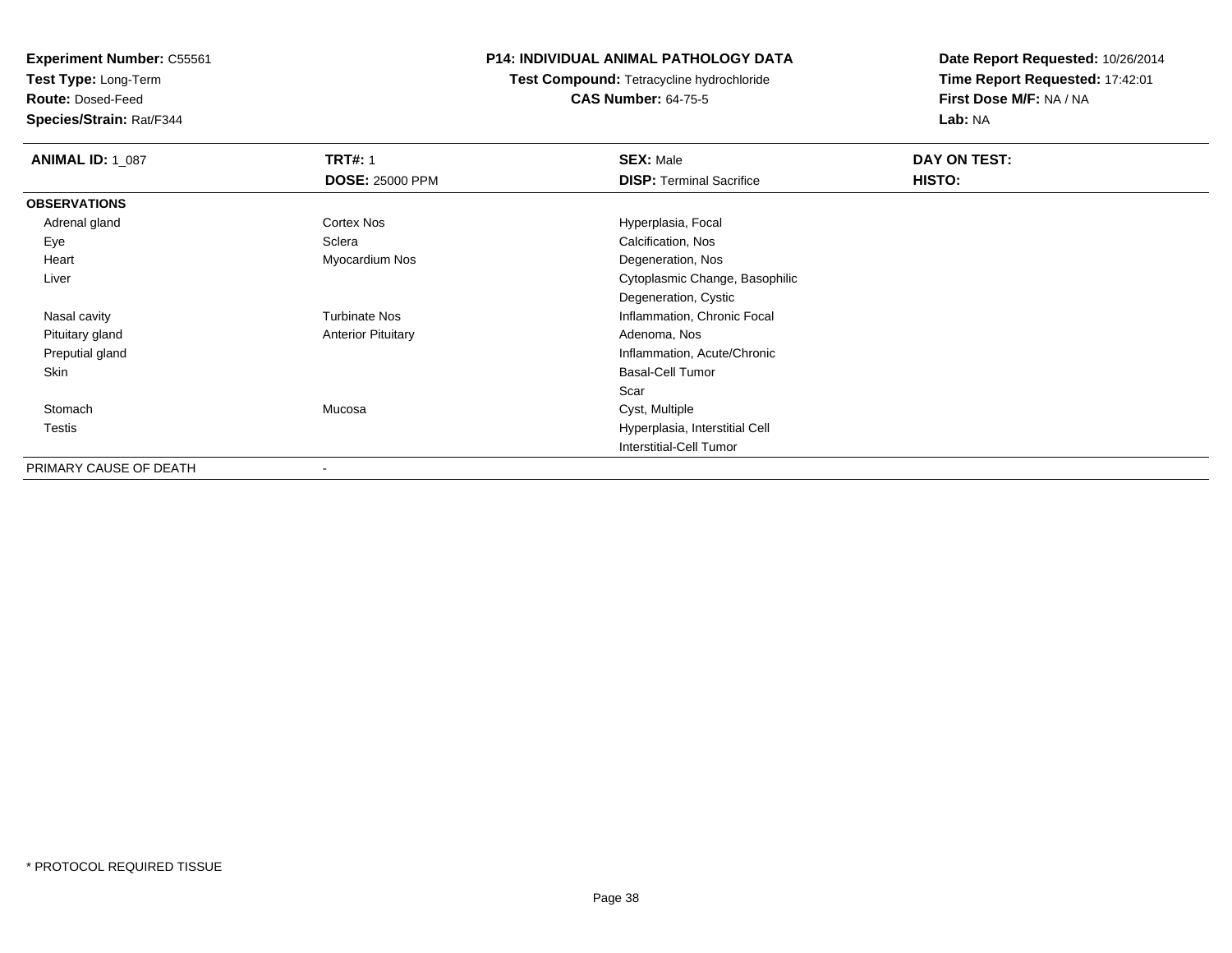**Test Type:** Long-Term

**Route:** Dosed-Feed

**Species/Strain:** Rat/F344

### **P14: INDIVIDUAL ANIMAL PATHOLOGY DATA**

**Test Compound:** Tetracycline hydrochloride**CAS Number:** 64-75-5

| <b>ANIMAL ID: 1_088</b> | <b>TRT#: 1</b>         | <b>SEX: Male</b>                | DAY ON TEST:  |  |
|-------------------------|------------------------|---------------------------------|---------------|--|
|                         | <b>DOSE: 25000 PPM</b> | <b>DISP:</b> Moribund Sacrifice | <b>HISTO:</b> |  |
| <b>OBSERVATIONS</b>     |                        |                                 |               |  |
| Adrenal gland           | Medulla                | Hyperplasia, Focal              |               |  |
|                         | Medulla                | Pheochromocytoma                |               |  |
| Kidney                  |                        | Nephropathy                     |               |  |
|                         | Tubule                 | Pigmentation, Nos               |               |  |
| Liver                   |                        | Degeneration, Cystic            |               |  |
|                         | <b>Bile Duct</b>       | Hyperplasia, Nos                |               |  |
| Nasal cavity            | <b>Turbinate Nos</b>   | Inflammation, Chronic Focal     |               |  |
| Pancreas                | Acinus                 | Atrophy, Focal                  |               |  |
| Stomach                 | Cardiac Stomach        | Hyperplasia, Epithelial         |               |  |
|                         | Cardiac Stomach        | Inflammation, Acute             |               |  |
| Testis                  |                        | Hyperplasia, Interstitial Cell  |               |  |
|                         |                        | Interstitial-Cell Tumor         |               |  |
| Unspecified             | Multiple Organs Nos    | Leukemia, Mononuclear Cell      |               |  |
| PRIMARY CAUSE OF DEATH  |                        |                                 |               |  |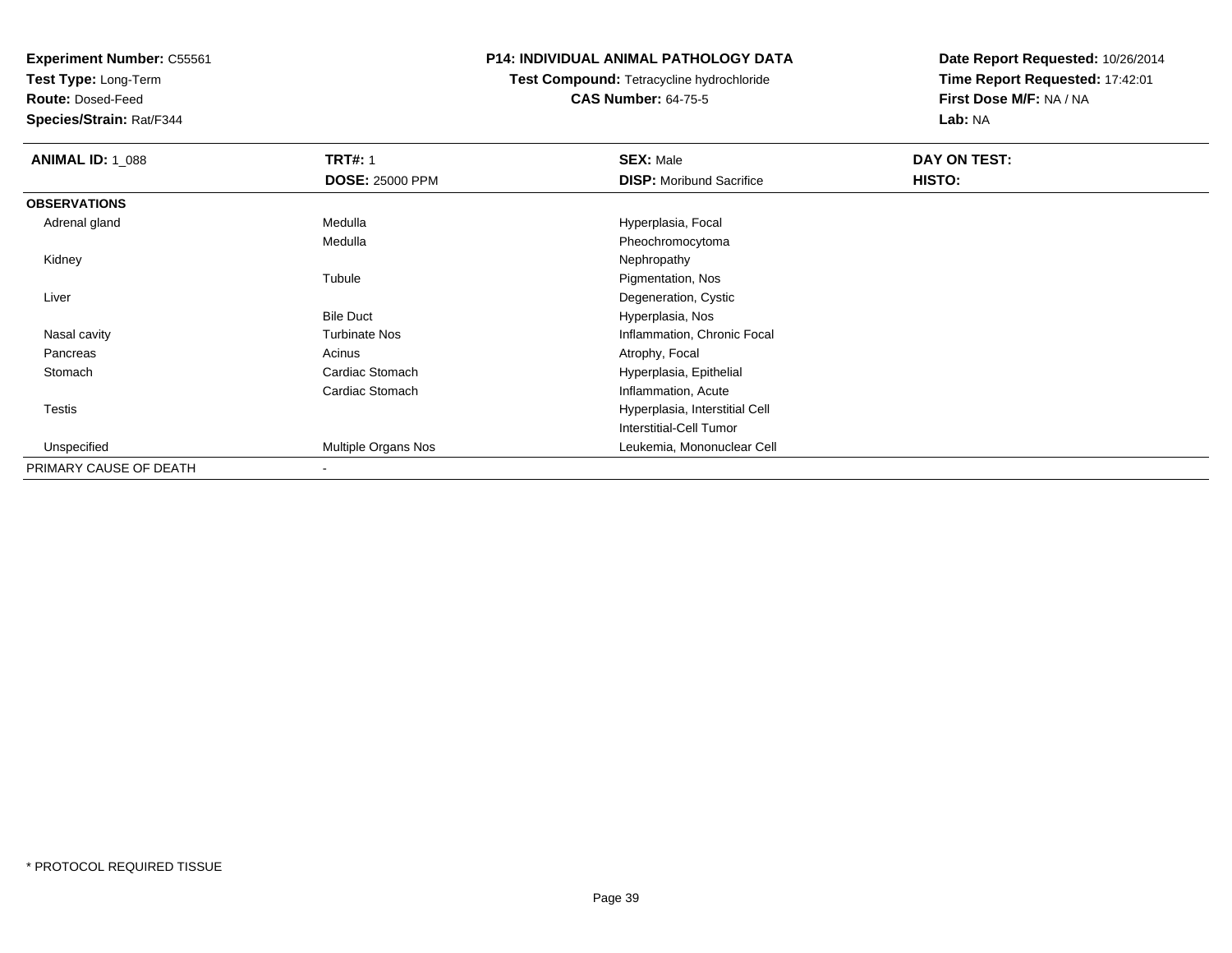**Test Type:** Long-Term

**Route:** Dosed-Feed

**Species/Strain:** Rat/F344

### **P14: INDIVIDUAL ANIMAL PATHOLOGY DATA**

**Test Compound:** Tetracycline hydrochloride**CAS Number:** 64-75-5

| <b>ANIMAL ID: 1_089</b> | <b>TRT#: 1</b>           | <b>SEX: Male</b>                | DAY ON TEST: |
|-------------------------|--------------------------|---------------------------------|--------------|
|                         | <b>DOSE: 25000 PPM</b>   | <b>DISP: Terminal Sacrifice</b> | HISTO:       |
| <b>OBSERVATIONS</b>     |                          |                                 |              |
| Adrenal gland           | Medulla                  | Pheochromocytoma                |              |
| Heart                   | Atrium                   | Degeneration, Nos               |              |
|                         | Myocardium Nos           | Degeneration, Nos               |              |
| Kidney                  |                          | Nephropathy                     |              |
| Liver                   |                          | Cytoplasmic Change, Basophilic  |              |
|                         |                          | Degeneration, Cystic            |              |
|                         |                          | Hyperplasia, Focal              |              |
|                         | <b>Bile Duct</b>         | Hyperplasia, Nos                |              |
|                         |                          | Neoplastic Nodule               |              |
| Lung                    |                          | Alveolar Macrophages            |              |
| Mammary gland           |                          | Fibroadenoma                    |              |
| Nasal cavity            | <b>Turbinate Nos</b>     | Inflammation, Chronic Focal     |              |
| Pancreas                | Acinus                   | Degeneration, Nos               |              |
| <b>Testis</b>           |                          | Hyperplasia, Interstitial Cell  |              |
|                         |                          | Interstitial-Cell Tumor         |              |
| Unspecified             | Multiple Organs Nos      | Leukemia, Mononuclear Cell      |              |
| PRIMARY CAUSE OF DEATH  | $\overline{\phantom{a}}$ |                                 |              |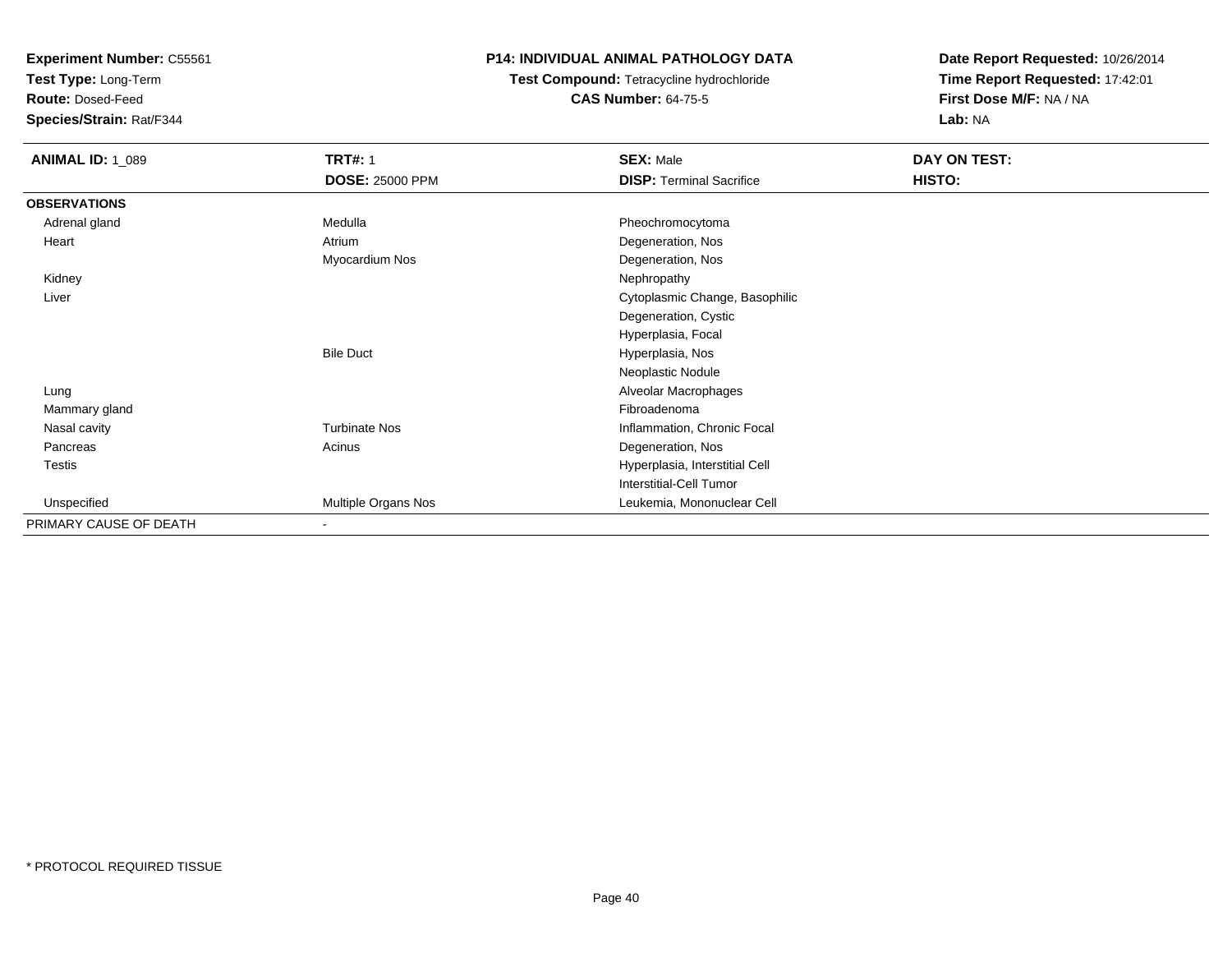| <b>Experiment Number: C55561</b><br>Test Type: Long-Term<br><b>Route: Dosed-Feed</b><br>Species/Strain: Rat/F344 |                            | <b>P14: INDIVIDUAL ANIMAL PATHOLOGY DATA</b><br>Test Compound: Tetracycline hydrochloride<br><b>CAS Number: 64-75-5</b> | Date Report Requested: 10/26/2014<br>Time Report Requested: 17:42:01<br>First Dose M/F: NA / NA<br><b>Lab: NA</b> |
|------------------------------------------------------------------------------------------------------------------|----------------------------|-------------------------------------------------------------------------------------------------------------------------|-------------------------------------------------------------------------------------------------------------------|
| <b>ANIMAL ID: 1 090</b>                                                                                          | <b>TRT#: 1</b>             | <b>SEX: Male</b>                                                                                                        | DAY ON TEST:                                                                                                      |
|                                                                                                                  | <b>DOSE: 25000 PPM</b>     | <b>DISP:</b> Natural Death                                                                                              | HISTO:                                                                                                            |
| <b>OBSERVATIONS</b>                                                                                              |                            |                                                                                                                         |                                                                                                                   |
| Adrenal gland                                                                                                    | Medulla                    | Hyperplasia, Focal                                                                                                      |                                                                                                                   |
|                                                                                                                  | Medulla                    | Pheochromocytoma                                                                                                        |                                                                                                                   |
| Heart                                                                                                            | Myocardium Nos             | Degeneration, Nos                                                                                                       |                                                                                                                   |
| Kidney                                                                                                           |                            | Nephropathy                                                                                                             |                                                                                                                   |
| Liver                                                                                                            | <b>Bile Duct</b>           | Hyperplasia, Nos                                                                                                        |                                                                                                                   |
| <b>Testis</b>                                                                                                    |                            | Interstitial-Cell Tumor                                                                                                 |                                                                                                                   |
| Unspecified                                                                                                      | <b>Multiple Organs Nos</b> | Leukemia, Mononuclear Cell                                                                                              |                                                                                                                   |
| PRIMARY CAUSE OF DEATH                                                                                           |                            |                                                                                                                         |                                                                                                                   |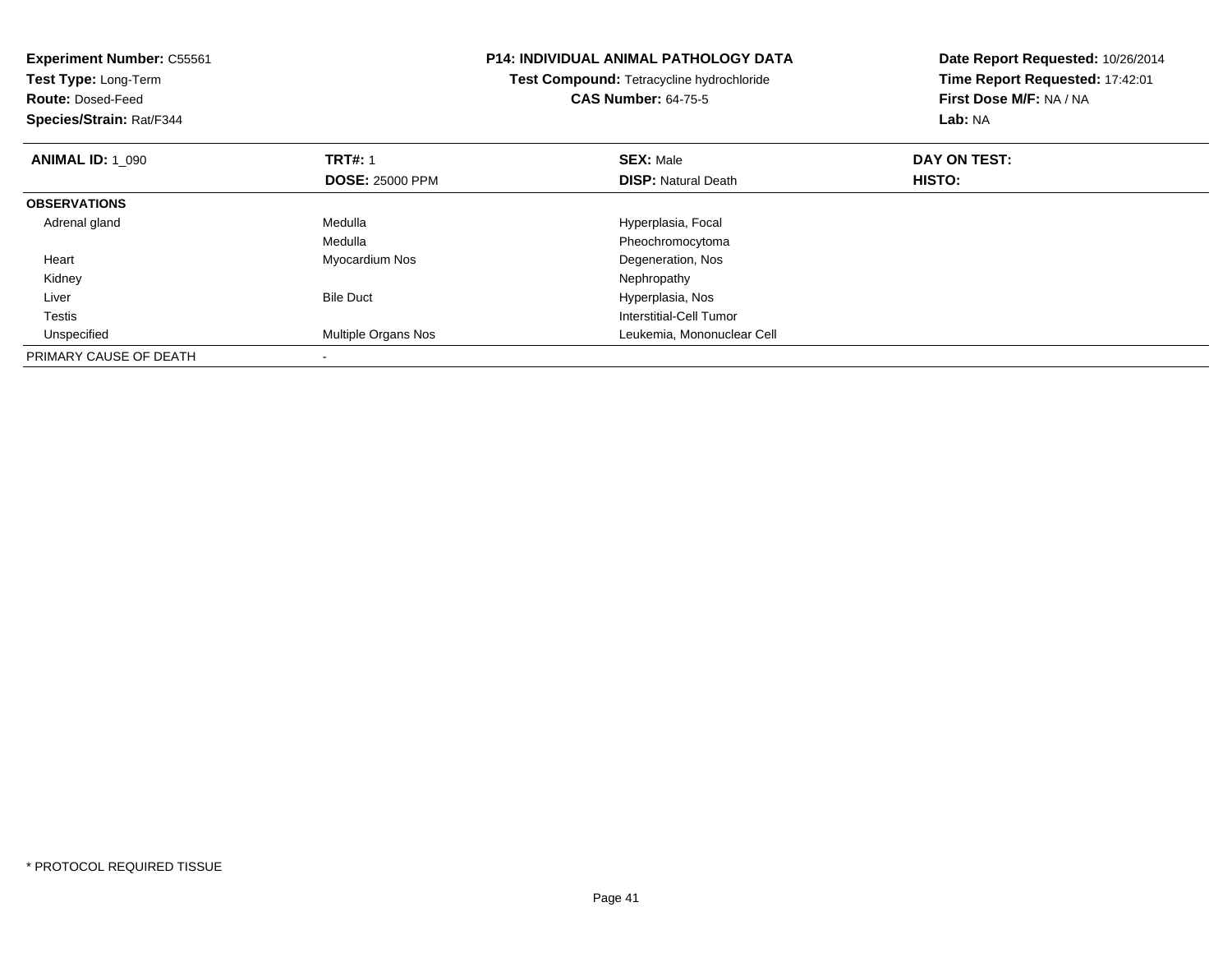**Test Type:** Long-Term

**Route:** Dosed-Feed

**Species/Strain:** Rat/F344

### **P14: INDIVIDUAL ANIMAL PATHOLOGY DATA**

# **Test Compound:** Tetracycline hydrochloride**CAS Number:** 64-75-5

| <b>ANIMAL ID: 1_091</b> | <b>TRT#: 1</b>            | <b>SEX: Male</b>                | DAY ON TEST: |  |
|-------------------------|---------------------------|---------------------------------|--------------|--|
|                         | <b>DOSE: 25000 PPM</b>    | <b>DISP: Terminal Sacrifice</b> | HISTO:       |  |
| <b>OBSERVATIONS</b>     |                           |                                 |              |  |
| Adrenal gland           | <b>Cortex Nos</b>         | Hyperplasia, Focal              |              |  |
| Bone marrow             |                           | Hyperplasia, Nos                |              |  |
| Heart                   | Myocardium Nos            | Degeneration, Nos               |              |  |
| Kidney                  |                           | Nephropathy                     |              |  |
|                         | Tubule                    | Pigmentation, Nos               |              |  |
| Liver                   |                           | Cytoplasmic Change, Basophilic  |              |  |
|                         |                           | Degeneration, Cystic            |              |  |
| Nasal cavity            | <b>Turbinate Nos</b>      | Inflammation, Chronic Focal     |              |  |
| Pituitary gland         | <b>Anterior Pituitary</b> | Adenoma, Nos                    |              |  |
| Preputial gland         |                           | Adenoma, Nos                    |              |  |
| <b>Testis</b>           |                           | Hyperplasia, Interstitial Cell  |              |  |
|                         |                           | <b>Interstitial-Cell Tumor</b>  |              |  |
| PRIMARY CAUSE OF DEATH  |                           |                                 |              |  |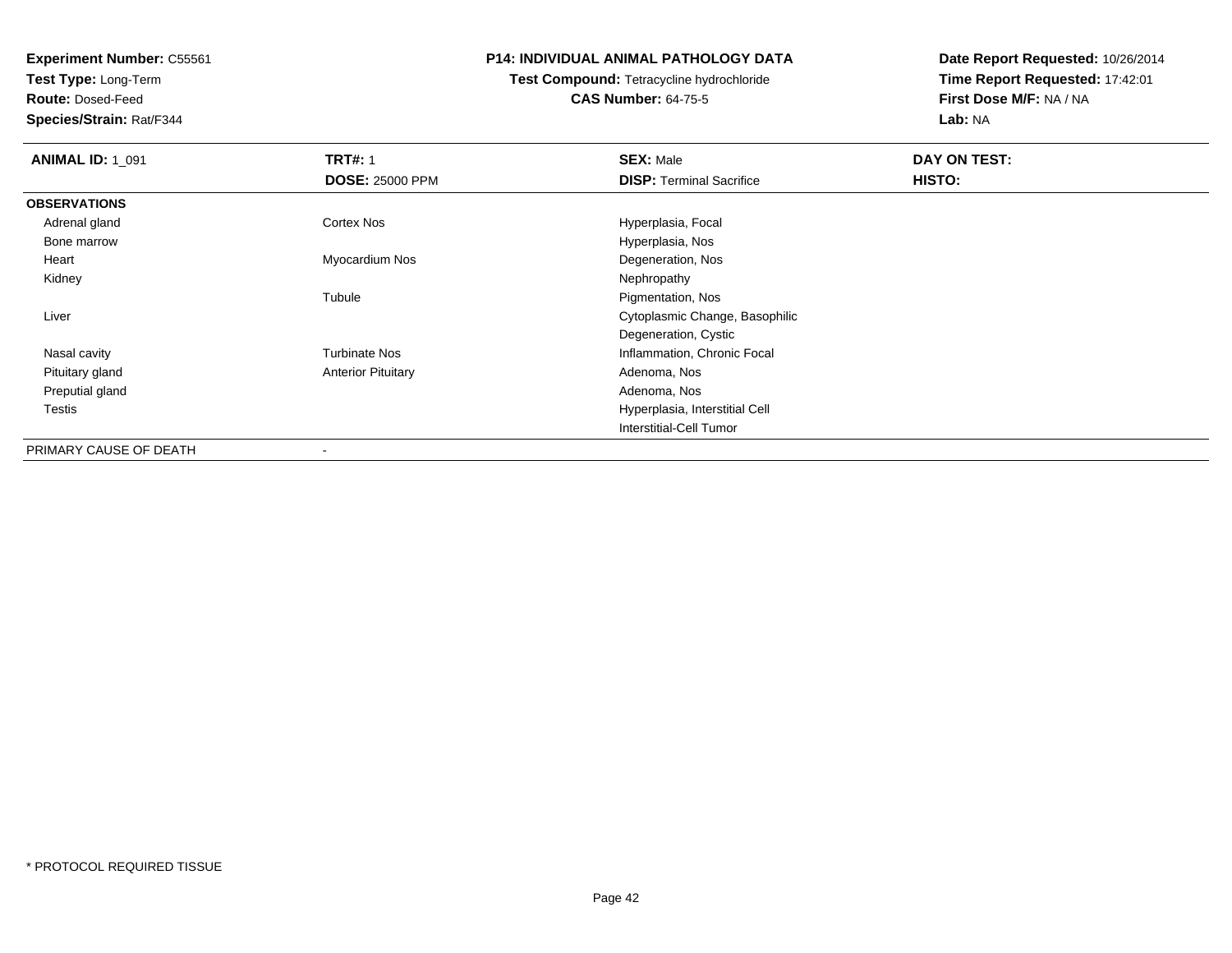**Test Type:** Long-Term

**Route:** Dosed-Feed

**Species/Strain:** Rat/F344

### **P14: INDIVIDUAL ANIMAL PATHOLOGY DATA**

# **Test Compound:** Tetracycline hydrochloride**CAS Number:** 64-75-5

| <b>ANIMAL ID: 1_092</b> | <b>TRT#: 1</b>            | <b>SEX: Male</b>               | DAY ON TEST: |
|-------------------------|---------------------------|--------------------------------|--------------|
|                         | <b>DOSE: 25000 PPM</b>    | <b>DISP: Natural Death</b>     | HISTO:       |
| <b>OBSERVATIONS</b>     |                           |                                |              |
| Adrenal gland           | Cortex Nos                | Angiectasis                    |              |
| Bone marrow             |                           | Hemorrhage                     |              |
|                         |                           | Hypoplasia, Nos                |              |
| Heart                   | Myocardium Nos            | Degeneration, Nos              |              |
| Kidney                  |                           | Nephropathy                    |              |
| Liver                   | <b>Bile Duct</b>          | Hyperplasia, Nos               |              |
| Mammary gland           |                           | Fibroadenoma                   |              |
| Pituitary gland         | <b>Anterior Pituitary</b> | Adenoma, Nos                   |              |
| Testis                  |                           | Atrophy, Nos                   |              |
|                         |                           | Hyperplasia, Interstitial Cell |              |
|                         |                           | Interstitial-Cell Tumor        |              |
| PRIMARY CAUSE OF DEATH  | ۰                         |                                |              |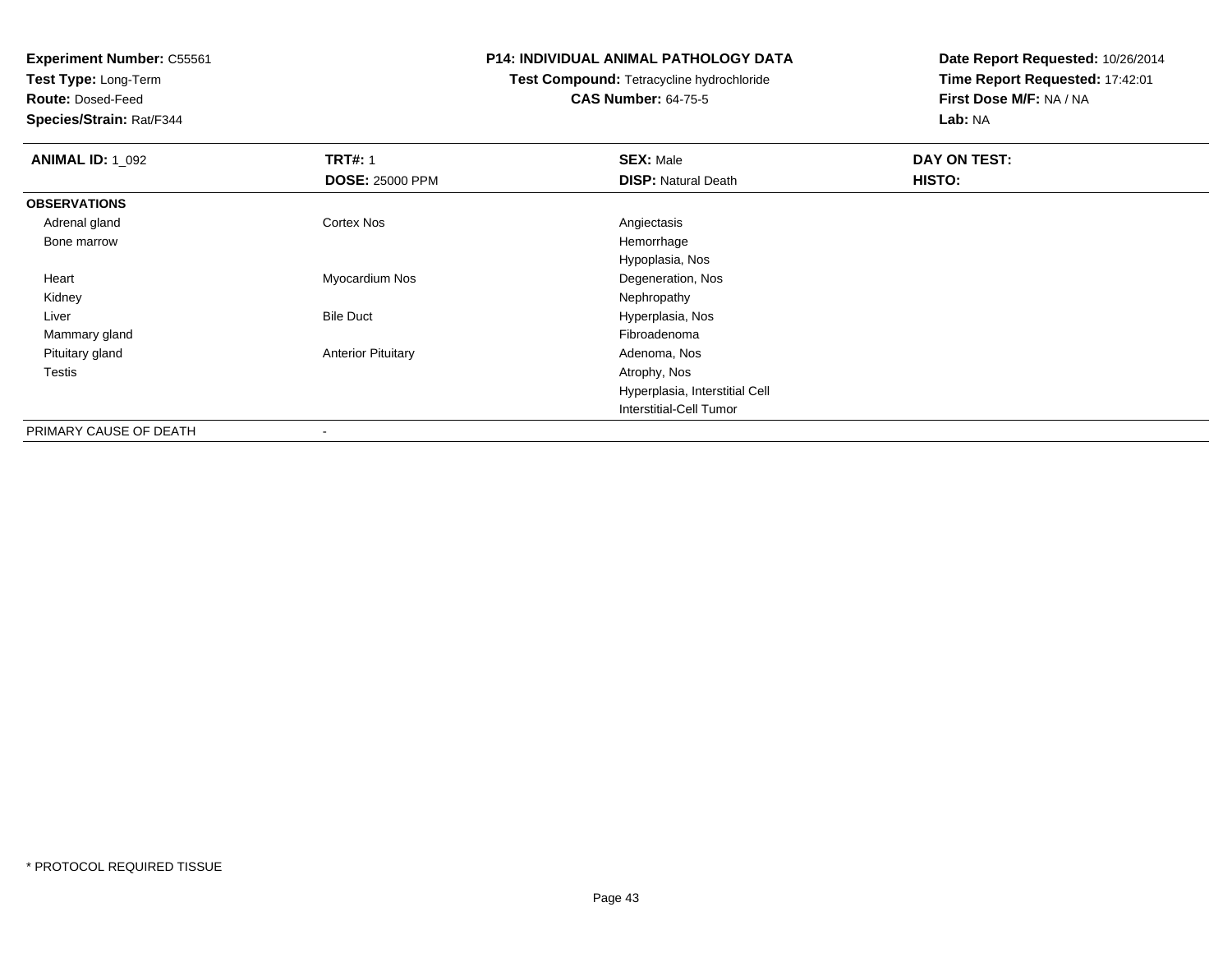**Test Type:** Long-Term

**Route:** Dosed-Feed

**Species/Strain:** Rat/F344

### **P14: INDIVIDUAL ANIMAL PATHOLOGY DATA**

**Test Compound:** Tetracycline hydrochloride**CAS Number:** 64-75-5

| <b>ANIMAL ID: 1_093</b> | <b>TRT#: 1</b>         | <b>SEX: Male</b>                | DAY ON TEST: |
|-------------------------|------------------------|---------------------------------|--------------|
|                         | <b>DOSE: 25000 PPM</b> | <b>DISP:</b> Terminal Sacrifice | HISTO:       |
| <b>OBSERVATIONS</b>     |                        |                                 |              |
| Adrenal gland           | Medulla                | Pheochromocytoma                |              |
| Heart                   | Myocardium Nos         | Degeneration, Nos               |              |
| Kidney                  |                        | Nephropathy                     |              |
| Liver                   |                        | Cytoplasmic Change, Basophilic  |              |
|                         |                        | Degeneration, Lipoid            |              |
|                         | <b>Bile Duct</b>       | Hyperplasia, Nos                |              |
|                         |                        | Inflammation, Chronic Focal     |              |
| Nasal cavity            | <b>Turbinate Nos</b>   | Inflammation, Chronic Focal     |              |
| Pancreas                | Acinus                 | Atrophy, Focal                  |              |
| Salivary gland          |                        | Carcinoma, Nos                  |              |
| Testis                  |                        | Interstitial-Cell Tumor         |              |
| PRIMARY CAUSE OF DEATH  |                        |                                 |              |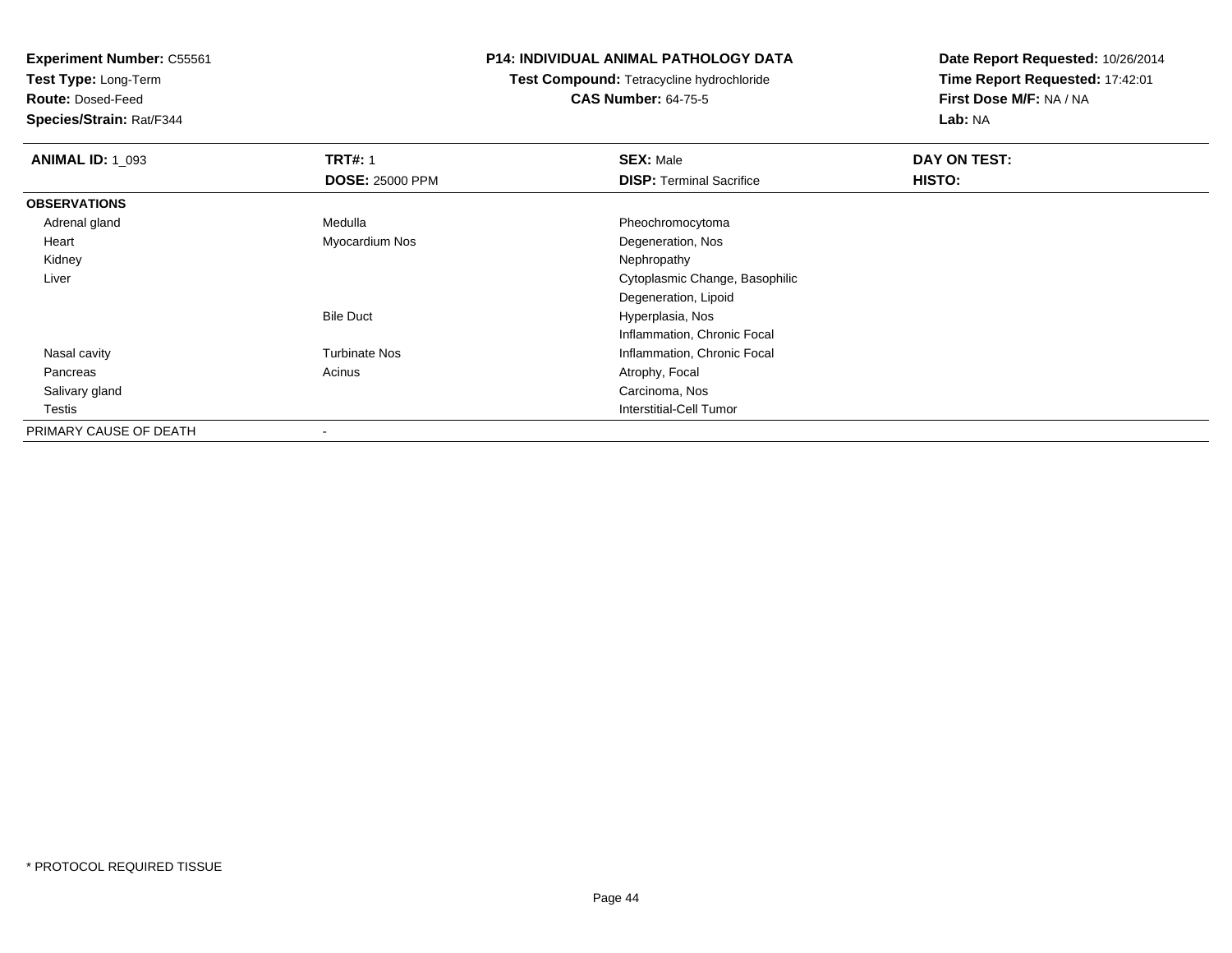**Test Type:** Long-Term

**Route:** Dosed-Feed

**Species/Strain:** Rat/F344

### **P14: INDIVIDUAL ANIMAL PATHOLOGY DATA**

**Test Compound:** Tetracycline hydrochloride**CAS Number:** 64-75-5

| <b>ANIMAL ID: 1_094</b> | <b>TRT#: 1</b>            | <b>SEX: Male</b>                | DAY ON TEST: |  |
|-------------------------|---------------------------|---------------------------------|--------------|--|
|                         | <b>DOSE: 25000 PPM</b>    | <b>DISP: Terminal Sacrifice</b> | HISTO:       |  |
| <b>OBSERVATIONS</b>     |                           |                                 |              |  |
| Adrenal gland           | Medulla                   | Pheochromocytoma                |              |  |
| Brain                   | Cerebrum                  | Astrocytoma                     |              |  |
| Heart                   | Myocardium Nos            | Degeneration, Nos               |              |  |
| Kidney                  |                           | Nephropathy                     |              |  |
| Liver                   |                           | Cytoplasmic Change, Basophilic  |              |  |
|                         | <b>Bile Duct</b>          | Hyperplasia, Nos                |              |  |
| Lung                    |                           | Perivasculitis                  |              |  |
| Nasal cavity            | <b>Turbinate Nos</b>      | Inflammation, Chronic Focal     |              |  |
| Pituitary gland         | <b>Anterior Pituitary</b> | Cyst, Nos                       |              |  |
| Seminal vesicle         |                           | Atrophy, Nos                    |              |  |
| Testis                  |                           | Interstitial-Cell Tumor         |              |  |
| Unspecified             | Multiple Organs Nos       | Leukemia, Mononuclear Cell      |              |  |
| PRIMARY CAUSE OF DEATH  | $\blacksquare$            |                                 |              |  |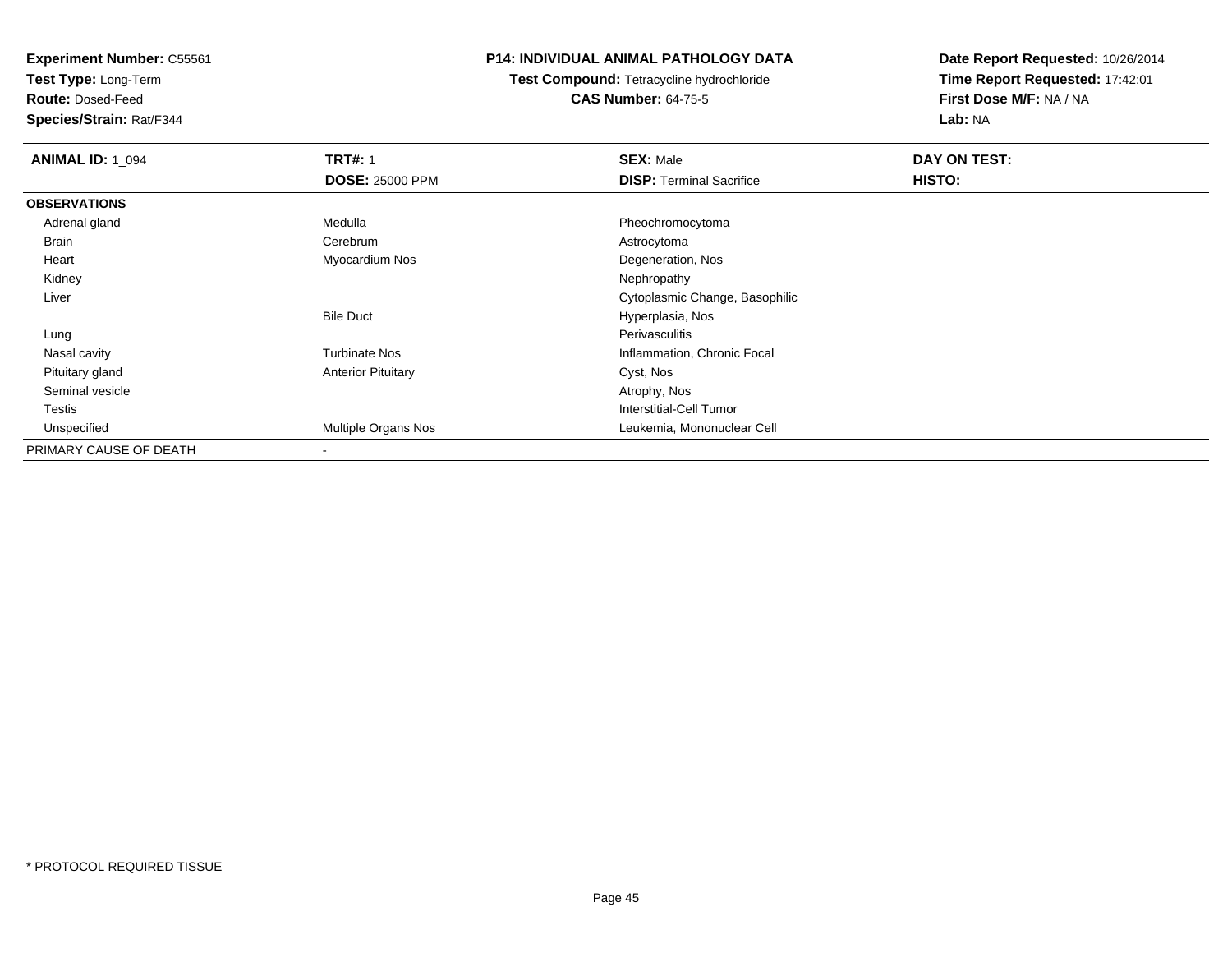| <b>Experiment Number: C55561</b><br>Test Type: Long-Term<br><b>Route: Dosed-Feed</b><br>Species/Strain: Rat/F344 |                        | <b>P14: INDIVIDUAL ANIMAL PATHOLOGY DATA</b><br>Test Compound: Tetracycline hydrochloride<br><b>CAS Number: 64-75-5</b> | Date Report Requested: 10/26/2014<br>Time Report Requested: 17:42:01<br>First Dose M/F: NA / NA<br>Lab: NA |
|------------------------------------------------------------------------------------------------------------------|------------------------|-------------------------------------------------------------------------------------------------------------------------|------------------------------------------------------------------------------------------------------------|
| <b>ANIMAL ID: 1 095</b>                                                                                          | <b>TRT#: 1</b>         | <b>SEX: Male</b>                                                                                                        | DAY ON TEST:                                                                                               |
|                                                                                                                  | <b>DOSE: 25000 PPM</b> | <b>DISP:</b> Moribund Sacrifice                                                                                         | HISTO:                                                                                                     |
| <b>OBSERVATIONS</b>                                                                                              |                        |                                                                                                                         |                                                                                                            |
| Heart                                                                                                            | Myocardium Nos         | Degeneration, Nos                                                                                                       |                                                                                                            |
| Preputial gland                                                                                                  |                        | Inflammation, Acute/Chronic                                                                                             |                                                                                                            |
| Testis                                                                                                           |                        | Hyperplasia, Interstitial Cell                                                                                          |                                                                                                            |
| Unspecified                                                                                                      | Multiple Organs Nos    | Leukemia, Mononuclear Cell                                                                                              |                                                                                                            |
| PRIMARY CAUSE OF DEATH                                                                                           |                        |                                                                                                                         |                                                                                                            |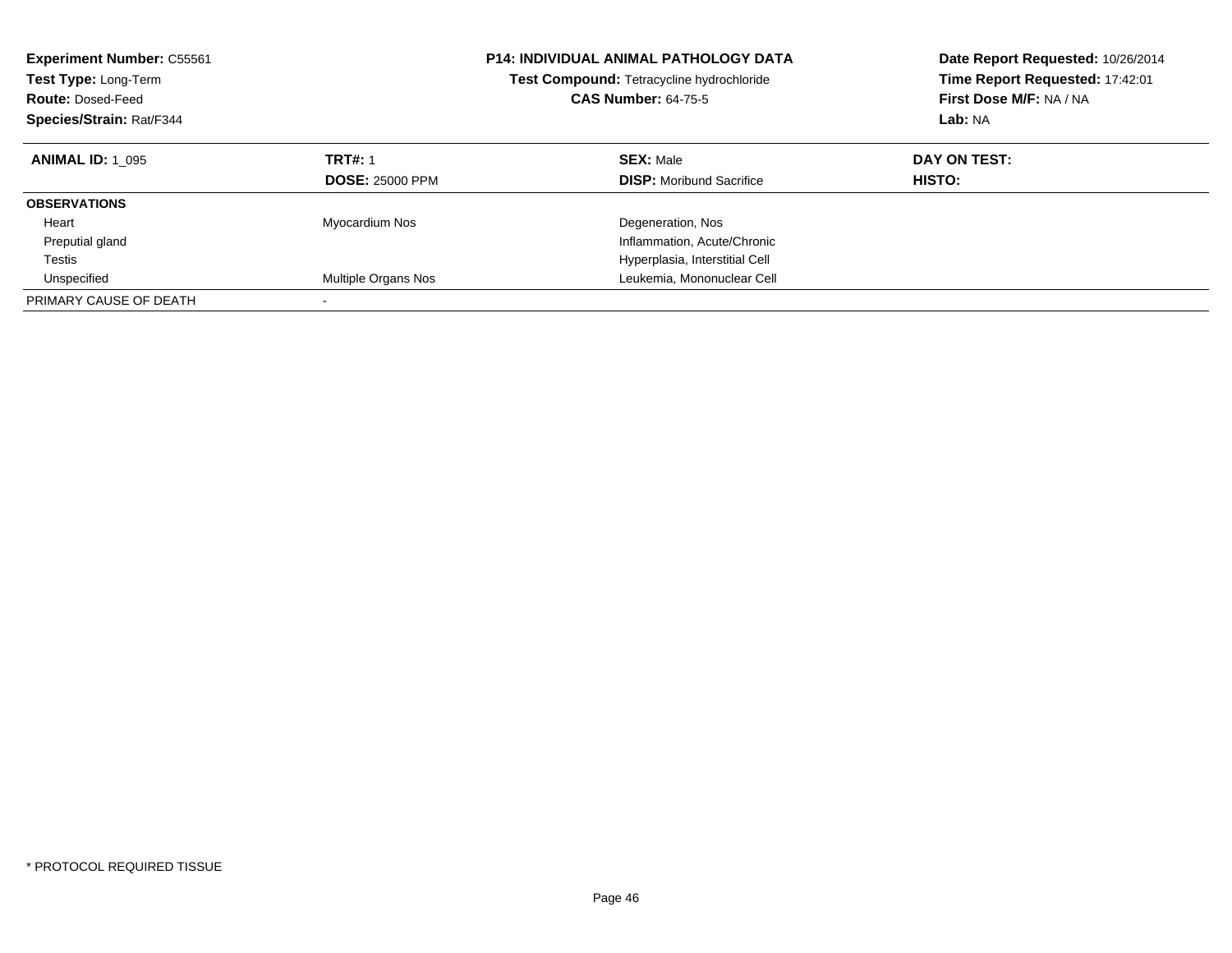**Test Type:** Long-Term

**Route:** Dosed-Feed

**Species/Strain:** Rat/F344

### **P14: INDIVIDUAL ANIMAL PATHOLOGY DATA**

# **Test Compound:** Tetracycline hydrochloride**CAS Number:** 64-75-5

| <b>ANIMAL ID: 1_096</b> | <b>TRT#: 1</b>           | <b>SEX: Male</b>                | <b>DAY ON TEST:</b> |
|-------------------------|--------------------------|---------------------------------|---------------------|
|                         | <b>DOSE: 25000 PPM</b>   | <b>DISP: Terminal Sacrifice</b> | HISTO:              |
| <b>OBSERVATIONS</b>     |                          |                                 |                     |
| Adrenal gland           | Cortex Nos               | Angiectasis                     |                     |
|                         | Cortex Nos               | Hyperplasia, Focal              |                     |
|                         | Medulla                  | Pheochromocytoma                |                     |
| Bone marrow             |                          | Hyperplasia, Nos                |                     |
|                         |                          | Hyperplasia, Reticulum Cell     |                     |
| Heart                   | Myocardium Nos           | Degeneration, Nos               |                     |
| Kidney                  |                          | Nephropathy                     |                     |
|                         | Tubule                   | Pigmentation, Nos               |                     |
| Liver                   |                          | Cytoplasmic Change, Basophilic  |                     |
|                         |                          | Inflammation, Chronic Focal     |                     |
| Nasal cavity            | <b>Turbinate Nos</b>     | Inflammation, Chronic Focal     |                     |
| Preputial gland         |                          | Adenoma, Nos                    |                     |
| Stomach                 | Mucosa                   | Cyst, Multiple                  |                     |
| Testis                  |                          | Interstitial-Cell Tumor         |                     |
| Thyroid                 |                          | C-Cell Adenoma                  |                     |
| Unspecified             |                          | Fibroma                         |                     |
| PRIMARY CAUSE OF DEATH  | $\overline{\phantom{a}}$ |                                 |                     |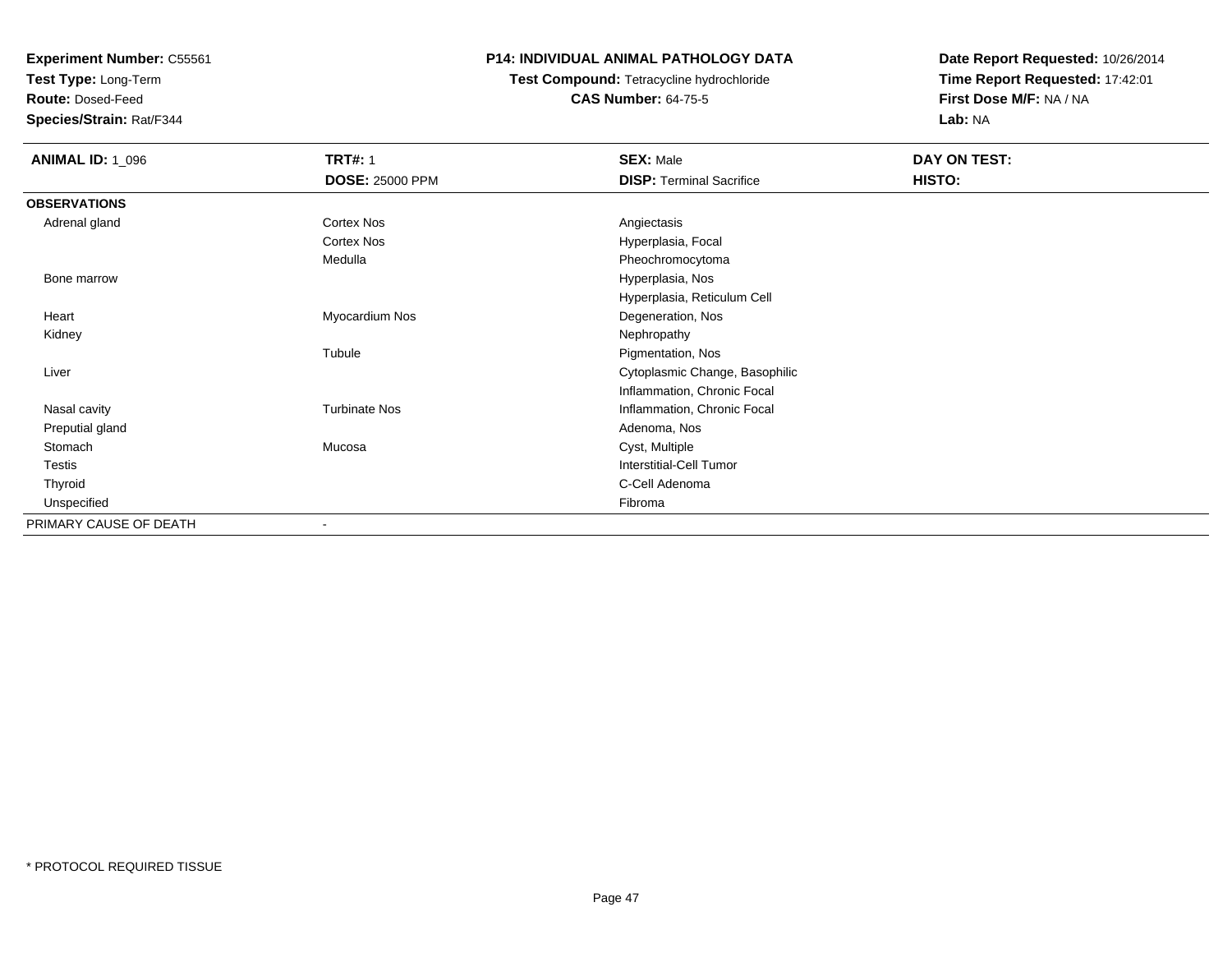**Experiment Number:** C55561**Test Type:** Long-Term**Route:** Dosed-Feed **Species/Strain:** Rat/F344**P14: INDIVIDUAL ANIMAL PATHOLOGY DATATest Compound:** Tetracycline hydrochloride**CAS Number:** 64-75-5**Date Report Requested:** 10/26/2014**Time Report Requested:** 17:42:01**First Dose M/F:** NA / NA**Lab:** NA**ANIMAL ID: 1\_097 TRT#:** <sup>1</sup> **SEX:** Male **DAY ON TEST: DOSE:** 25000 PPM**DISP:** Natural Death **HISTO: OBSERVATIONS** Adrenal glandCortex Nos **Cortex Nos** Degeneration, Lipoid Heart Myocardium Nos Degeneration, Nos Liver Degeneration, Lipoid**Inflammation, Chronic Focal**  Lung Nasal cavityTurbinate Nos **Inflammation**, Chronic Focal TestisInterstitial-Cell Tumor<br>Interstitial-Cell Tumor<br>Leukemia, Mononucle UnspecifiedLeukemia, Mononuclear Cell LipomaPRIMARY CAUSE OF DEATH

-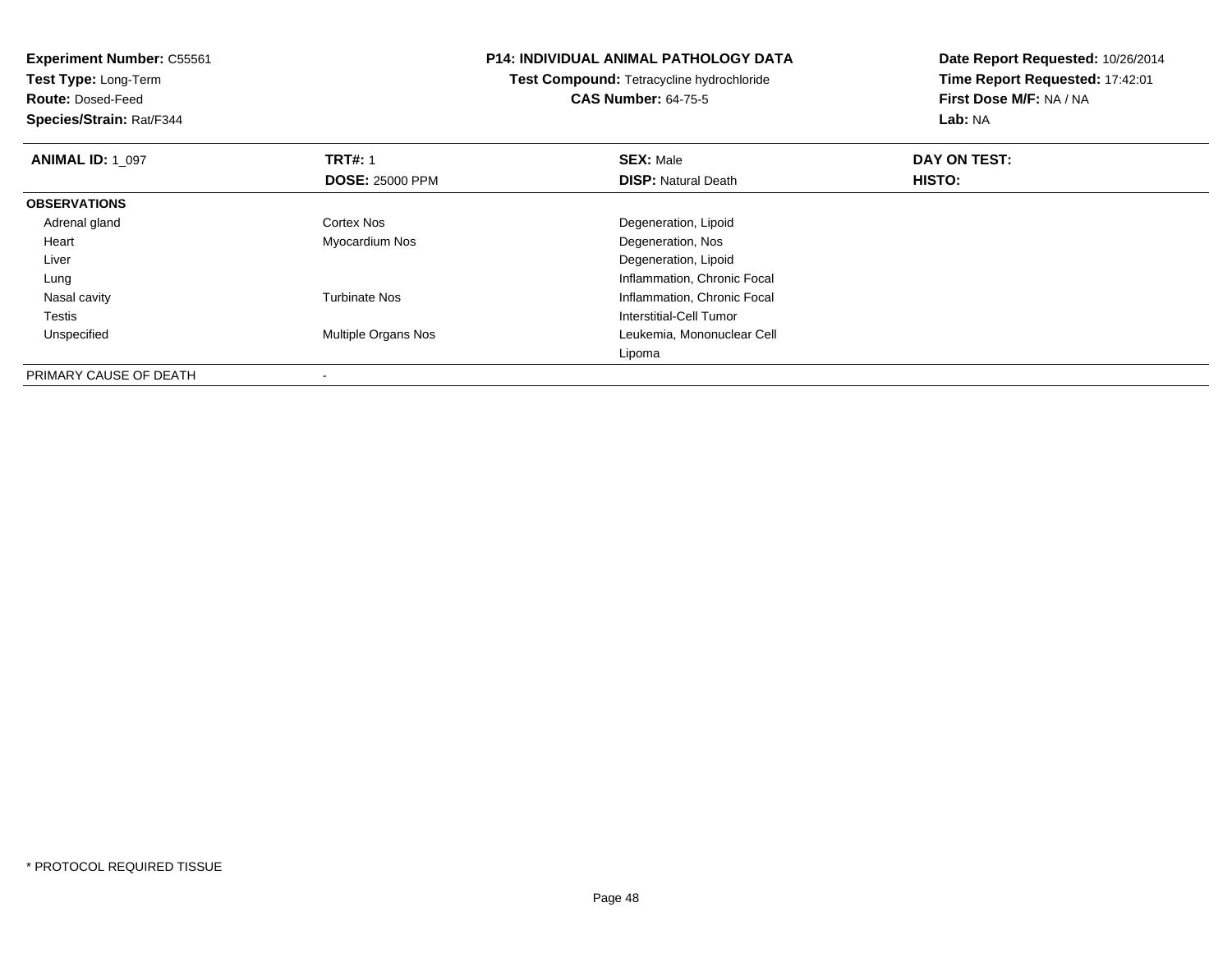**Experiment Number:** C55561**Test Type:** Long-Term**Route:** Dosed-Feed **Species/Strain:** Rat/F344**P14: INDIVIDUAL ANIMAL PATHOLOGY DATATest Compound:** Tetracycline hydrochloride**CAS Number:** 64-75-5**Date Report Requested:** 10/26/2014**Time Report Requested:** 17:42:01**First Dose M/F:** NA / NA**Lab:** NA**ANIMAL ID: 1\_098 REX:** Male **DAY ON TEST: TRT#:** 1 **SEX:** Male **SEX:** Male **DOSE:** 25000 PPM**DISP:** Terminal Sacrifice **HISTO: OBSERVATIONS** Brain Cerebrum Degeneration, Cystic Heart Myocardium NosDegeneration, Nos<br>Nephropathy Kidneyy the control of the control of the control of the control of the control of the control of the control of the control of the control of the control of the control of the control of the control of the control of the contro LiverBile Duct **Hyperplasia**, Nos y metal of the Turbinate Nos and the Turbinate Nos and the Inflammation, Chronic Focal Nasal cavity Seminal vesicle Atrophy, Nos Testiss and the contract of the contract of the contract of the contract of the contract of the contract of the contract of the contract of the contract of the contract of the contract of the contract of the contract of the cont Interstitial-Cell Tumor Unspecified Multiple Organs Nos Leukemia, Mononuclear Cell PRIMARY CAUSE OF DEATH-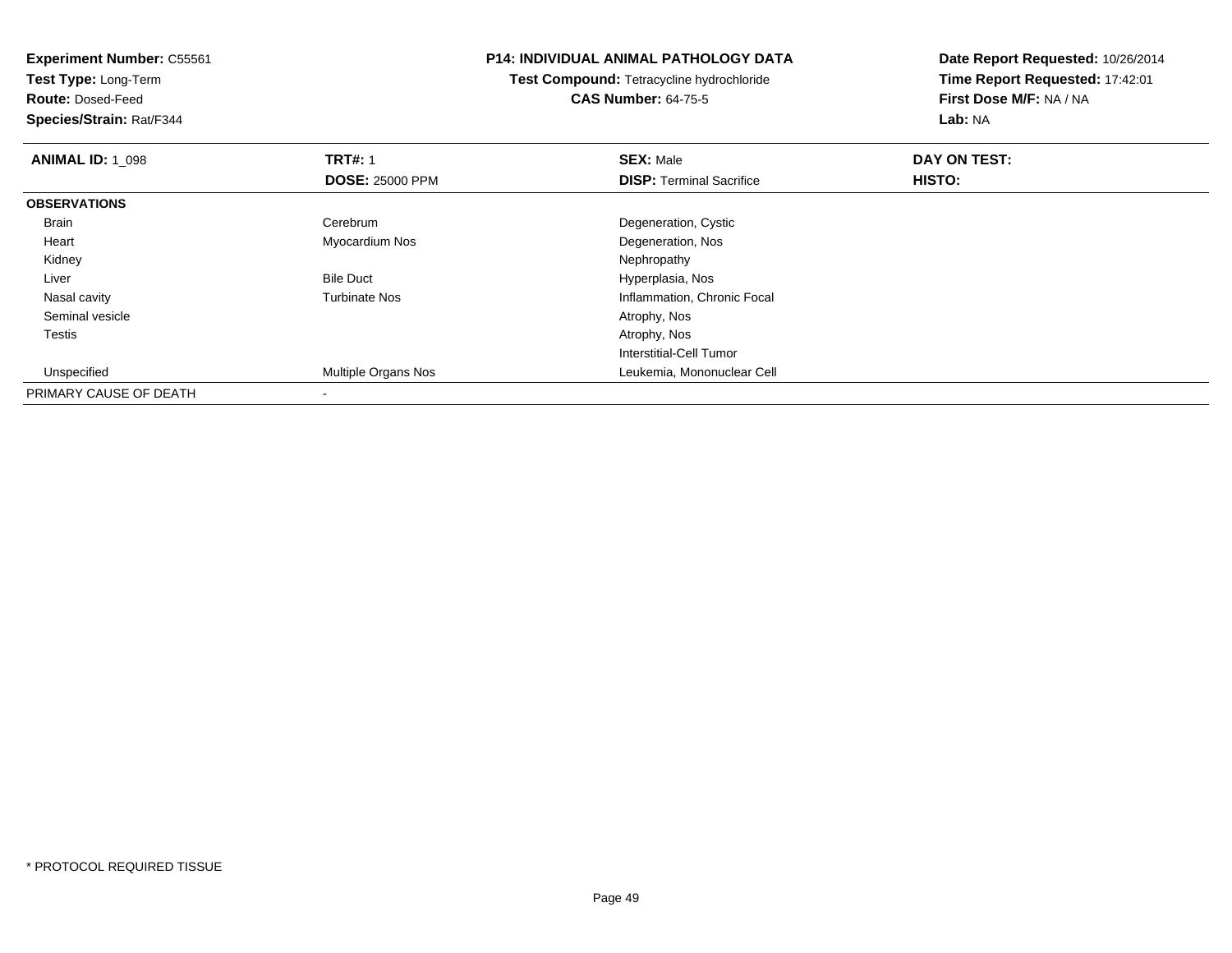**Test Type:** Long-Term

**Route:** Dosed-Feed

**Species/Strain:** Rat/F344

### **P14: INDIVIDUAL ANIMAL PATHOLOGY DATA**

**Test Compound:** Tetracycline hydrochloride**CAS Number:** 64-75-5

| <b>ANIMAL ID: 1 099</b> | <b>TRT#: 1</b>           | <b>SEX: Male</b>                | DAY ON TEST: |  |
|-------------------------|--------------------------|---------------------------------|--------------|--|
|                         | <b>DOSE: 25000 PPM</b>   | <b>DISP: Terminal Sacrifice</b> | HISTO:       |  |
| <b>OBSERVATIONS</b>     |                          |                                 |              |  |
| Adrenal gland           | Cortex Nos               | Angiectasis                     |              |  |
| Heart                   | Myocardium Nos           | Degeneration, Nos               |              |  |
| <b>Intestine Small</b>  | <b>Mesentery Nos</b>     | Necrosis, Fat                   |              |  |
| Kidney                  |                          | Nephropathy                     |              |  |
| Liver                   |                          | Cytoplasmic Change, Basophilic  |              |  |
|                         |                          | Hemorrhage                      |              |  |
| Pancreas                | Acinus                   | Atrophy, Focal                  |              |  |
| Preputial gland         |                          | Inflammation, Acute/Chronic     |              |  |
| <b>Testis</b>           |                          | Hyperplasia, Interstitial Cell  |              |  |
|                         |                          | Interstitial-Cell Tumor         |              |  |
| Thyroid                 |                          | C-Cell Carcinoma                |              |  |
| PRIMARY CAUSE OF DEATH  | $\overline{\phantom{a}}$ |                                 |              |  |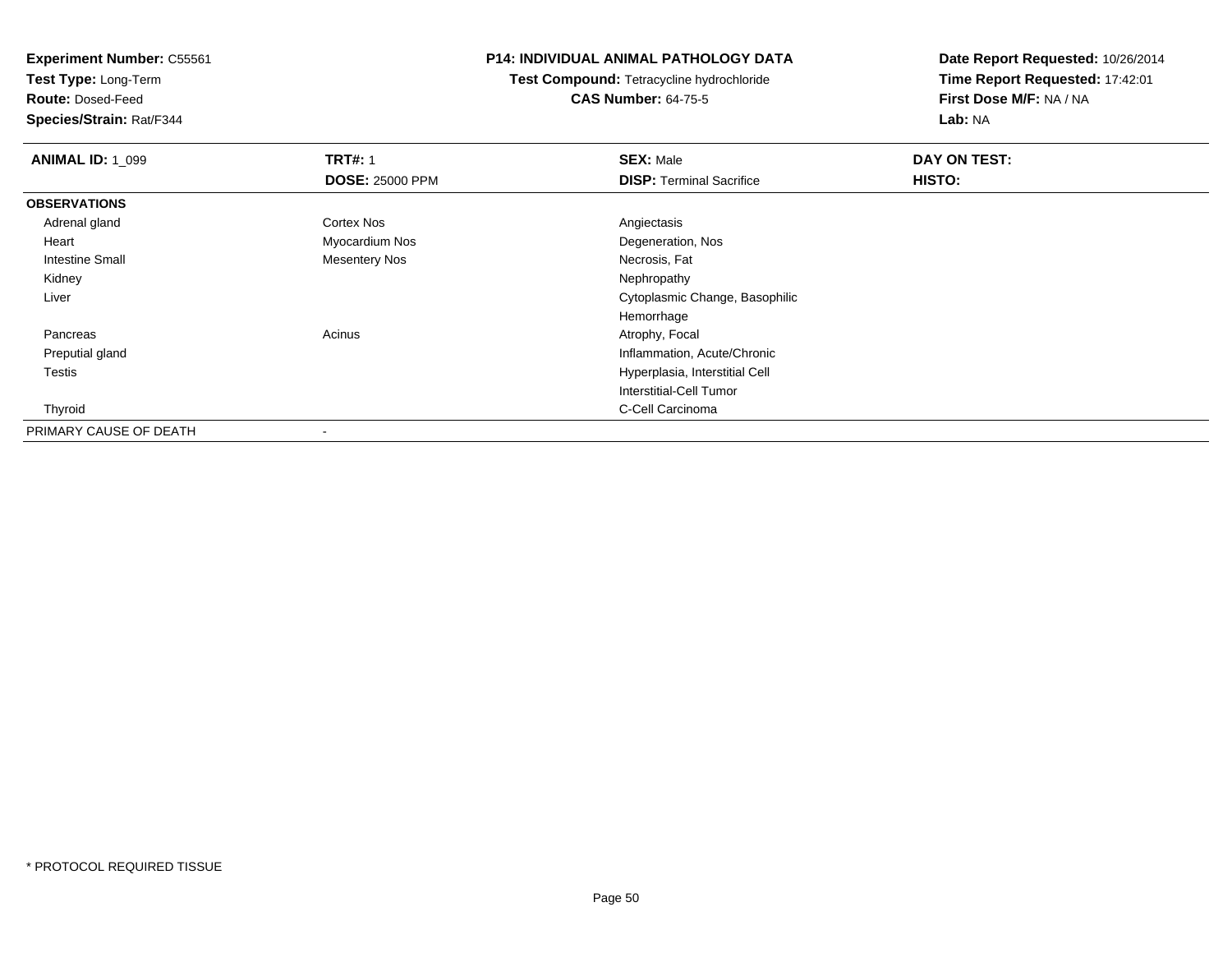**Test Type:** Long-Term

**Route:** Dosed-Feed

**Species/Strain:** Rat/F344

### **P14: INDIVIDUAL ANIMAL PATHOLOGY DATA**

# **Test Compound:** Tetracycline hydrochloride**CAS Number:** 64-75-5

| <b>ANIMAL ID: 1_100</b> | <b>TRT#: 1</b>            | <b>SEX: Male</b>                | DAY ON TEST: |
|-------------------------|---------------------------|---------------------------------|--------------|
|                         | <b>DOSE: 25000 PPM</b>    | <b>DISP: Terminal Sacrifice</b> | HISTO:       |
| <b>OBSERVATIONS</b>     |                           |                                 |              |
| Bone marrow             |                           | Hyperplasia, Nos                |              |
| Heart                   | Myocardium Nos            | Degeneration, Nos               |              |
| Liver                   |                           | Clear-Cell Change               |              |
|                         |                           | Cytoplasmic Change, Basophilic  |              |
| Lung                    |                           | Alveolar/Bronchiolar Adenoma    |              |
| Pituitary gland         | <b>Anterior Pituitary</b> | Adenoma, Nos                    |              |
| Preputial gland         |                           | Adenoma, Nos                    |              |
| Prostate                |                           | Inflammation, Acute/Chronic     |              |
| Seminal vesicle         |                           | Atrophy, Nos                    |              |
| Testis                  |                           | Hyperplasia, Interstitial Cell  |              |
|                         |                           | Interstitial-Cell Tumor         |              |
| Thyroid                 |                           | Hyperplasia, C Cell             |              |
| Unspecified             |                           | Fibrosarcoma                    |              |
| PRIMARY CAUSE OF DEATH  |                           |                                 |              |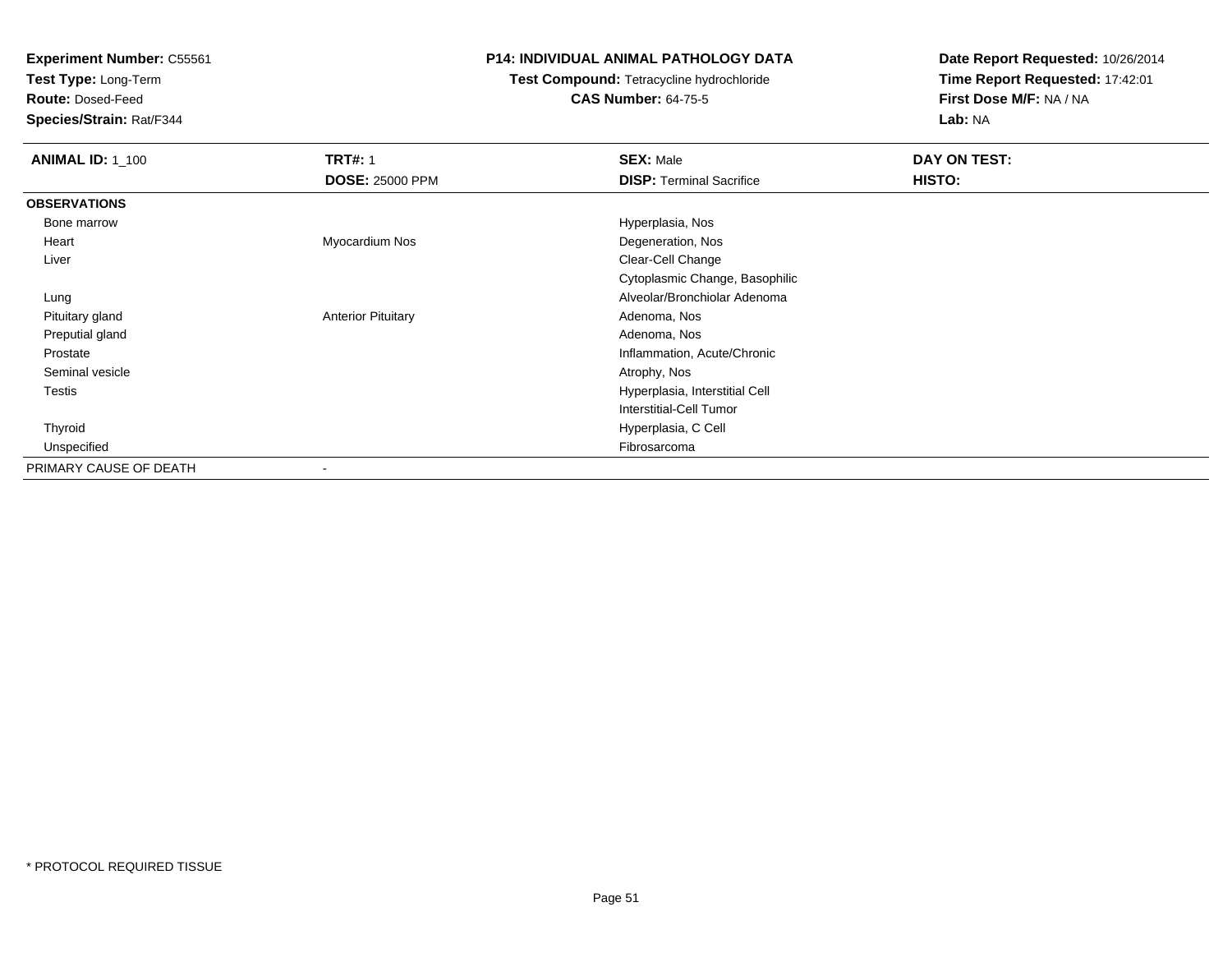**Test Type:** Long-Term

**Route:** Dosed-Feed

**Species/Strain:** Rat/F344

### **P14: INDIVIDUAL ANIMAL PATHOLOGY DATA**

# **Test Compound:** Tetracycline hydrochloride**CAS Number:** 64-75-5

| <b>ANIMAL ID: 2 001</b> | TRT#: 2                   | <b>SEX: Male</b>                | DAY ON TEST: |  |
|-------------------------|---------------------------|---------------------------------|--------------|--|
|                         | <b>DOSE: 12500 PPM</b>    | <b>DISP: Terminal Sacrifice</b> | HISTO:       |  |
| <b>OBSERVATIONS</b>     |                           |                                 |              |  |
| Adrenal gland           | Medulla                   | Hyperplasia, Focal              |              |  |
| Eye                     | Retina                    | Degeneration, Nos               |              |  |
| Liver                   |                           | Degeneration, Cystic            |              |  |
|                         | <b>Bile Duct</b>          | Hyperplasia, Nos                |              |  |
| Lung                    |                           | Perivasculitis                  |              |  |
| Pancreas                | Acinus                    | Atrophy, Focal                  |              |  |
| Pituitary gland         | <b>Anterior Pituitary</b> | Hyperplasia, Focal              |              |  |
| Preputial gland         |                           | Adenoma, Nos                    |              |  |
| Testis                  |                           | Interstitial-Cell Tumor         |              |  |
| Unspecified             | Multiple Organs Nos       | Leukemia, Mononuclear Cell      |              |  |
| PRIMARY CAUSE OF DEATH  | $\,$                      |                                 |              |  |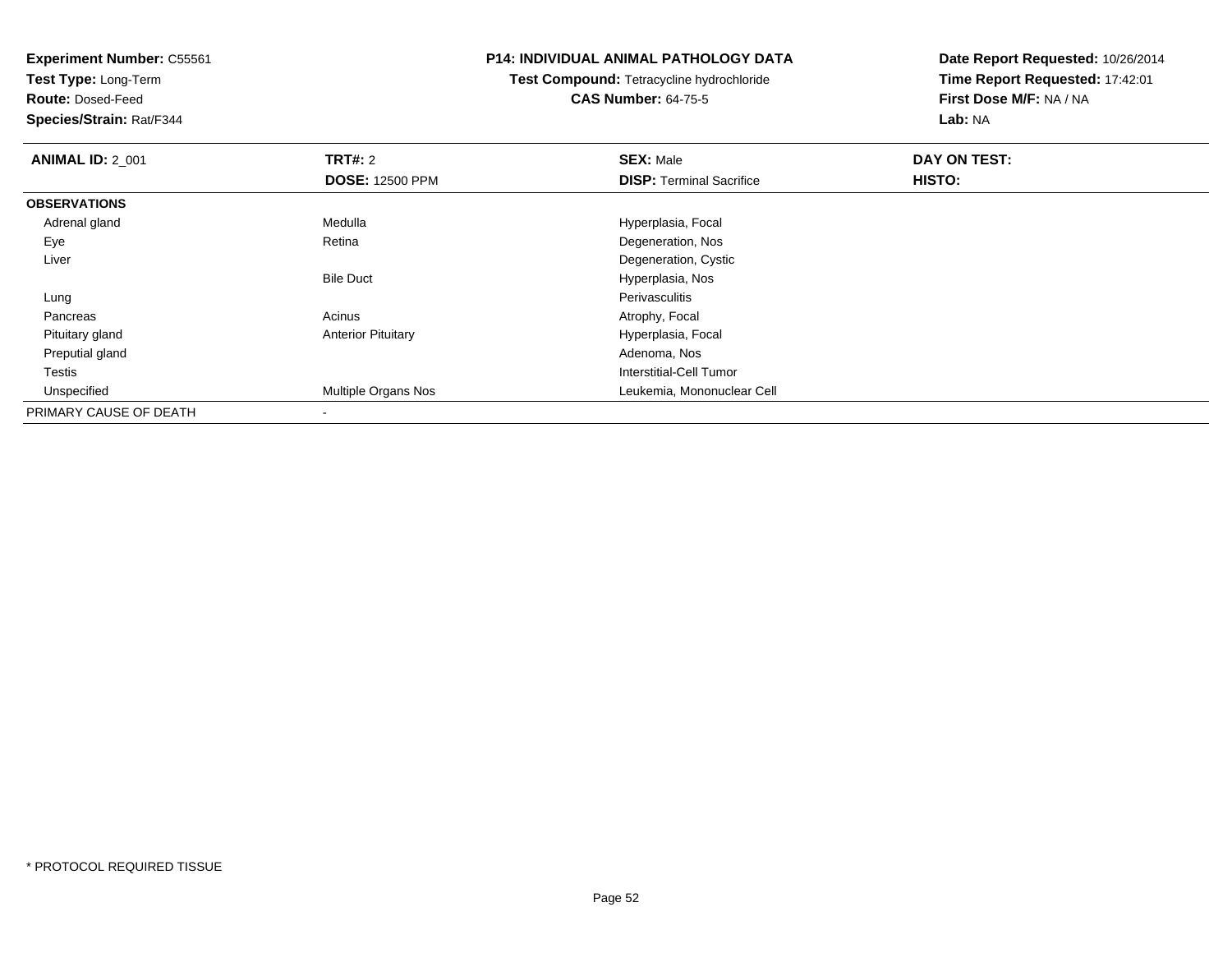**Test Type:** Long-Term

**Route:** Dosed-Feed

**Species/Strain:** Rat/F344

### **P14: INDIVIDUAL ANIMAL PATHOLOGY DATA**

**Test Compound:** Tetracycline hydrochloride**CAS Number:** 64-75-5

| <b>ANIMAL ID: 2_002</b> | <b>TRT#: 2</b>             | <b>SEX: Male</b>                | DAY ON TEST: |  |
|-------------------------|----------------------------|---------------------------------|--------------|--|
|                         | <b>DOSE: 12500 PPM</b>     | <b>DISP:</b> Moribund Sacrifice | HISTO:       |  |
| <b>OBSERVATIONS</b>     |                            |                                 |              |  |
| Adrenal gland           | <b>Cortex Nos</b>          | Degeneration, Lipoid            |              |  |
|                         | Medulla                    | Hyperplasia, Focal              |              |  |
| Kidney                  |                            | Nephropathy                     |              |  |
| Liver                   | <b>Bile Duct</b>           | Hyperplasia, Nos                |              |  |
| Pancreas                | Acinus                     | Atrophy, Focal                  |              |  |
| Pituitary gland         | <b>Anterior Pituitary</b>  | Adenoma, Nos                    |              |  |
| Preputial gland         |                            | Inflammation, Acute/Chronic     |              |  |
| Prostate                |                            | Inflammation, Acute/Chronic     |              |  |
| Seminal vesicle         |                            | Atrophy, Nos                    |              |  |
| Unspecified             | <b>Multiple Organs Nos</b> | Leukemia, Mononuclear Cell      |              |  |
| PRIMARY CAUSE OF DEATH  |                            |                                 |              |  |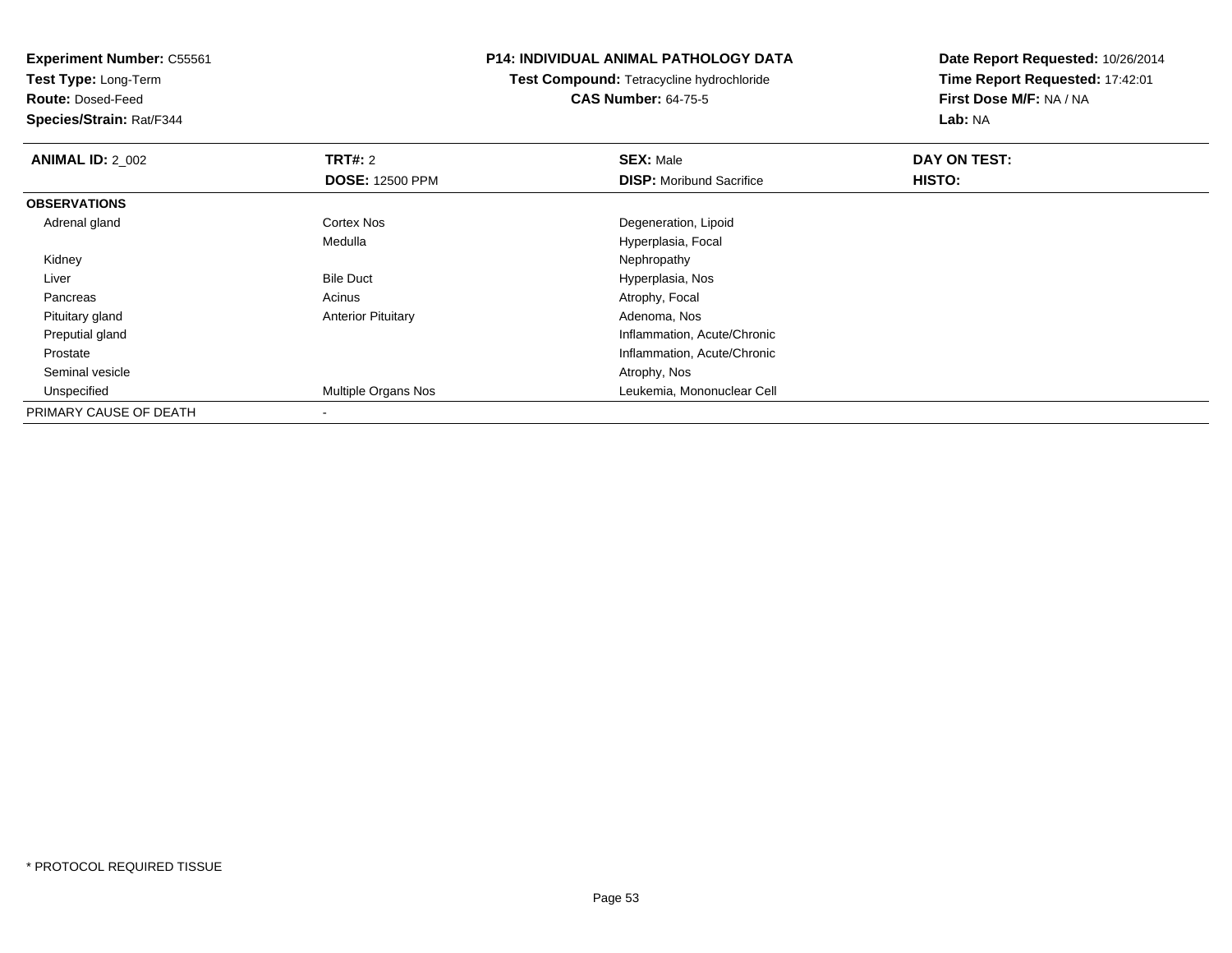**Test Type:** Long-Term

**Route:** Dosed-Feed

**Species/Strain:** Rat/F344

### **P14: INDIVIDUAL ANIMAL PATHOLOGY DATA**

# **Test Compound:** Tetracycline hydrochloride**CAS Number:** 64-75-5

| <b>ANIMAL ID: 2 003</b> | TRT#: 2                | <b>SEX: Male</b>                | DAY ON TEST: |  |
|-------------------------|------------------------|---------------------------------|--------------|--|
|                         | <b>DOSE: 12500 PPM</b> | <b>DISP: Terminal Sacrifice</b> | HISTO:       |  |
| <b>OBSERVATIONS</b>     |                        |                                 |              |  |
| Adrenal gland           | Medulla                | Pheochromocytoma                |              |  |
| Kidney                  |                        | Nephropathy                     |              |  |
| Liver                   |                        | Clear-Cell Change               |              |  |
|                         |                        | Cytoplasmic Change, Basophilic  |              |  |
|                         | <b>Bile Duct</b>       | Hyperplasia, Nos                |              |  |
| Preputial gland         |                        | Adenoma, Nos                    |              |  |
|                         |                        | Inflammation, Acute/Chronic     |              |  |
| Seminal vesicle         |                        | Atrophy, Nos                    |              |  |
| Testis                  |                        | Interstitial-Cell Tumor         |              |  |
| Unspecified             | Multiple Organs Nos    | Leukemia, Mononuclear Cell      |              |  |
| PRIMARY CAUSE OF DEATH  | $\,$                   |                                 |              |  |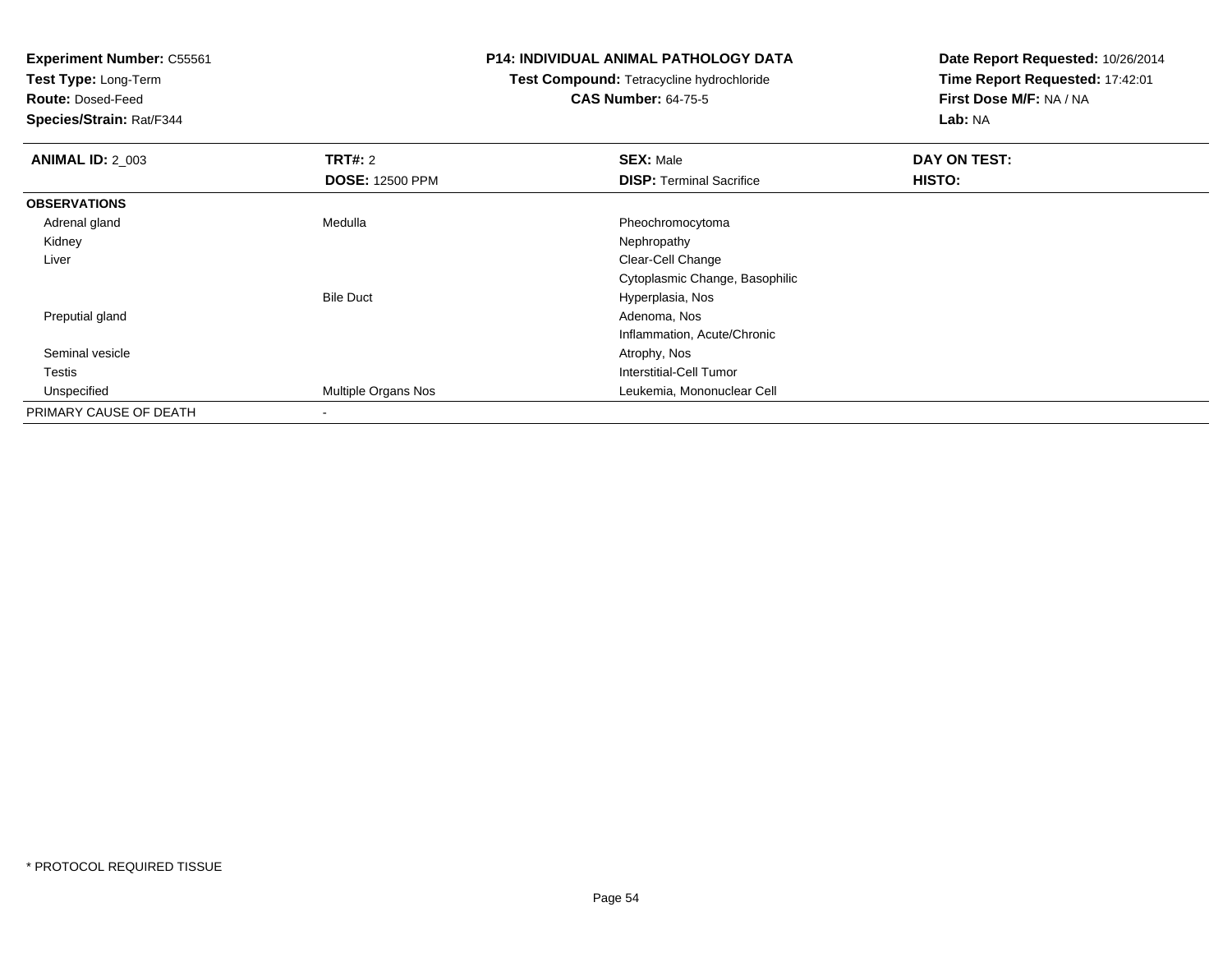| <b>Experiment Number: C55561</b><br><b>Test Type: Long-Term</b><br><b>Route: Dosed-Feed</b><br>Species/Strain: Rat/F344 |                                          | <b>P14: INDIVIDUAL ANIMAL PATHOLOGY DATA</b><br>Test Compound: Tetracycline hydrochloride<br><b>CAS Number: 64-75-5</b> | Date Report Requested: 10/26/2014<br>Time Report Requested: 17:42:01<br>First Dose M/F: NA / NA<br>Lab: NA |
|-------------------------------------------------------------------------------------------------------------------------|------------------------------------------|-------------------------------------------------------------------------------------------------------------------------|------------------------------------------------------------------------------------------------------------|
| <b>ANIMAL ID: 2 004</b>                                                                                                 | <b>TRT#: 2</b><br><b>DOSE: 12500 PPM</b> | <b>SEX: Male</b><br><b>DISP:</b> Moribund Sacrifice                                                                     | DAY ON TEST:<br>HISTO:                                                                                     |
| <b>OBSERVATIONS</b>                                                                                                     |                                          |                                                                                                                         |                                                                                                            |
| Kidney                                                                                                                  |                                          | Nephropathy                                                                                                             |                                                                                                            |
| Liver                                                                                                                   |                                          | Cytoplasmic Change, Basophilic                                                                                          |                                                                                                            |
| Pancreas                                                                                                                | Acinus                                   | Atrophy, Focal                                                                                                          |                                                                                                            |
| Pituitary gland                                                                                                         | <b>Anterior Pituitary</b>                | Adenoma, Nos                                                                                                            |                                                                                                            |
| Preputial gland                                                                                                         |                                          | Inflammation, Acute/Chronic                                                                                             |                                                                                                            |
| Prostate                                                                                                                |                                          | Inflammation, Acute/Chronic                                                                                             |                                                                                                            |
| Testis                                                                                                                  |                                          | <b>Interstitial-Cell Tumor</b>                                                                                          |                                                                                                            |
| PRIMARY CAUSE OF DEATH                                                                                                  |                                          |                                                                                                                         |                                                                                                            |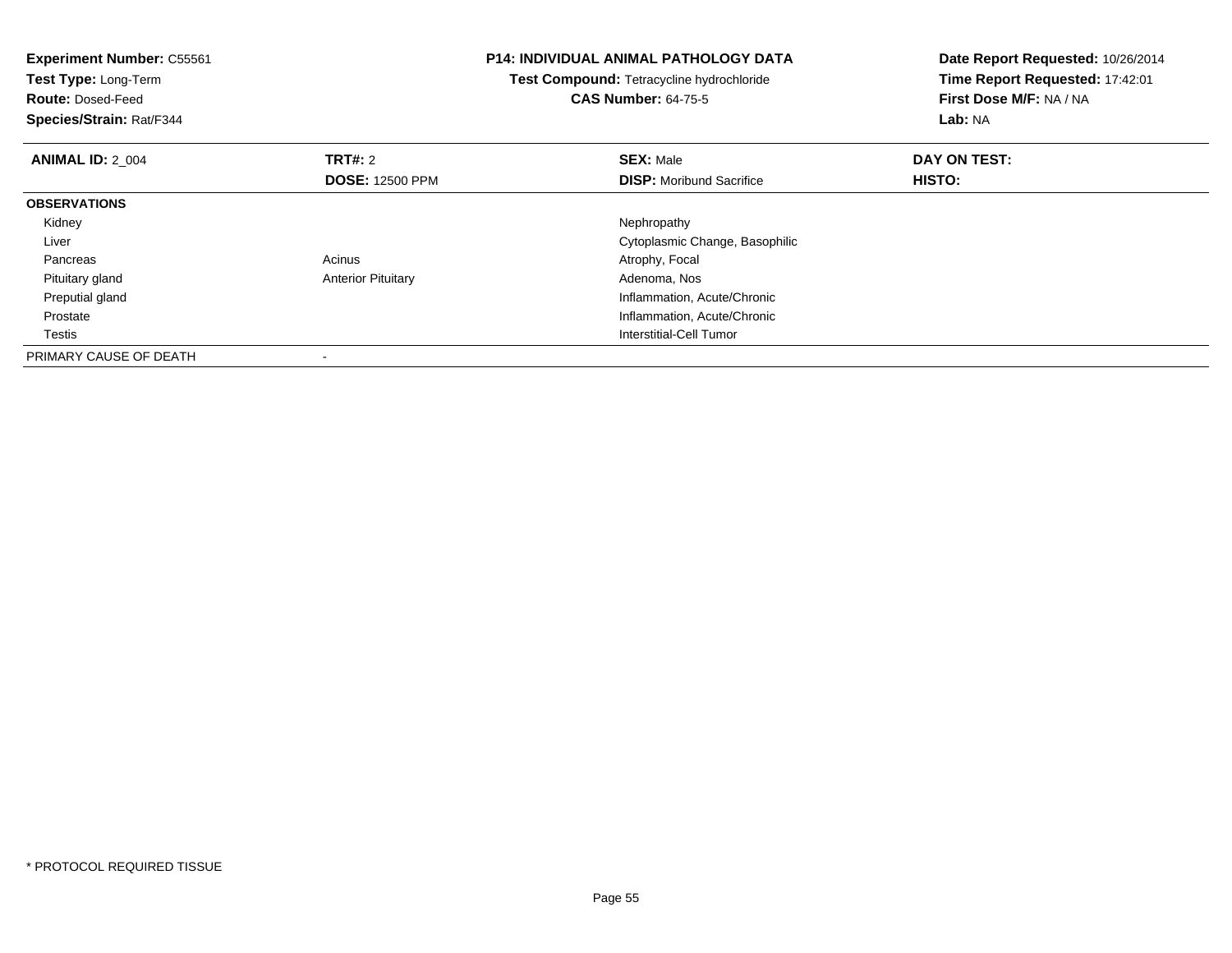**Test Type:** Long-Term

**Route:** Dosed-Feed

**Species/Strain:** Rat/F344

### **P14: INDIVIDUAL ANIMAL PATHOLOGY DATA**

**Test Compound:** Tetracycline hydrochloride**CAS Number:** 64-75-5

| <b>ANIMAL ID: 2_005</b> | <b>TRT#: 2</b>            | <b>SEX: Male</b>                | DAY ON TEST: |  |
|-------------------------|---------------------------|---------------------------------|--------------|--|
|                         | <b>DOSE: 12500 PPM</b>    | <b>DISP:</b> Moribund Sacrifice | HISTO:       |  |
| <b>OBSERVATIONS</b>     |                           |                                 |              |  |
| Adrenal gland           | <b>Cortex Nos</b>         | Degeneration, Lipoid            |              |  |
|                         | Medulla                   | Hyperplasia, Focal              |              |  |
| Heart                   | Myocardium Nos            | Degeneration, Nos               |              |  |
| Kidney                  |                           | Nephropathy                     |              |  |
| Liver                   |                           | Cytoplasmic Change, Basophilic  |              |  |
|                         |                           | Degeneration, Lipoid            |              |  |
|                         | <b>Bile Duct</b>          | Hyperplasia, Nos                |              |  |
| Pancreas                | Islets                    | Islet-Cell Carcinoma            |              |  |
| Pituitary gland         | <b>Anterior Pituitary</b> | Adenoma, Nos                    |              |  |
| Testis                  | Scrotum Nos               | Necrosis, Fat                   |              |  |
| PRIMARY CAUSE OF DEATH  | $\,$ $\,$                 |                                 |              |  |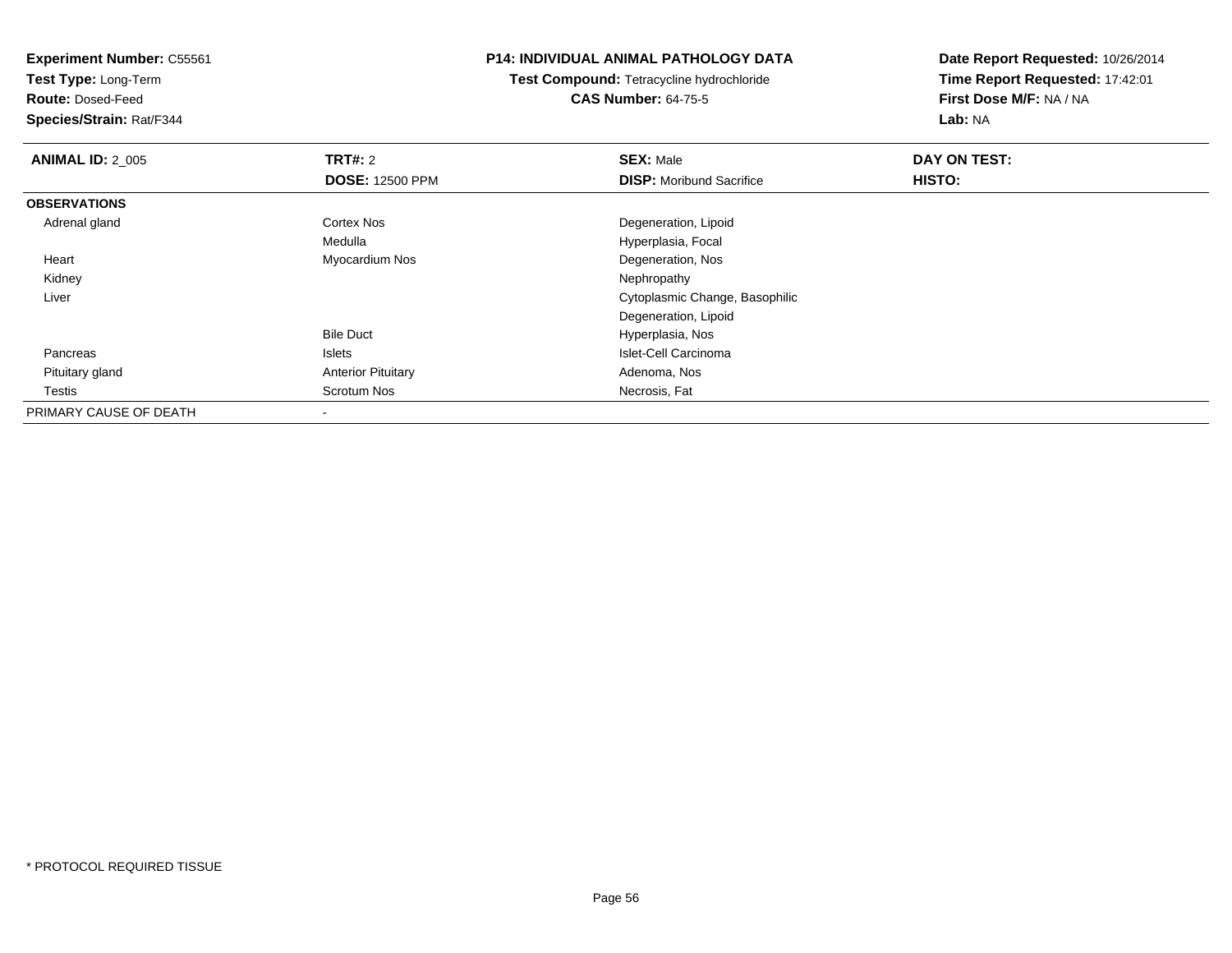**Test Type:** Long-Term

**Route:** Dosed-Feed

**Species/Strain:** Rat/F344

### **P14: INDIVIDUAL ANIMAL PATHOLOGY DATA**

**Test Compound:** Tetracycline hydrochloride**CAS Number:** 64-75-5

| <b>ANIMAL ID: 2_006</b> | TRT#: 2                   | <b>SEX: Male</b>                | DAY ON TEST: |  |
|-------------------------|---------------------------|---------------------------------|--------------|--|
|                         | <b>DOSE: 12500 PPM</b>    | <b>DISP: Terminal Sacrifice</b> | HISTO:       |  |
| <b>OBSERVATIONS</b>     |                           |                                 |              |  |
| Adrenal gland           | Medulla                   | Hyperplasia, Focal              |              |  |
| Eye                     | Lens, Cortex              | Calcification, Nos              |              |  |
|                         | Retina                    | Degeneration, Nos               |              |  |
| Kidney                  |                           | Nephropathy                     |              |  |
| Liver                   |                           | Clear-Cell Change               |              |  |
|                         |                           | Cytoplasmic Change, Basophilic  |              |  |
|                         | <b>Bile Duct</b>          | Hyperplasia, Nos                |              |  |
| Pituitary gland         | <b>Anterior Pituitary</b> | Adenoma, Nos                    |              |  |
| Preputial gland         |                           | Inflammation, Acute/Chronic     |              |  |
| Prostate                |                           | Inflammation, Acute/Chronic     |              |  |
| <b>Testis</b>           |                           | Hyperplasia, Interstitial Cell  |              |  |
|                         |                           | Interstitial-Cell Tumor         |              |  |
| PRIMARY CAUSE OF DEATH  | $\,$                      |                                 |              |  |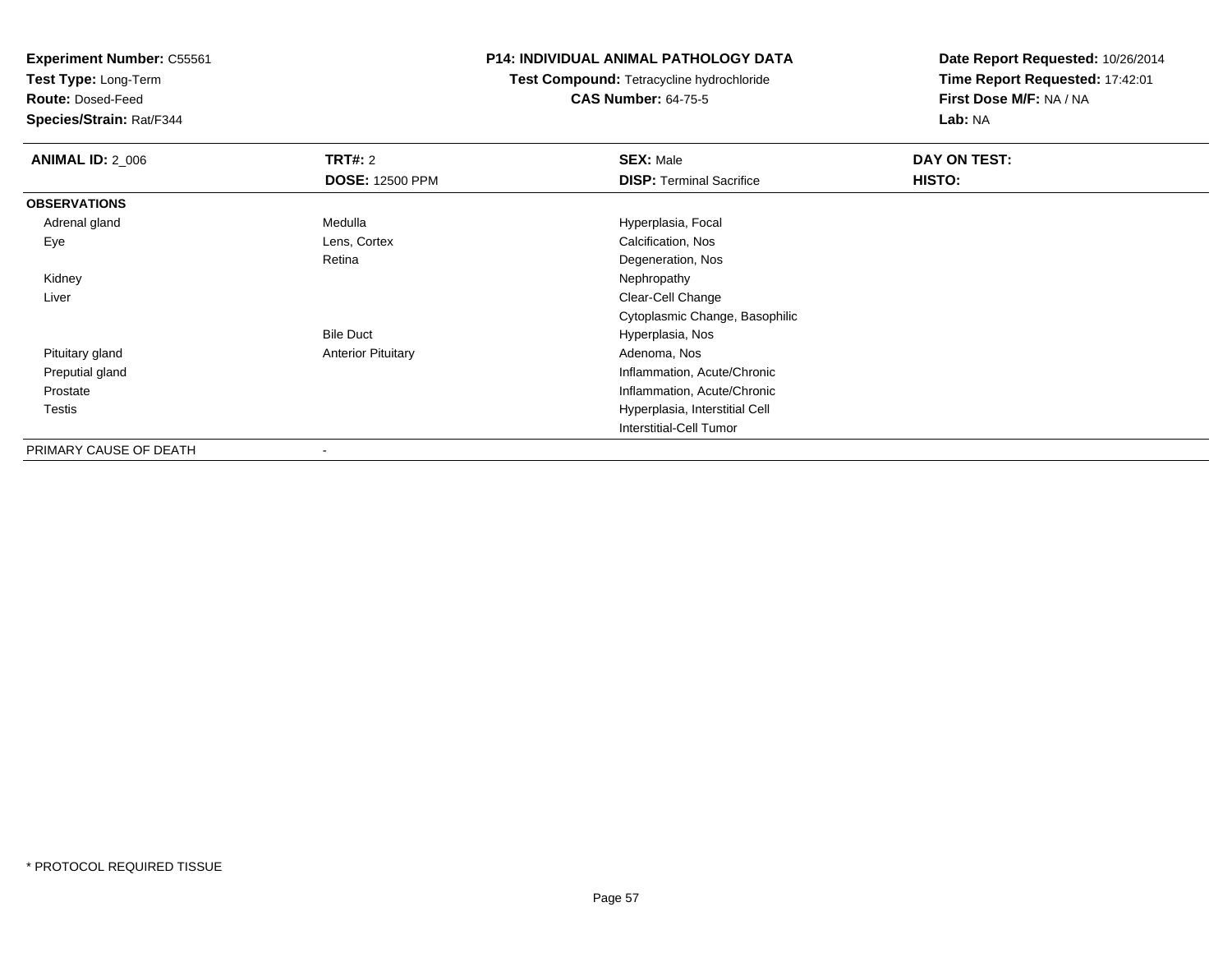**Test Type:** Long-Term

**Route:** Dosed-Feed

**Species/Strain:** Rat/F344

### **P14: INDIVIDUAL ANIMAL PATHOLOGY DATA**

**Test Compound:** Tetracycline hydrochloride**CAS Number:** 64-75-5

| <b>ANIMAL ID: 2 007</b> | TRT#: 2                | <b>SEX: Male</b>                | DAY ON TEST: |  |
|-------------------------|------------------------|---------------------------------|--------------|--|
|                         | <b>DOSE: 12500 PPM</b> | <b>DISP: Terminal Sacrifice</b> | HISTO:       |  |
| <b>OBSERVATIONS</b>     |                        |                                 |              |  |
| Adrenal gland           | Medulla                | Hyperplasia, Focal              |              |  |
|                         | Medulla                | Pheochromocytoma                |              |  |
| Eye                     | Retina                 | Degeneration, Nos               |              |  |
| Kidney                  |                        | Nephropathy                     |              |  |
| Liver                   |                        | Clear-Cell Change               |              |  |
| Pancreas                | Acinus                 | Atrophy, Focal                  |              |  |
| Preputial gland         |                        | Inflammation, Acute/Chronic     |              |  |
| Seminal vesicle         |                        | Atrophy, Nos                    |              |  |
| Testis                  |                        | Hyperplasia, Interstitial Cell  |              |  |
|                         |                        | Interstitial-Cell Tumor         |              |  |
| PRIMARY CAUSE OF DEATH  | -                      |                                 |              |  |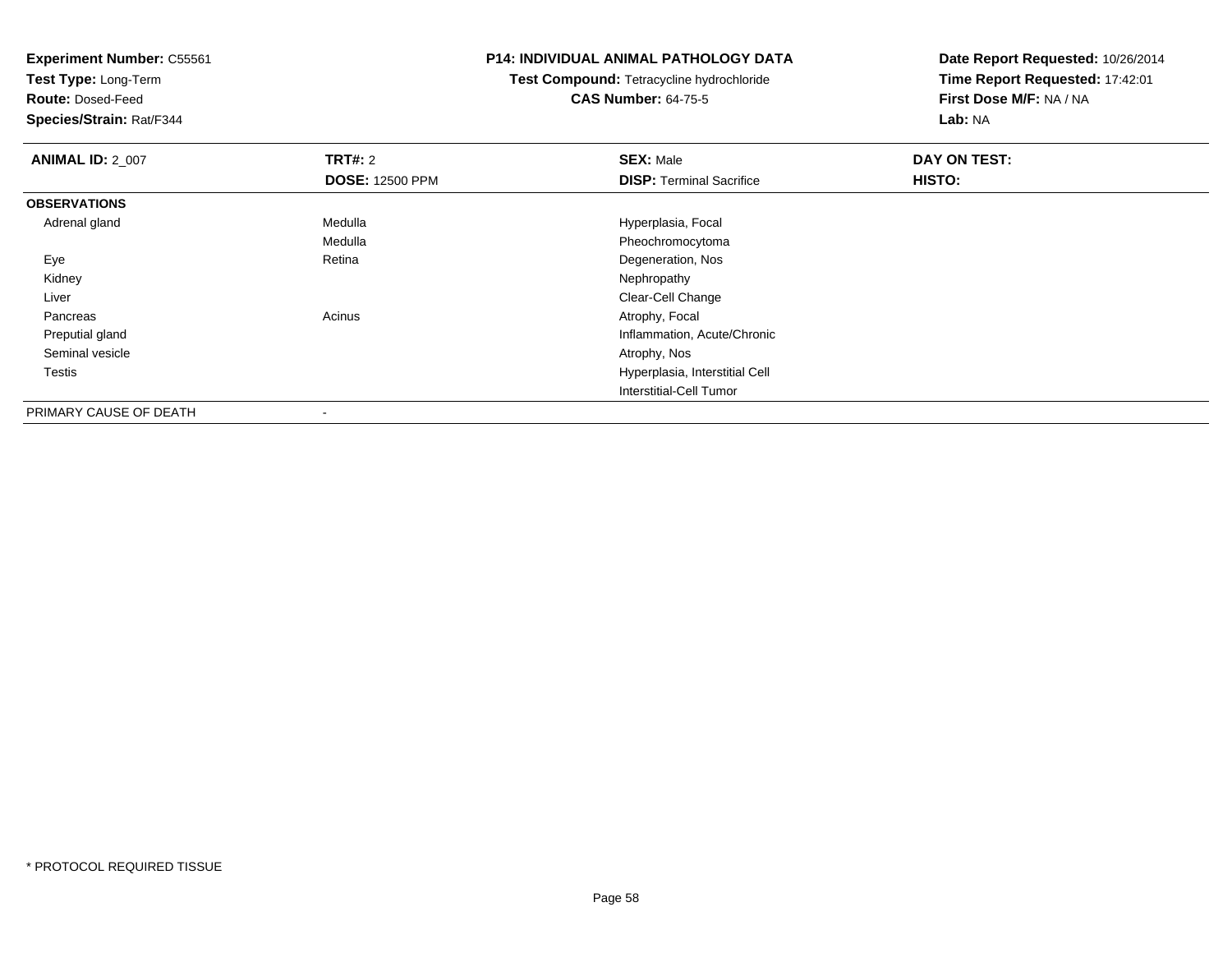| <b>Experiment Number: C55561</b><br>Test Type: Long-Term<br><b>Route: Dosed-Feed</b><br>Species/Strain: Rat/F344 |                        | <b>P14: INDIVIDUAL ANIMAL PATHOLOGY DATA</b><br>Test Compound: Tetracycline hydrochloride<br><b>CAS Number: 64-75-5</b> | Date Report Requested: 10/26/2014<br>Time Report Requested: 17:42:01<br>First Dose M/F: NA / NA<br>Lab: NA |
|------------------------------------------------------------------------------------------------------------------|------------------------|-------------------------------------------------------------------------------------------------------------------------|------------------------------------------------------------------------------------------------------------|
| <b>ANIMAL ID: 2 008</b>                                                                                          | <b>TRT#: 2</b>         | <b>SEX: Male</b>                                                                                                        | DAY ON TEST:                                                                                               |
|                                                                                                                  | <b>DOSE: 12500 PPM</b> | <b>DISP:</b> Natural Death                                                                                              | HISTO:                                                                                                     |
| <b>OBSERVATIONS</b>                                                                                              |                        |                                                                                                                         |                                                                                                            |
| Adrenal gland                                                                                                    | Medulla                | Pheochromocytoma                                                                                                        |                                                                                                            |
| Heart                                                                                                            | Myocardium Nos         | Degeneration, Nos                                                                                                       |                                                                                                            |
| Pancreas                                                                                                         | Acinus                 | Atrophy, Focal                                                                                                          |                                                                                                            |
| Preputial gland                                                                                                  |                        | Inflammation, Acute/Chronic                                                                                             |                                                                                                            |
| Prostate                                                                                                         |                        | Inflammation, Acute/Chronic                                                                                             |                                                                                                            |
| Unspecified                                                                                                      | Multiple Organs Nos    | Leukemia, Mononuclear Cell                                                                                              |                                                                                                            |
| PRIMARY CAUSE OF DEATH                                                                                           |                        |                                                                                                                         |                                                                                                            |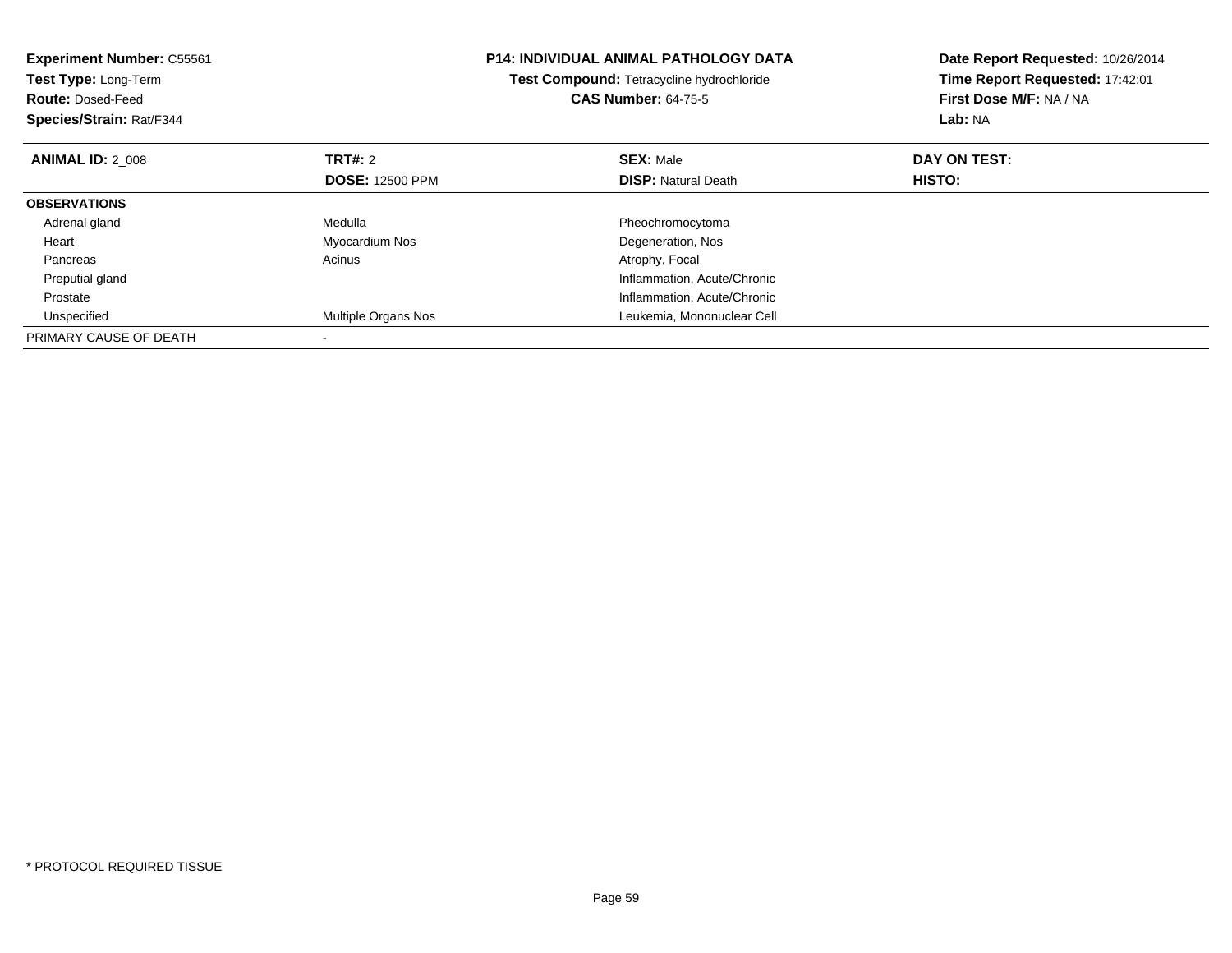| <b>Experiment Number: C55561</b><br>Test Type: Long-Term<br><b>Route: Dosed-Feed</b><br>Species/Strain: Rat/F344 |                                   | <b>P14: INDIVIDUAL ANIMAL PATHOLOGY DATA</b><br>Test Compound: Tetracycline hydrochloride<br><b>CAS Number: 64-75-5</b> | Date Report Requested: 10/26/2014<br>Time Report Requested: 17:42:01<br>First Dose M/F: NA / NA<br>Lab: NA |
|------------------------------------------------------------------------------------------------------------------|-----------------------------------|-------------------------------------------------------------------------------------------------------------------------|------------------------------------------------------------------------------------------------------------|
| <b>ANIMAL ID: 2 009</b>                                                                                          | TRT#: 2<br><b>DOSE: 12500 PPM</b> | <b>SEX: Male</b><br><b>DISP:</b> Moribund Sacrifice                                                                     | DAY ON TEST:<br><b>HISTO:</b>                                                                              |
| <b>OBSERVATIONS</b>                                                                                              |                                   |                                                                                                                         |                                                                                                            |
| Liver                                                                                                            | <b>Bile Duct</b>                  | Hyperplasia, Nos                                                                                                        |                                                                                                            |
| Pancreas                                                                                                         | Acinus                            | Atrophy, Focal                                                                                                          |                                                                                                            |
| Pituitary gland                                                                                                  | <b>Anterior Pituitary</b>         | Hyperplasia, Focal                                                                                                      |                                                                                                            |
| Preputial gland                                                                                                  |                                   | Inflammation, Acute/Chronic                                                                                             |                                                                                                            |
| Testis                                                                                                           |                                   | Hyperplasia, Interstitial Cell                                                                                          |                                                                                                            |
|                                                                                                                  |                                   | Interstitial-Cell Tumor                                                                                                 |                                                                                                            |
| Unspecified                                                                                                      | <b>Multiple Organs Nos</b>        | Leukemia, Mononuclear Cell                                                                                              |                                                                                                            |
| PRIMARY CAUSE OF DEATH                                                                                           |                                   |                                                                                                                         |                                                                                                            |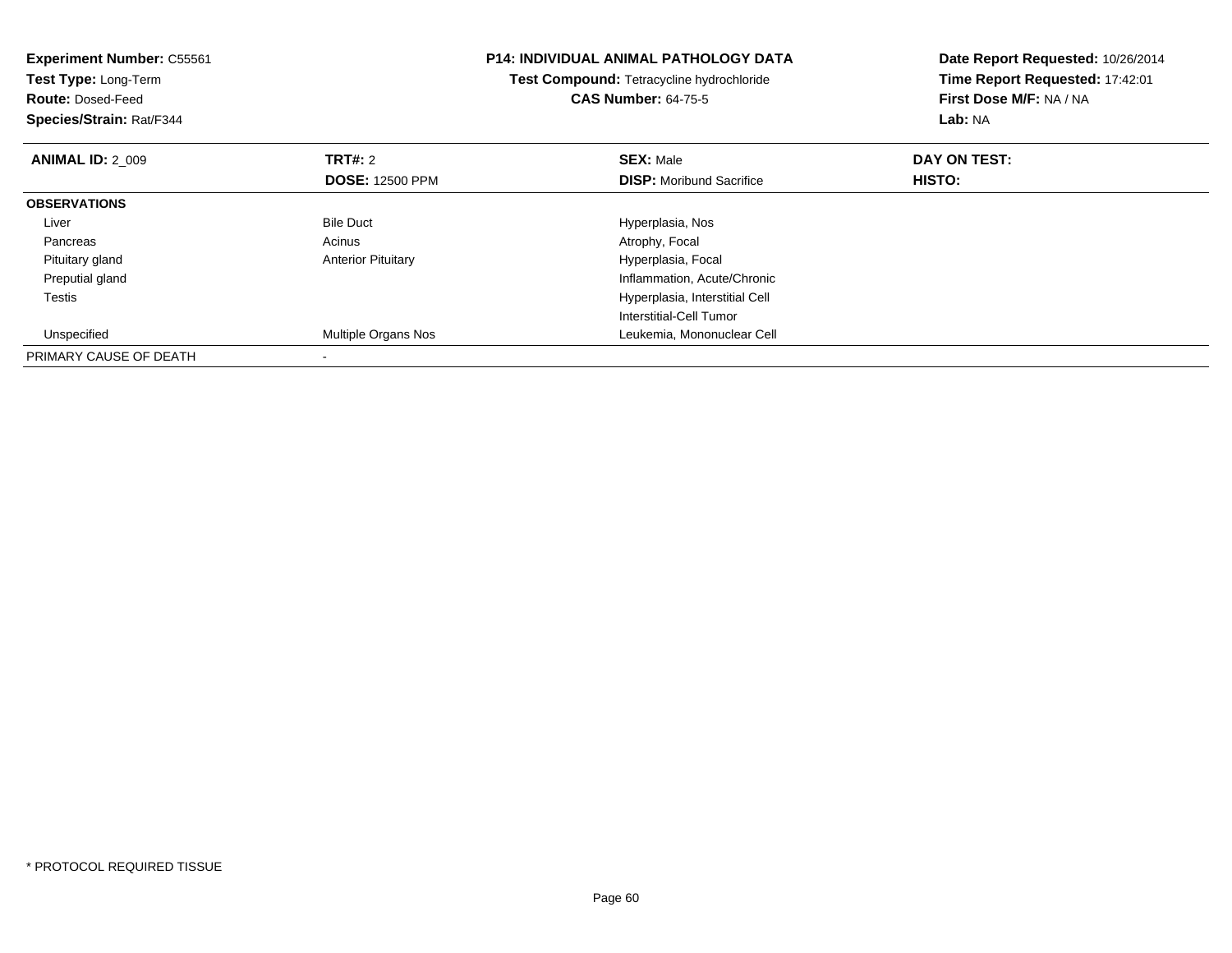| <b>Experiment Number: C55561</b><br>Test Type: Long-Term<br><b>Route: Dosed-Feed</b><br>Species/Strain: Rat/F344 |                        | <b>P14: INDIVIDUAL ANIMAL PATHOLOGY DATA</b><br>Test Compound: Tetracycline hydrochloride<br><b>CAS Number: 64-75-5</b> | Date Report Requested: 10/26/2014<br>Time Report Requested: 17:42:01<br>First Dose M/F: NA / NA<br>Lab: NA |
|------------------------------------------------------------------------------------------------------------------|------------------------|-------------------------------------------------------------------------------------------------------------------------|------------------------------------------------------------------------------------------------------------|
| <b>ANIMAL ID: 2 010</b>                                                                                          | <b>TRT#: 2</b>         | <b>SEX: Male</b>                                                                                                        | DAY ON TEST:                                                                                               |
|                                                                                                                  | <b>DOSE: 12500 PPM</b> | <b>DISP:</b> Terminal Sacrifice                                                                                         | HISTO:                                                                                                     |
| <b>OBSERVATIONS</b>                                                                                              |                        |                                                                                                                         |                                                                                                            |
| Kidney                                                                                                           |                        | Nephropathy                                                                                                             |                                                                                                            |
| Liver                                                                                                            |                        | Degeneration, Lipoid                                                                                                    |                                                                                                            |
| Preputial gland                                                                                                  |                        | Inflammation, Acute/Chronic                                                                                             |                                                                                                            |
| Spleen                                                                                                           |                        | <b>Fibrosis</b>                                                                                                         |                                                                                                            |
| Testis                                                                                                           |                        | Interstitial-Cell Tumor                                                                                                 |                                                                                                            |
| Unspecified                                                                                                      | Multiple Organs Nos    | Leukemia, Mononuclear Cell                                                                                              |                                                                                                            |
| PRIMARY CAUSE OF DEATH                                                                                           |                        |                                                                                                                         |                                                                                                            |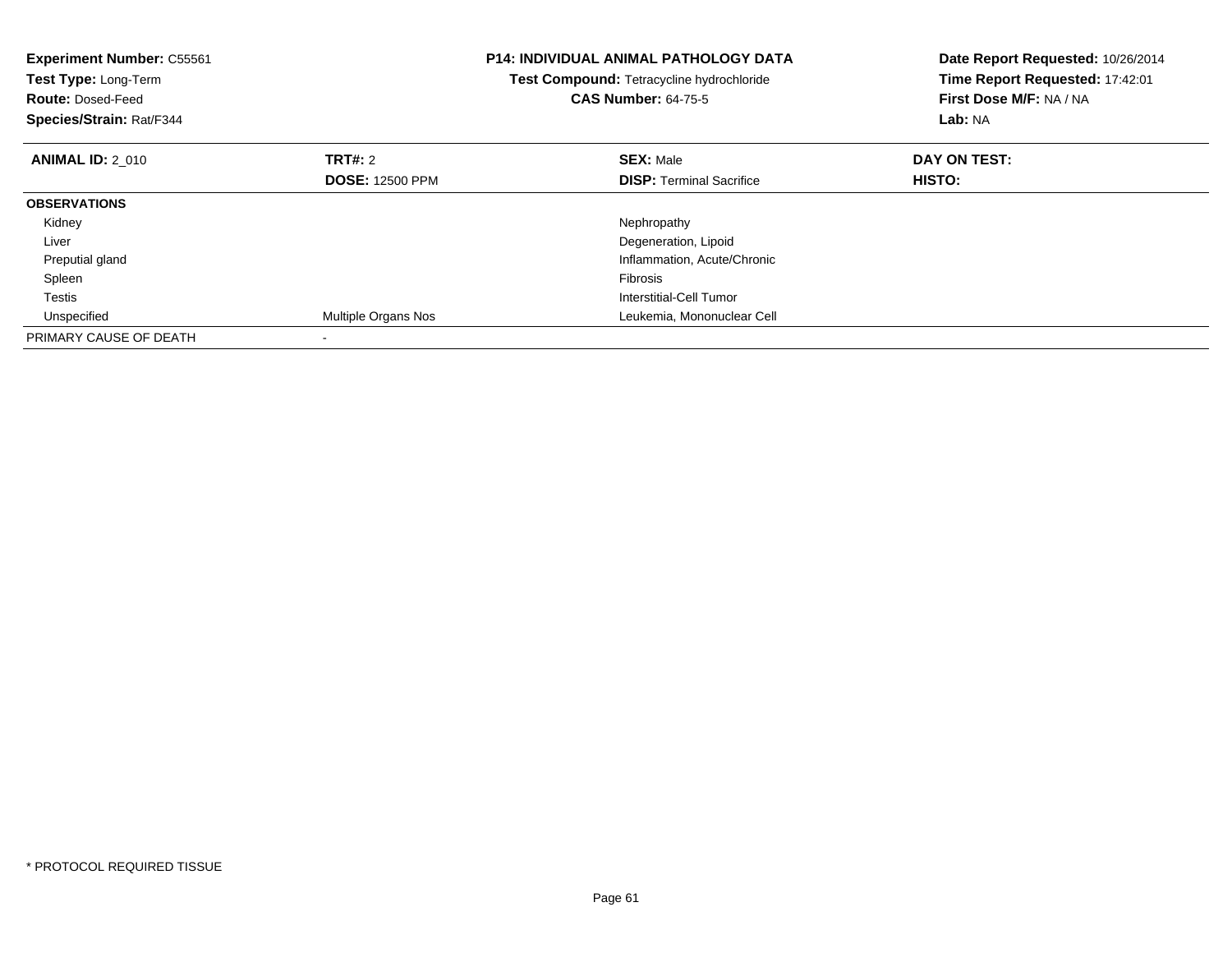| <b>Experiment Number: C55561</b><br>Test Type: Long-Term<br><b>Route: Dosed-Feed</b><br>Species/Strain: Rat/F344 |                          | <b>P14: INDIVIDUAL ANIMAL PATHOLOGY DATA</b><br>Test Compound: Tetracycline hydrochloride<br><b>CAS Number: 64-75-5</b> | Date Report Requested: 10/26/2014<br>Time Report Requested: 17:42:01<br>First Dose M/F: NA / NA<br>Lab: NA |
|------------------------------------------------------------------------------------------------------------------|--------------------------|-------------------------------------------------------------------------------------------------------------------------|------------------------------------------------------------------------------------------------------------|
| <b>ANIMAL ID: 2 011</b>                                                                                          | <b>TRT#: 2</b>           | <b>SEX: Male</b>                                                                                                        | DAY ON TEST:                                                                                               |
|                                                                                                                  | <b>DOSE: 12500 PPM</b>   | <b>DISP:</b> Terminal Sacrifice                                                                                         | <b>HISTO:</b>                                                                                              |
| <b>OBSERVATIONS</b>                                                                                              |                          |                                                                                                                         |                                                                                                            |
| Kidney                                                                                                           |                          | Nephropathy                                                                                                             |                                                                                                            |
| Liver                                                                                                            |                          | Cytoplasmic Change, Basophilic                                                                                          |                                                                                                            |
|                                                                                                                  |                          | Degeneration, Lipoid                                                                                                    |                                                                                                            |
|                                                                                                                  | <b>Bile Duct</b>         | Hyperplasia, Nos                                                                                                        |                                                                                                            |
| Lung                                                                                                             |                          | <b>Bronchiolization</b>                                                                                                 |                                                                                                            |
| Preputial gland                                                                                                  |                          | Inflammation, Acute/Chronic                                                                                             |                                                                                                            |
| Testis                                                                                                           |                          | Interstitial-Cell Tumor                                                                                                 |                                                                                                            |
| PRIMARY CAUSE OF DEATH                                                                                           | $\overline{\phantom{a}}$ |                                                                                                                         |                                                                                                            |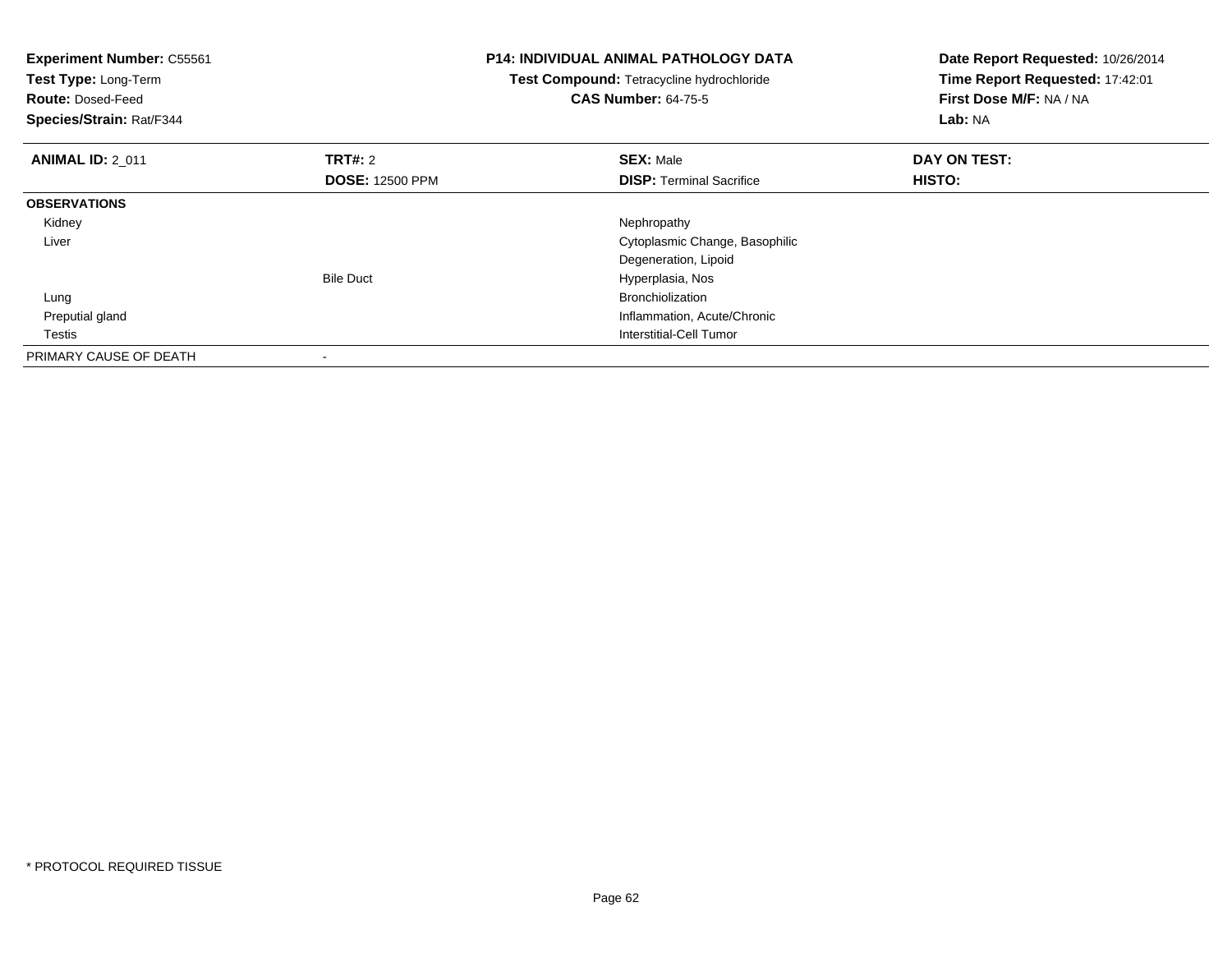**Test Type:** Long-Term

**Route:** Dosed-Feed

**Species/Strain:** Rat/F344

### **P14: INDIVIDUAL ANIMAL PATHOLOGY DATA**

**Test Compound:** Tetracycline hydrochloride**CAS Number:** 64-75-5

| <b>ANIMAL ID: 2_012</b> | <b>TRT#: 2</b>            | <b>SEX: Male</b>                | DAY ON TEST: |  |
|-------------------------|---------------------------|---------------------------------|--------------|--|
|                         | <b>DOSE: 12500 PPM</b>    | <b>DISP: Terminal Sacrifice</b> | HISTO:       |  |
| <b>OBSERVATIONS</b>     |                           |                                 |              |  |
| Adrenal gland           | Cortex Nos                | Degeneration, Lipoid            |              |  |
|                         | Cortex Nos                | Hyperplasia, Focal              |              |  |
|                         | Medulla                   | Pheochromocytoma                |              |  |
| Heart                   | Myocardium Nos            | Degeneration, Nos               |              |  |
| Kidney                  |                           | Nephropathy                     |              |  |
| Liver                   |                           | Cytoplasmic Change, Basophilic  |              |  |
|                         | <b>Bile Duct</b>          | Hyperplasia, Nos                |              |  |
| Pancreas                | Acinus                    | Atrophy, Focal                  |              |  |
| Pituitary gland         | <b>Anterior Pituitary</b> | Hyperplasia, Focal              |              |  |
| Preputial gland         |                           | Inflammation, Acute/Chronic     |              |  |
| Prostate                |                           | Inflammation, Acute/Chronic     |              |  |
| <b>Testis</b>           |                           | Hyperplasia, Interstitial Cell  |              |  |
|                         |                           | <b>Interstitial-Cell Tumor</b>  |              |  |
| PRIMARY CAUSE OF DEATH  |                           |                                 |              |  |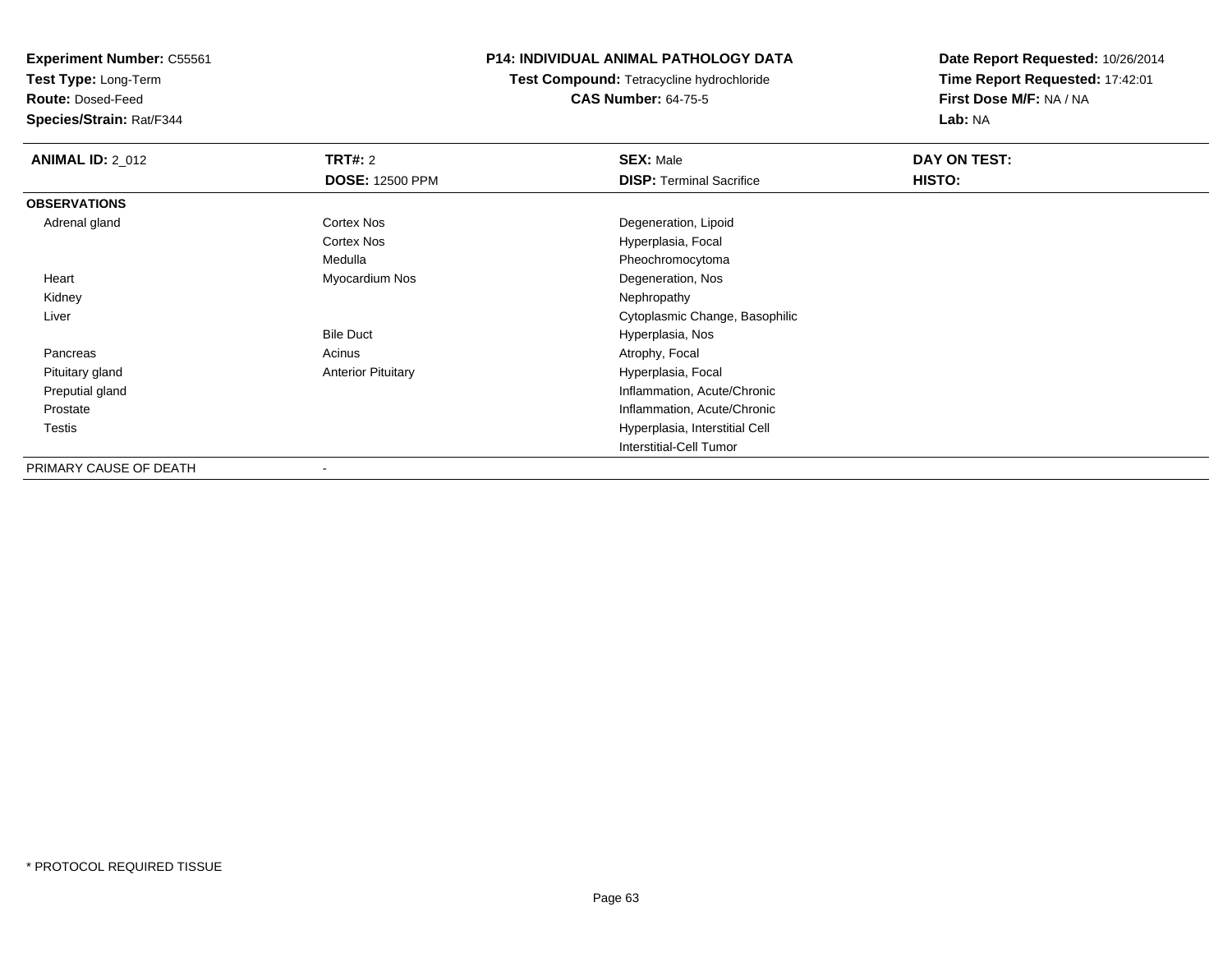| <b>Experiment Number: C55561</b><br>Test Type: Long-Term<br><b>Route: Dosed-Feed</b><br>Species/Strain: Rat/F344 |                           | <b>P14: INDIVIDUAL ANIMAL PATHOLOGY DATA</b><br>Test Compound: Tetracycline hydrochloride<br><b>CAS Number: 64-75-5</b> | Date Report Requested: 10/26/2014<br>Time Report Requested: 17:42:01<br>First Dose M/F: NA / NA<br>Lab: NA |
|------------------------------------------------------------------------------------------------------------------|---------------------------|-------------------------------------------------------------------------------------------------------------------------|------------------------------------------------------------------------------------------------------------|
| <b>ANIMAL ID: 2 013</b>                                                                                          | <b>TRT#: 2</b>            | <b>SEX: Male</b>                                                                                                        | DAY ON TEST:                                                                                               |
|                                                                                                                  | <b>DOSE: 12500 PPM</b>    | <b>DISP:</b> Terminal Sacrifice                                                                                         | <b>HISTO:</b>                                                                                              |
| <b>OBSERVATIONS</b>                                                                                              |                           |                                                                                                                         |                                                                                                            |
| Liver                                                                                                            |                           | Clear-Cell Change                                                                                                       |                                                                                                            |
|                                                                                                                  |                           | Cytoplasmic Change, Basophilic                                                                                          |                                                                                                            |
| Pituitary gland                                                                                                  | <b>Anterior Pituitary</b> | Adenoma, Nos                                                                                                            |                                                                                                            |
| Preputial gland                                                                                                  |                           | Inflammation, Acute/Chronic                                                                                             |                                                                                                            |
| Testis                                                                                                           |                           | Atrophy, Nos                                                                                                            |                                                                                                            |
| Unspecified                                                                                                      | Multiple Organs Nos       | Leukemia, Mononuclear Cell                                                                                              |                                                                                                            |
| PRIMARY CAUSE OF DEATH                                                                                           |                           |                                                                                                                         |                                                                                                            |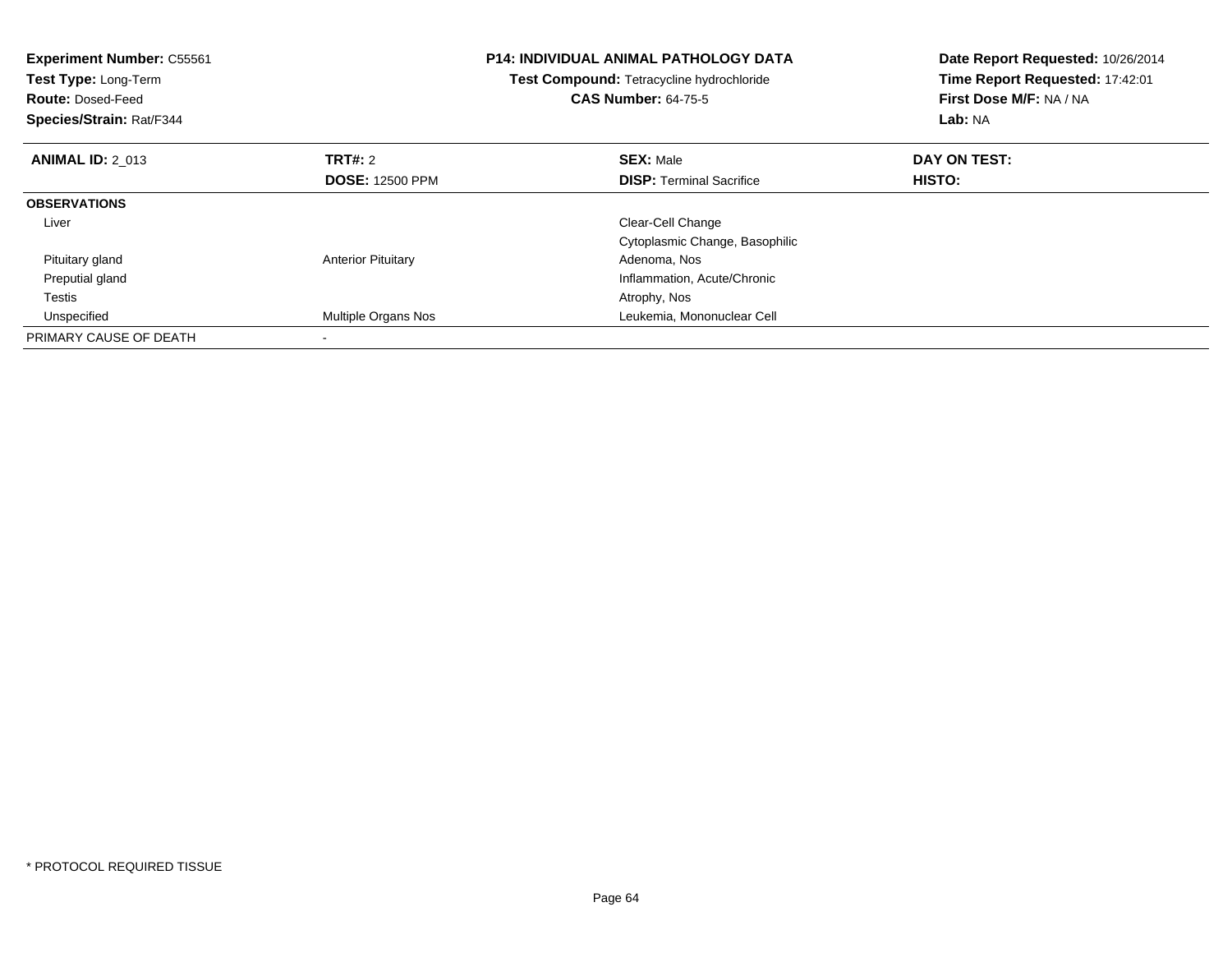**Test Type:** Long-Term

**Route:** Dosed-Feed

**Species/Strain:** Rat/F344

### **P14: INDIVIDUAL ANIMAL PATHOLOGY DATA**

**Test Compound:** Tetracycline hydrochloride**CAS Number:** 64-75-5

| <b>ANIMAL ID: 2_014</b> | <b>TRT#: 2</b>            | <b>SEX: Male</b>                | DAY ON TEST: |  |
|-------------------------|---------------------------|---------------------------------|--------------|--|
|                         | <b>DOSE: 12500 PPM</b>    | <b>DISP:</b> Terminal Sacrifice | HISTO:       |  |
| <b>OBSERVATIONS</b>     |                           |                                 |              |  |
| Adrenal gland           | Medulla                   | Hyperplasia, Focal              |              |  |
|                         | Medulla                   | Pheochromocytoma                |              |  |
| Heart                   | Atrium                    | Calcification, Nos              |              |  |
| Kidney                  |                           | Nephropathy                     |              |  |
| Liver                   |                           | Cytoplasmic Change, Basophilic  |              |  |
|                         | <b>Bile Duct</b>          | Hyperplasia, Nos                |              |  |
| Pancreas                | Acinus                    | Atrophy, Focal                  |              |  |
| Pituitary gland         | <b>Anterior Pituitary</b> | Hyperplasia, Focal              |              |  |
| Preputial gland         |                           | Inflammation, Acute/Chronic     |              |  |
| Prostate                |                           | Inflammation, Acute/Chronic     |              |  |
| Seminal vesicle         |                           | Atrophy, Nos                    |              |  |
| Testis                  |                           | <b>Interstitial-Cell Tumor</b>  |              |  |
| Unspecified             |                           | Fibrosarcoma                    |              |  |
|                         | Multiple Organs Nos       | Leukemia, Mononuclear Cell      |              |  |
| PRIMARY CAUSE OF DEATH  | $\,$ $\,$                 |                                 |              |  |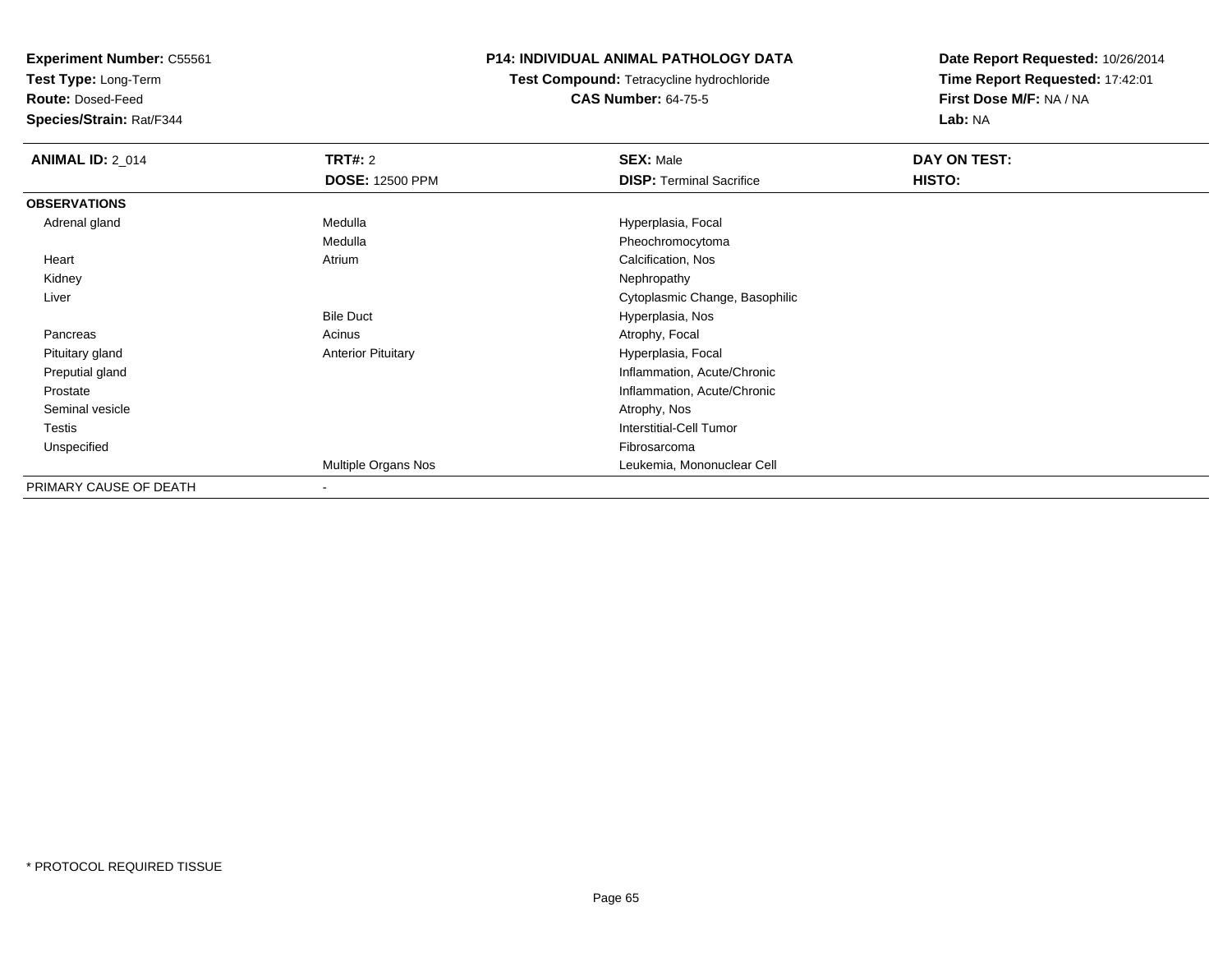**Experiment Number:** C55561**Test Type:** Long-Term**Route:** Dosed-Feed **Species/Strain:** Rat/F344**P14: INDIVIDUAL ANIMAL PATHOLOGY DATATest Compound:** Tetracycline hydrochloride**CAS Number:** 64-75-5**Date Report Requested:** 10/26/2014**Time Report Requested:** 17:42:01**First Dose M/F:** NA / NA**Lab:** NA**ANIMAL ID: 2 015 TRT#:** <sup>2</sup> **SEX:** Male **DAY ON TEST: DOSE:** 12500 PPM**DISP:** Moribund Sacrifice **HISTO: OBSERVATIONS** Liver Necrosis, Zonal Prostate Inflammation, Acute/Chronic Skin Trichoepithelioma Spleenn and the contract of the contract of the contract of the contract of the contract of the contract of the contract of the contract of the contract of the contract of the contract of the contract of the contract of the cont **Stomach** Cardiac Stomach **Exercise Stomach Exercise Stomach** Hyperplasia, Epithelial Testis Hyperplasia, Interstitial Cell ThyroidHyperplasia, C Cell<br>Multiple Organs Nos<br>Leukemia, Mononu UnspecifiedLeukemia, Mononuclear Cell PRIMARY CAUSE OF DEATH

-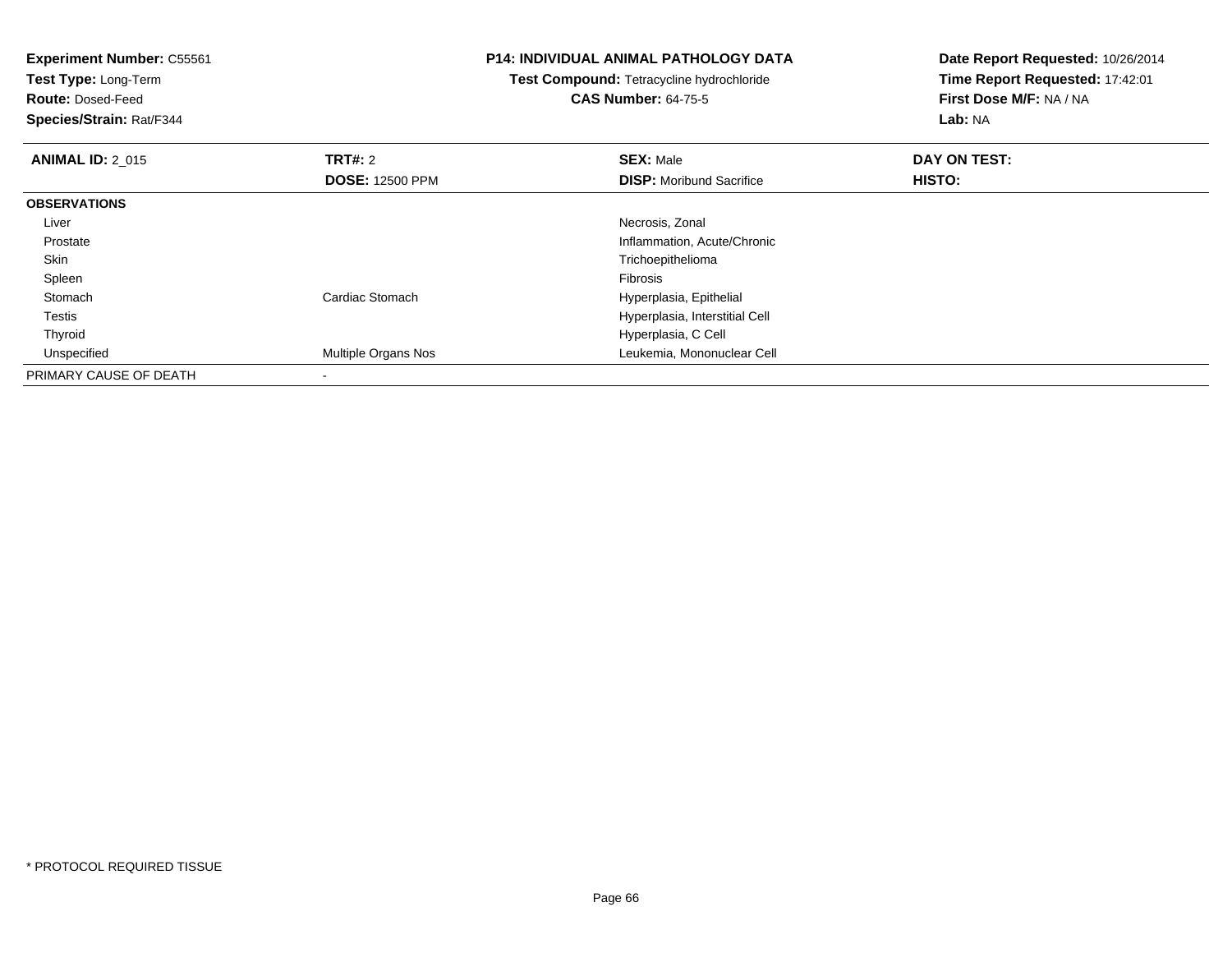**Test Type:** Long-Term

**Route:** Dosed-Feed

**Species/Strain:** Rat/F344

### **P14: INDIVIDUAL ANIMAL PATHOLOGY DATA**

**Test Compound:** Tetracycline hydrochloride**CAS Number:** 64-75-5

| <b>ANIMAL ID: 2_016</b> | <b>TRT#: 2</b>         | <b>SEX: Male</b>                | DAY ON TEST: |  |
|-------------------------|------------------------|---------------------------------|--------------|--|
|                         | <b>DOSE: 12500 PPM</b> | <b>DISP:</b> Moribund Sacrifice | HISTO:       |  |
| <b>OBSERVATIONS</b>     |                        |                                 |              |  |
| Adrenal gland           | <b>Cortex Nos</b>      | Degeneration, Lipoid            |              |  |
| Kidney                  |                        | Nephropathy                     |              |  |
| Liver                   |                        | Cytoplasmic Change, Basophilic  |              |  |
|                         | <b>Bile Duct</b>       | Hyperplasia, Nos                |              |  |
| Preputial gland         |                        | Inflammation, Acute/Chronic     |              |  |
| Spleen                  |                        | <b>Fibrosis</b>                 |              |  |
| Testis                  |                        | Hyperplasia, Interstitial Cell  |              |  |
|                         |                        | Interstitial-Cell Tumor         |              |  |
|                         | Scrotum Nos            | Necrosis, Fat                   |              |  |
| Unspecified             | Multiple Organs Nos    | Leukemia, Mononuclear Cell      |              |  |
| PRIMARY CAUSE OF DEATH  |                        |                                 |              |  |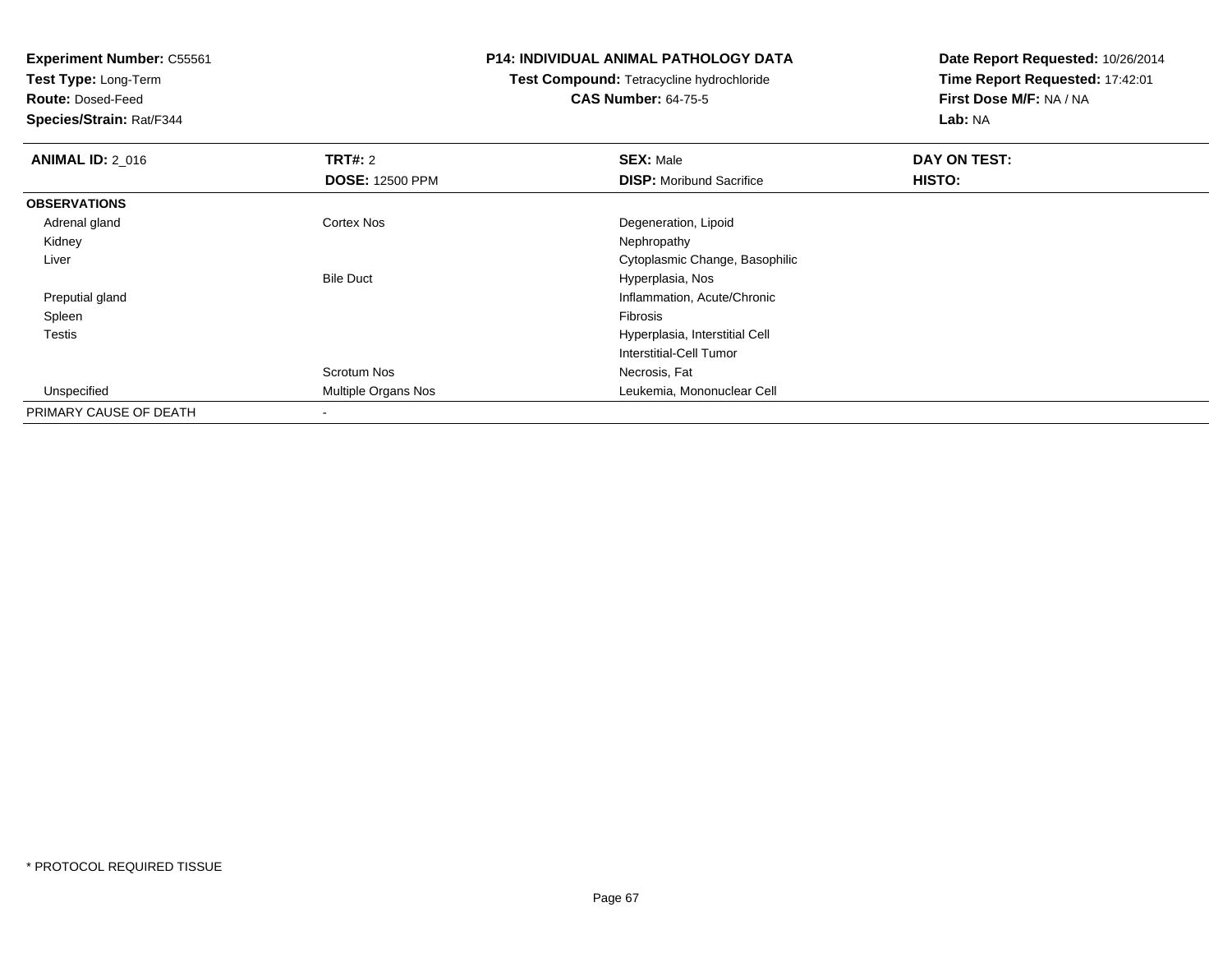**Test Type:** Long-Term

**Route:** Dosed-Feed

**Species/Strain:** Rat/F344

### **P14: INDIVIDUAL ANIMAL PATHOLOGY DATA**

**Test Compound:** Tetracycline hydrochloride**CAS Number:** 64-75-5

| <b>ANIMAL ID: 2_017</b> | <b>TRT#: 2</b>            | <b>SEX: Male</b>                | DAY ON TEST: |  |
|-------------------------|---------------------------|---------------------------------|--------------|--|
|                         | <b>DOSE: 12500 PPM</b>    | <b>DISP: Terminal Sacrifice</b> | HISTO:       |  |
| <b>OBSERVATIONS</b>     |                           |                                 |              |  |
| Adrenal gland           | Cortex Nos                | Degeneration, Lipoid            |              |  |
|                         | Medulla                   | Pheochromocytoma                |              |  |
| Kidney                  |                           | Nephropathy                     |              |  |
| Liver                   |                           | Hyperplasia, Focal              |              |  |
|                         | <b>Bile Duct</b>          | Hyperplasia, Nos                |              |  |
| Lung                    |                           | Inflammation, Chronic Focal     |              |  |
| Pituitary gland         | <b>Anterior Pituitary</b> | Cyst, Nos                       |              |  |
| Preputial gland         |                           | Inflammation, Acute/Chronic     |              |  |
| Testis                  |                           | Interstitial-Cell Tumor         |              |  |
| Unspecified             |                           | Fibroma                         |              |  |
|                         | Multiple Organs Nos       | Leukemia, Mononuclear Cell      |              |  |
| PRIMARY CAUSE OF DEATH  |                           |                                 |              |  |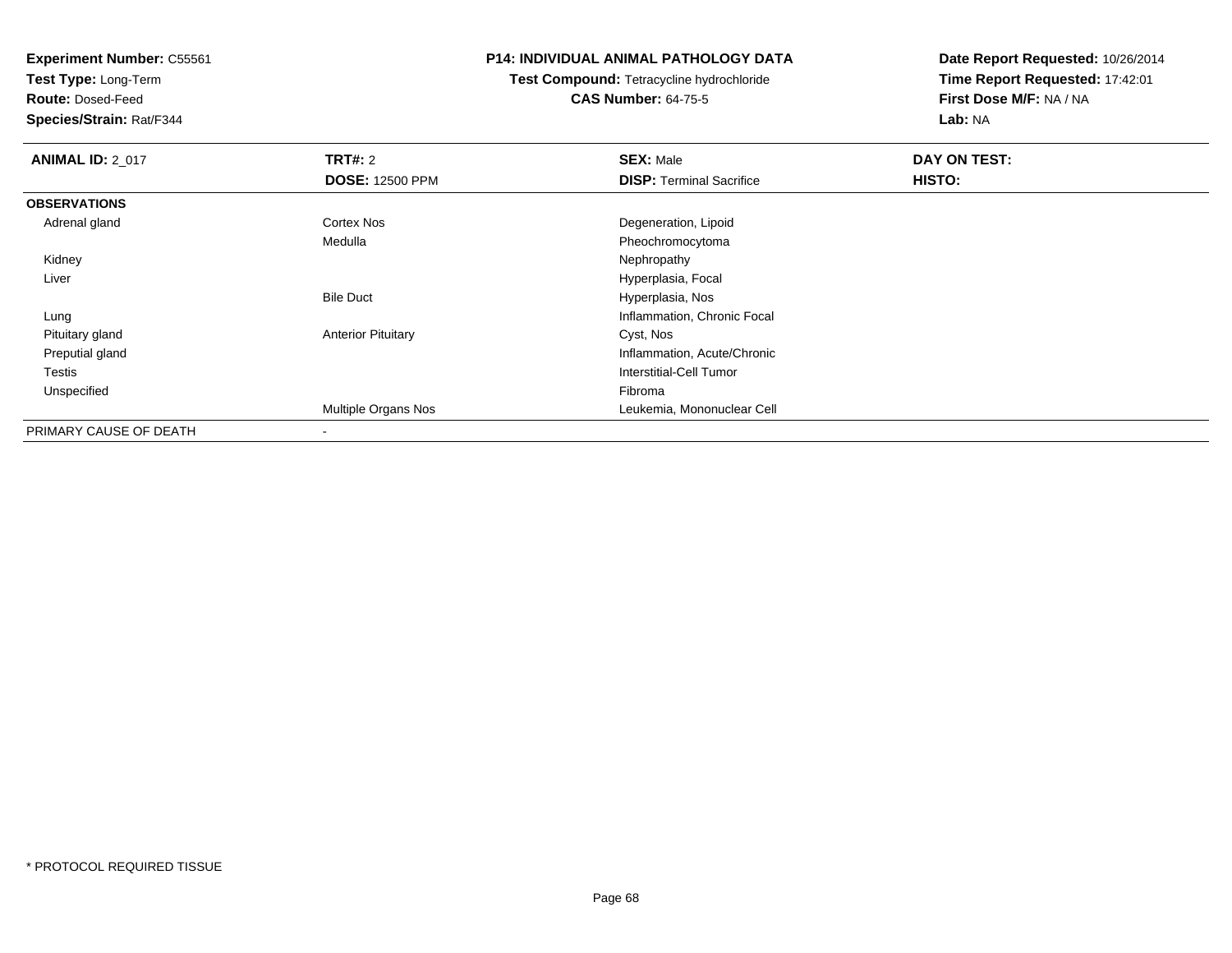| Experiment Number: C55561<br><b>Test Type: Long-Term</b><br><b>Route: Dosed-Feed</b><br>Species/Strain: Rat/F344 |                            | <b>P14: INDIVIDUAL ANIMAL PATHOLOGY DATA</b><br>Test Compound: Tetracycline hydrochloride<br><b>CAS Number: 64-75-5</b> | Date Report Requested: 10/26/2014<br>Time Report Requested: 17:42:01<br>First Dose M/F: NA / NA<br>Lab: NA |
|------------------------------------------------------------------------------------------------------------------|----------------------------|-------------------------------------------------------------------------------------------------------------------------|------------------------------------------------------------------------------------------------------------|
| <b>ANIMAL ID: 2 018</b>                                                                                          | TRT#: 2                    | <b>SEX: Male</b>                                                                                                        | DAY ON TEST:                                                                                               |
|                                                                                                                  | <b>DOSE: 12500 PPM</b>     | <b>DISP:</b> Moribund Sacrifice                                                                                         | HISTO:                                                                                                     |
| <b>OBSERVATIONS</b>                                                                                              |                            |                                                                                                                         |                                                                                                            |
| Brain                                                                                                            | Cerebellum Nos             | Hemorrhage                                                                                                              |                                                                                                            |
| Kidney                                                                                                           |                            | Nephropathy                                                                                                             |                                                                                                            |
| Liver                                                                                                            | <b>Bile Duct</b>           | Hyperplasia, Nos                                                                                                        |                                                                                                            |
| Preputial gland                                                                                                  |                            | Inflammation, Acute/Chronic                                                                                             |                                                                                                            |
| Seminal vesicle                                                                                                  |                            | Atrophy, Nos                                                                                                            |                                                                                                            |
| Testis                                                                                                           |                            | Hyperplasia, Interstitial Cell                                                                                          |                                                                                                            |
| Unspecified                                                                                                      | <b>Multiple Organs Nos</b> | Leukemia, Mononuclear Cell                                                                                              |                                                                                                            |
| PRIMARY CAUSE OF DEATH                                                                                           |                            |                                                                                                                         |                                                                                                            |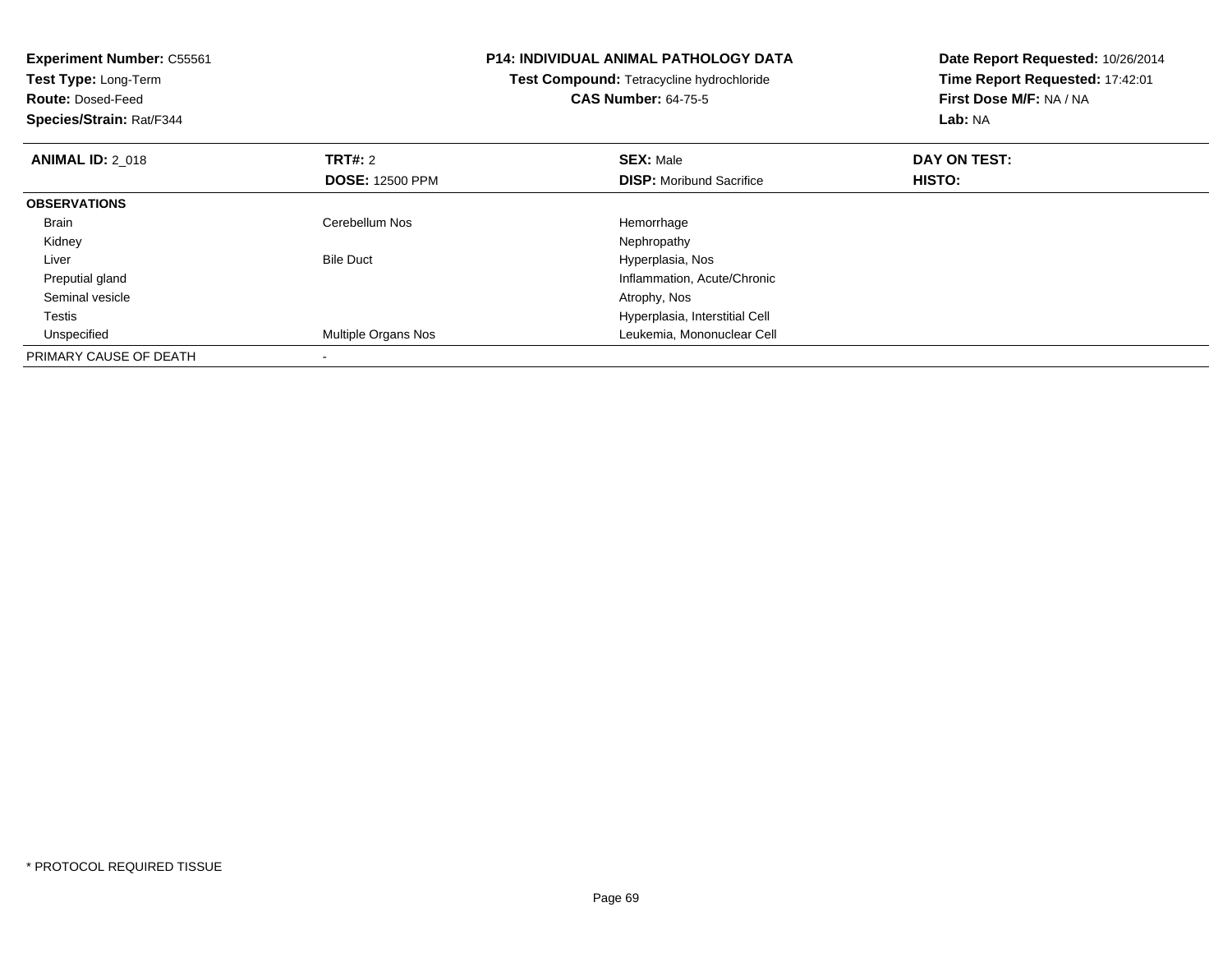| <b>Experiment Number: C55561</b><br>Test Type: Long-Term<br><b>Route: Dosed-Feed</b> |                           | <b>P14: INDIVIDUAL ANIMAL PATHOLOGY DATA</b><br>Test Compound: Tetracycline hydrochloride<br><b>CAS Number: 64-75-5</b> | Date Report Requested: 10/26/2014<br>Time Report Requested: 17:42:01<br>First Dose M/F: NA / NA |
|--------------------------------------------------------------------------------------|---------------------------|-------------------------------------------------------------------------------------------------------------------------|-------------------------------------------------------------------------------------------------|
| Species/Strain: Rat/F344                                                             |                           |                                                                                                                         | Lab: NA                                                                                         |
| <b>ANIMAL ID: 2 019</b>                                                              | <b>TRT#: 2</b>            | <b>SEX: Male</b>                                                                                                        | DAY ON TEST:                                                                                    |
|                                                                                      | <b>DOSE: 12500 PPM</b>    | <b>DISP:</b> Moribund Sacrifice                                                                                         | HISTO:                                                                                          |
| <b>OBSERVATIONS</b>                                                                  |                           |                                                                                                                         |                                                                                                 |
| Adrenal gland                                                                        | <b>Cortex Nos</b>         | Degeneration, Lipoid                                                                                                    |                                                                                                 |
|                                                                                      | Cortex Nos                | Hyperplasia, Focal                                                                                                      |                                                                                                 |
| Liver                                                                                | <b>Bile Duct</b>          | Hyperplasia, Nos                                                                                                        |                                                                                                 |
| Pituitary gland                                                                      | <b>Anterior Pituitary</b> | Hyperplasia, Focal                                                                                                      |                                                                                                 |
| Preputial gland                                                                      |                           | Inflammation, Acute/Chronic                                                                                             |                                                                                                 |
| <b>Testis</b>                                                                        |                           | Hyperplasia, Interstitial Cell                                                                                          |                                                                                                 |
|                                                                                      |                           | Interstitial-Cell Tumor                                                                                                 |                                                                                                 |
| Unspecified                                                                          | Multiple Organs Nos       | Leukemia, Mononuclear Cell                                                                                              |                                                                                                 |
| PRIMARY CAUSE OF DEATH                                                               |                           |                                                                                                                         |                                                                                                 |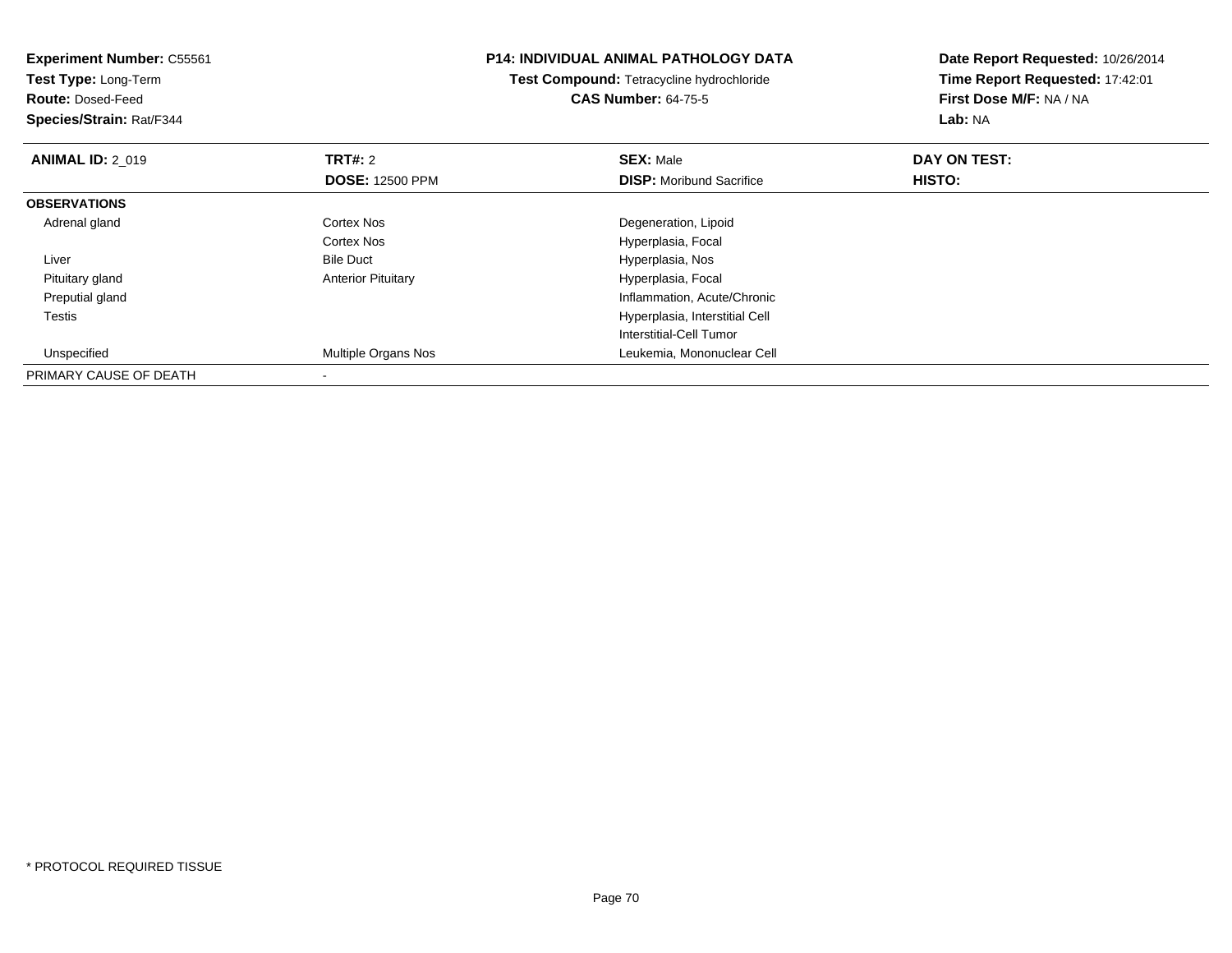| <b>Experiment Number: C55561</b><br>Test Type: Long-Term<br><b>Route: Dosed-Feed</b><br>Species/Strain: Rat/F344 |                           | <b>P14: INDIVIDUAL ANIMAL PATHOLOGY DATA</b><br>Test Compound: Tetracycline hydrochloride<br><b>CAS Number: 64-75-5</b> | Date Report Requested: 10/26/2014<br>Time Report Requested: 17:42:01<br>First Dose M/F: NA / NA<br>Lab: NA |  |
|------------------------------------------------------------------------------------------------------------------|---------------------------|-------------------------------------------------------------------------------------------------------------------------|------------------------------------------------------------------------------------------------------------|--|
| <b>ANIMAL ID: 2 020</b>                                                                                          | <b>TRT#: 2</b>            | <b>SEX: Male</b>                                                                                                        | DAY ON TEST:                                                                                               |  |
|                                                                                                                  | <b>DOSE: 12500 PPM</b>    | <b>DISP:</b> Terminal Sacrifice                                                                                         | HISTO:                                                                                                     |  |
| <b>OBSERVATIONS</b>                                                                                              |                           |                                                                                                                         |                                                                                                            |  |
| Kidney                                                                                                           |                           | Nephropathy                                                                                                             |                                                                                                            |  |
| Liver                                                                                                            | <b>Bile Duct</b>          | Hyperplasia, Nos                                                                                                        |                                                                                                            |  |
| Pituitary gland                                                                                                  | <b>Anterior Pituitary</b> | Hyperplasia, Focal                                                                                                      |                                                                                                            |  |
| Preputial gland                                                                                                  |                           | Inflammation, Acute/Chronic                                                                                             |                                                                                                            |  |
| Prostate                                                                                                         |                           | Inflammation, Acute/Chronic                                                                                             |                                                                                                            |  |
| Skin                                                                                                             |                           | <b>Basal-Cell Tumor</b>                                                                                                 |                                                                                                            |  |
| <b>Testis</b>                                                                                                    |                           | Interstitial-Cell Tumor                                                                                                 |                                                                                                            |  |
| Unspecified                                                                                                      | Multiple Organs Nos       | Leukemia, Mononuclear Cell                                                                                              |                                                                                                            |  |
| PRIMARY CAUSE OF DEATH                                                                                           |                           |                                                                                                                         |                                                                                                            |  |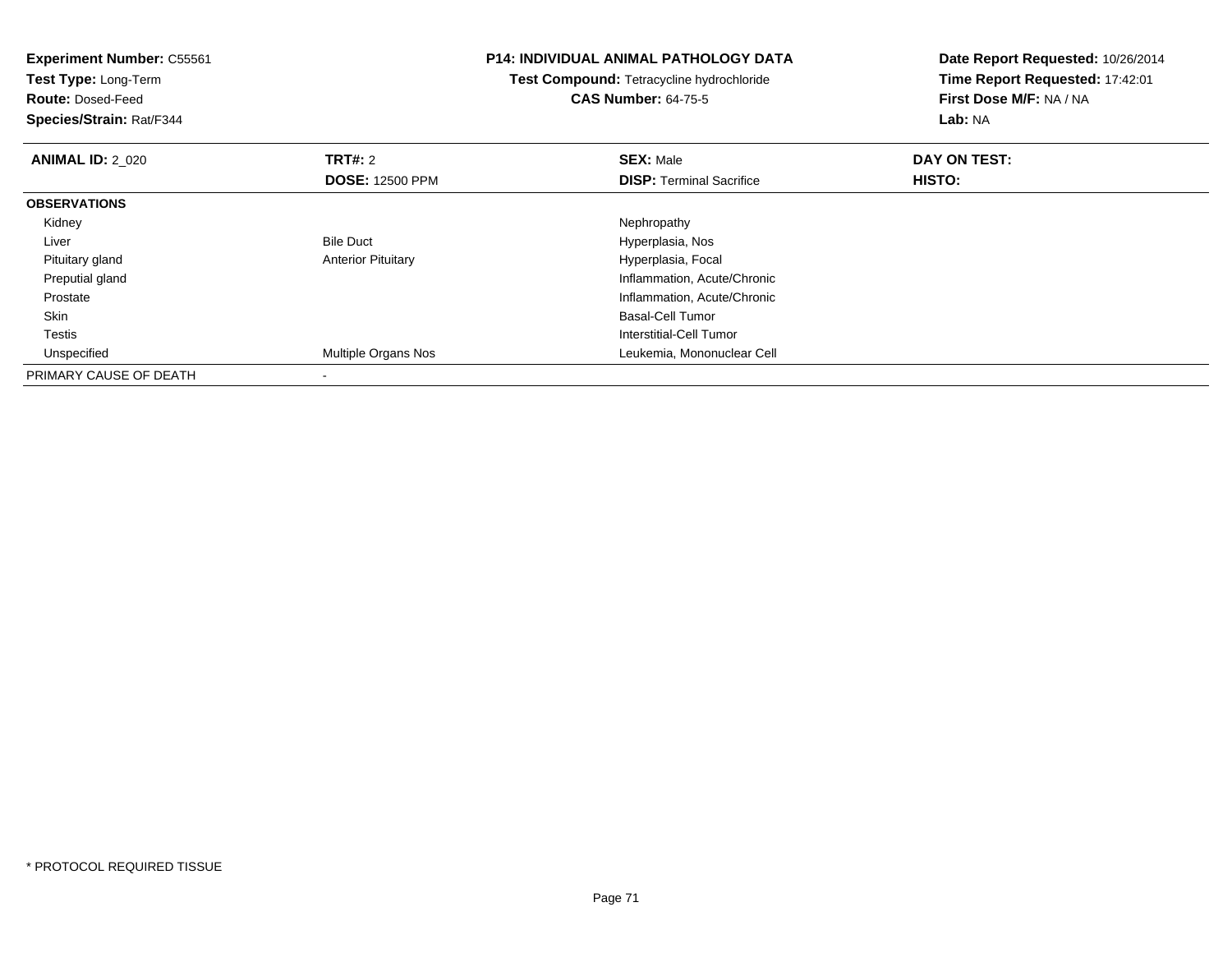| <b>Experiment Number: C55561</b><br><b>Test Type: Long-Term</b><br><b>Route: Dosed-Feed</b><br>Species/Strain: Rat/F344 |                           | <b>P14: INDIVIDUAL ANIMAL PATHOLOGY DATA</b><br>Test Compound: Tetracycline hydrochloride<br><b>CAS Number: 64-75-5</b> | Date Report Requested: 10/26/2014<br>Time Report Requested: 17:42:01<br>First Dose M/F: NA / NA<br>Lab: NA |
|-------------------------------------------------------------------------------------------------------------------------|---------------------------|-------------------------------------------------------------------------------------------------------------------------|------------------------------------------------------------------------------------------------------------|
| <b>ANIMAL ID: 2 021</b>                                                                                                 | TRT#: 2                   | <b>SEX: Male</b>                                                                                                        | DAY ON TEST:                                                                                               |
|                                                                                                                         | <b>DOSE: 12500 PPM</b>    | <b>DISP:</b> Terminal Sacrifice                                                                                         | HISTO:                                                                                                     |
| <b>OBSERVATIONS</b>                                                                                                     |                           |                                                                                                                         |                                                                                                            |
| Liver                                                                                                                   |                           | Clear-Cell Change                                                                                                       |                                                                                                            |
|                                                                                                                         |                           | Cytoplasmic Change, Basophilic                                                                                          |                                                                                                            |
|                                                                                                                         | <b>Bile Duct</b>          | Hyperplasia, Nos                                                                                                        |                                                                                                            |
| Pituitary gland                                                                                                         | <b>Anterior Pituitary</b> | Adenoma, Nos                                                                                                            |                                                                                                            |
| Preputial gland                                                                                                         |                           | Inflammation, Acute/Chronic                                                                                             |                                                                                                            |
| Testis                                                                                                                  |                           | Interstitial-Cell Tumor                                                                                                 |                                                                                                            |
| Unspecified                                                                                                             | Multiple Organs Nos       | Leukemia, Mononuclear Cell                                                                                              |                                                                                                            |
| PRIMARY CAUSE OF DEATH                                                                                                  |                           |                                                                                                                         |                                                                                                            |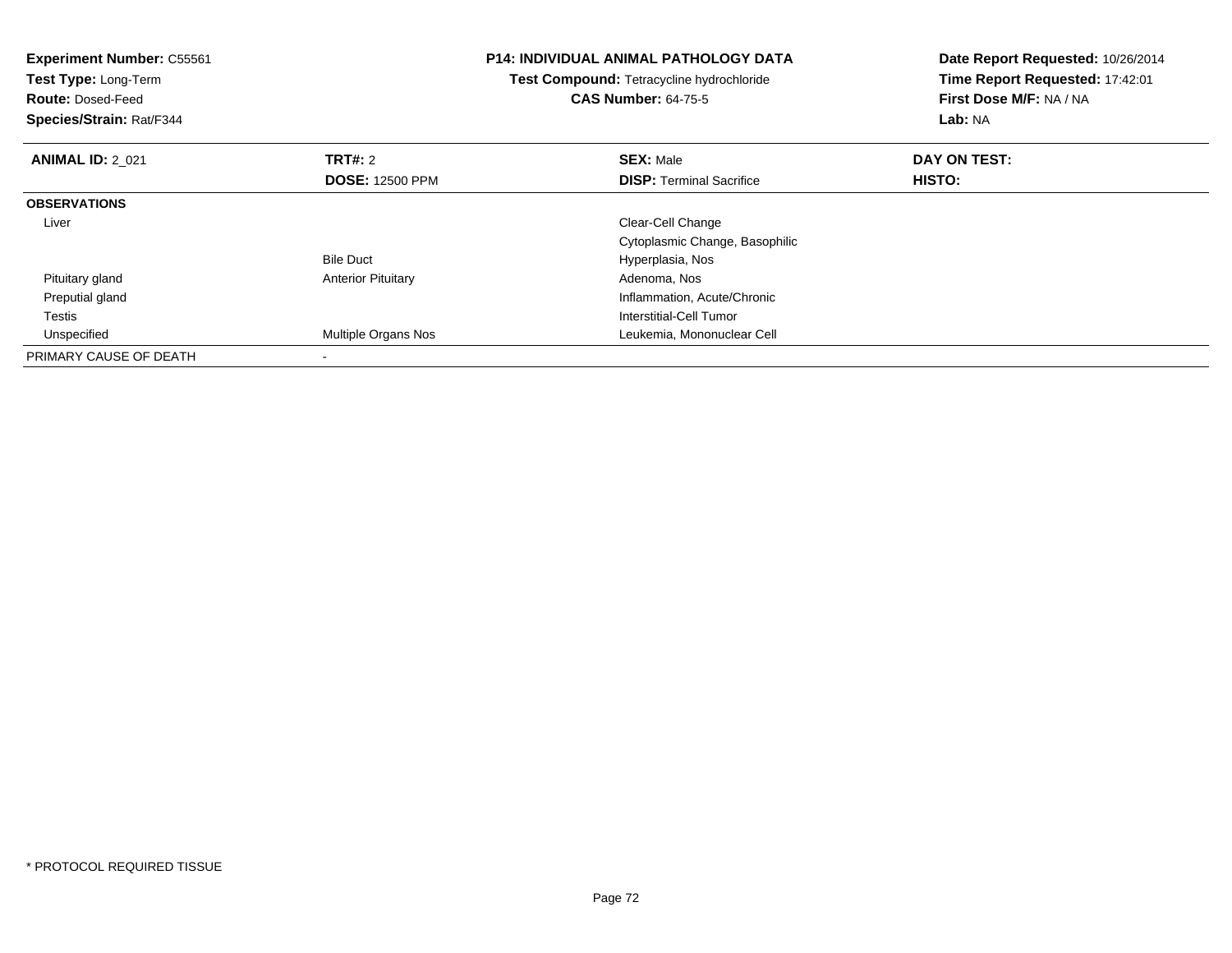**Test Type:** Long-Term

**Route:** Dosed-Feed

**Species/Strain:** Rat/F344

## **P14: INDIVIDUAL ANIMAL PATHOLOGY DATA**

**Test Compound:** Tetracycline hydrochloride**CAS Number:** 64-75-5

| <b>ANIMAL ID: 2_022</b> | <b>TRT#: 2</b><br><b>DOSE: 12500 PPM</b> | <b>SEX: Male</b><br><b>DISP: Terminal Sacrifice</b> | DAY ON TEST:<br>HISTO: |
|-------------------------|------------------------------------------|-----------------------------------------------------|------------------------|
|                         |                                          |                                                     |                        |
| <b>OBSERVATIONS</b>     |                                          |                                                     |                        |
| Adrenal gland           | Cortex Nos                               | Degeneration, Lipoid                                |                        |
|                         | Cortex Nos                               | Hyperplasia, Focal                                  |                        |
| Eye                     | Lens, Cortex                             | Calcification, Nos                                  |                        |
|                         | Retina                                   | Degeneration, Nos                                   |                        |
| <b>Intestine Small</b>  | Mesentery Nos                            | Necrosis, Fat                                       |                        |
| Kidney                  |                                          | Nephropathy                                         |                        |
| Liver                   |                                          | Clear-Cell Change                                   |                        |
|                         |                                          | Cytoplasmic Change, Basophilic                      |                        |
|                         | <b>Bile Duct</b>                         | Hyperplasia, Nos                                    |                        |
|                         |                                          | Neoplastic Nodule                                   |                        |
| Pancreas                | Acinus                                   | Atrophy, Focal                                      |                        |
| Pituitary gland         | <b>Anterior Pituitary</b>                | Adenoma, Nos                                        |                        |
| Prostate                |                                          | Inflammation, Acute/Chronic                         |                        |
| Seminal vesicle         |                                          | Atrophy, Nos                                        |                        |
| <b>Testis</b>           |                                          | Hyperplasia, Interstitial Cell                      |                        |
|                         |                                          | Interstitial-Cell Tumor                             |                        |
| Thyroid                 |                                          | Hyperplasia, C Cell                                 |                        |
| Unspecified             | Multiple Organs Nos                      | Leukemia, Mononuclear Cell                          |                        |
| PRIMARY CAUSE OF DEATH  | $\blacksquare$                           |                                                     |                        |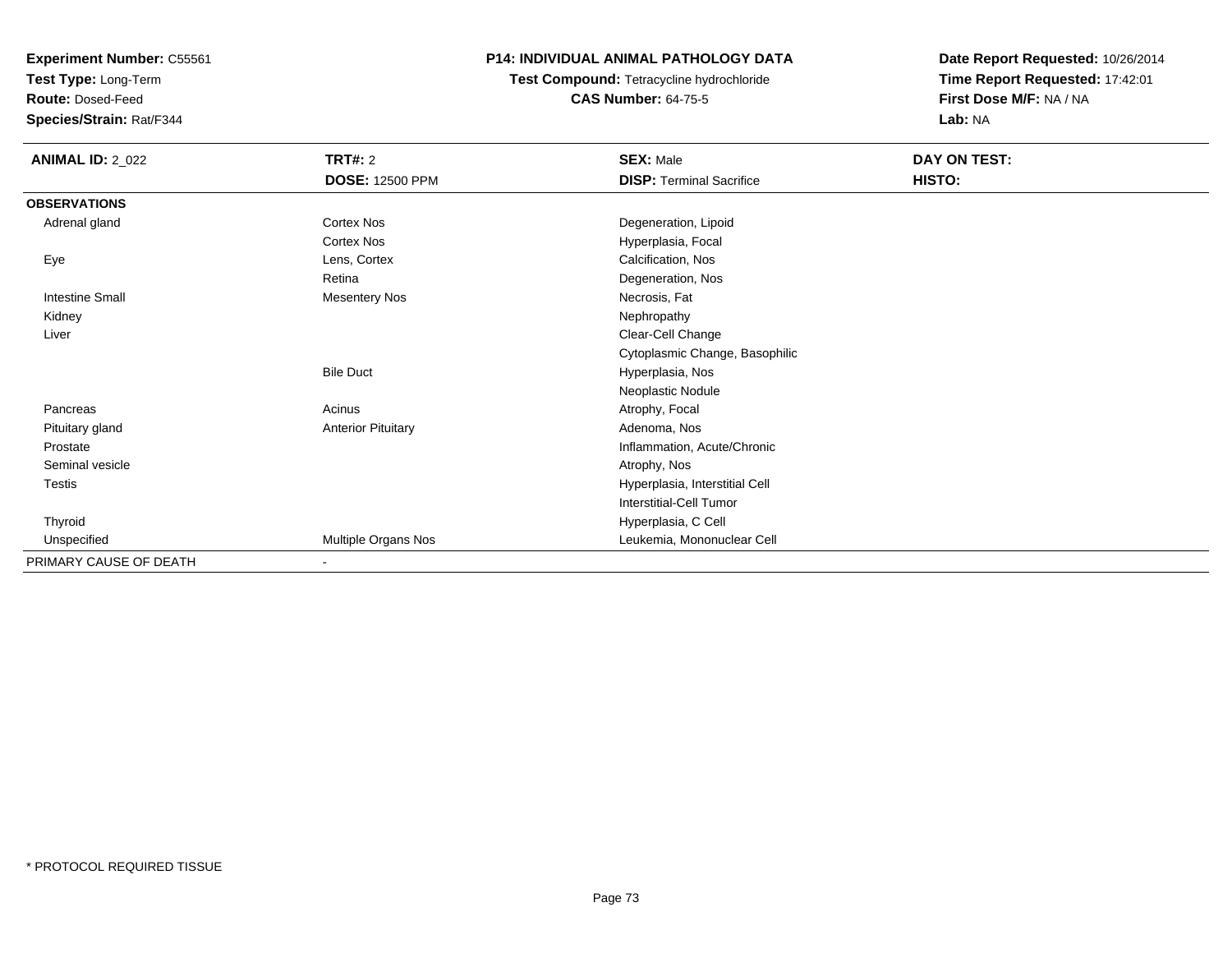**Test Type:** Long-Term

**Route:** Dosed-Feed

**Species/Strain:** Rat/F344

### **P14: INDIVIDUAL ANIMAL PATHOLOGY DATA**

# **Test Compound:** Tetracycline hydrochloride**CAS Number:** 64-75-5

| <b>ANIMAL ID: 2 023</b> | TRT#: 2                | <b>SEX: Male</b>                | DAY ON TEST: |  |
|-------------------------|------------------------|---------------------------------|--------------|--|
|                         | <b>DOSE: 12500 PPM</b> | <b>DISP:</b> Moribund Sacrifice | HISTO:       |  |
| <b>OBSERVATIONS</b>     |                        |                                 |              |  |
| Adrenal gland           | Medulla                | Pheochromocytoma                |              |  |
| Kidney                  |                        | Nephropathy                     |              |  |
| Liver                   | <b>Bile Duct</b>       | Hyperplasia, Nos                |              |  |
| Nasal cavity            | <b>Turbinate Nos</b>   | Inflammation, Chronic Focal     |              |  |
| Preputial gland         |                        | Inflammation, Acute/Chronic     |              |  |
| Prostate                |                        | Inflammation, Acute/Chronic     |              |  |
| Stomach                 | Cardiac Stomach        | Hyperplasia, Epithelial         |              |  |
| Testis                  |                        | Hyperplasia, Interstitial Cell  |              |  |
|                         |                        | Interstitial-Cell Tumor         |              |  |
| Thyroid                 |                        | Hyperplasia, C Cell             |              |  |
| Unspecified             | Multiple Organs Nos    | Leukemia, Mononuclear Cell      |              |  |
| PRIMARY CAUSE OF DEATH  |                        |                                 |              |  |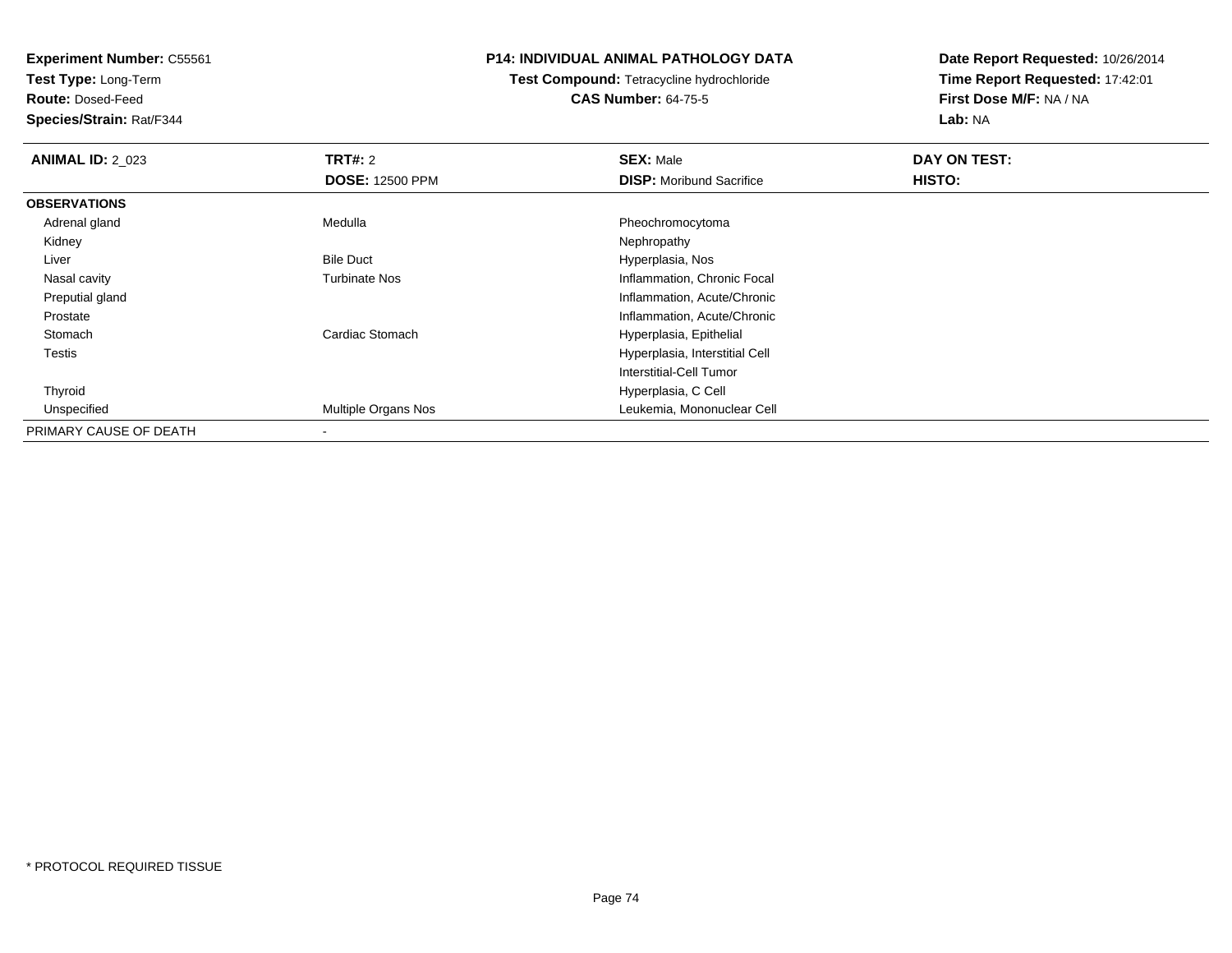**Test Type:** Long-Term

**Route:** Dosed-Feed

**Species/Strain:** Rat/F344

### **P14: INDIVIDUAL ANIMAL PATHOLOGY DATA**

**Test Compound:** Tetracycline hydrochloride**CAS Number:** 64-75-5

| <b>ANIMAL ID: 2_024</b> | <b>TRT#: 2</b>            | <b>SEX: Male</b>                | DAY ON TEST: |  |
|-------------------------|---------------------------|---------------------------------|--------------|--|
|                         | <b>DOSE: 12500 PPM</b>    | <b>DISP: Terminal Sacrifice</b> | HISTO:       |  |
| <b>OBSERVATIONS</b>     |                           |                                 |              |  |
| Adrenal gland           | Cortex Nos                | Degeneration, Lipoid            |              |  |
|                         | Cortex Nos                | Hyperplasia, Focal              |              |  |
| Eye                     | Retina                    | Degeneration, Nos               |              |  |
| Liver                   |                           | Cytoplasmic Change, Basophilic  |              |  |
|                         |                           | Inflammation, Chronic Focal     |              |  |
| Lung                    |                           | Perivasculitis                  |              |  |
| Pancreas                | Acinus                    | Atrophy, Focal                  |              |  |
| Pituitary gland         | <b>Anterior Pituitary</b> | Adenoma, Nos                    |              |  |
| Preputial gland         |                           | Adenoma, Nos                    |              |  |
| Prostate                |                           | Inflammation, Acute/Chronic     |              |  |
| Testis                  |                           | Atrophy, Nos                    |              |  |
| Unspecified             | Multiple Organs Nos       | Leukemia, Mononuclear Cell      |              |  |
|                         |                           | Lipoma                          |              |  |
| PRIMARY CAUSE OF DEATH  | -                         |                                 |              |  |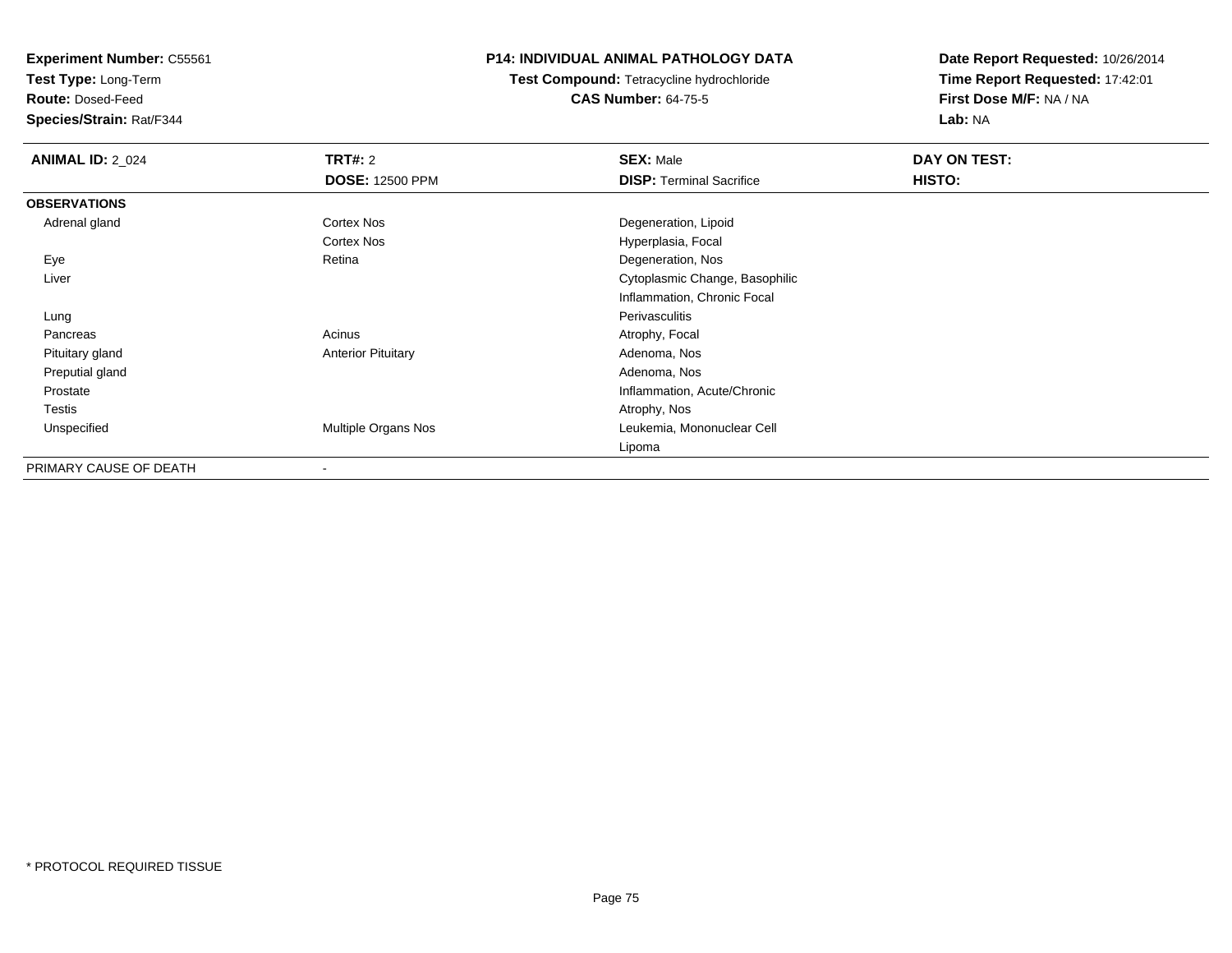**Test Type:** Long-Term

**Route:** Dosed-Feed

**Species/Strain:** Rat/F344

### **P14: INDIVIDUAL ANIMAL PATHOLOGY DATA**

**Test Compound:** Tetracycline hydrochloride**CAS Number:** 64-75-5

| <b>ANIMAL ID: 2_025</b> | <b>TRT#: 2</b>            | <b>SEX: Male</b>                | DAY ON TEST: |  |
|-------------------------|---------------------------|---------------------------------|--------------|--|
|                         | <b>DOSE: 12500 PPM</b>    | <b>DISP: Terminal Sacrifice</b> | HISTO:       |  |
| <b>OBSERVATIONS</b>     |                           |                                 |              |  |
| Adrenal gland           | Cortex Nos                | Degeneration, Lipoid            |              |  |
|                         | Medulla                   | Hyperplasia, Focal              |              |  |
|                         | Medulla                   | Pheochromocytoma                |              |  |
| Eye                     | Lens, Cortex              | Calcification, Nos              |              |  |
|                         | Retina                    | Degeneration, Nos               |              |  |
| Kidney                  |                           | Inflammation, Chronic Focal     |              |  |
|                         |                           | Nephropathy                     |              |  |
| Liver                   |                           | Cytoplasmic Change, Basophilic  |              |  |
| Lymph node              |                           | Lymphangiectasis                |              |  |
| Pituitary gland         | <b>Anterior Pituitary</b> | Adenoma, Nos                    |              |  |
| Preputial gland         |                           | Inflammation, Acute/Chronic     |              |  |
| Prostate                |                           | Inflammation, Acute/Chronic     |              |  |
| Spleen                  |                           | Hematopoiesis                   |              |  |
| PRIMARY CAUSE OF DEATH  |                           |                                 |              |  |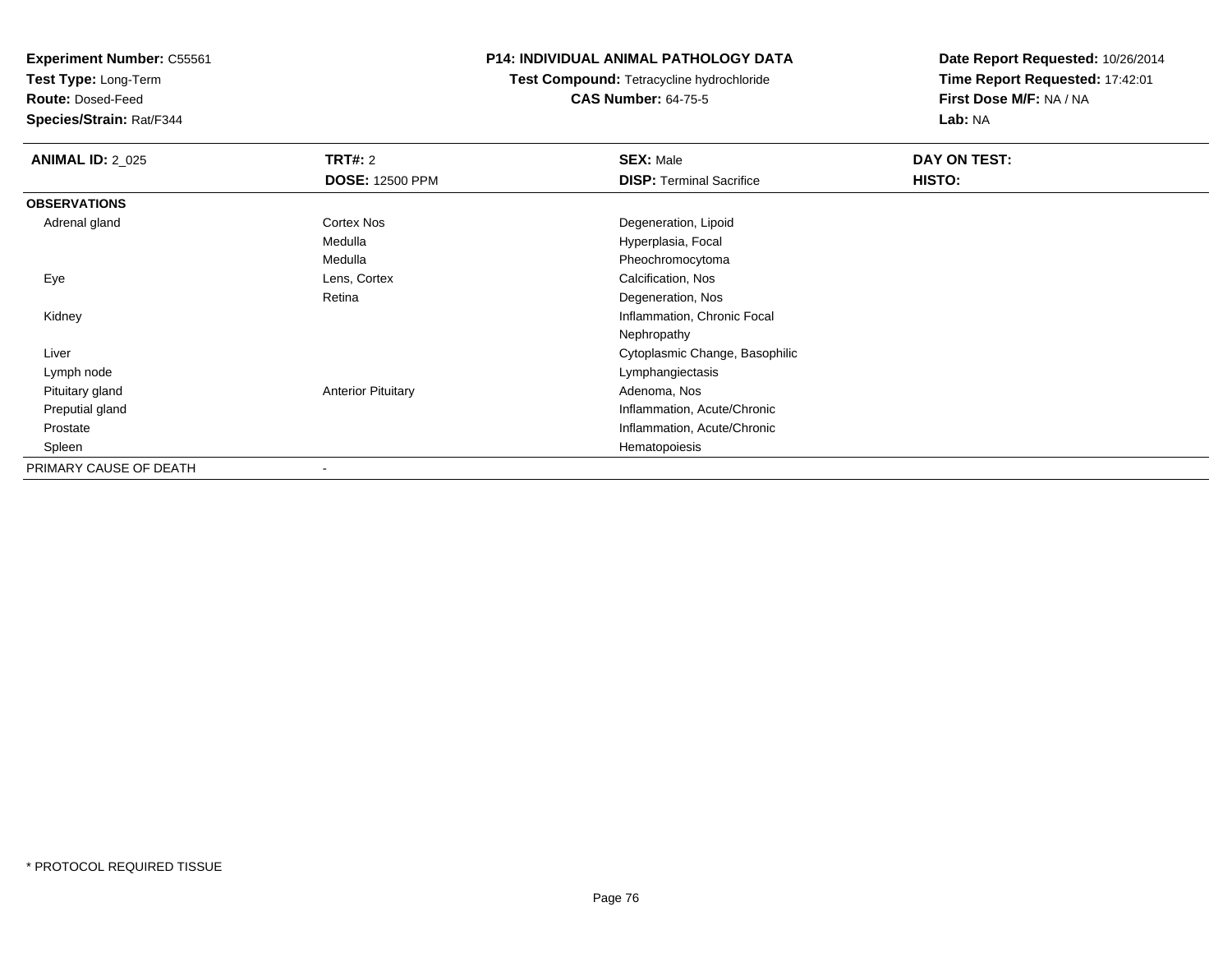**Test Type:** Long-Term

**Route:** Dosed-Feed

**Species/Strain:** Rat/F344

### **P14: INDIVIDUAL ANIMAL PATHOLOGY DATA**

**Test Compound:** Tetracycline hydrochloride**CAS Number:** 64-75-5

| <b>ANIMAL ID: 2_026</b> | TRT#: 2                    | <b>SEX: Male</b>                | DAY ON TEST: |  |
|-------------------------|----------------------------|---------------------------------|--------------|--|
|                         | <b>DOSE: 12500 PPM</b>     | <b>DISP: Terminal Sacrifice</b> | HISTO:       |  |
| <b>OBSERVATIONS</b>     |                            |                                 |              |  |
| Adrenal gland           | <b>Cortex Nos</b>          | Degeneration, Lipoid            |              |  |
|                         | Medulla                    | Hyperplasia, Focal              |              |  |
| Heart                   | Myocardium Nos             | Degeneration, Nos               |              |  |
| Kidney                  |                            | Nephropathy                     |              |  |
| Liver                   | <b>Bile Duct</b>           | Hyperplasia, Nos                |              |  |
| Pancreas                | Acinus                     | Atrophy, Focal                  |              |  |
|                         | Islets                     | Islet-Cell Adenoma              |              |  |
| Prostate                |                            | Inflammation, Acute/Chronic     |              |  |
| Testis                  |                            | Interstitial-Cell Tumor         |              |  |
| Unspecified             | <b>Multiple Organs Nos</b> | Leukemia, Mononuclear Cell      |              |  |
| PRIMARY CAUSE OF DEATH  |                            |                                 |              |  |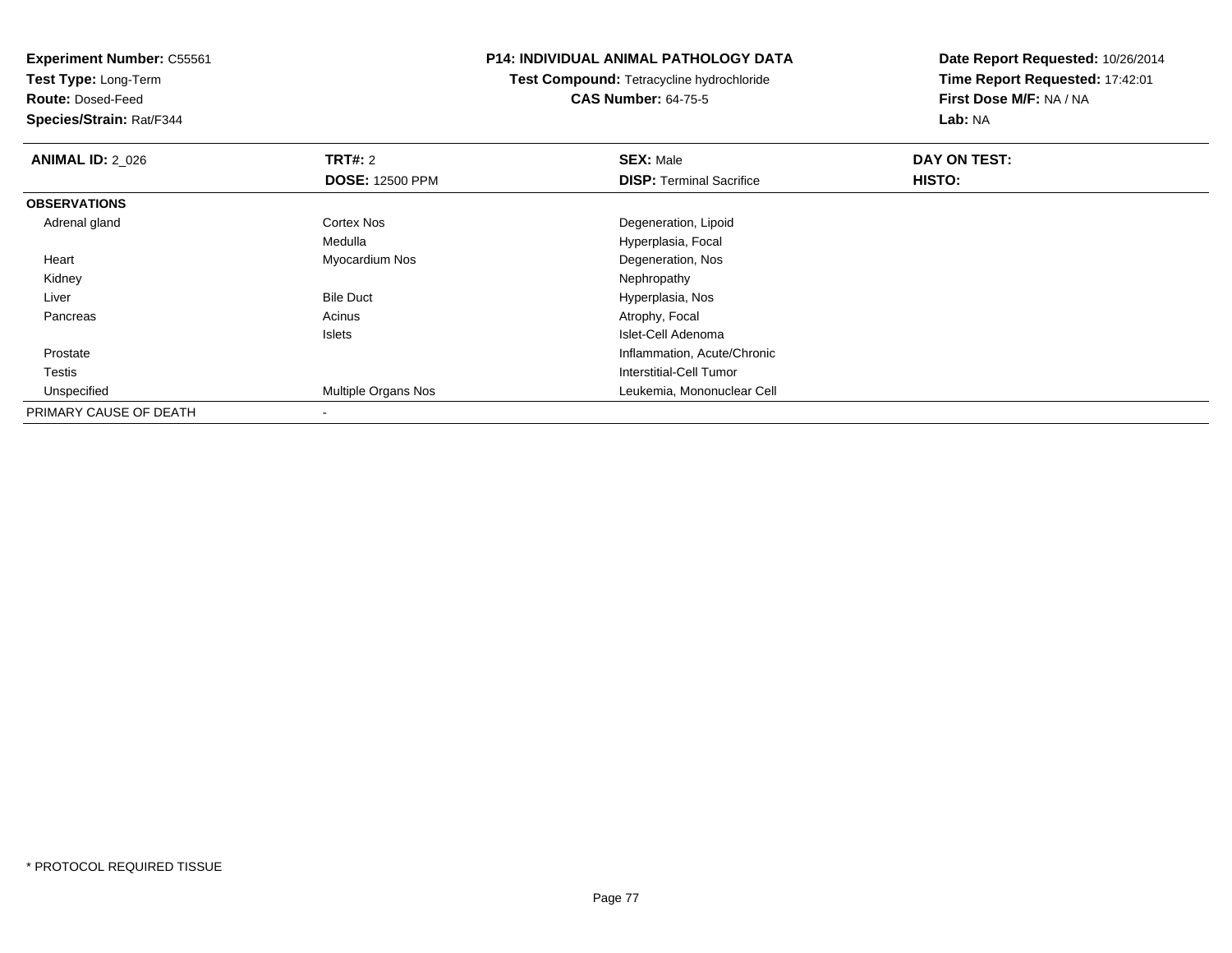**Test Type:** Long-Term

**Route:** Dosed-Feed

**Species/Strain:** Rat/F344

### **P14: INDIVIDUAL ANIMAL PATHOLOGY DATA**

**Test Compound:** Tetracycline hydrochloride**CAS Number:** 64-75-5

| <b>ANIMAL ID: 2_027</b> | <b>TRT#: 2</b>            | <b>SEX: Male</b>                | DAY ON TEST: |  |
|-------------------------|---------------------------|---------------------------------|--------------|--|
|                         | <b>DOSE: 12500 PPM</b>    | <b>DISP:</b> Terminal Sacrifice | HISTO:       |  |
| <b>OBSERVATIONS</b>     |                           |                                 |              |  |
| Adrenal gland           | Medulla                   | Pheochromocytoma                |              |  |
|                         | Medulla                   | Pheochromocytoma, Malignant     |              |  |
| Heart                   | Myocardium Nos            | Degeneration, Nos               |              |  |
| Kidney                  |                           | Nephropathy                     |              |  |
| Liver                   |                           | Degeneration, Cystic            |              |  |
|                         | <b>Bile Duct</b>          | Hyperplasia, Nos                |              |  |
| Pituitary gland         | <b>Anterior Pituitary</b> | Hyperplasia, Focal              |              |  |
| Spleen                  |                           | <b>Fibrosis</b>                 |              |  |
| Testis                  |                           | Hyperplasia, Interstitial Cell  |              |  |
|                         |                           | Interstitial-Cell Tumor         |              |  |
|                         | Scrotum Nos               | Necrosis, Fat                   |              |  |
| Unspecified             | Multiple Organs Nos       | Leukemia, Mononuclear Cell      |              |  |
| PRIMARY CAUSE OF DEATH  |                           |                                 |              |  |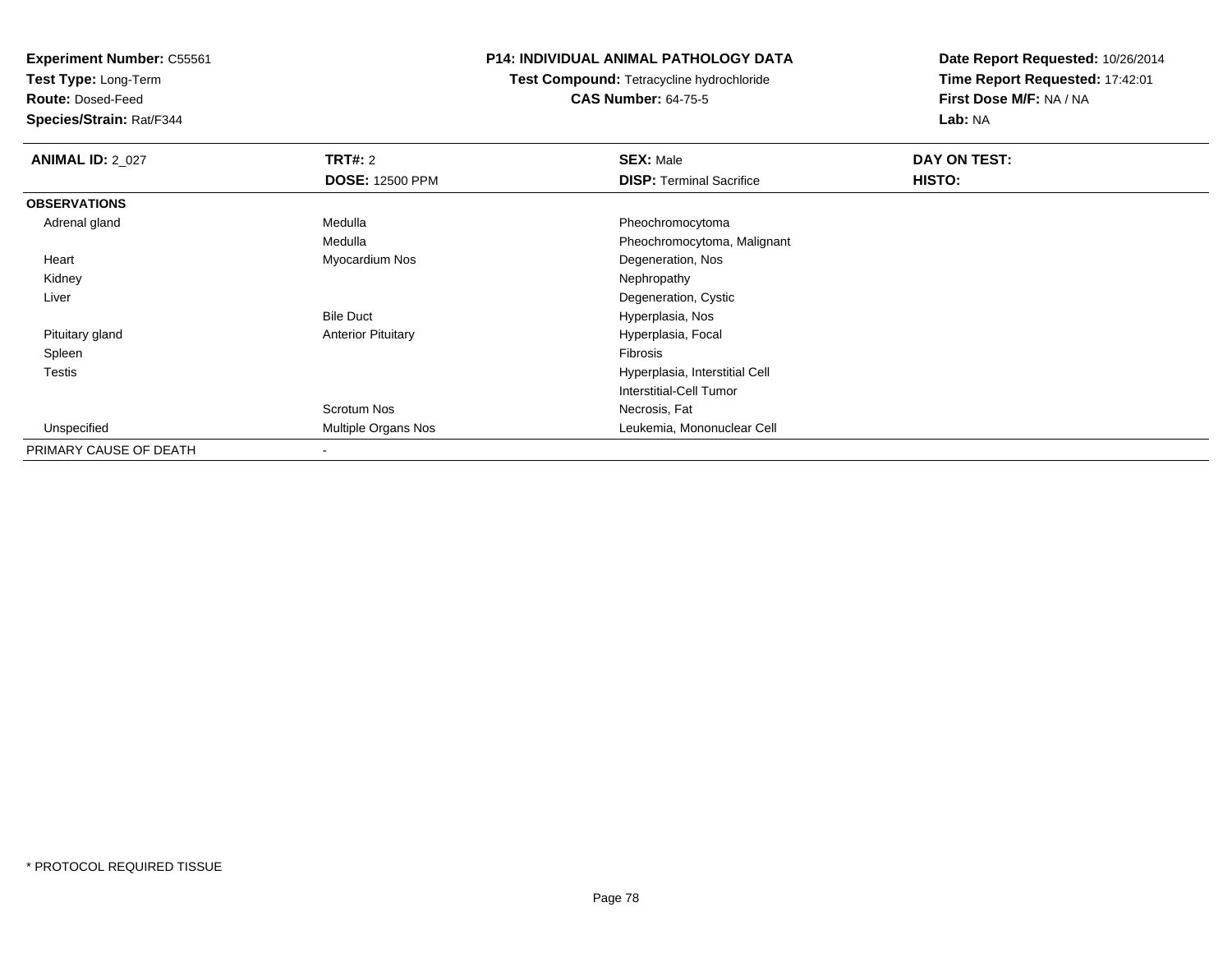**Experiment Number:** C55561**Test Type:** Long-Term**Route:** Dosed-Feed **Species/Strain:** Rat/F344**P14: INDIVIDUAL ANIMAL PATHOLOGY DATATest Compound:** Tetracycline hydrochloride**CAS Number:** 64-75-5**Date Report Requested:** 10/26/2014**Time Report Requested:** 17:42:01**First Dose M/F:** NA / NA**Lab:** NA**ANIMAL ID: 2 028 REX:** Male **DAY ON TEST: CONSIST: SEX:** Male **DOSE:** 12500 PPM**DISP:** Moribund Sacrifice **HISTO: OBSERVATIONS** Heart Myocardium Nos Degeneration, Nos Liver Cytoplasmic Change, BasophilicBile Duct Hyperplasia, Nosy metal of the Turbinate Nos and the Turbinate Nos and the Inflammation, Chronic Focal Nasal cavity Pancreas Islets Islet-Cell Carcinomad
and
the contract of the contract of the contract of the contract of the contract of the contract of the contract of the contract of the contract of the contract of the contract of the contract of the contract of the cont Preputial gland Prostate Inflammation, Acute/Chronic **Testis**  Hyperplasia, Interstitial Cell PRIMARY CAUSE OF DEATH

-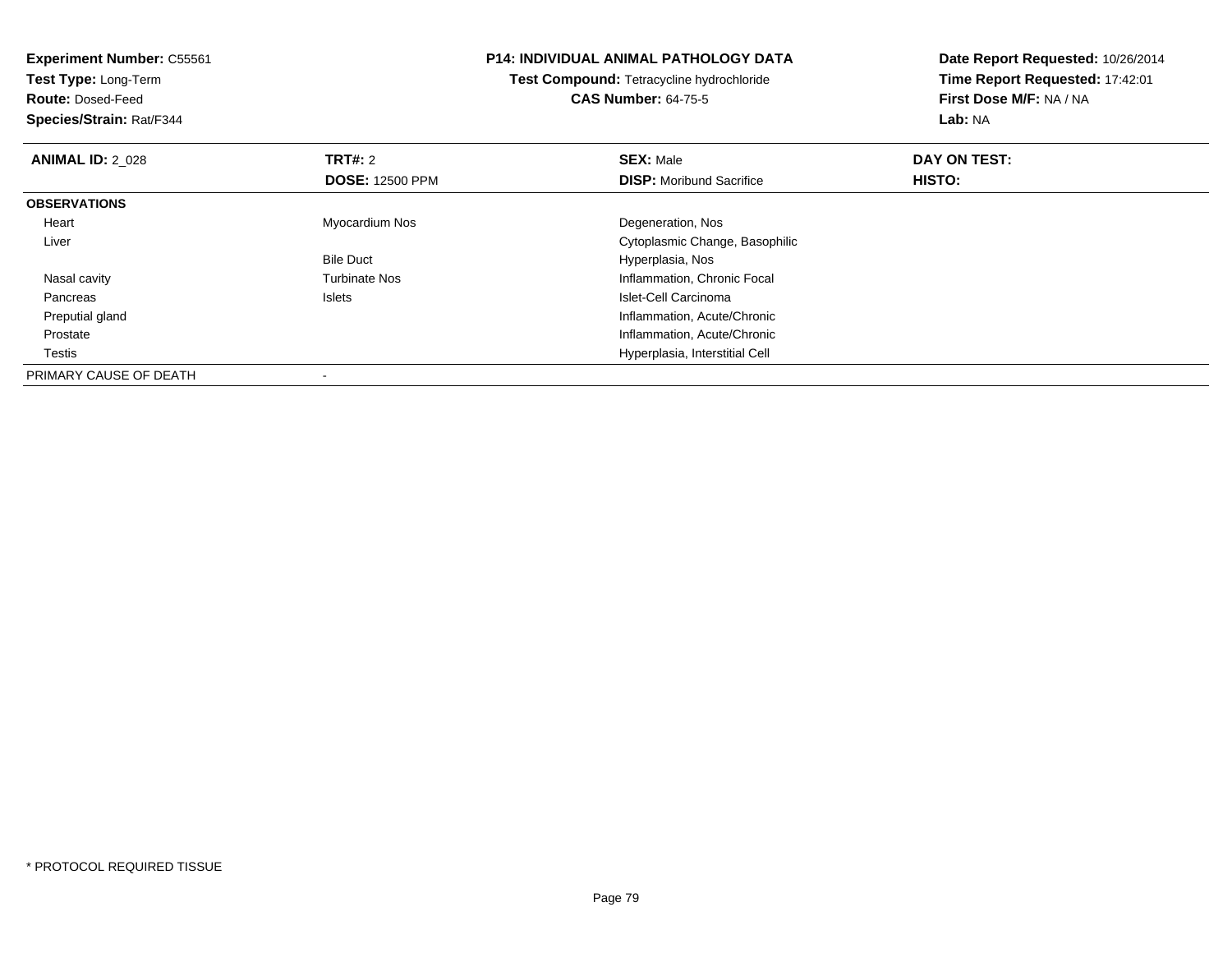| <b>Experiment Number: C55561</b><br>Test Type: Long-Term<br><b>Route: Dosed-Feed</b><br>Species/Strain: Rat/F344 |                           | <b>P14: INDIVIDUAL ANIMAL PATHOLOGY DATA</b><br>Test Compound: Tetracycline hydrochloride<br><b>CAS Number: 64-75-5</b> | Date Report Requested: 10/26/2014<br>Time Report Requested: 17:42:01<br>First Dose M/F: NA / NA<br>Lab: NA |
|------------------------------------------------------------------------------------------------------------------|---------------------------|-------------------------------------------------------------------------------------------------------------------------|------------------------------------------------------------------------------------------------------------|
| <b>ANIMAL ID: 2 029</b>                                                                                          | <b>TRT#: 2</b>            | <b>SEX: Male</b>                                                                                                        | DAY ON TEST:                                                                                               |
|                                                                                                                  | <b>DOSE: 12500 PPM</b>    | <b>DISP:</b> Natural Death                                                                                              | HISTO:                                                                                                     |
| <b>OBSERVATIONS</b>                                                                                              |                           |                                                                                                                         |                                                                                                            |
| Heart                                                                                                            | Myocardium Nos            | Degeneration, Nos                                                                                                       |                                                                                                            |
| Liver                                                                                                            | <b>Bile Duct</b>          | Hyperplasia, Nos                                                                                                        |                                                                                                            |
| Pituitary gland                                                                                                  | <b>Anterior Pituitary</b> | Adenoma, Nos                                                                                                            |                                                                                                            |
| Preputial gland                                                                                                  |                           | Inflammation, Acute/Chronic                                                                                             |                                                                                                            |
| Prostate                                                                                                         |                           | Inflammation, Acute/Chronic                                                                                             |                                                                                                            |
| Unspecified                                                                                                      | Multiple Organs Nos       | Leukemia, Mononuclear Cell                                                                                              |                                                                                                            |
| PRIMARY CAUSE OF DEATH                                                                                           |                           |                                                                                                                         |                                                                                                            |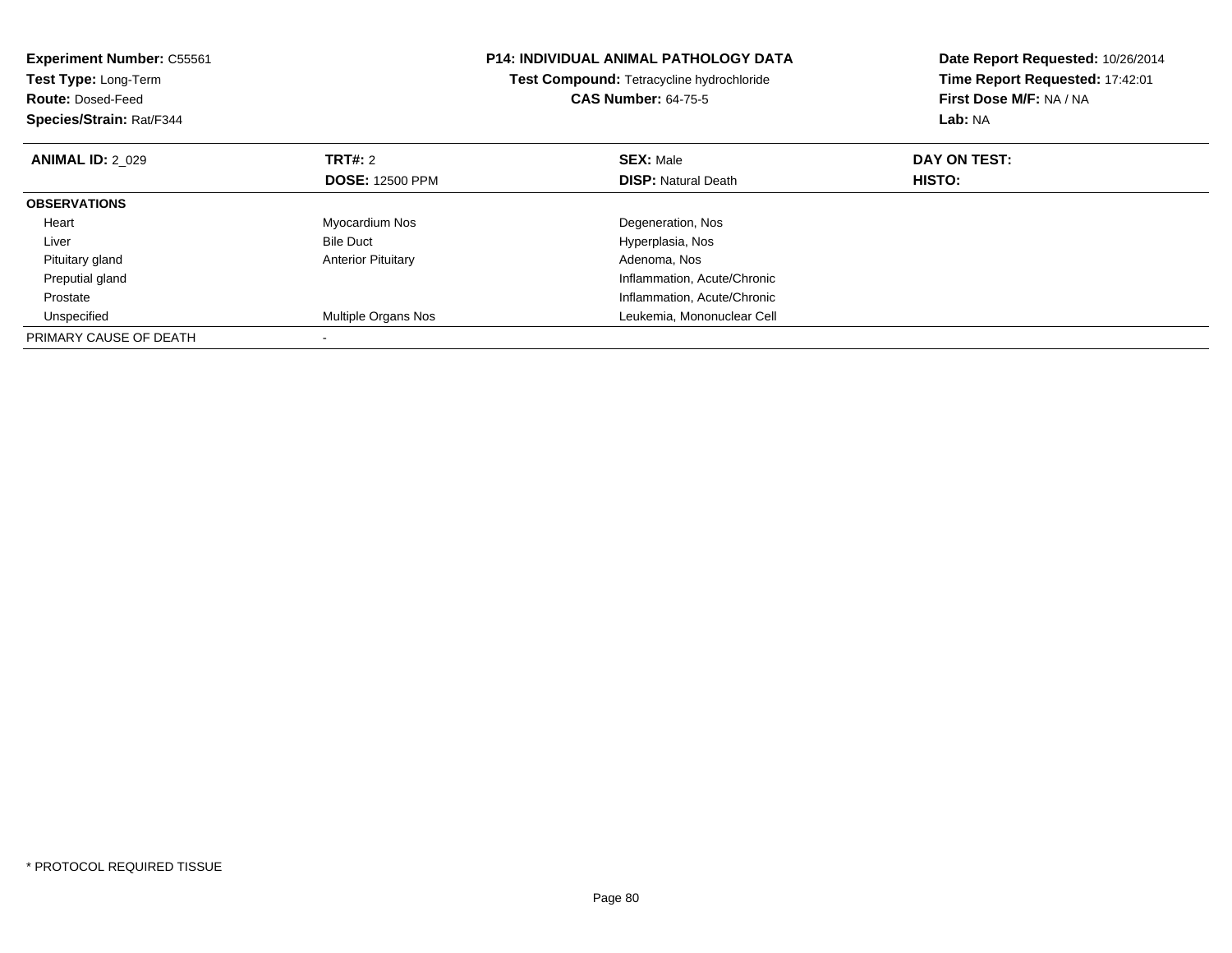**Test Type:** Long-Term

**Route:** Dosed-Feed

**Species/Strain:** Rat/F344

### **P14: INDIVIDUAL ANIMAL PATHOLOGY DATA**

# **Test Compound:** Tetracycline hydrochloride**CAS Number:** 64-75-5

| <b>ANIMAL ID: 2_030</b> | TRT#: 2                   | <b>SEX: Male</b>                | DAY ON TEST: |  |
|-------------------------|---------------------------|---------------------------------|--------------|--|
|                         | <b>DOSE: 12500 PPM</b>    | <b>DISP: Terminal Sacrifice</b> | HISTO:       |  |
| <b>OBSERVATIONS</b>     |                           |                                 |              |  |
| Adrenal gland           | Medulla                   | Pheochromocytoma                |              |  |
| Kidney                  |                           | Nephropathy                     |              |  |
| Liver                   |                           | Clear-Cell Change               |              |  |
|                         |                           | Cytoplasmic Change, Basophilic  |              |  |
|                         | <b>Bile Duct</b>          | Hyperplasia, Nos                |              |  |
| Pancreas                | Acinus                    | Atrophy, Focal                  |              |  |
|                         | Islets                    | Islet-Cell Adenoma              |              |  |
| Pituitary gland         | <b>Anterior Pituitary</b> | Adenoma, Nos                    |              |  |
| Preputial gland         |                           | Cyst, Nos                       |              |  |
|                         |                           | Inflammation, Acute/Chronic     |              |  |
| Prostate                |                           | Inflammation, Acute/Chronic     |              |  |
| Seminal vesicle         |                           | Atrophy, Nos                    |              |  |
| PRIMARY CAUSE OF DEATH  |                           |                                 |              |  |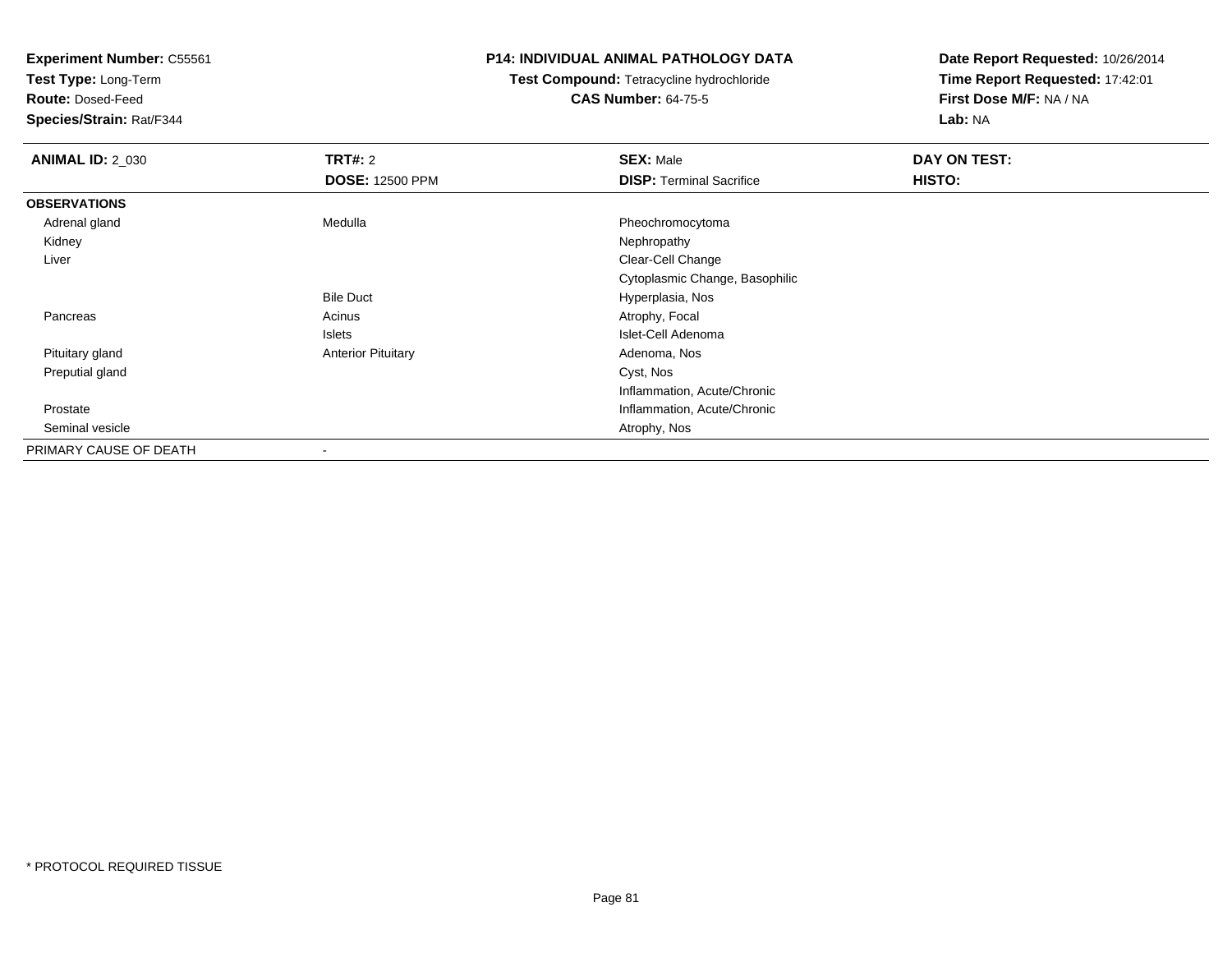**Test Type:** Long-Term

**Route:** Dosed-Feed

**Species/Strain:** Rat/F344

### **P14: INDIVIDUAL ANIMAL PATHOLOGY DATA**

**Test Compound:** Tetracycline hydrochloride**CAS Number:** 64-75-5

| <b>ANIMAL ID: 2 031</b> | TRT#: 2                   | <b>SEX: Male</b>                | DAY ON TEST: |
|-------------------------|---------------------------|---------------------------------|--------------|
|                         | <b>DOSE: 12500 PPM</b>    | <b>DISP: Terminal Sacrifice</b> | HISTO:       |
| <b>OBSERVATIONS</b>     |                           |                                 |              |
| Kidney                  |                           | Nephropathy                     |              |
| Liver                   |                           | Cytoplasmic Change, Basophilic  |              |
|                         |                           | Degeneration, Cystic            |              |
|                         | <b>Bile Duct</b>          | Hyperplasia, Nos                |              |
| Pituitary gland         | <b>Anterior Pituitary</b> | Hyperplasia, Focal              |              |
| Preputial gland         |                           | Inflammation, Acute/Chronic     |              |
| Skin                    |                           | Keratoacanthoma                 |              |
| <b>Testis</b>           |                           | Atrophy, Nos                    |              |
|                         |                           | Hyperplasia, Interstitial Cell  |              |
|                         |                           | Interstitial-Cell Tumor         |              |
| Unspecified             | Multiple Organs Nos       | Leukemia, Mononuclear Cell      |              |
| PRIMARY CAUSE OF DEATH  | ۰                         |                                 |              |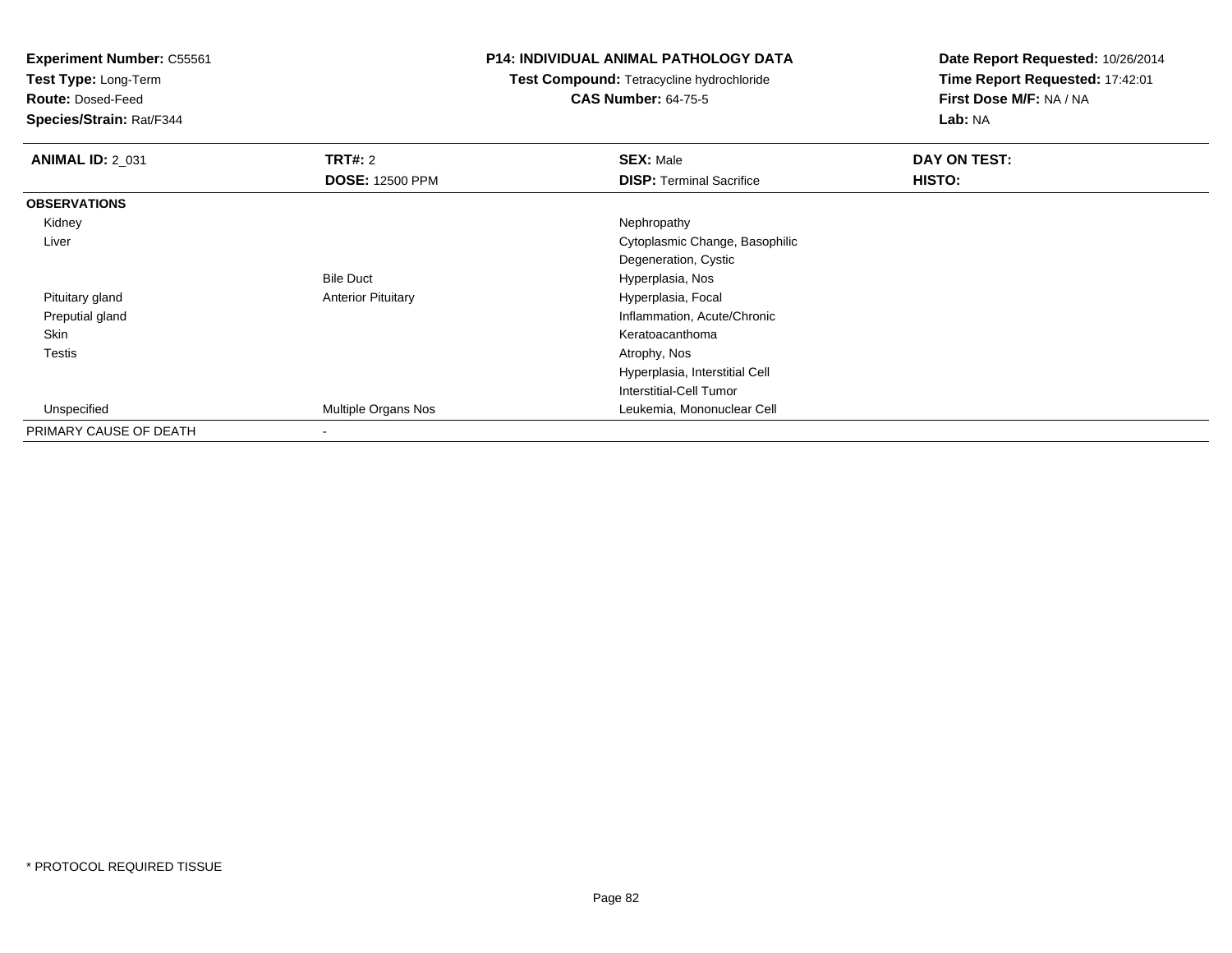| <b>Experiment Number: C55561</b><br>Test Type: Long-Term<br><b>Route: Dosed-Feed</b><br>Species/Strain: Rat/F344 |                        | <b>P14: INDIVIDUAL ANIMAL PATHOLOGY DATA</b><br><b>Test Compound: Tetracycline hydrochloride</b><br><b>CAS Number: 64-75-5</b> | Date Report Requested: 10/26/2014<br>Time Report Requested: 17:42:01<br>First Dose M/F: NA / NA<br>Lab: NA |
|------------------------------------------------------------------------------------------------------------------|------------------------|--------------------------------------------------------------------------------------------------------------------------------|------------------------------------------------------------------------------------------------------------|
| <b>ANIMAL ID: 2 032</b>                                                                                          | <b>TRT#: 2</b>         | <b>SEX: Male</b>                                                                                                               | DAY ON TEST:                                                                                               |
|                                                                                                                  | <b>DOSE: 12500 PPM</b> | <b>DISP:</b> Moribund Sacrifice                                                                                                | HISTO:                                                                                                     |
| <b>OBSERVATIONS</b>                                                                                              |                        |                                                                                                                                |                                                                                                            |
| Adrenal gland                                                                                                    | Medulla                | Pheochromocytoma                                                                                                               |                                                                                                            |
|                                                                                                                  | Medulla                | Pheochromocytoma, Malignant                                                                                                    |                                                                                                            |
| Kidney                                                                                                           |                        | Nephropathy                                                                                                                    |                                                                                                            |
| Liver                                                                                                            | <b>Bile Duct</b>       | Hyperplasia, Nos                                                                                                               |                                                                                                            |
| Lung                                                                                                             |                        | Inflammation, Chronic Focal                                                                                                    |                                                                                                            |
| Preputial gland                                                                                                  |                        | Inflammation, Acute/Chronic                                                                                                    |                                                                                                            |
| Testis                                                                                                           |                        | Interstitial-Cell Tumor                                                                                                        |                                                                                                            |
| Unspecified                                                                                                      | Multiple Organs Nos    | Leukemia, Mononuclear Cell                                                                                                     |                                                                                                            |
| PRIMARY CAUSE OF DEATH                                                                                           |                        |                                                                                                                                |                                                                                                            |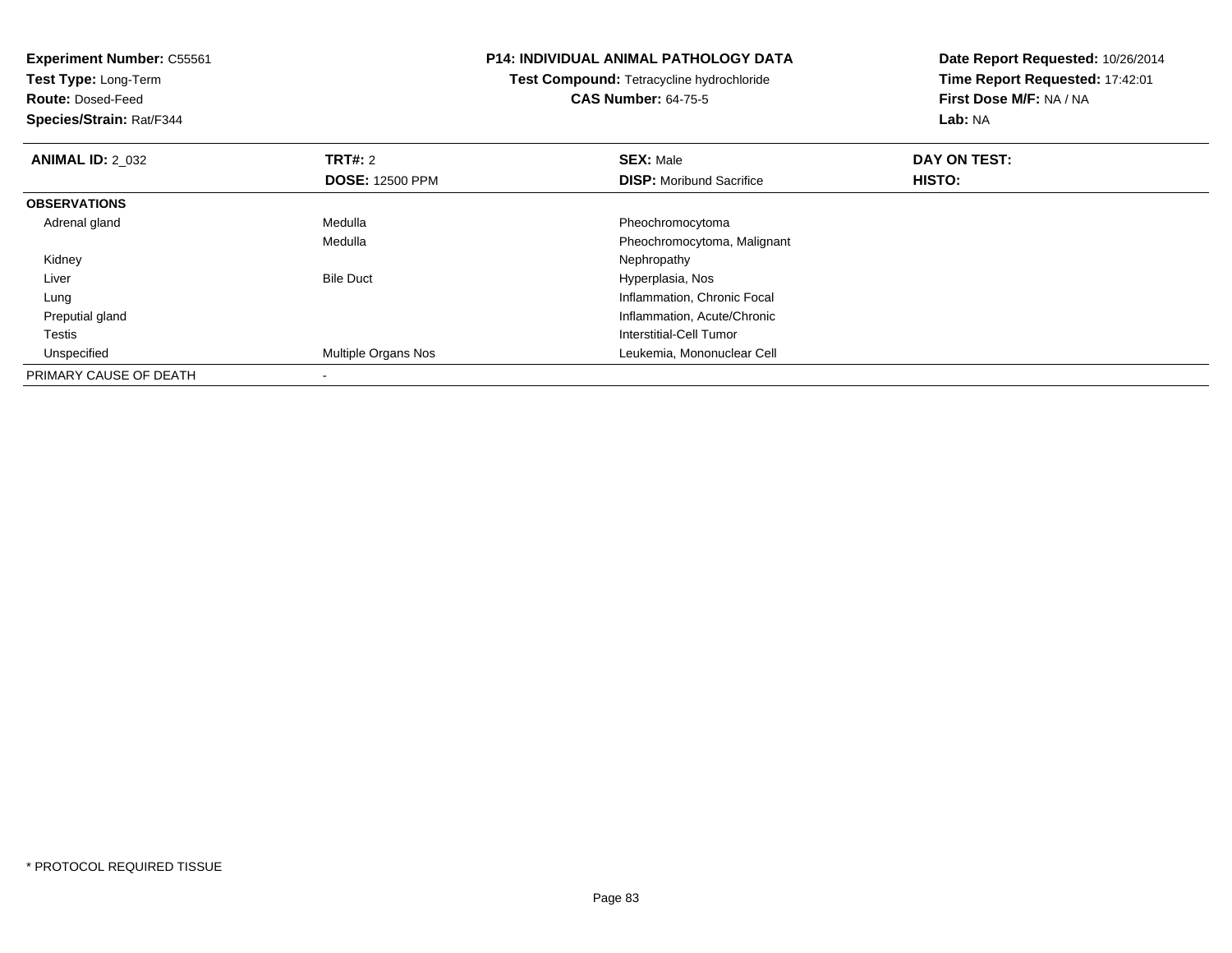| <b>Experiment Number: C55561</b><br>Test Type: Long-Term |                        | <b>P14: INDIVIDUAL ANIMAL PATHOLOGY DATA</b>     | Date Report Requested: 10/26/2014 |
|----------------------------------------------------------|------------------------|--------------------------------------------------|-----------------------------------|
|                                                          |                        | <b>Test Compound: Tetracycline hydrochloride</b> | Time Report Requested: 17:42:01   |
| <b>Route: Dosed-Feed</b>                                 |                        | <b>CAS Number: 64-75-5</b>                       | First Dose M/F: NA / NA           |
| <b>Species/Strain: Rat/F344</b>                          |                        |                                                  | Lab: NA                           |
| <b>ANIMAL ID: 2_033</b>                                  | <b>TRT#: 2</b>         | <b>SEX: Male</b>                                 | DAY ON TEST:                      |
|                                                          | <b>DOSE: 12500 PPM</b> | <b>DISP:</b> Moribund Sacrifice                  | HISTO:                            |
| <b>OBSERVATIONS</b>                                      |                        |                                                  |                                   |
| Adrenal gland                                            | Cortex Nos             | Degeneration, Lipoid                             |                                   |
|                                                          | Cortex Nos             | Necrosis, Nos                                    |                                   |
|                                                          | Medulla                | Necrosis, Nos                                    |                                   |
| Kidney                                                   |                        | Necrosis, Nos                                    |                                   |
| Liver                                                    |                        | Hyperplasia, Focal                               |                                   |
| Pancreas                                                 | Acinus                 | Atrophy, Focal                                   |                                   |
| Testis                                                   |                        | Atrophy, Nos                                     |                                   |
|                                                          | Scrotum Nos            | Necrosis, Fat                                    |                                   |
| Unspecified                                              | Multiple Organs Nos    | Leukemia, Mononuclear Cell                       |                                   |
| PRIMARY CAUSE OF DEATH                                   |                        |                                                  |                                   |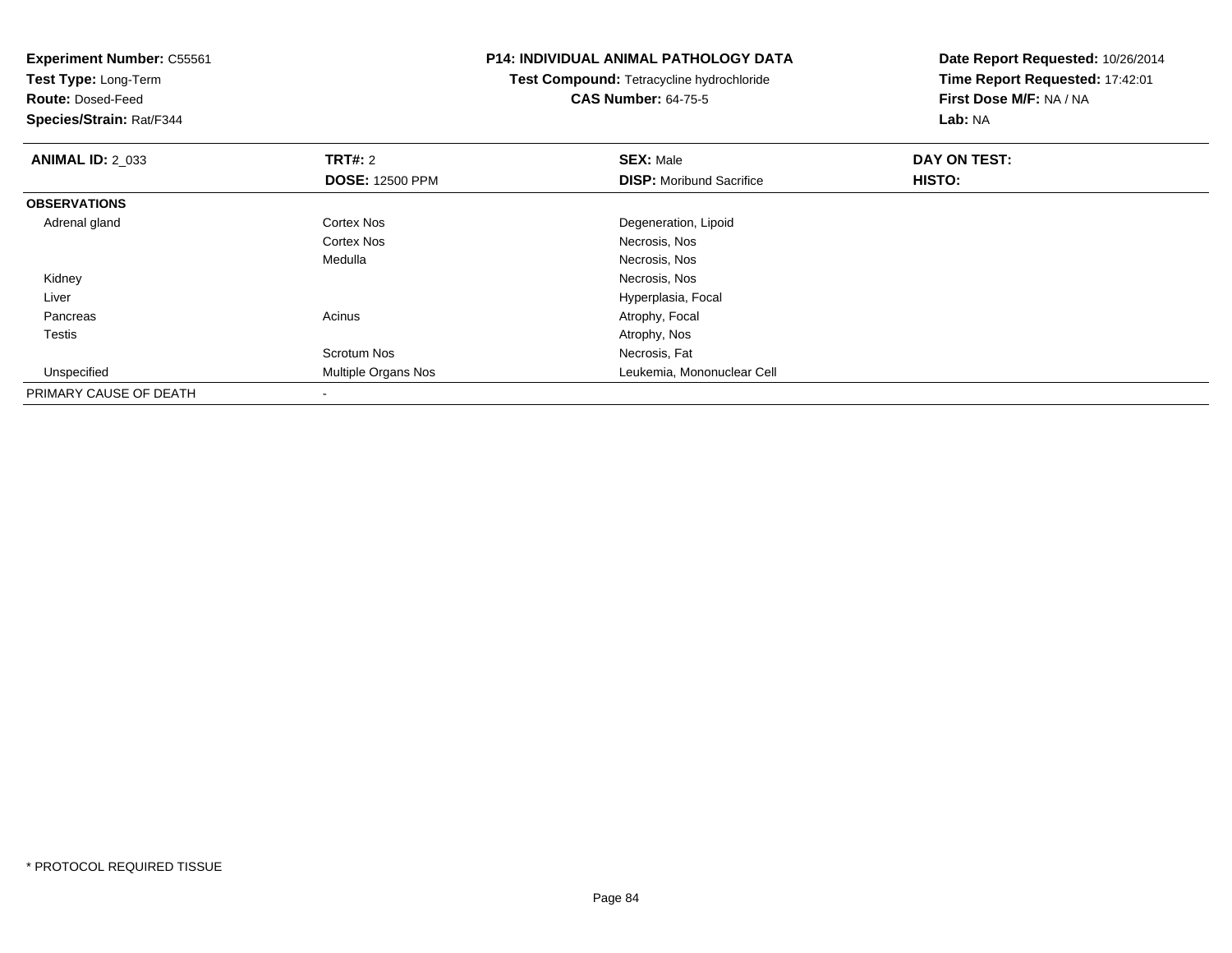| <b>Experiment Number: C55561</b><br>Test Type: Long-Term<br><b>Route: Dosed-Feed</b><br>Species/Strain: Rat/F344 |                           | <b>P14: INDIVIDUAL ANIMAL PATHOLOGY DATA</b><br><b>Test Compound: Tetracycline hydrochloride</b><br><b>CAS Number: 64-75-5</b> | Date Report Requested: 10/26/2014<br>Time Report Requested: 17:42:01<br>First Dose M/F: NA / NA<br>Lab: NA |
|------------------------------------------------------------------------------------------------------------------|---------------------------|--------------------------------------------------------------------------------------------------------------------------------|------------------------------------------------------------------------------------------------------------|
| <b>ANIMAL ID: 2 034</b>                                                                                          | <b>TRT#: 2</b>            | <b>SEX: Male</b>                                                                                                               | DAY ON TEST:                                                                                               |
|                                                                                                                  | <b>DOSE: 12500 PPM</b>    | <b>DISP: Natural Death</b>                                                                                                     | <b>HISTO:</b>                                                                                              |
| <b>OBSERVATIONS</b>                                                                                              |                           |                                                                                                                                |                                                                                                            |
| Adrenal gland                                                                                                    | Medulla                   | Hyperplasia, Focal                                                                                                             |                                                                                                            |
| Kidney                                                                                                           |                           | Nephropathy                                                                                                                    |                                                                                                            |
| Liver                                                                                                            | <b>Bile Duct</b>          | Hyperplasia, Nos                                                                                                               |                                                                                                            |
| Pituitary gland                                                                                                  | <b>Anterior Pituitary</b> | Adenoma, Nos                                                                                                                   |                                                                                                            |
| Spleen                                                                                                           |                           | <b>Fibrosis</b>                                                                                                                |                                                                                                            |
| Testis                                                                                                           |                           | Atrophy, Nos                                                                                                                   |                                                                                                            |
|                                                                                                                  |                           | Interstitial-Cell Tumor                                                                                                        |                                                                                                            |
| Unspecified                                                                                                      | Multiple Organs Nos       | Leukemia, Mononuclear Cell                                                                                                     |                                                                                                            |
| PRIMARY CAUSE OF DEATH                                                                                           |                           |                                                                                                                                |                                                                                                            |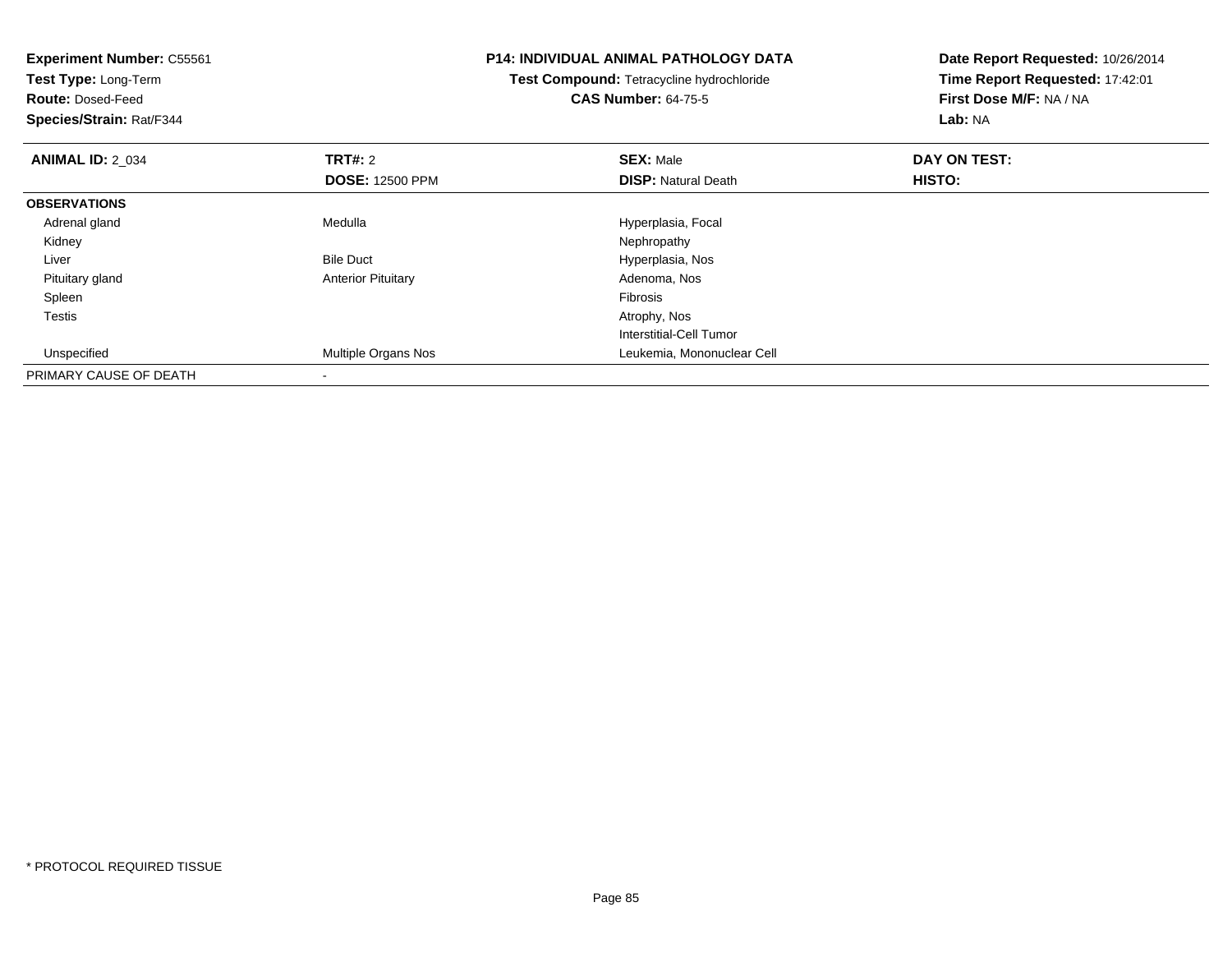| <b>Experiment Number: C55561</b><br>Test Type: Long-Term<br><b>Route: Dosed-Feed</b><br>Species/Strain: Rat/F344 |                        | <b>P14: INDIVIDUAL ANIMAL PATHOLOGY DATA</b><br>Test Compound: Tetracycline hydrochloride<br><b>CAS Number: 64-75-5</b> | Date Report Requested: 10/26/2014<br>Time Report Requested: 17:42:01<br>First Dose M/F: NA / NA<br>Lab: NA |
|------------------------------------------------------------------------------------------------------------------|------------------------|-------------------------------------------------------------------------------------------------------------------------|------------------------------------------------------------------------------------------------------------|
| <b>ANIMAL ID: 2 035</b>                                                                                          | TRT#: 2                | <b>SEX: Male</b>                                                                                                        | DAY ON TEST:                                                                                               |
|                                                                                                                  | <b>DOSE: 12500 PPM</b> | <b>DISP: Natural Death</b>                                                                                              | HISTO:                                                                                                     |
| <b>OBSERVATIONS</b>                                                                                              |                        |                                                                                                                         |                                                                                                            |
| Adrenal gland                                                                                                    | Medulla                | Hyperplasia, Focal                                                                                                      |                                                                                                            |
|                                                                                                                  | Medulla                | Pheochromocytoma                                                                                                        |                                                                                                            |
| Prostate                                                                                                         |                        | Inflammation, Acute/Chronic                                                                                             |                                                                                                            |
| <b>Skin</b>                                                                                                      |                        | Cyst, Epidermal Inclusion                                                                                               |                                                                                                            |
| Unspecified                                                                                                      | Multiple Organs Nos    | Leukemia, Mononuclear Cell                                                                                              |                                                                                                            |
| PRIMARY CAUSE OF DEATH                                                                                           |                        |                                                                                                                         |                                                                                                            |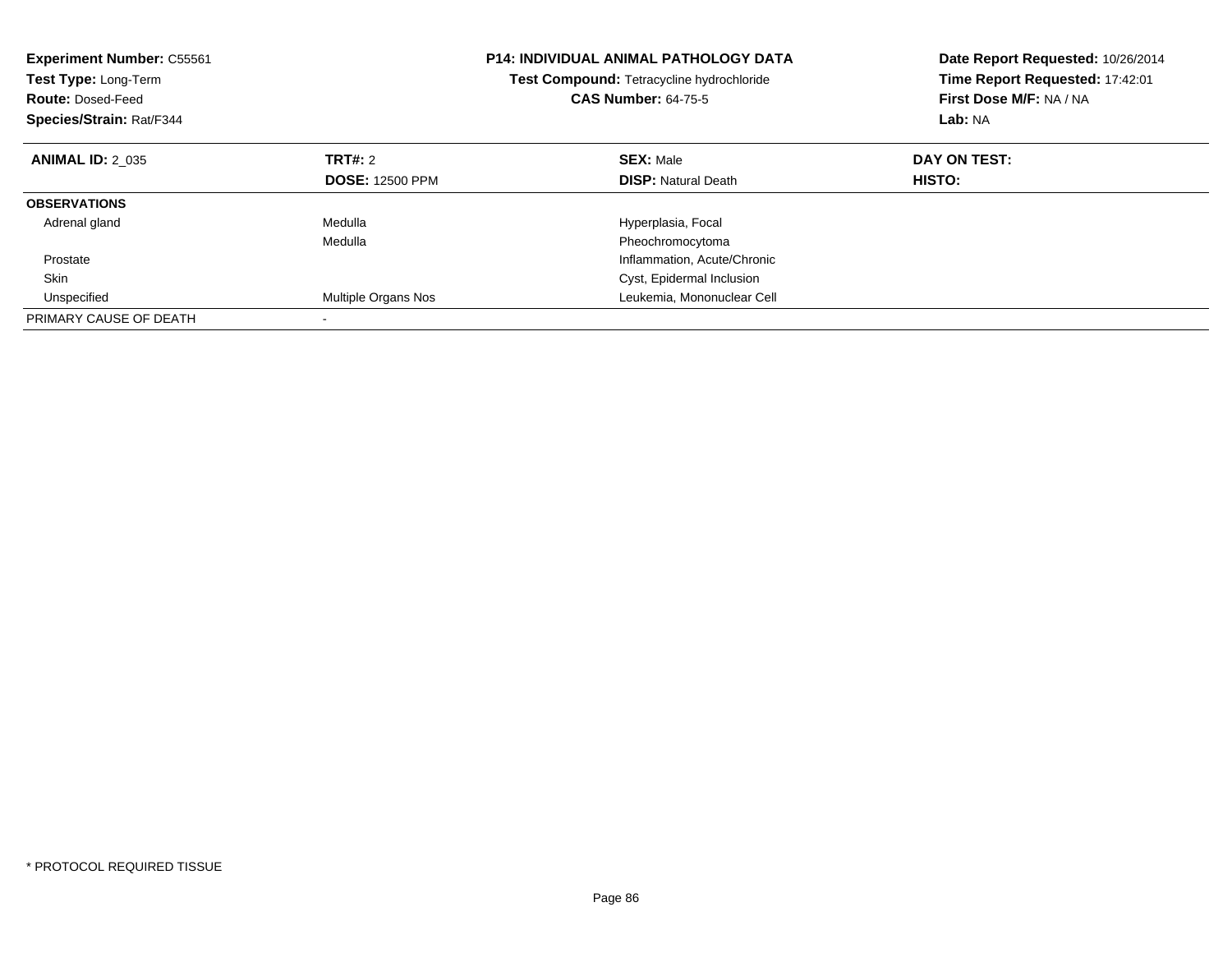**Experiment Number:** C55561**Test Type:** Long-Term**Route:** Dosed-Feed **Species/Strain:** Rat/F344**P14: INDIVIDUAL ANIMAL PATHOLOGY DATATest Compound:** Tetracycline hydrochloride**CAS Number:** 64-75-5**Date Report Requested:** 10/26/2014**Time Report Requested:** 17:42:01**First Dose M/F:** NA / NA**Lab:** NA**ANIMAL ID: 2 036 6 DAY ON TEST: TRT#:** 2 **SEX:** Male **SEX:** Male **DOSE:** 12500 PPM**DISP:** Terminal Sacrifice **HISTO: OBSERVATIONS** Adrenal glandCortex Nos Degeneration, Lipoid<br>
Nephropathy Kidneyy the control of the control of the control of the control of the control of the control of the control of the control of the control of the control of the control of the control of the control of the control of the contro LiverBile Duct **Hyperplasia**, Nos PancreasAcinus **Acinus** Atrophy, Focal Pituitary glandAnterior Pituitary **Matteriary Englisher Pituitary** Hyperplasia, Focal Preputial gland Inflammation, Acute/Chronic Testis Hyperplasia, Interstitial Cell Interstitial-Cell Tumor Unspecified Multiple Organs Nos Leukemia, Mononuclear Cell PRIMARY CAUSE OF DEATH-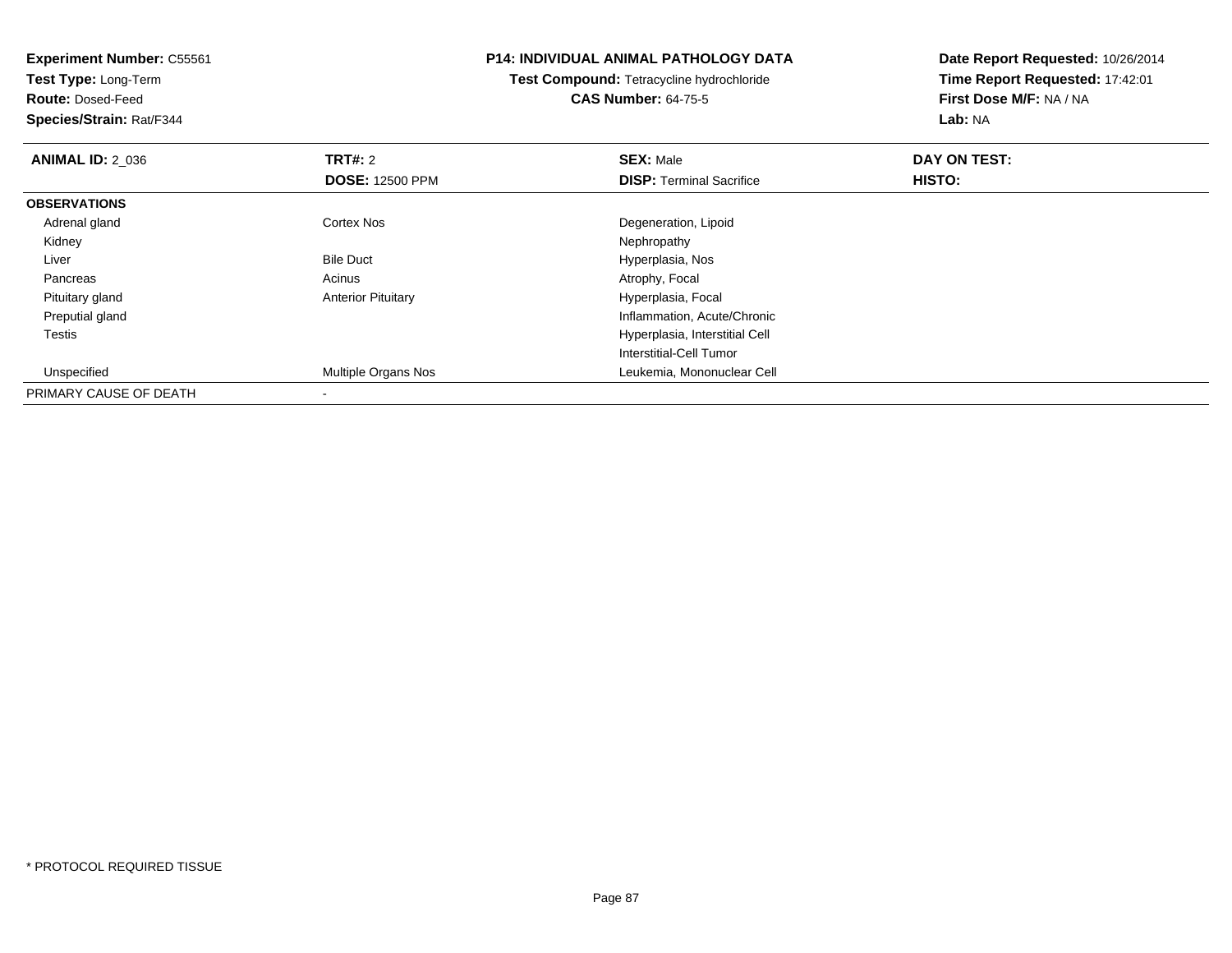| <b>Experiment Number: C55561</b><br>Test Type: Long-Term |                        | <b>P14: INDIVIDUAL ANIMAL PATHOLOGY DATA</b> | Date Report Requested: 10/26/2014 |
|----------------------------------------------------------|------------------------|----------------------------------------------|-----------------------------------|
|                                                          |                        | Test Compound: Tetracycline hydrochloride    | Time Report Requested: 17:42:01   |
| <b>Route: Dosed-Feed</b>                                 |                        | <b>CAS Number: 64-75-5</b>                   | First Dose M/F: NA / NA           |
| Species/Strain: Rat/F344                                 |                        |                                              | Lab: NA                           |
| <b>ANIMAL ID: 2 037</b>                                  | <b>TRT#: 2</b>         | <b>SEX: Male</b>                             | DAY ON TEST:                      |
|                                                          | <b>DOSE: 12500 PPM</b> | <b>DISP:</b> Moribund Sacrifice              | HISTO:                            |
| <b>OBSERVATIONS</b>                                      |                        |                                              |                                   |
| Adrenal gland                                            | Medulla                | Pheochromocytoma                             |                                   |
| Heart                                                    | Myocardium Nos         | Degeneration, Nos                            |                                   |
|                                                          | Atrium                 | Thrombus, Mural                              |                                   |
| Kidney                                                   |                        | Nephropathy                                  |                                   |
| Liver                                                    | <b>Bile Duct</b>       | Hyperplasia, Nos                             |                                   |
| Preputial gland                                          |                        | Inflammation, Acute/Chronic                  |                                   |
| Testis                                                   |                        | Interstitial-Cell Tumor                      |                                   |
| Unspecified                                              | Multiple Organs Nos    | Leukemia, Mononuclear Cell                   |                                   |
| PRIMARY CAUSE OF DEATH                                   |                        |                                              |                                   |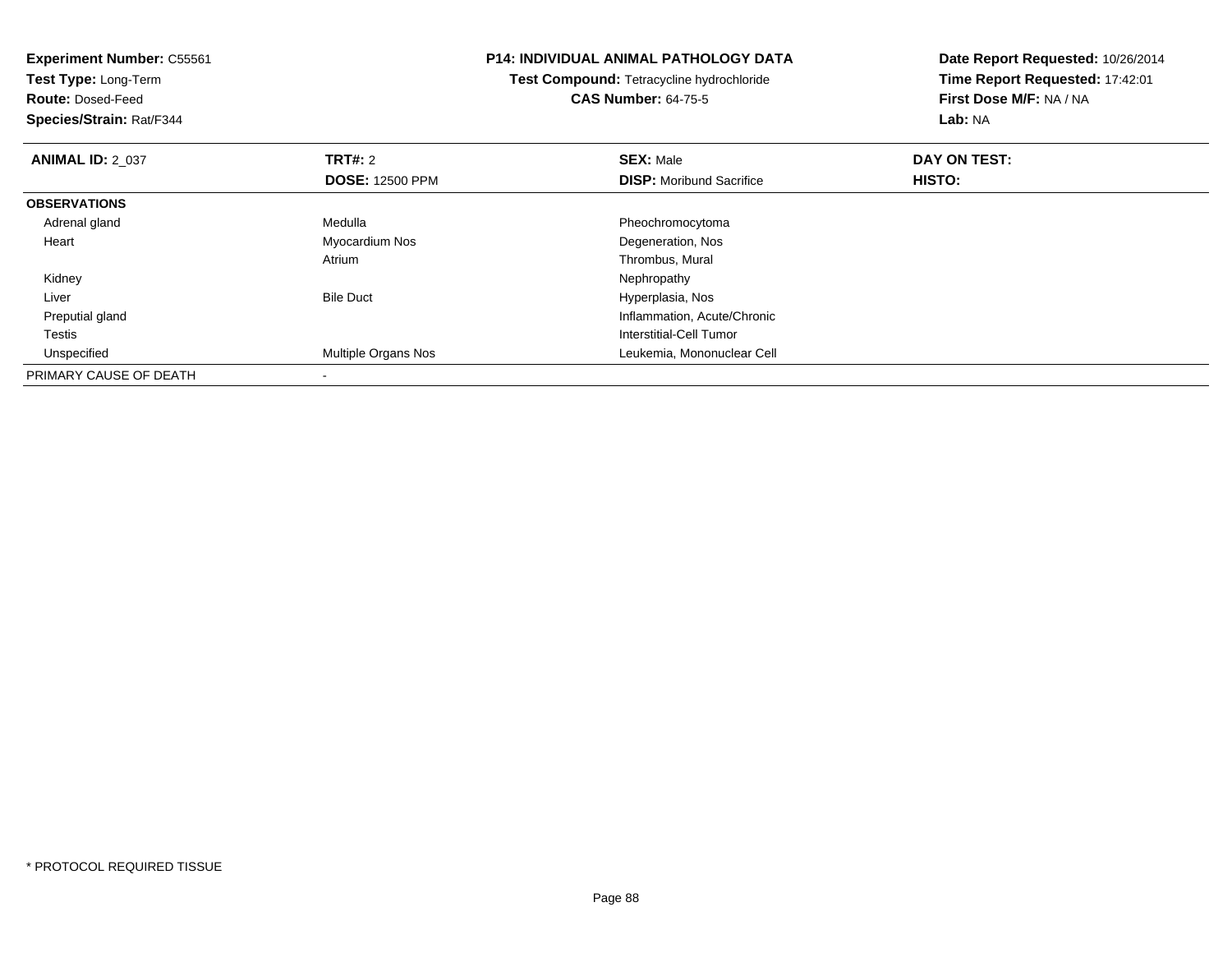**Test Type:** Long-Term

**Route:** Dosed-Feed

**Species/Strain:** Rat/F344

### **P14: INDIVIDUAL ANIMAL PATHOLOGY DATA**

**Test Compound:** Tetracycline hydrochloride**CAS Number:** 64-75-5

| <b>ANIMAL ID: 2_038</b> | TRT#: 2                   | <b>SEX: Male</b>                | DAY ON TEST: |  |
|-------------------------|---------------------------|---------------------------------|--------------|--|
|                         | <b>DOSE: 12500 PPM</b>    | <b>DISP:</b> Moribund Sacrifice | HISTO:       |  |
| <b>OBSERVATIONS</b>     |                           |                                 |              |  |
| Bone marrow             |                           | Hyperplasia, Nos                |              |  |
| Heart                   | Myocardium Nos            | Degeneration, Nos               |              |  |
| Kidney                  |                           | Nephropathy                     |              |  |
| Liver                   | <b>Bile Duct</b>          | Hyperplasia, Nos                |              |  |
| Nasal cavity            | <b>Turbinate Nos</b>      | Fibrosarcoma                    |              |  |
| Pituitary gland         | <b>Anterior Pituitary</b> | Cyst, Nos                       |              |  |
| Preputial gland         |                           | Inflammation, Acute/Chronic     |              |  |
| Testis                  |                           | Interstitial-Cell Tumor         |              |  |
| Thyroid                 |                           | Hyperplasia, C Cell             |              |  |
| PRIMARY CAUSE OF DEATH  |                           |                                 |              |  |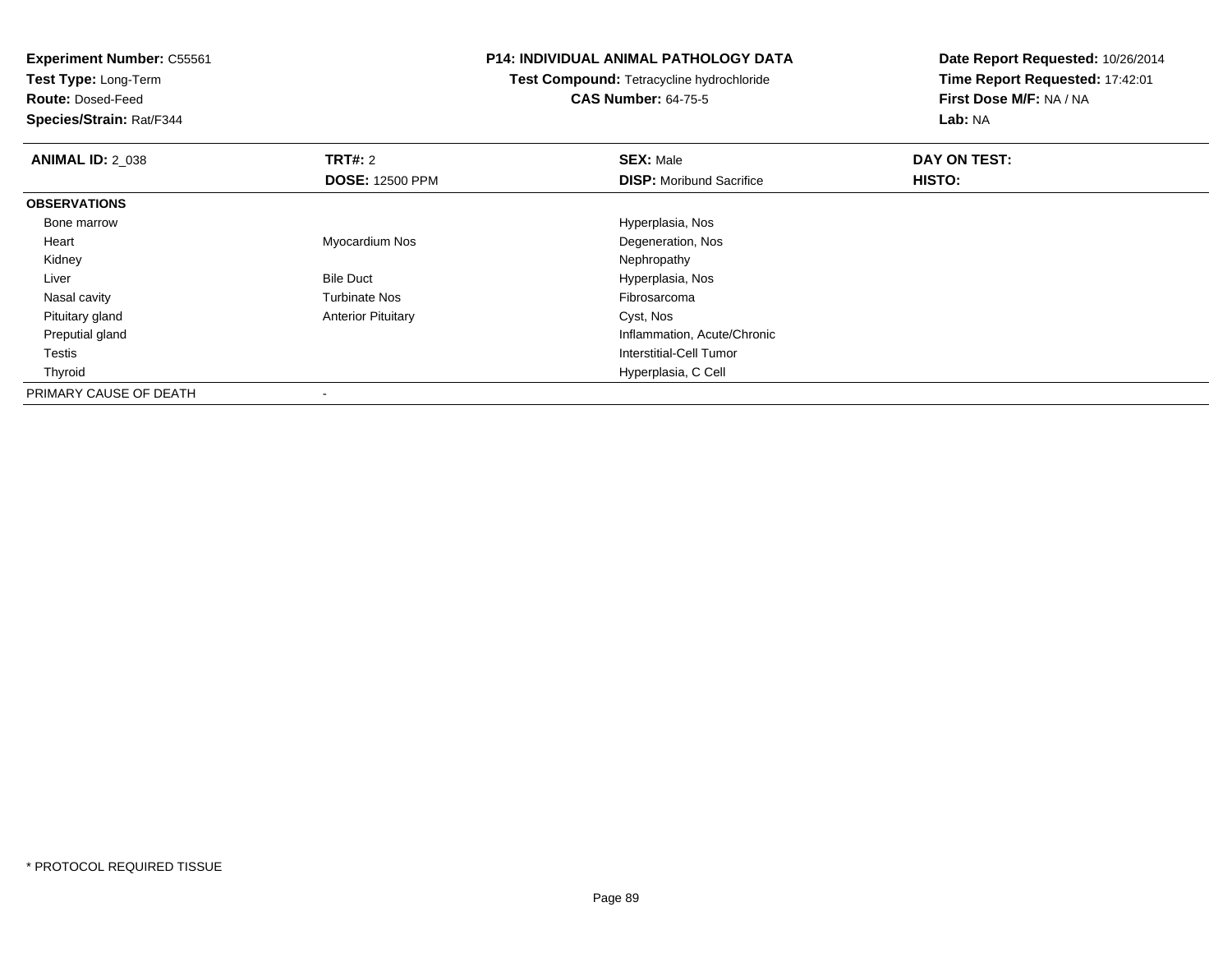**Test Type:** Long-Term

**Route:** Dosed-Feed

**Species/Strain:** Rat/F344

## **P14: INDIVIDUAL ANIMAL PATHOLOGY DATA**

**Test Compound:** Tetracycline hydrochloride**CAS Number:** 64-75-5

| <b>ANIMAL ID: 2_039</b> | <b>TRT#: 2</b>            | <b>SEX: Male</b>                | DAY ON TEST: |  |
|-------------------------|---------------------------|---------------------------------|--------------|--|
|                         | <b>DOSE: 12500 PPM</b>    | <b>DISP:</b> Moribund Sacrifice | HISTO:       |  |
| <b>OBSERVATIONS</b>     |                           |                                 |              |  |
| Adrenal gland           | Cortex Nos                | Degeneration, Lipoid            |              |  |
| Heart                   | Myocardium Nos            | Degeneration, Nos               |              |  |
| Kidney                  |                           | Nephropathy                     |              |  |
| Liver                   | <b>Bile Duct</b>          | Hyperplasia, Nos                |              |  |
| Lung                    |                           | Inflammation, Chronic Focal     |              |  |
| Pancreas                | Acinus                    | Atrophy, Focal                  |              |  |
| Pituitary gland         | <b>Anterior Pituitary</b> | Adenoma, Nos                    |              |  |
| Prostate                |                           | Inflammation, Acute/Chronic     |              |  |
| Stomach                 | Mucosa                    | Cyst, Multiple                  |              |  |
| Testis                  |                           | Atrophy, Nos                    |              |  |
|                         |                           | Hyperplasia, Interstitial Cell  |              |  |
|                         |                           | <b>Interstitial-Cell Tumor</b>  |              |  |
| Thyroid                 |                           | Hyperplasia, C Cell             |              |  |
| Unspecified             | Multiple Organs Nos       | Leukemia, Mononuclear Cell      |              |  |
| PRIMARY CAUSE OF DEATH  | $\overline{\phantom{a}}$  |                                 |              |  |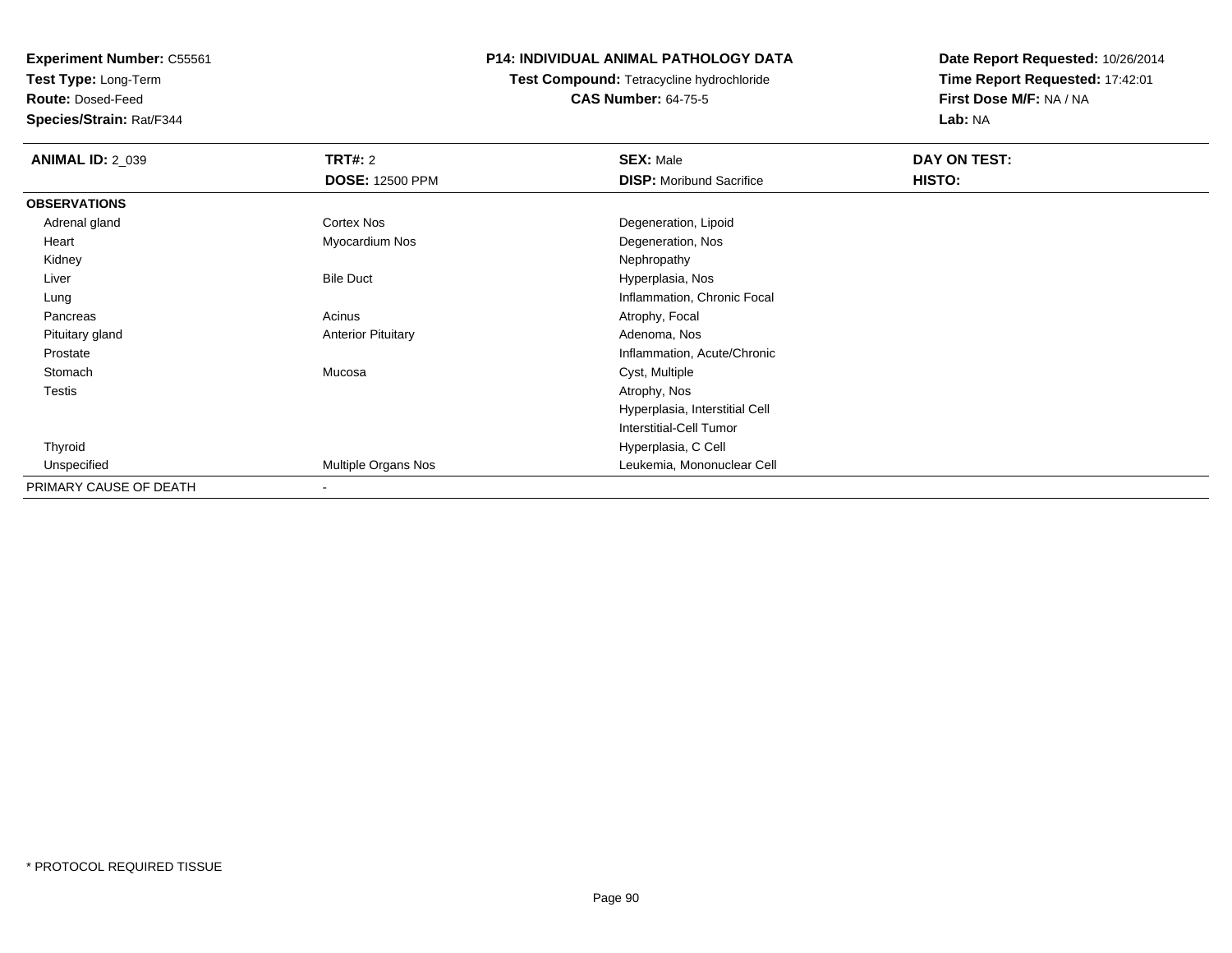**Test Type:** Long-Term

**Route:** Dosed-Feed

**Species/Strain:** Rat/F344

## **P14: INDIVIDUAL ANIMAL PATHOLOGY DATA**

**Test Compound:** Tetracycline hydrochloride**CAS Number:** 64-75-5

| <b>ANIMAL ID: 2 040</b> | TRT#: 2                   | <b>SEX: Male</b>                | DAY ON TEST: |  |
|-------------------------|---------------------------|---------------------------------|--------------|--|
|                         | <b>DOSE: 12500 PPM</b>    | <b>DISP: Moribund Sacrifice</b> | HISTO:       |  |
| <b>OBSERVATIONS</b>     |                           |                                 |              |  |
| Eye                     | Lens, Cortex              | Calcification, Nos              |              |  |
| Heart                   | Myocardium Nos            | Degeneration, Nos               |              |  |
| Liver                   | <b>Bile Duct</b>          | Hyperplasia, Nos                |              |  |
| Nasal cavity            | <b>Turbinate Nos</b>      | Inflammation, Chronic Focal     |              |  |
| Pituitary gland         | <b>Anterior Pituitary</b> | Adenoma, Nos                    |              |  |
| Preputial gland         |                           | Inflammation, Acute/Chronic     |              |  |
| <b>Testis</b>           |                           | Atrophy, Nos                    |              |  |
|                         |                           | Hyperplasia, Interstitial Cell  |              |  |
| Thyroid                 |                           | C-Cell Adenoma                  |              |  |
| Unspecified             | Multiple Organs Nos       | Leukemia, Mononuclear Cell      |              |  |
| PRIMARY CAUSE OF DEATH  |                           |                                 |              |  |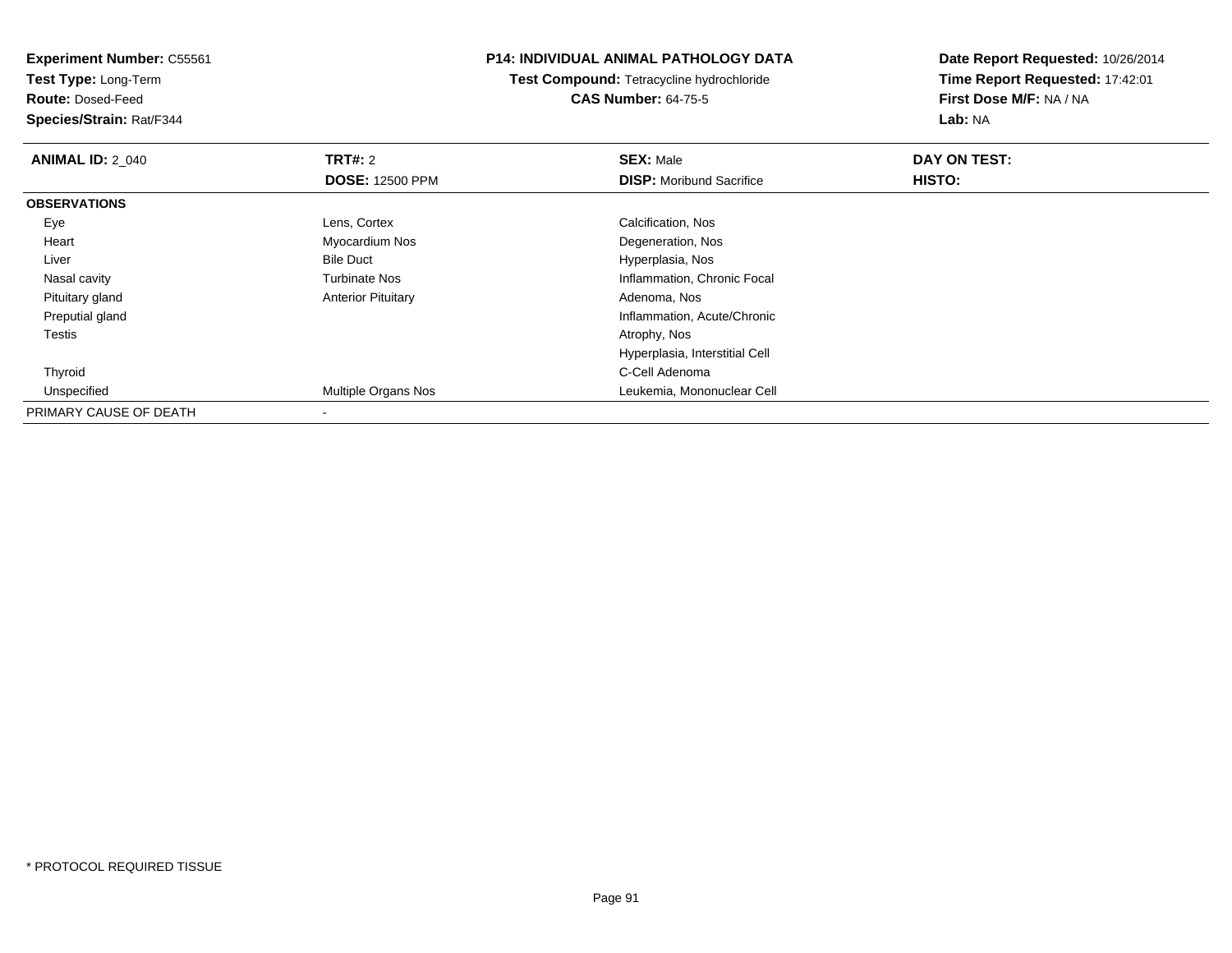| <b>Experiment Number: C55561</b><br><b>Test Type: Long-Term</b> |                            | <b>P14: INDIVIDUAL ANIMAL PATHOLOGY DATA</b><br>Test Compound: Tetracycline hydrochloride | Date Report Requested: 10/26/2014<br>Time Report Requested: 17:42:01 |
|-----------------------------------------------------------------|----------------------------|-------------------------------------------------------------------------------------------|----------------------------------------------------------------------|
| <b>Route: Dosed-Feed</b>                                        |                            | <b>CAS Number: 64-75-5</b>                                                                | First Dose M/F: NA / NA                                              |
| Species/Strain: Rat/F344                                        |                            |                                                                                           | <b>Lab: NA</b>                                                       |
| <b>ANIMAL ID: 2 041</b>                                         | <b>TRT#: 2</b>             | <b>SEX: Male</b>                                                                          | DAY ON TEST:                                                         |
|                                                                 | <b>DOSE: 12500 PPM</b>     | <b>DISP:</b> Natural Death                                                                | HISTO:                                                               |
| <b>OBSERVATIONS</b>                                             |                            |                                                                                           |                                                                      |
| Adrenal gland                                                   | Cortex Nos                 | Necrosis, Nos                                                                             |                                                                      |
| Pancreas                                                        | Acinus                     | Atrophy, Focal                                                                            |                                                                      |
| Preputial gland                                                 |                            | Inflammation, Acute/Chronic                                                               |                                                                      |
| Prostate                                                        |                            | Inflammation, Acute/Chronic                                                               |                                                                      |
| Seminal vesicle                                                 |                            | Atrophy, Nos                                                                              |                                                                      |
| Testis                                                          |                            | Interstitial-Cell Tumor                                                                   |                                                                      |
| Unspecified                                                     | <b>Multiple Organs Nos</b> | Leukemia, Mononuclear Cell                                                                |                                                                      |
| PRIMARY CAUSE OF DEATH                                          |                            |                                                                                           |                                                                      |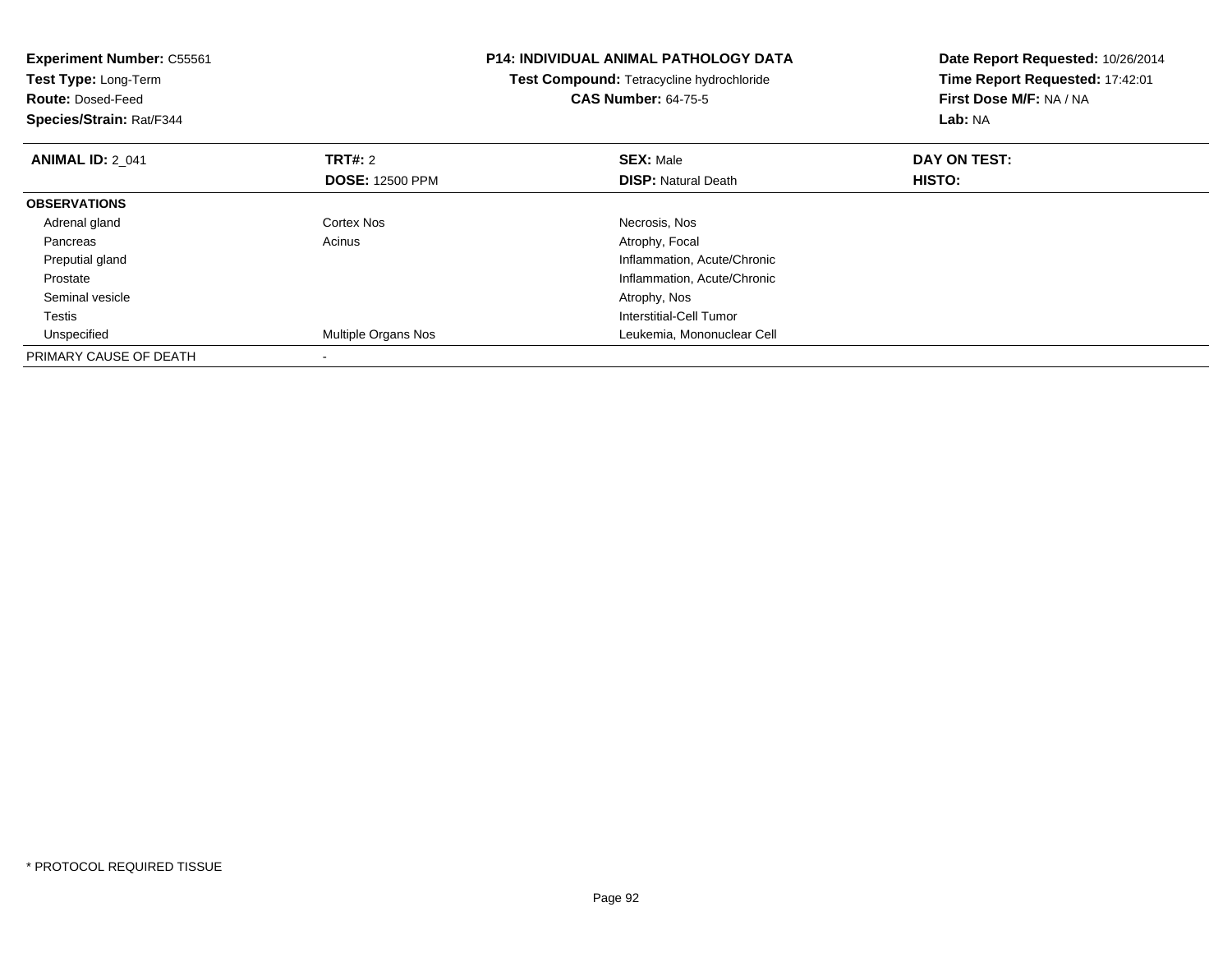| <b>Experiment Number: C55561</b><br>Test Type: Long-Term<br><b>Route: Dosed-Feed</b><br>Species/Strain: Rat/F344 |                        | P14: INDIVIDUAL ANIMAL PATHOLOGY DATA<br><b>Test Compound: Tetracycline hydrochloride</b><br><b>CAS Number: 64-75-5</b> | Date Report Requested: 10/26/2014<br>Time Report Requested: 17:42:01<br>First Dose M/F: NA / NA<br>Lab: NA |  |
|------------------------------------------------------------------------------------------------------------------|------------------------|-------------------------------------------------------------------------------------------------------------------------|------------------------------------------------------------------------------------------------------------|--|
| <b>ANIMAL ID: 2_042</b>                                                                                          | <b>TRT#: 2</b>         | <b>SEX: Male</b>                                                                                                        | DAY ON TEST:                                                                                               |  |
|                                                                                                                  | <b>DOSE: 12500 PPM</b> | <b>DISP:</b> Moribund Sacrifice                                                                                         | <b>HISTO:</b>                                                                                              |  |
| <b>OBSERVATIONS</b>                                                                                              |                        |                                                                                                                         |                                                                                                            |  |
| Adrenal gland                                                                                                    | Medulla                | Pheochromocytoma                                                                                                        |                                                                                                            |  |
| Kidney                                                                                                           |                        | Nephropathy                                                                                                             |                                                                                                            |  |
| Liver                                                                                                            | <b>Bile Duct</b>       | Hyperplasia, Nos                                                                                                        |                                                                                                            |  |
| Nasal cavity                                                                                                     | <b>Turbinate Nos</b>   | Inflammation, Chronic Focal                                                                                             |                                                                                                            |  |
| Preputial gland                                                                                                  |                        | Inflammation, Acute/Chronic                                                                                             |                                                                                                            |  |
| Prostate                                                                                                         |                        | Inflammation, Acute/Chronic                                                                                             |                                                                                                            |  |
| Testis                                                                                                           |                        | Hyperplasia, Interstitial Cell                                                                                          |                                                                                                            |  |
|                                                                                                                  |                        | Interstitial-Cell Tumor                                                                                                 |                                                                                                            |  |
| Unspecified                                                                                                      | Multiple Organs Nos    | Leukemia, Mononuclear Cell                                                                                              |                                                                                                            |  |
| PRIMARY CAUSE OF DEATH                                                                                           |                        |                                                                                                                         |                                                                                                            |  |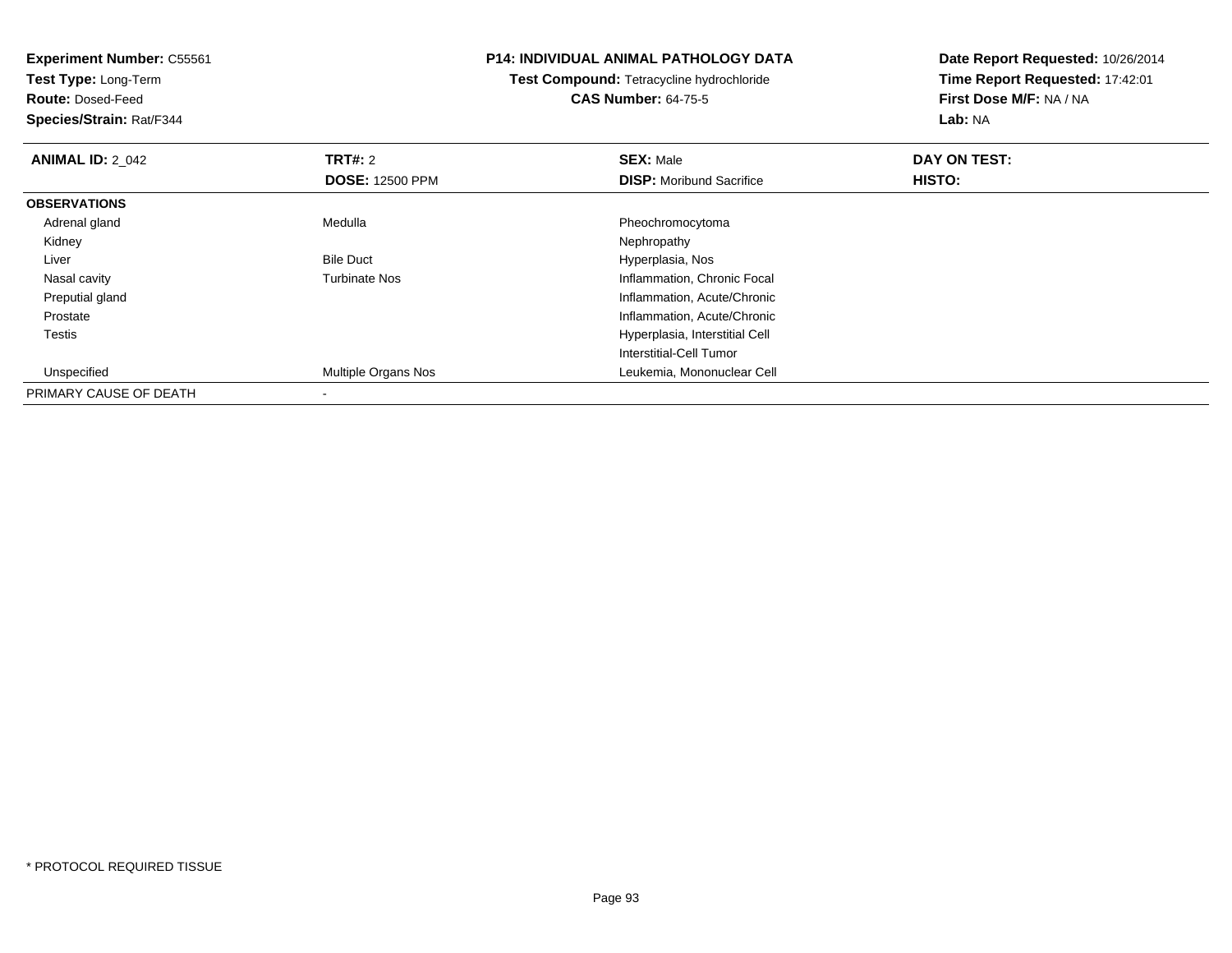| <b>Experiment Number: C55561</b><br>Test Type: Long-Term<br><b>Route: Dosed-Feed</b><br>Species/Strain: Rat/F344 |                        | <b>P14: INDIVIDUAL ANIMAL PATHOLOGY DATA</b><br>Test Compound: Tetracycline hydrochloride<br><b>CAS Number: 64-75-5</b> | Date Report Requested: 10/26/2014<br>Time Report Requested: 17:42:01<br>First Dose M/F: NA / NA<br>Lab: NA |
|------------------------------------------------------------------------------------------------------------------|------------------------|-------------------------------------------------------------------------------------------------------------------------|------------------------------------------------------------------------------------------------------------|
| <b>ANIMAL ID: 2 043</b>                                                                                          | TRT#: 2                | <b>SEX: Male</b>                                                                                                        | DAY ON TEST:                                                                                               |
|                                                                                                                  | <b>DOSE: 12500 PPM</b> | <b>DISP:</b> Natural Death                                                                                              | HISTO:                                                                                                     |
| <b>OBSERVATIONS</b>                                                                                              |                        |                                                                                                                         |                                                                                                            |
| Adrenal gland                                                                                                    | Cortex Nos             | Degeneration, Lipoid                                                                                                    |                                                                                                            |
|                                                                                                                  | Medulla                | Pheochromocytoma                                                                                                        |                                                                                                            |
| Kidney                                                                                                           |                        | Nephropathy                                                                                                             |                                                                                                            |
| Liver                                                                                                            |                        | Hyperplasia, Focal                                                                                                      |                                                                                                            |
| Preputial gland                                                                                                  |                        | Inflammation, Acute/Chronic                                                                                             |                                                                                                            |
| PRIMARY CAUSE OF DEATH                                                                                           |                        |                                                                                                                         |                                                                                                            |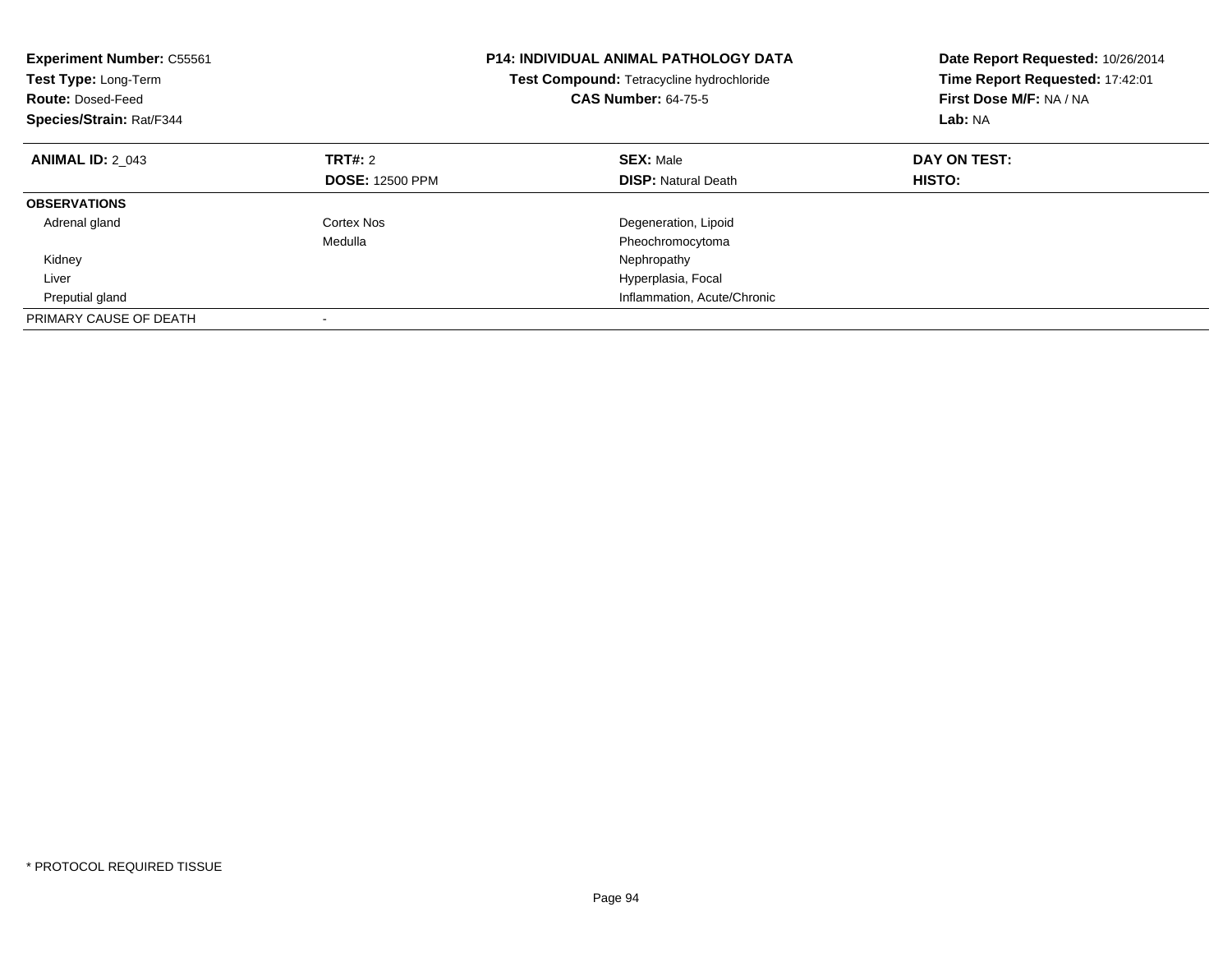**Test Type:** Long-Term

**Route:** Dosed-Feed

**Species/Strain:** Rat/F344

### **P14: INDIVIDUAL ANIMAL PATHOLOGY DATA**

**Test Compound:** Tetracycline hydrochloride**CAS Number:** 64-75-5

| <b>ANIMAL ID: 2_044</b> | <b>TRT#: 2</b>            | <b>SEX: Male</b>                | DAY ON TEST: |  |
|-------------------------|---------------------------|---------------------------------|--------------|--|
|                         | <b>DOSE: 12500 PPM</b>    | <b>DISP: Terminal Sacrifice</b> | HISTO:       |  |
| <b>OBSERVATIONS</b>     |                           |                                 |              |  |
| Adrenal gland           | Cortex Nos                | Degeneration, Lipoid            |              |  |
|                         | Cortex Nos                | Hyperplasia, Focal              |              |  |
|                         | Medulla                   | Hyperplasia, Focal              |              |  |
|                         | Medulla                   | Pheochromocytoma                |              |  |
| Heart                   | Myocardium Nos            | Degeneration, Nos               |              |  |
| Kidney                  |                           | Nephropathy                     |              |  |
| Liver                   | <b>Bile Duct</b>          | Hyperplasia, Nos                |              |  |
| Pancreas                | Acinus                    | Fibrosis, Focal                 |              |  |
| Pituitary gland         | <b>Anterior Pituitary</b> | Adenoma, Nos                    |              |  |
| Preputial gland         |                           | Adenoma, Nos                    |              |  |
|                         |                           | Inflammation, Acute/Chronic     |              |  |
| Prostate                |                           | Inflammation, Acute/Chronic     |              |  |
| Unspecified             | Multiple Organs Nos       | Leukemia, Mononuclear Cell      |              |  |
| PRIMARY CAUSE OF DEATH  |                           |                                 |              |  |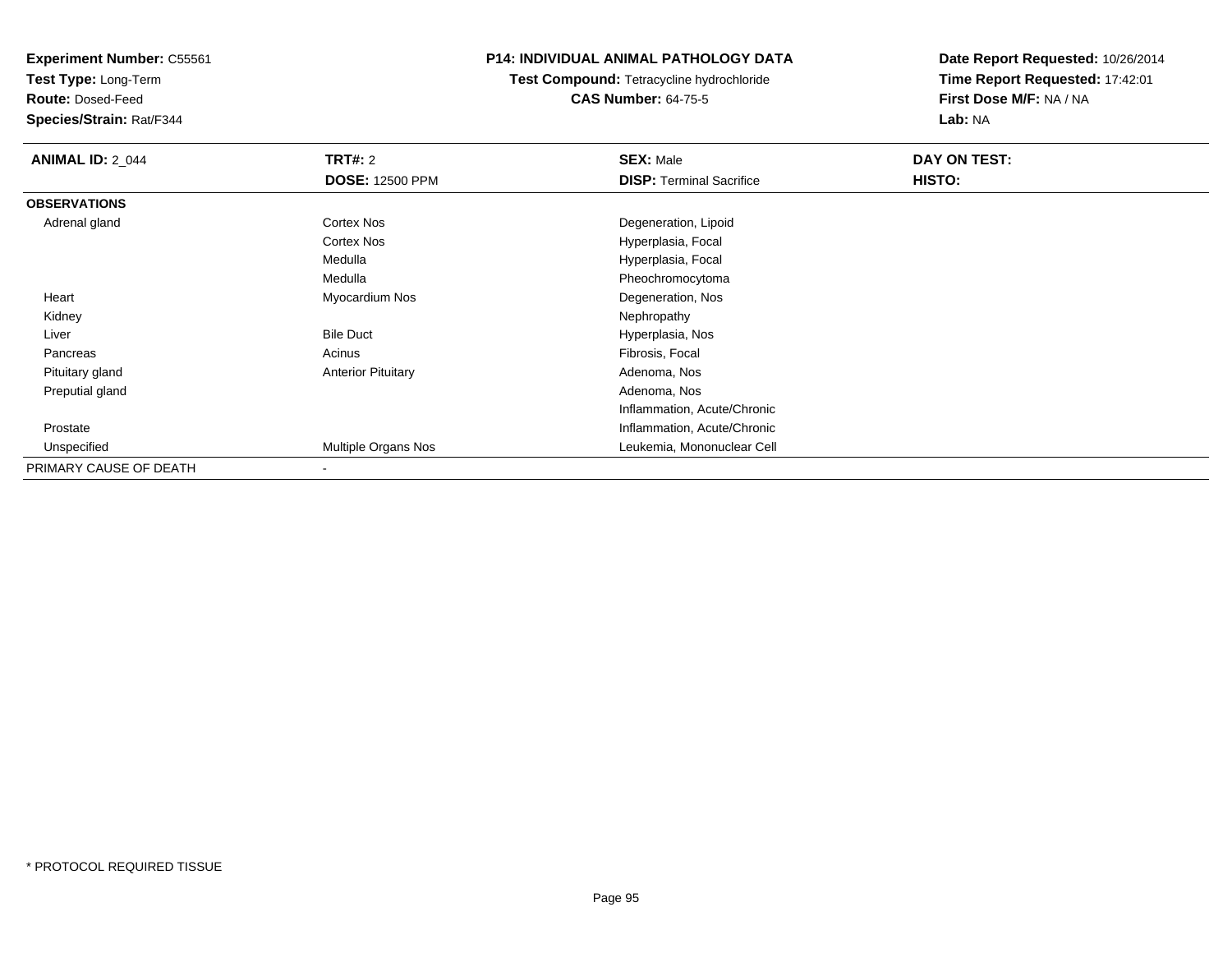**Test Type:** Long-Term

**Route:** Dosed-Feed

**Species/Strain:** Rat/F344

### **P14: INDIVIDUAL ANIMAL PATHOLOGY DATA**

**Test Compound:** Tetracycline hydrochloride**CAS Number:** 64-75-5

| <b>ANIMAL ID: 2 045</b> | <b>TRT#: 2</b>            | <b>SEX: Male</b>                | DAY ON TEST: |  |
|-------------------------|---------------------------|---------------------------------|--------------|--|
|                         | <b>DOSE: 12500 PPM</b>    | <b>DISP: Terminal Sacrifice</b> | HISTO:       |  |
| <b>OBSERVATIONS</b>     |                           |                                 |              |  |
| Adrenal gland           | <b>Cortex Nos</b>         | Degeneration, Lipoid            |              |  |
| Kidney                  |                           | Nephropathy                     |              |  |
| Liver                   |                           | Cytoplasmic Change, Basophilic  |              |  |
|                         | <b>Bile Duct</b>          | Hyperplasia, Nos                |              |  |
| Pancreas                | Islets                    | Islet-Cell Adenoma              |              |  |
| Pituitary gland         | <b>Anterior Pituitary</b> | Adenoma, Nos                    |              |  |
| Preputial gland         |                           | Inflammation, Acute/Chronic     |              |  |
| Prostate                |                           | Inflammation, Acute/Chronic     |              |  |
| Thyroid                 |                           | C-Cell Carcinoma                |              |  |
| Unspecified             | Multiple Organs Nos       | Leukemia, Mononuclear Cell      |              |  |
| PRIMARY CAUSE OF DEATH  |                           |                                 |              |  |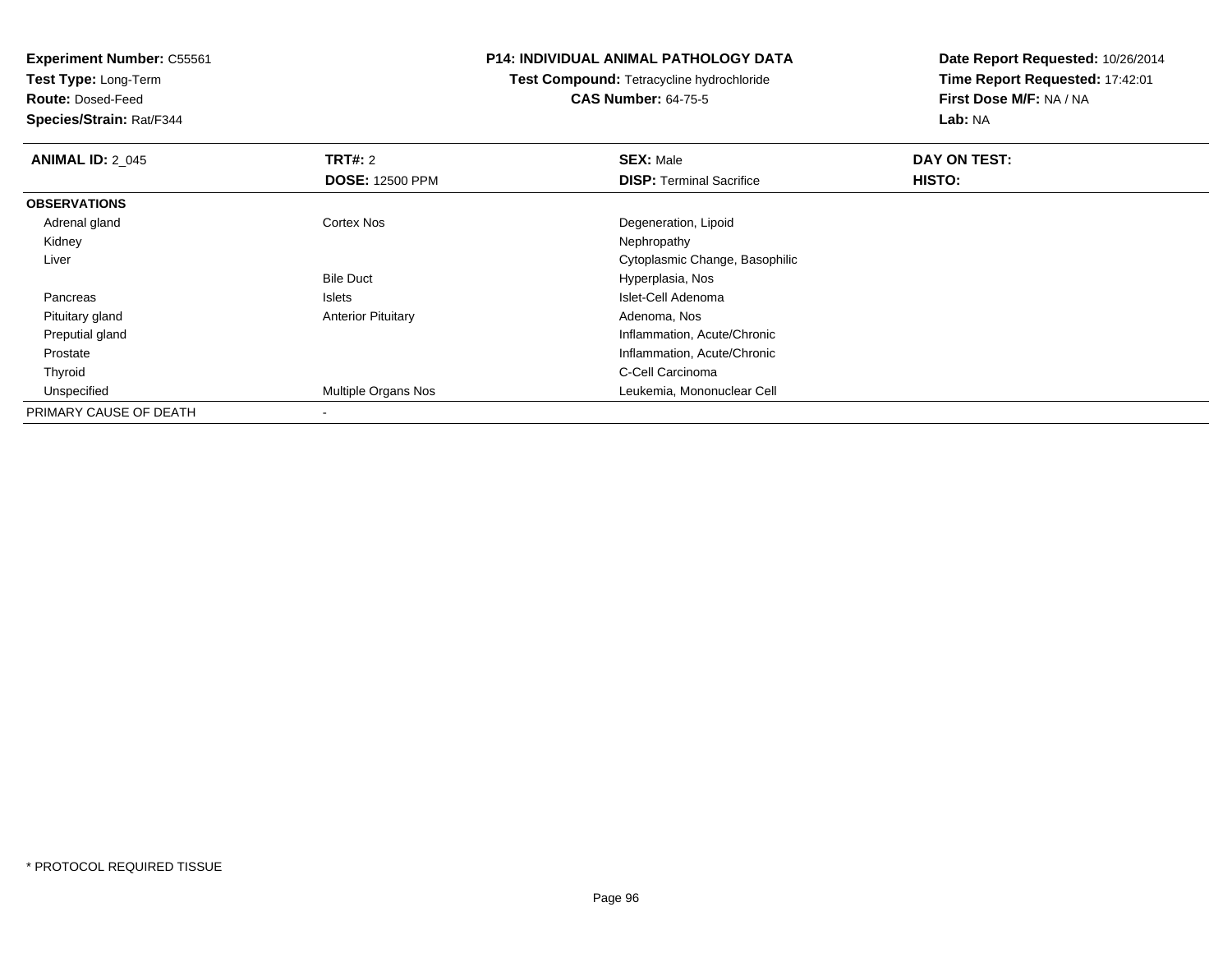**Test Type:** Long-Term

**Route:** Dosed-Feed

**Species/Strain:** Rat/F344

### **P14: INDIVIDUAL ANIMAL PATHOLOGY DATA**

**Test Compound:** Tetracycline hydrochloride**CAS Number:** 64-75-5

| <b>ANIMAL ID: 2_046</b> | TRT#: 2                   | <b>SEX: Male</b>                | DAY ON TEST: |  |
|-------------------------|---------------------------|---------------------------------|--------------|--|
|                         | <b>DOSE: 12500 PPM</b>    | <b>DISP:</b> Moribund Sacrifice | HISTO:       |  |
| <b>OBSERVATIONS</b>     |                           |                                 |              |  |
| Adrenal gland           | <b>Cortex Nos</b>         | Degeneration, Lipoid            |              |  |
|                         | Medulla                   | Pheochromocytoma, Malignant     |              |  |
| Heart                   | Myocardium Nos            | Degeneration, Nos               |              |  |
|                         | Atrium                    | Thrombosis, Nos                 |              |  |
| Kidney                  |                           | Nephropathy                     |              |  |
| Liver                   | <b>Bile Duct</b>          | Hyperplasia, Nos                |              |  |
| Lung                    |                           | Pheochromocytoma, Metastatic    |              |  |
| Pituitary gland         | <b>Anterior Pituitary</b> | Hyperplasia, Focal              |              |  |
| Prostate                |                           | Cyst, Multiple                  |              |  |
| Seminal vesicle         |                           | Atrophy, Nos                    |              |  |
| Skin                    |                           | Keratoacanthoma                 |              |  |
| Unspecified             | Multiple Organs Nos       | Leukemia, Mononuclear Cell      |              |  |
| PRIMARY CAUSE OF DEATH  |                           |                                 |              |  |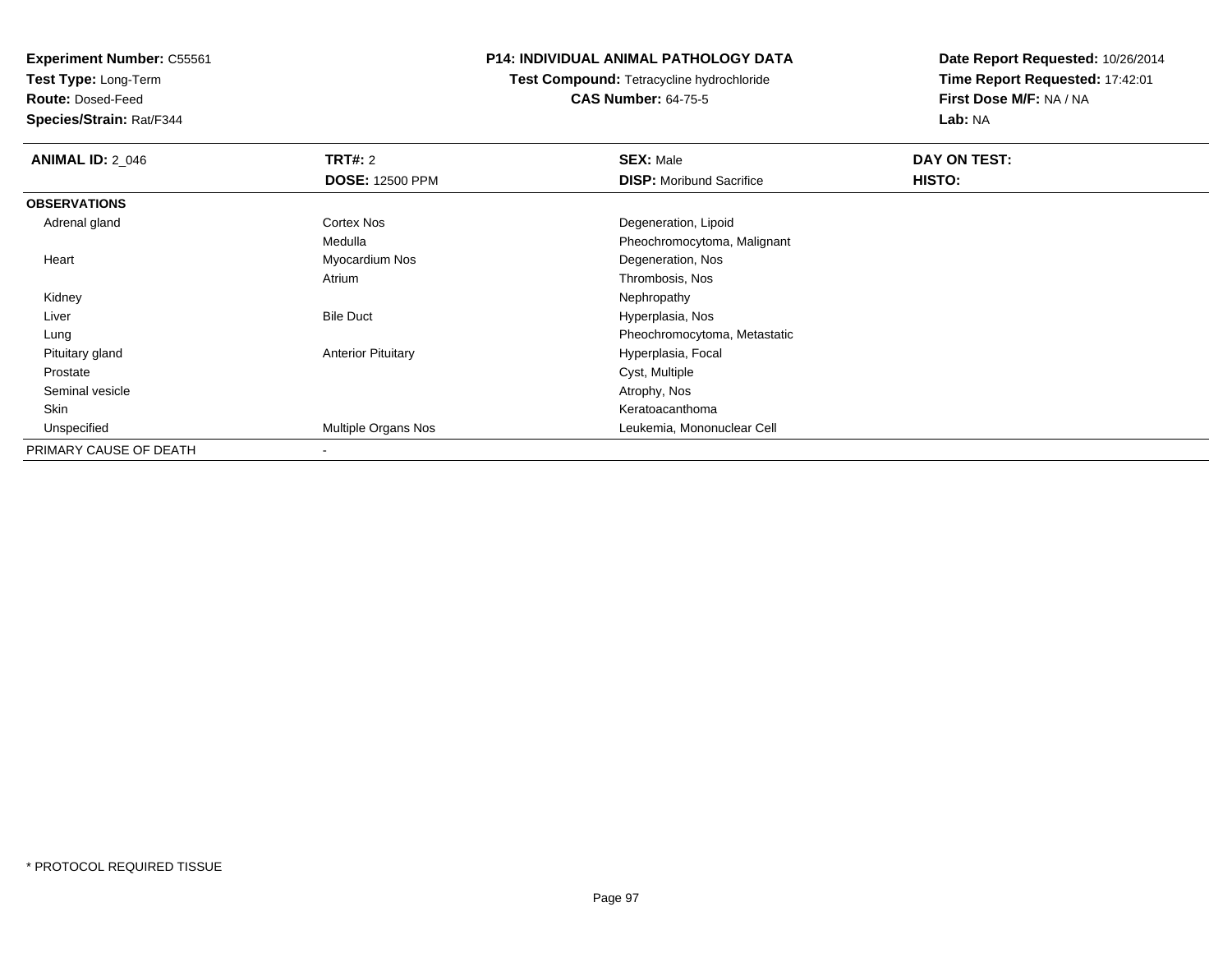**Test Type:** Long-Term

**Route:** Dosed-Feed

**Species/Strain:** Rat/F344

### **P14: INDIVIDUAL ANIMAL PATHOLOGY DATA**

**Test Compound:** Tetracycline hydrochloride**CAS Number:** 64-75-5

| <b>ANIMAL ID: 2_047</b> | <b>TRT#:</b> 2            | <b>SEX: Male</b>                | DAY ON TEST:  |  |
|-------------------------|---------------------------|---------------------------------|---------------|--|
|                         | <b>DOSE: 12500 PPM</b>    | <b>DISP: Terminal Sacrifice</b> | <b>HISTO:</b> |  |
| <b>OBSERVATIONS</b>     |                           |                                 |               |  |
| Adrenal gland           | Medulla                   | Hyperplasia, Focal              |               |  |
|                         | Medulla                   | Pheochromocytoma                |               |  |
| Kidney                  |                           | Nephropathy                     |               |  |
| Liver                   |                           | Cytoplasmic Change, Basophilic  |               |  |
|                         |                           | Hepatocellular Carcinoma        |               |  |
| Lung                    |                           | <b>Bronchiolization</b>         |               |  |
|                         |                           | Inflammation, Chronic Focal     |               |  |
| Pancreas                | Acinus                    | Atrophy, Focal                  |               |  |
| Pituitary gland         | <b>Anterior Pituitary</b> | Adenoma, Nos                    |               |  |
| Preputial gland         |                           | Inflammation, Acute/Chronic     |               |  |
| Prostate                |                           | Inflammation, Acute/Chronic     |               |  |
| Testis                  |                           | Hyperplasia, Interstitial Cell  |               |  |
|                         |                           | <b>Interstitial-Cell Tumor</b>  |               |  |
| Thyroid                 |                           | C-Cell Adenoma                  |               |  |
| Unspecified             | Multiple Organs Nos       | Leukemia, Mononuclear Cell      |               |  |
| PRIMARY CAUSE OF DEATH  |                           |                                 |               |  |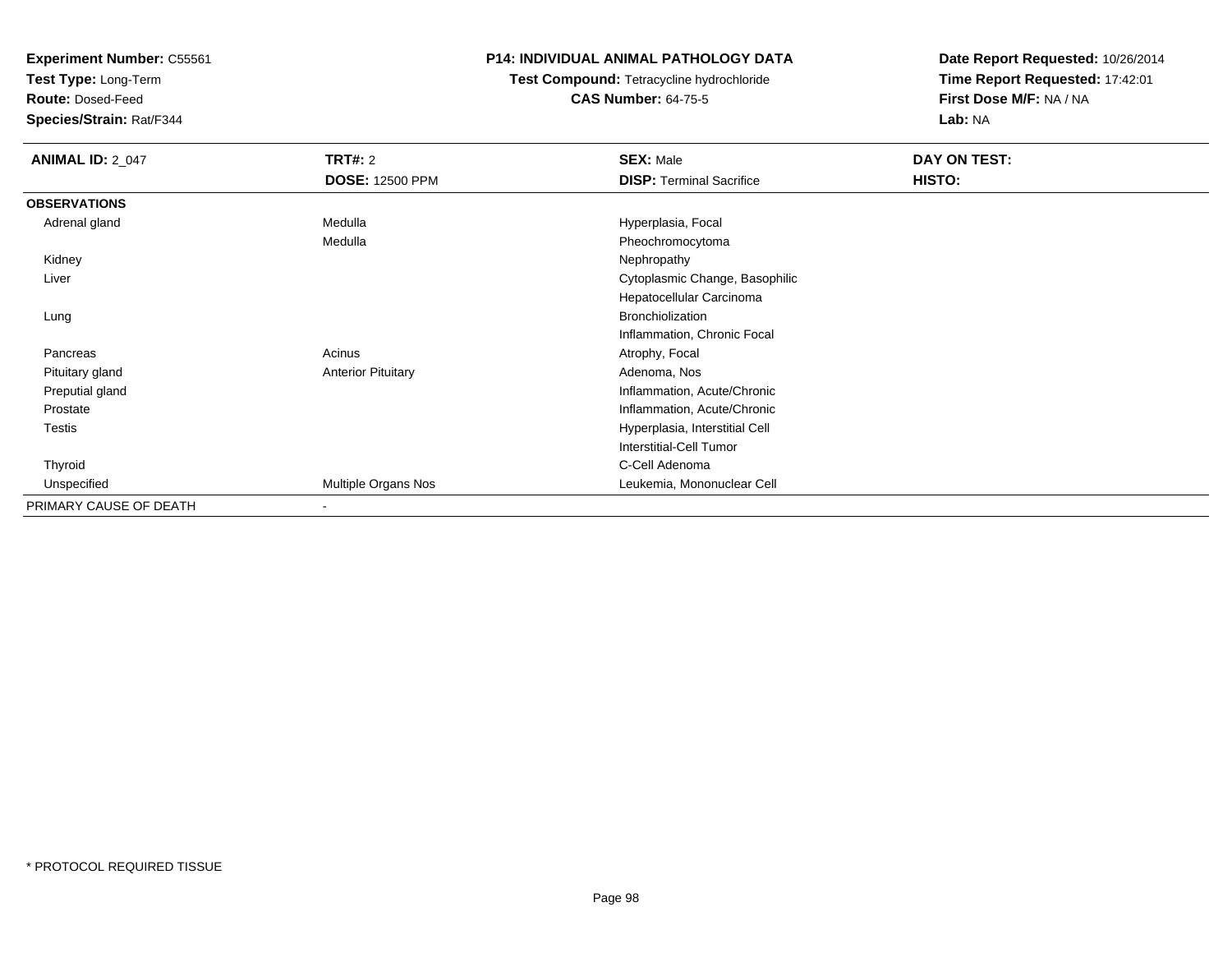**Test Type:** Long-Term

**Route:** Dosed-Feed

**Species/Strain:** Rat/F344

### **P14: INDIVIDUAL ANIMAL PATHOLOGY DATA**

**Test Compound:** Tetracycline hydrochloride**CAS Number:** 64-75-5

| <b>ANIMAL ID: 2 048</b> | TRT#: 2                   | <b>SEX: Male</b>                | DAY ON TEST: |  |
|-------------------------|---------------------------|---------------------------------|--------------|--|
|                         | <b>DOSE: 12500 PPM</b>    | <b>DISP: Terminal Sacrifice</b> | HISTO:       |  |
| <b>OBSERVATIONS</b>     |                           |                                 |              |  |
| Adrenal gland           | Medulla                   | Pheochromocytoma                |              |  |
| Kidney                  |                           | Nephropathy                     |              |  |
| Liver                   |                           | Cytoplasmic Change, Basophilic  |              |  |
|                         |                           | Degeneration, Cystic            |              |  |
| Pituitary gland         | <b>Anterior Pituitary</b> | Hyperplasia, Focal              |              |  |
| Preputial gland         |                           | Inflammation, Acute/Chronic     |              |  |
| <b>Testis</b>           |                           | Hyperplasia, Interstitial Cell  |              |  |
|                         |                           | Interstitial-Cell Tumor         |              |  |
|                         | Tunica Vaginalis          | Mesothelioma, Nos               |              |  |
| Unspecified             | Multiple Organs Nos       | Leukemia, Mononuclear Cell      |              |  |
| PRIMARY CAUSE OF DEATH  |                           |                                 |              |  |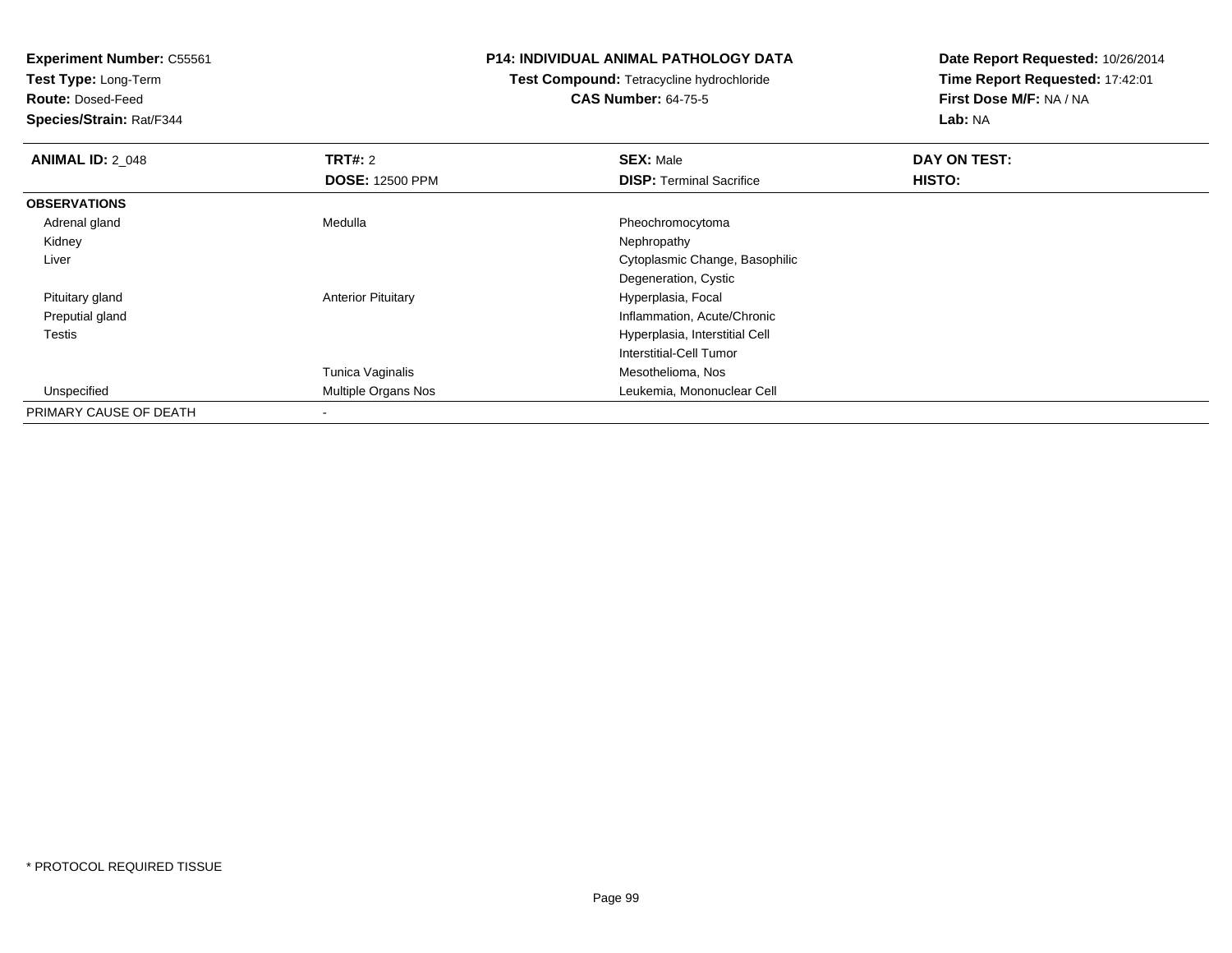**Test Type:** Long-Term

**Route:** Dosed-Feed

**Species/Strain:** Rat/F344

### **P14: INDIVIDUAL ANIMAL PATHOLOGY DATA**

**Test Compound:** Tetracycline hydrochloride**CAS Number:** 64-75-5

| <b>ANIMAL ID: 2_049</b> | <b>TRT#: 2</b>         | <b>SEX: Male</b>                | DAY ON TEST: |  |
|-------------------------|------------------------|---------------------------------|--------------|--|
|                         | <b>DOSE: 12500 PPM</b> | <b>DISP:</b> Moribund Sacrifice | HISTO:       |  |
| <b>OBSERVATIONS</b>     |                        |                                 |              |  |
| Adrenal gland           | Medulla                | Hyperplasia, Focal              |              |  |
| Heart                   | Myocardium Nos         | Degeneration, Nos               |              |  |
| Kidney                  |                        | Nephropathy                     |              |  |
| Liver                   |                        | Cytoplasmic Change, Basophilic  |              |  |
| Nasal cavity            | <b>Turbinate Nos</b>   | Inflammation, Acute             |              |  |
|                         | <b>Turbinate Nos</b>   | Inflammation, Chronic Focal     |              |  |
| Preputial gland         |                        | Inflammation, Acute/Chronic     |              |  |
| Prostate                |                        | Inflammation, Acute/Chronic     |              |  |
| <b>Testis</b>           |                        | Hyperplasia, Interstitial Cell  |              |  |
| Unspecified             |                        | Fibroma                         |              |  |
|                         | Multiple Organs Nos    | Leukemia, Mononuclear Cell      |              |  |
| Zymbal gland            |                        | Carcinoma, Nos                  |              |  |
| PRIMARY CAUSE OF DEATH  |                        |                                 |              |  |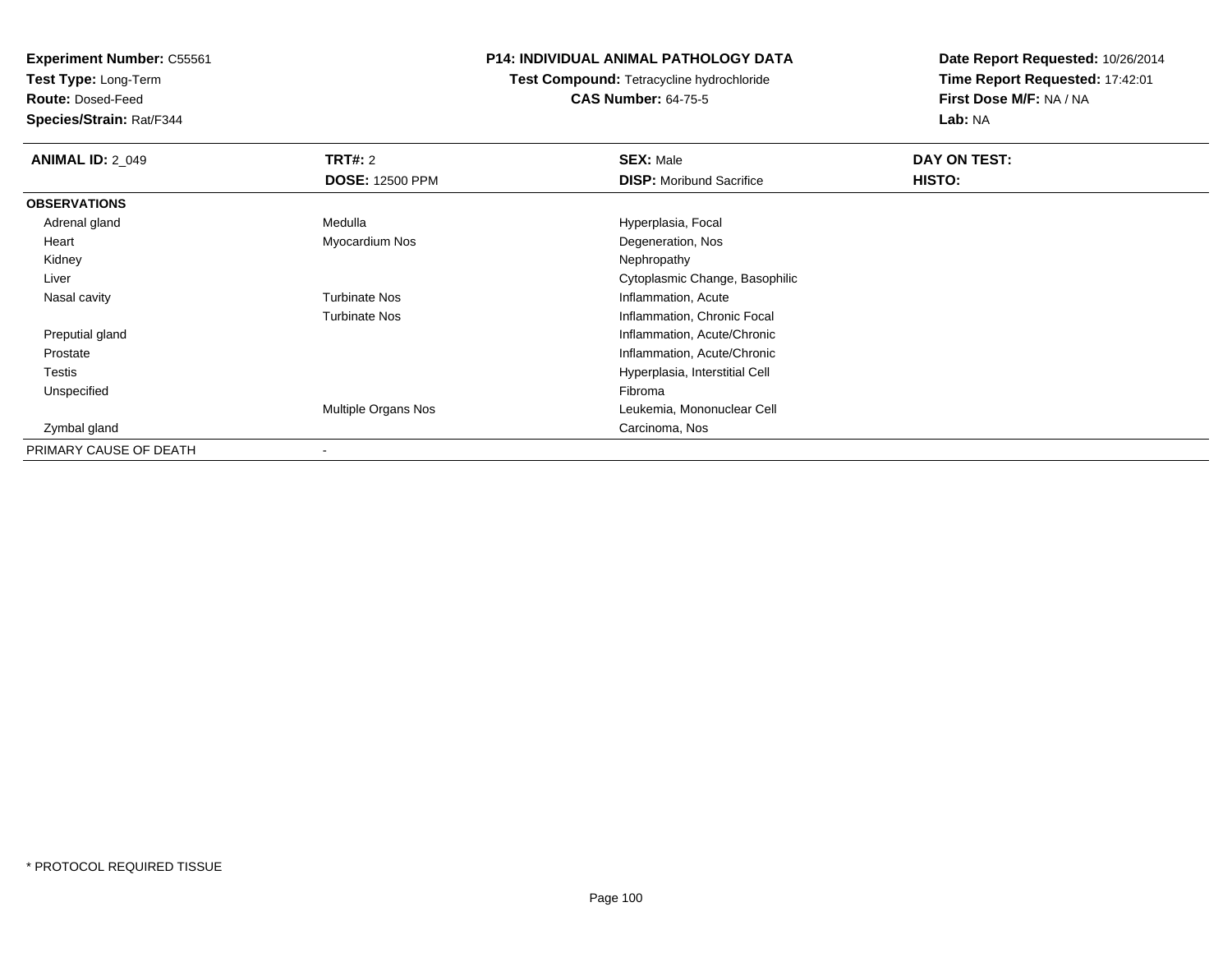**Test Type:** Long-Term

**Route:** Dosed-Feed

**Species/Strain:** Rat/F344

### **P14: INDIVIDUAL ANIMAL PATHOLOGY DATA**

**Test Compound:** Tetracycline hydrochloride**CAS Number:** 64-75-5

| <b>ANIMAL ID: 2 050</b> | <b>TRT#: 2</b>         | <b>SEX: Male</b>            | DAY ON TEST: |  |
|-------------------------|------------------------|-----------------------------|--------------|--|
|                         | <b>DOSE: 12500 PPM</b> | <b>DISP: Natural Death</b>  | HISTO:       |  |
| <b>OBSERVATIONS</b>     |                        |                             |              |  |
| Adrenal gland           | Cortex Nos             | Degeneration, Lipoid        |              |  |
| Liver                   | <b>Bile Duct</b>       | Hyperplasia, Nos            |              |  |
| Mammary gland           |                        | Hyperplasia, Cystic         |              |  |
| Pancreas                | <b>Islets</b>          | Hyperplasia, Focal          |              |  |
| Preputial gland         |                        | Inflammation, Acute/Chronic |              |  |
| Prostate                |                        | Inflammation, Acute/Chronic |              |  |
| Stomach                 | Cardiac Stomach        | Hyperplasia, Epithelial     |              |  |
| Testis                  |                        | Interstitial-Cell Tumor     |              |  |
| Unspecified             | Multiple Organs Nos    | Leukemia, Mononuclear Cell  |              |  |
| PRIMARY CAUSE OF DEATH  |                        |                             |              |  |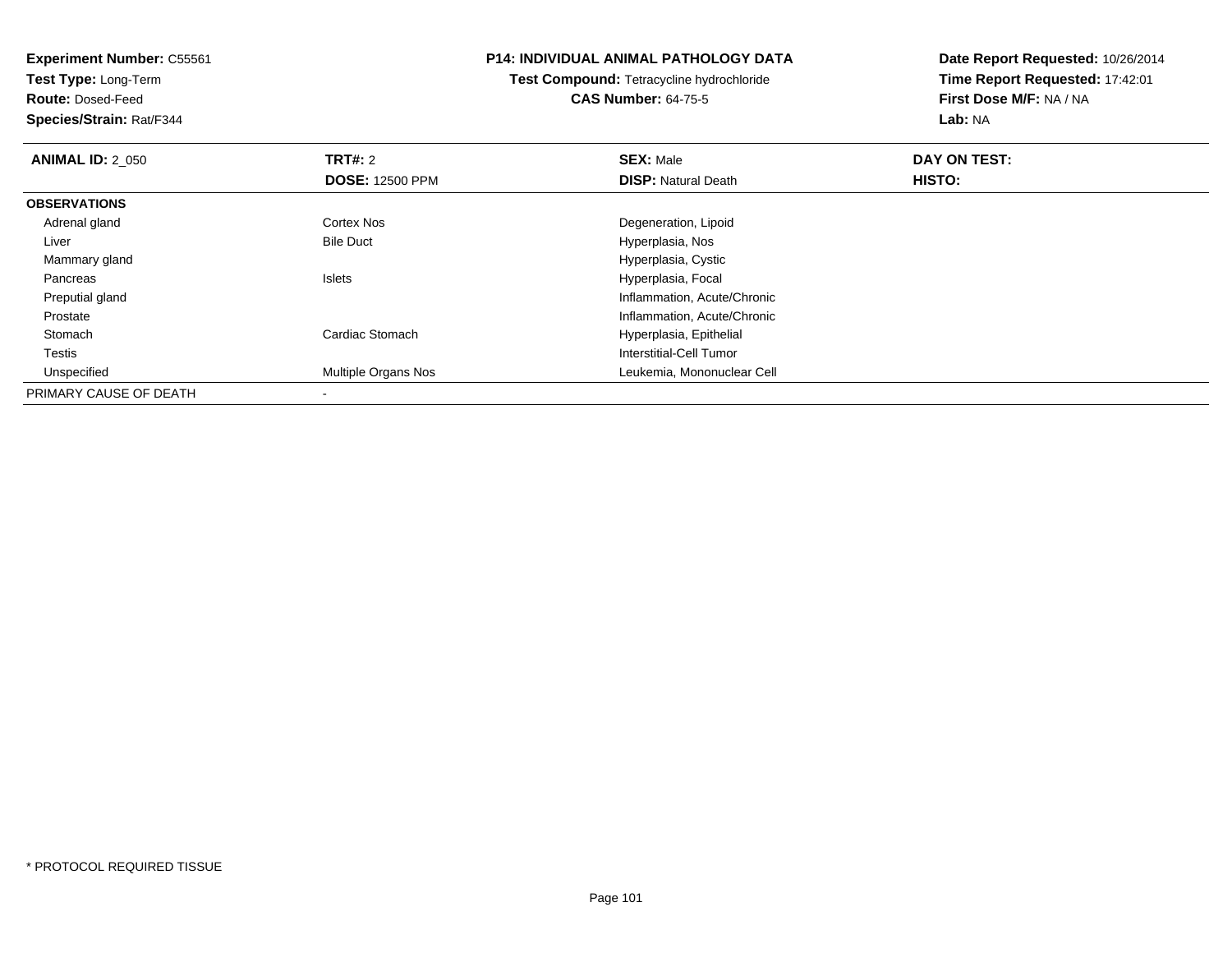**Test Type:** Long-Term

**Route:** Dosed-Feed

**Species/Strain:** Rat/F344

### **P14: INDIVIDUAL ANIMAL PATHOLOGY DATA**

**Test Compound:** Tetracycline hydrochloride**CAS Number:** 64-75-5

| <b>ANIMAL ID: 3_101</b> | TRT#: 3                   | <b>SEX: Male</b>                | DAY ON TEST: |  |
|-------------------------|---------------------------|---------------------------------|--------------|--|
|                         | <b>DOSE: 0</b>            | <b>DISP:</b> Moribund Sacrifice | HISTO:       |  |
| <b>OBSERVATIONS</b>     |                           |                                 |              |  |
| Adrenal gland           | Cortex Nos                | Degeneration, Lipoid            |              |  |
|                         | Cortex Nos                | Hyperplasia, Focal              |              |  |
|                         | Medulla                   | Pheochromocytoma                |              |  |
| Kidney                  |                           | Nephropathy                     |              |  |
|                         | Tubule                    | Pigmentation, Nos               |              |  |
| Liver                   | <b>Bile Duct</b>          | Hyperplasia, Nos                |              |  |
| Pituitary gland         | <b>Anterior Pituitary</b> | Cyst, Nos                       |              |  |
| Preputial gland         |                           | Inflammation, Acute/Chronic     |              |  |
| Seminal vesicle         |                           | Atrophy, Nos                    |              |  |
| Testis                  |                           | Hyperplasia, Interstitial Cell  |              |  |
|                         |                           | Interstitial-Cell Tumor         |              |  |
| Unspecified             | Multiple Organs Nos       | Leukemia, Mononuclear Cell      |              |  |
| PRIMARY CAUSE OF DEATH  |                           |                                 |              |  |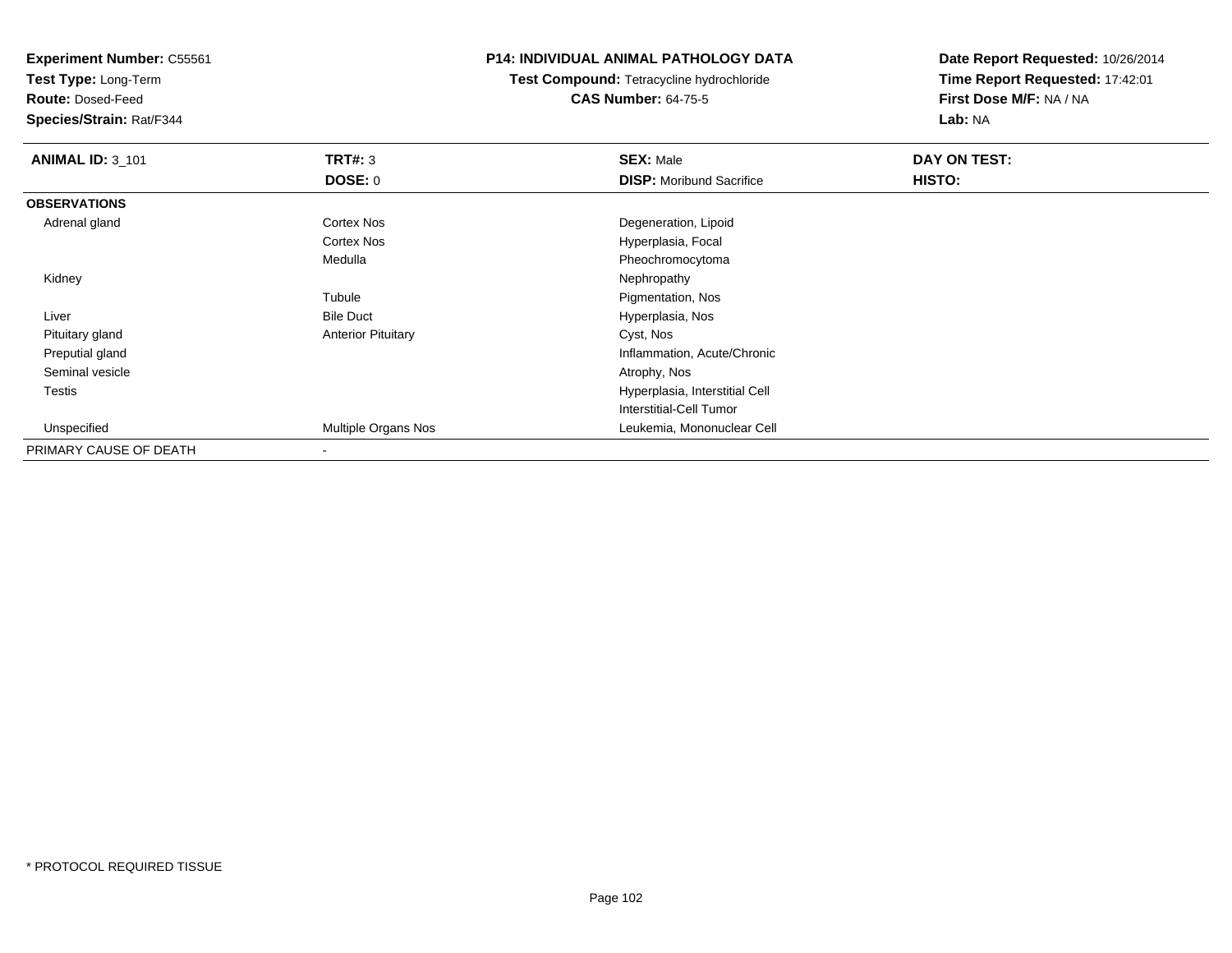**Test Type:** Long-Term

**Route:** Dosed-Feed

**Species/Strain:** Rat/F344

### **P14: INDIVIDUAL ANIMAL PATHOLOGY DATA**

**Test Compound:** Tetracycline hydrochloride**CAS Number:** 64-75-5

| <b>ANIMAL ID: 3_102</b> | TRT#: 3                    | <b>SEX: Male</b>            | DAY ON TEST: |  |
|-------------------------|----------------------------|-----------------------------|--------------|--|
|                         | <b>DOSE: 0</b>             | <b>DISP: Natural Death</b>  | HISTO:       |  |
| <b>OBSERVATIONS</b>     |                            |                             |              |  |
| Heart                   | Myocardium Nos             | Degeneration, Nos           |              |  |
| Kidney                  |                            | Nephropathy                 |              |  |
| Liver                   | <b>Bile Duct</b>           | Hyperplasia, Nos            |              |  |
| Nasal cavity            | <b>Turbinate Nos</b>       | Inflammation, Chronic Focal |              |  |
| Pancreas                | Acinus                     | Atrophy, Focal              |              |  |
| Preputial gland         |                            | Inflammation, Acute/Chronic |              |  |
| Prostate                |                            | Inflammation, Acute/Chronic |              |  |
| Seminal vesicle         |                            | Atrophy, Nos                |              |  |
| Testis                  |                            | Interstitial-Cell Tumor     |              |  |
| Unspecified             | <b>Multiple Organs Nos</b> | Leukemia, Mononuclear Cell  |              |  |
| PRIMARY CAUSE OF DEATH  |                            |                             |              |  |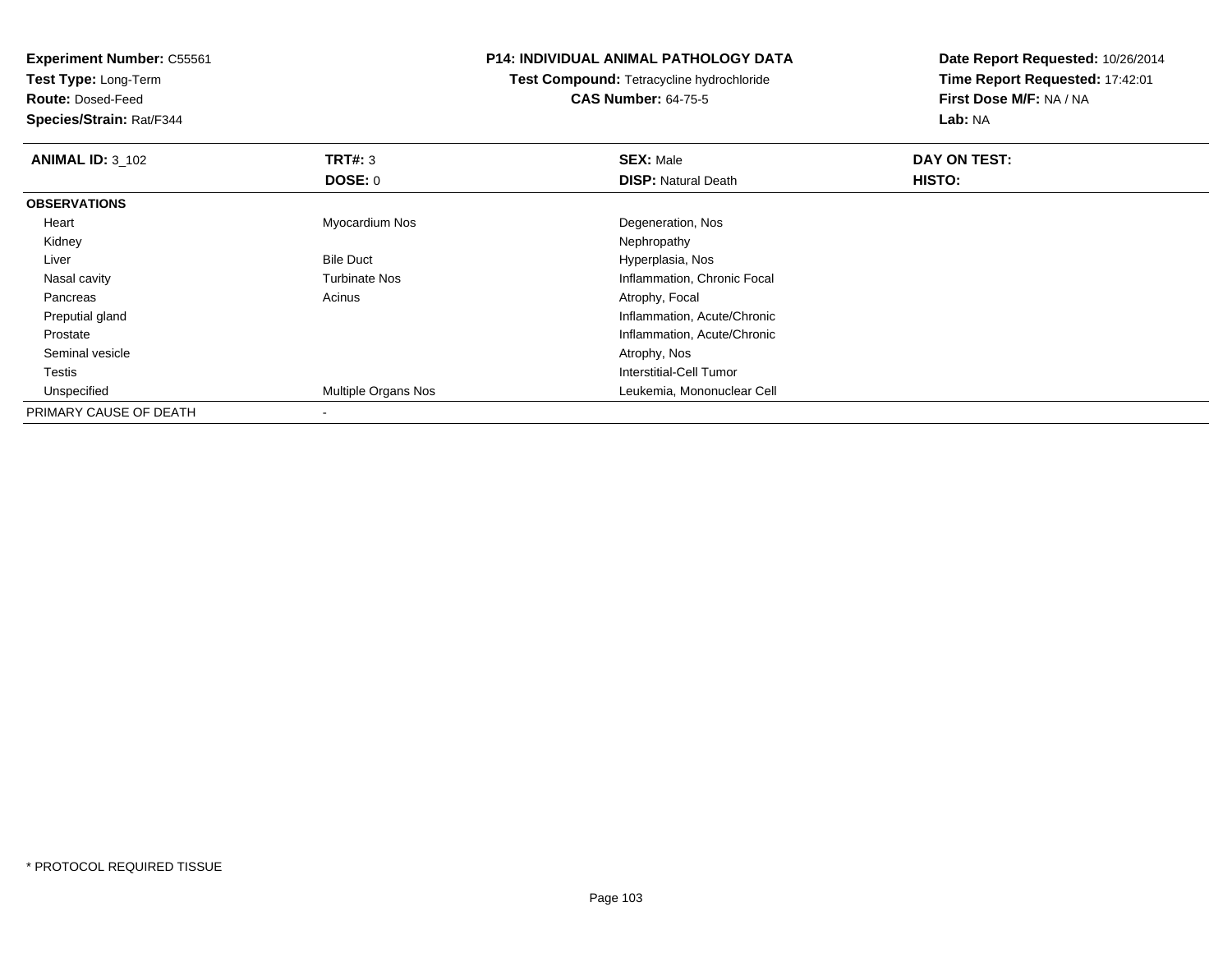| <b>Experiment Number: C55561</b><br>Test Type: Long-Term |                      | <b>P14: INDIVIDUAL ANIMAL PATHOLOGY DATA</b> | Date Report Requested: 10/26/2014<br>Time Report Requested: 17:42:01 |  |
|----------------------------------------------------------|----------------------|----------------------------------------------|----------------------------------------------------------------------|--|
|                                                          |                      | Test Compound: Tetracycline hydrochloride    |                                                                      |  |
| <b>Route: Dosed-Feed</b>                                 |                      | <b>CAS Number: 64-75-5</b>                   | First Dose M/F: NA / NA                                              |  |
| Species/Strain: Rat/F344                                 |                      |                                              | Lab: NA                                                              |  |
| <b>ANIMAL ID: 3_103</b>                                  | <b>TRT#: 3</b>       | <b>SEX: Male</b>                             | DAY ON TEST:                                                         |  |
|                                                          | DOSE: 0              | <b>DISP:</b> Moribund Sacrifice              | HISTO:                                                               |  |
| <b>OBSERVATIONS</b>                                      |                      |                                              |                                                                      |  |
| Heart                                                    | Myocardium Nos       | Degeneration, Nos                            |                                                                      |  |
| Kidney                                                   |                      | Nephropathy                                  |                                                                      |  |
| Nasal cavity                                             | <b>Turbinate Nos</b> | Inflammation, Chronic Focal                  |                                                                      |  |
| Pancreas                                                 | Acinus               | Atrophy, Focal                               |                                                                      |  |
| Preputial gland                                          |                      | Inflammation, Acute/Chronic                  |                                                                      |  |
| Prostate                                                 |                      | Inflammation, Acute/Chronic                  |                                                                      |  |
| Testis                                                   |                      | Hyperplasia, Interstitial Cell               |                                                                      |  |
|                                                          |                      | Interstitial-Cell Tumor                      |                                                                      |  |
| PRIMARY CAUSE OF DEATH                                   |                      |                                              |                                                                      |  |

-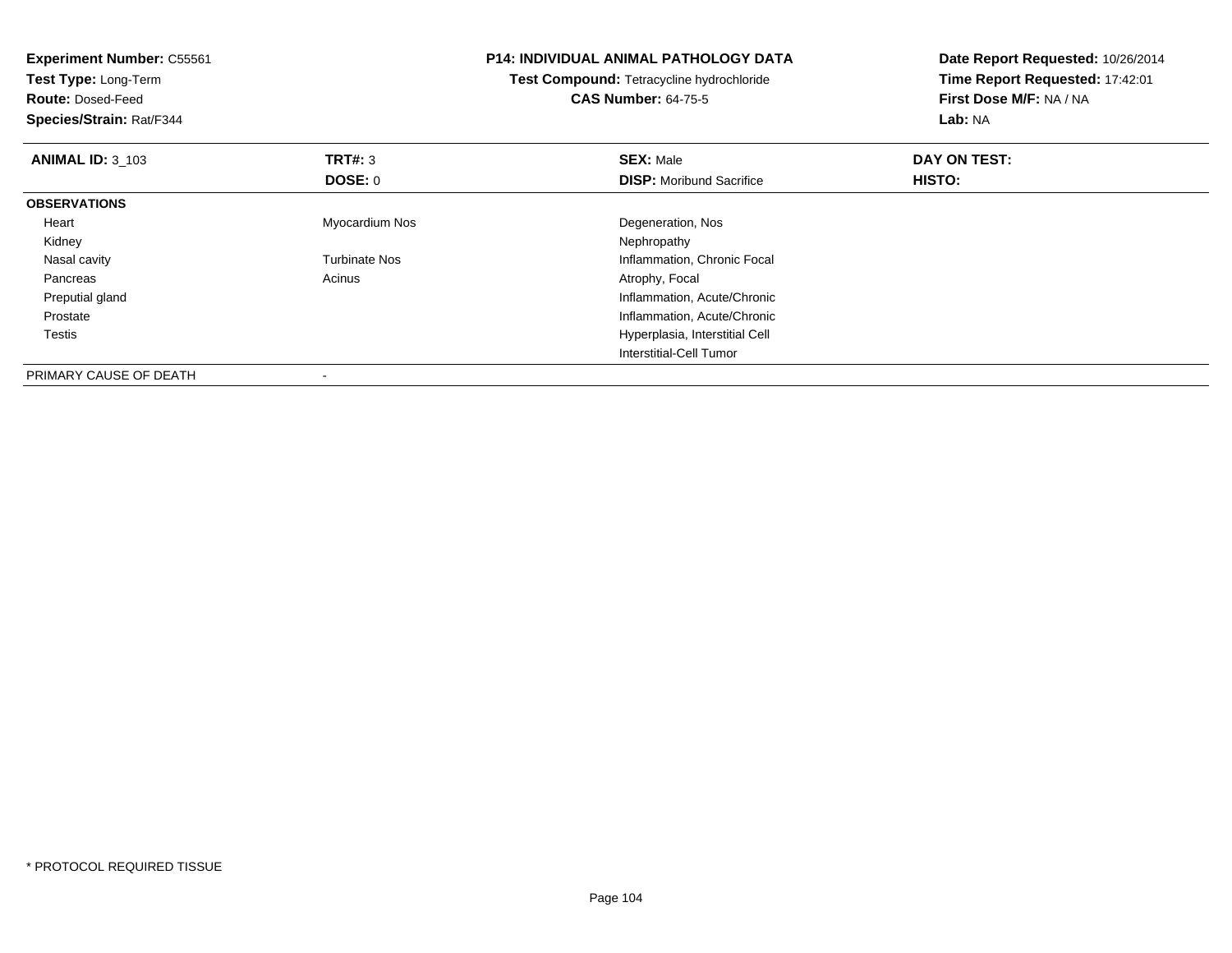**Test Type:** Long-Term

**Route:** Dosed-Feed

**Species/Strain:** Rat/F344

## **P14: INDIVIDUAL ANIMAL PATHOLOGY DATA**

**Test Compound:** Tetracycline hydrochloride**CAS Number:** 64-75-5

| <b>ANIMAL ID: 3_104</b> | <b>TRT#: 3</b>            | <b>SEX: Male</b>                | DAY ON TEST:  |  |
|-------------------------|---------------------------|---------------------------------|---------------|--|
|                         | <b>DOSE: 0</b>            | <b>DISP:</b> Moribund Sacrifice | <b>HISTO:</b> |  |
| <b>OBSERVATIONS</b>     |                           |                                 |               |  |
| Adrenal gland           | <b>Cortex Nos</b>         | Degeneration, Lipoid            |               |  |
|                         | Medulla                   | Pheochromocytoma                |               |  |
| Brain                   | Cerebrum                  | Cyst, Hemorrhagic               |               |  |
| Heart                   | Myocardium Nos            | Degeneration, Nos               |               |  |
| Kidney                  |                           | Nephrosis, Nos                  |               |  |
| Liver                   | <b>Bile Duct</b>          | Hyperplasia, Nos                |               |  |
| Pituitary gland         | <b>Anterior Pituitary</b> | Adenoma, Nos                    |               |  |
|                         | <b>Anterior Pituitary</b> | Cyst, Nos                       |               |  |
| Preputial gland         |                           | Inflammation, Acute/Chronic     |               |  |
| Seminal vesicle         |                           | Atrophy, Nos                    |               |  |
| <b>Testis</b>           |                           | Atrophy, Nos                    |               |  |
|                         |                           | Hyperplasia, Interstitial Cell  |               |  |
| Thyroid                 |                           | C-Cell Carcinoma                |               |  |
| Unspecified             |                           | Fibroma                         |               |  |
|                         | Multiple Organs Nos       | Leukemia, Mononuclear Cell      |               |  |
| PRIMARY CAUSE OF DEATH  | $\overline{\phantom{a}}$  |                                 |               |  |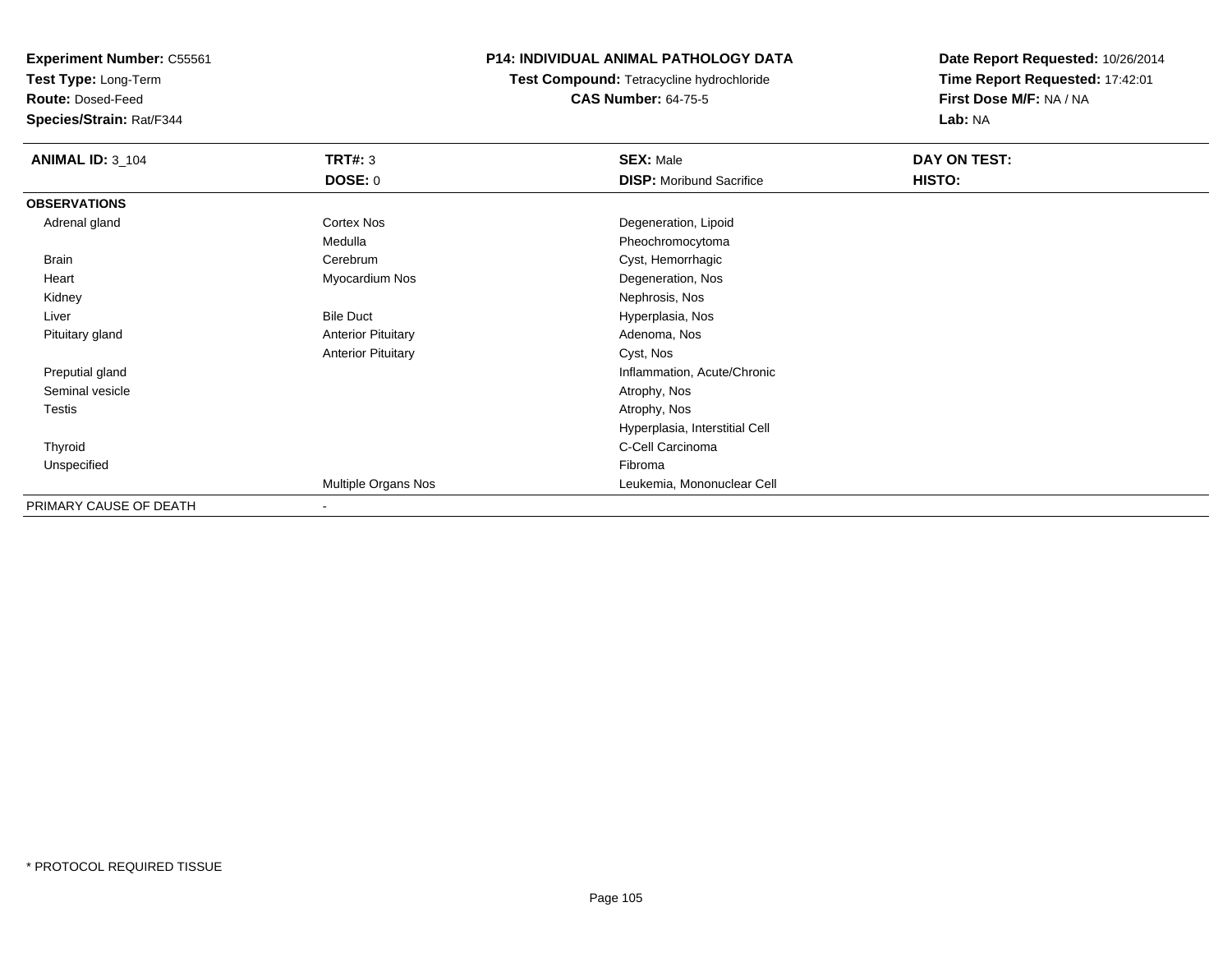**Test Type:** Long-Term

**Route:** Dosed-Feed

**Species/Strain:** Rat/F344

## **P14: INDIVIDUAL ANIMAL PATHOLOGY DATA**

**Test Compound:** Tetracycline hydrochloride**CAS Number:** 64-75-5

| <b>ANIMAL ID: 3_105</b> | TRT#: 3<br><b>DOSE: 0</b> | <b>SEX: Male</b><br><b>DISP: Terminal Sacrifice</b> | DAY ON TEST:<br>HISTO: |
|-------------------------|---------------------------|-----------------------------------------------------|------------------------|
|                         |                           |                                                     |                        |
| <b>OBSERVATIONS</b>     |                           |                                                     |                        |
| Adrenal gland           | Cortex Nos                | Angiectasis                                         |                        |
| Heart                   | Myocardium Nos            | Degeneration, Nos                                   |                        |
| Kidney                  |                           | Nephropathy                                         |                        |
| Liver                   |                           | Angiectasis                                         |                        |
|                         |                           | Degeneration, Cystic                                |                        |
|                         | <b>Bile Duct</b>          | Hyperplasia, Nos                                    |                        |
| Lung                    |                           | Perivasculitis                                      |                        |
| Nasal cavity            | <b>Turbinate Nos</b>      | Inflammation, Chronic Focal                         |                        |
| Preputial gland         |                           | Inflammation, Acute/Chronic                         |                        |
| Seminal vesicle         |                           | Atrophy, Nos                                        |                        |
| <b>Testis</b>           |                           | Interstitial-Cell Tumor                             |                        |
| Thyroid                 |                           | Hyperplasia, C Cell                                 |                        |
| Unspecified             | Multiple Organs Nos       | Leukemia, Mononuclear Cell                          |                        |
| PRIMARY CAUSE OF DEATH  |                           |                                                     |                        |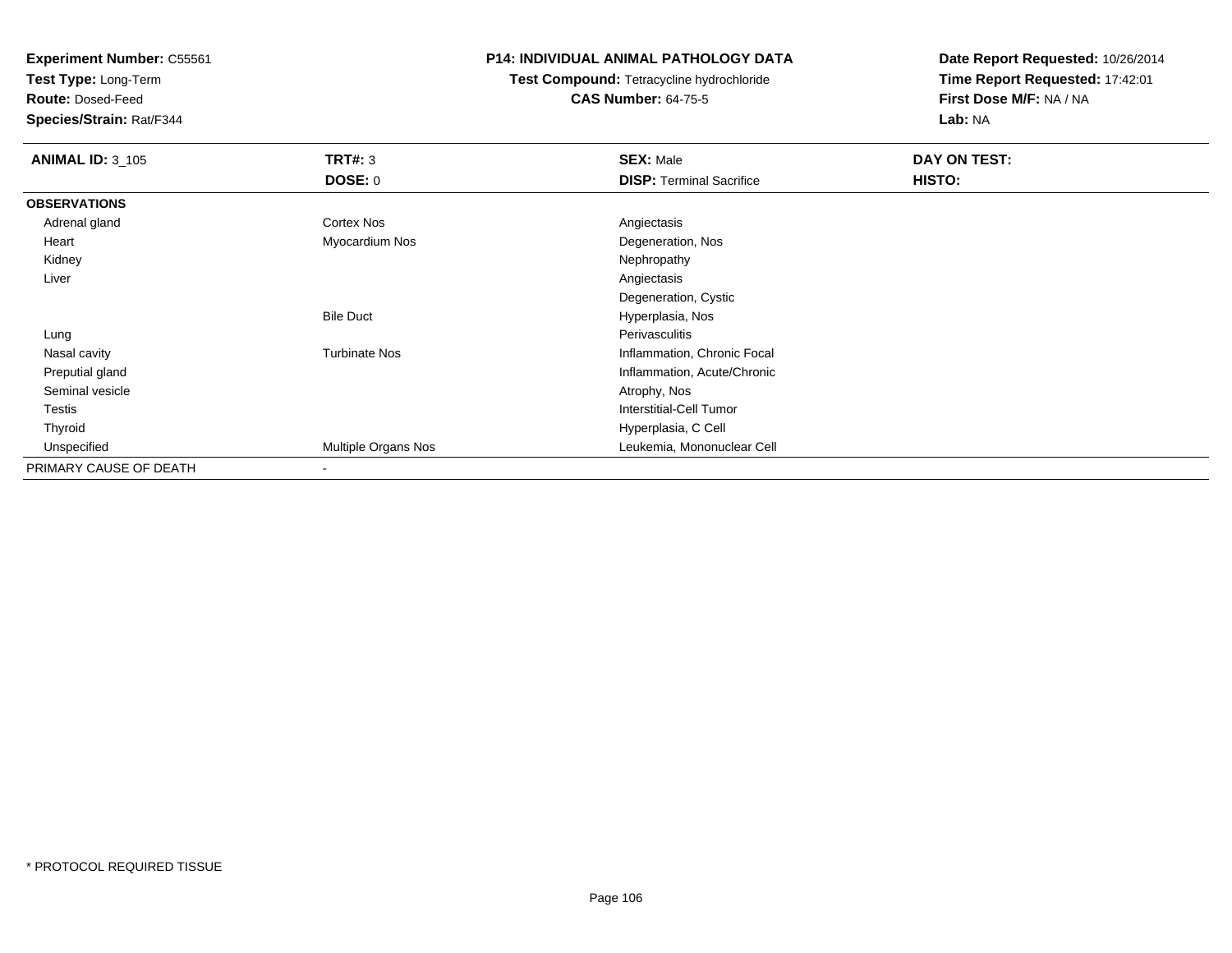**Experiment Number:** C55561**Test Type:** Long-Term**Route:** Dosed-Feed **Species/Strain:** Rat/F344**P14: INDIVIDUAL ANIMAL PATHOLOGY DATATest Compound:** Tetracycline hydrochloride**CAS Number:** 64-75-5**Date Report Requested:** 10/26/2014**Time Report Requested:** 17:42:01**First Dose M/F:** NA / NA**Lab:** NA**ANIMAL ID:** 3\_106 **TRT#:** <sup>3</sup> **SEX:** Male **DAY ON TEST: DOSE:** 0**DISP:** Moribund Sacrifice **HISTO: OBSERVATIONS** Adrenal glandMedulla **Pheochromocytoma**  Heart Myocardium NosDegeneration, Nos<br>Nephropathy Kidneyy the control of the control of the control of the control of the control of the control of the control of the control of the control of the control of the control of the control of the control of the control of the contro LiverBile Duct **Hyperplasia**, Nos PancreasAcinus **Acinus** Atrophy, Focal Pituitary glandAnterior Pituitary **Hyperplasia, Focal**<br>Fibrosis Spleenn and the contract of the contract of the contract of the contract of the contract of the contract of the contract of the contract of the contract of the contract of the contract of the contract of the contract of the cont Testis Hyperplasia, Interstitial Cell Interstitial-Cell Tumor UnspecifiedMultiple Organs Nos Leukemia, Mononuclear Cell

PRIMARY CAUSE OF DEATH-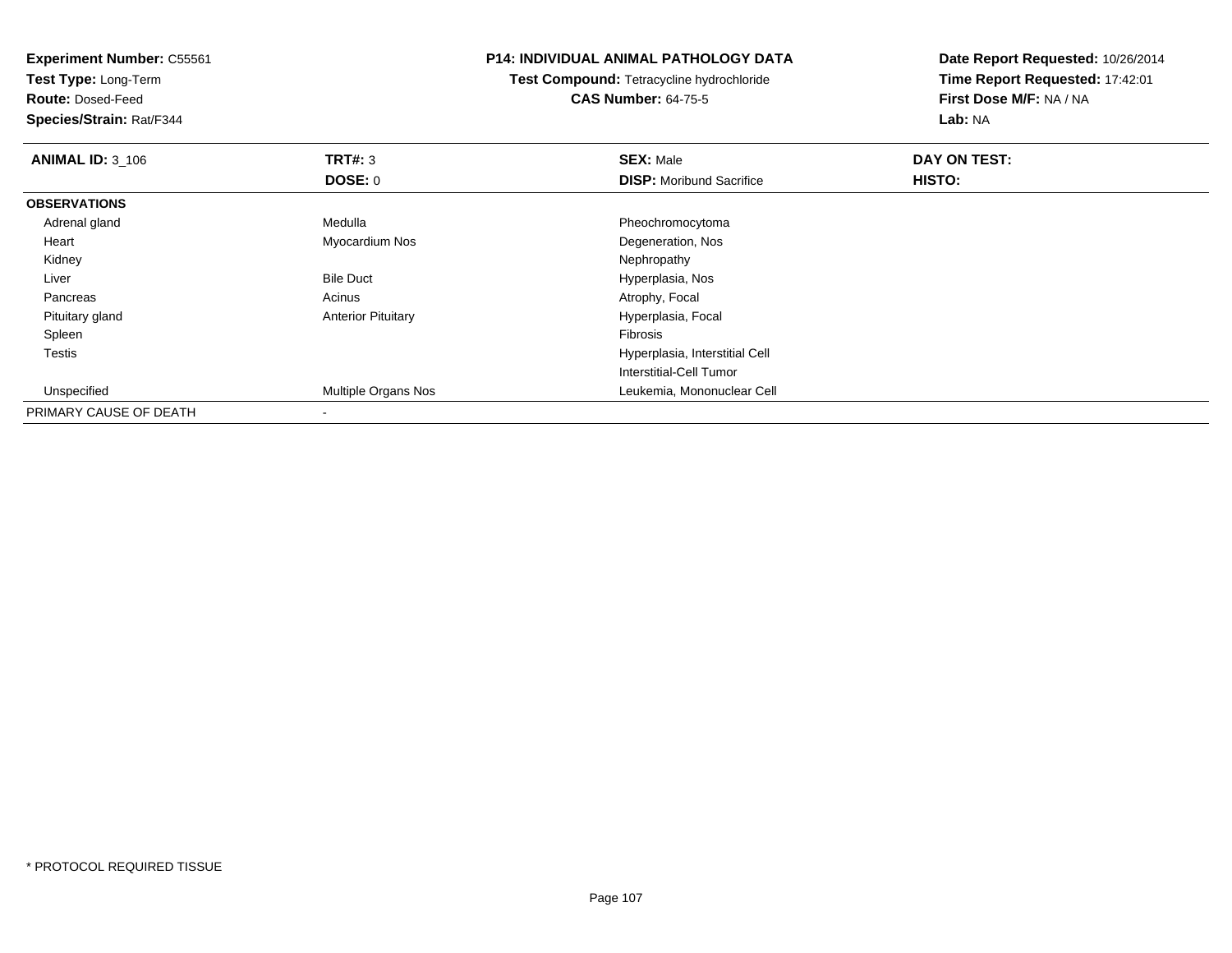**Test Type:** Long-Term

**Route:** Dosed-Feed

**Species/Strain:** Rat/F344

### **P14: INDIVIDUAL ANIMAL PATHOLOGY DATA**

**Test Compound:** Tetracycline hydrochloride**CAS Number:** 64-75-5

| <b>ANIMAL ID: 3 107</b> | TRT#: 3                  | <b>SEX: Male</b>                | DAY ON TEST: |
|-------------------------|--------------------------|---------------------------------|--------------|
|                         | DOSE: 0                  | <b>DISP: Terminal Sacrifice</b> | HISTO:       |
| <b>OBSERVATIONS</b>     |                          |                                 |              |
| Adrenal gland           | <b>Cortex Nos</b>        | Angiectasis                     |              |
|                         | <b>Cortex Nos</b>        | Degeneration, Lipoid            |              |
|                         | Medulla                  | Hyperplasia, Focal              |              |
| Heart                   | Myocardium Nos           | Degeneration, Nos               |              |
| Kidney                  |                          | Nephropathy                     |              |
| Liver                   |                          | Cytoplasmic Change, Basophilic  |              |
| Lung                    |                          | Perivasculitis                  |              |
| Pancreas                | Acinus                   | Atrophy, Focal                  |              |
| Preputial gland         |                          | Inflammation, Acute/Chronic     |              |
| Testis                  |                          | Hyperplasia, Interstitial Cell  |              |
|                         |                          | Interstitial-Cell Tumor         |              |
| Unspecified             | Multiple Organs Nos      | Leukemia, Mononuclear Cell      |              |
| PRIMARY CAUSE OF DEATH  | $\overline{\phantom{a}}$ |                                 |              |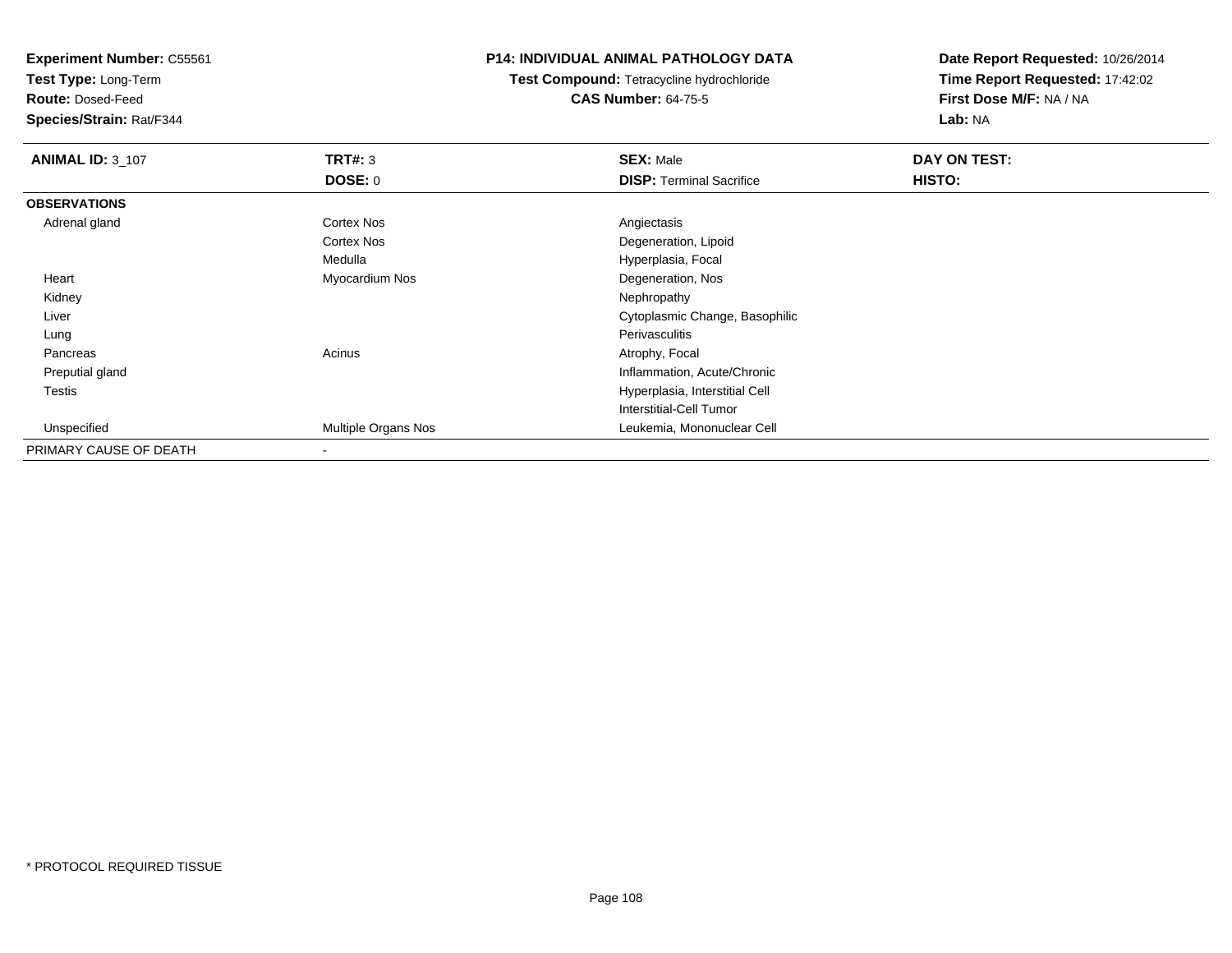**Test Type:** Long-Term

**Route:** Dosed-Feed

**Species/Strain:** Rat/F344

# **P14: INDIVIDUAL ANIMAL PATHOLOGY DATA**

**Test Compound:** Tetracycline hydrochloride**CAS Number:** 64-75-5

| <b>ANIMAL ID: 3_108</b> | TRT#: 3                    | <b>SEX: Male</b>                | DAY ON TEST: |  |
|-------------------------|----------------------------|---------------------------------|--------------|--|
|                         | <b>DOSE: 0</b>             | <b>DISP: Terminal Sacrifice</b> | HISTO:       |  |
| <b>OBSERVATIONS</b>     |                            |                                 |              |  |
| Adrenal gland           | Cortex Nos                 | Degeneration, Lipoid            |              |  |
|                         | Medulla                    | Pheochromocytoma                |              |  |
| Heart                   | Myocardium Nos             | Degeneration, Nos               |              |  |
| Kidney                  |                            | Nephropathy                     |              |  |
| Liver                   | <b>Bile Duct</b>           | Hyperplasia, Nos                |              |  |
| Lung                    |                            | Inflammation, Chronic Focal     |              |  |
| Nasal cavity            | <b>Turbinate Nos</b>       | Inflammation, Chronic Focal     |              |  |
| Pancreas                | Acinus                     | Atrophy, Focal                  |              |  |
| Spleen                  |                            | Fibrosis                        |              |  |
| Testis                  |                            | Hyperplasia, Interstitial Cell  |              |  |
|                         |                            | Interstitial-Cell Tumor         |              |  |
| Unspecified             | <b>Multiple Organs Nos</b> | Leukemia, Mononuclear Cell      |              |  |
| PRIMARY CAUSE OF DEATH  |                            |                                 |              |  |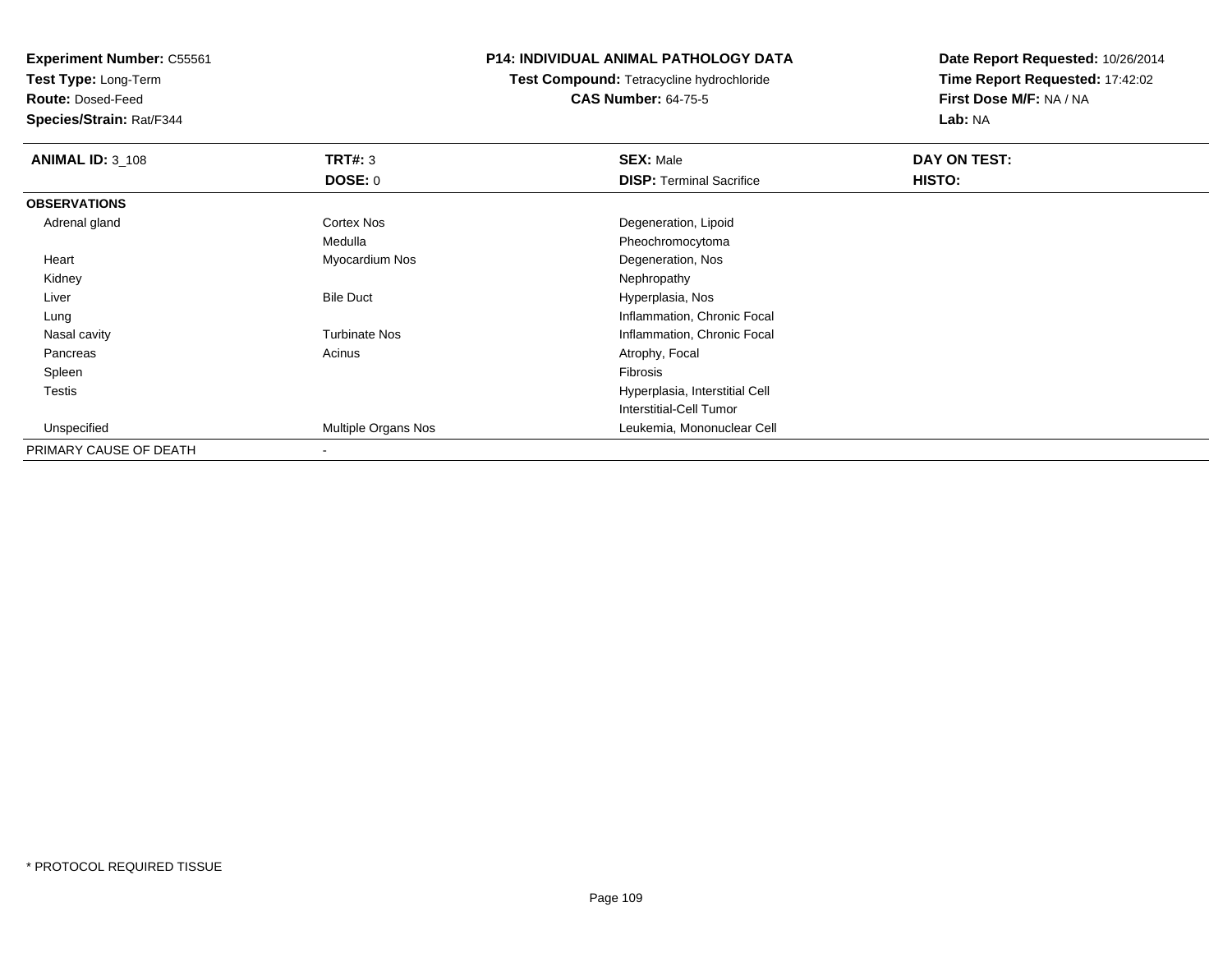**Test Type:** Long-Term

**Route:** Dosed-Feed

**Species/Strain:** Rat/F344

# **P14: INDIVIDUAL ANIMAL PATHOLOGY DATA**

**Test Compound:** Tetracycline hydrochloride**CAS Number:** 64-75-5

| <b>ANIMAL ID: 3 109</b> | TRT#: 3                   | <b>SEX: Male</b>                | DAY ON TEST: |
|-------------------------|---------------------------|---------------------------------|--------------|
|                         | DOSE: 0                   | <b>DISP:</b> Moribund Sacrifice | HISTO:       |
| <b>OBSERVATIONS</b>     |                           |                                 |              |
| Heart                   | Myocardium Nos            | Degeneration, Nos               |              |
| Intestine Small         | <b>Mesentery Nos</b>      | Necrosis, Fat                   |              |
| Kidney                  |                           | Nephropathy                     |              |
| Liver                   |                           | Cytoplasmic Change, Basophilic  |              |
|                         | <b>Bile Duct</b>          | Hyperplasia, Nos                |              |
| Pituitary gland         | <b>Anterior Pituitary</b> | Adenoma, Nos                    |              |
| Preputial gland         |                           | Adenoma, Nos                    |              |
| Prostate                |                           | Inflammation, Acute/Chronic     |              |
| Testis                  |                           | Atrophy, Nos                    |              |
|                         |                           | Interstitial-Cell Tumor         |              |
| Thyroid                 |                           | C-Cell Adenoma                  |              |
| Unspecified             | Multiple Organs Nos       | Leukemia, Mononuclear Cell      |              |
| PRIMARY CAUSE OF DEATH  | $\overline{\phantom{a}}$  |                                 |              |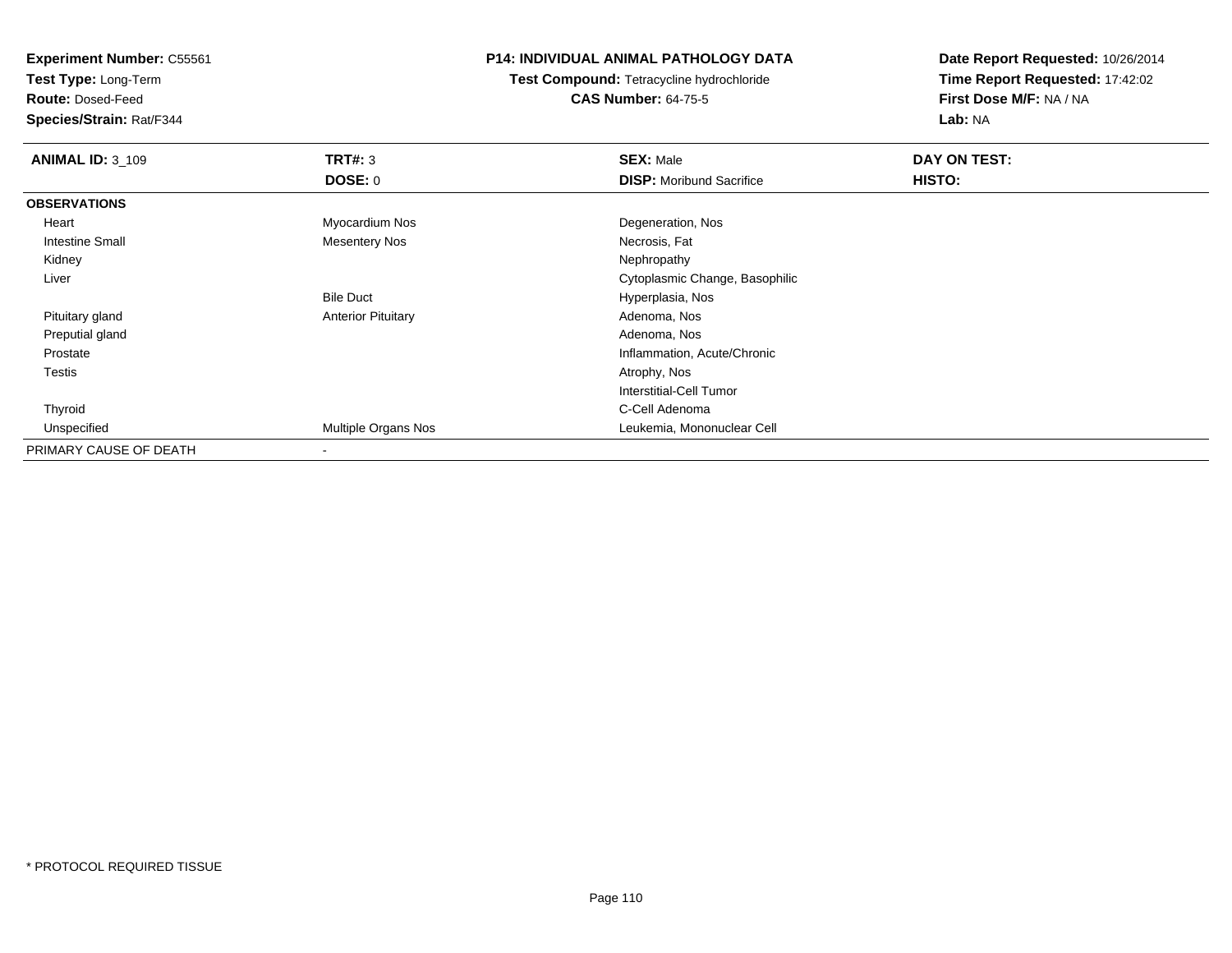**Test Type:** Long-Term

**Route:** Dosed-Feed

**Species/Strain:** Rat/F344

# **P14: INDIVIDUAL ANIMAL PATHOLOGY DATA**

**Test Compound:** Tetracycline hydrochloride**CAS Number:** 64-75-5

| <b>ANIMAL ID: 3_110</b> | TRT#: 3                   | <b>SEX: Male</b>                | DAY ON TEST: |  |
|-------------------------|---------------------------|---------------------------------|--------------|--|
|                         | <b>DOSE: 0</b>            | <b>DISP:</b> Moribund Sacrifice | HISTO:       |  |
| <b>OBSERVATIONS</b>     |                           |                                 |              |  |
| Adrenal gland           | Medulla                   | Hyperplasia, Focal              |              |  |
| Heart                   | Myocardium Nos            | Degeneration, Nos               |              |  |
| Kidney                  |                           | Nephropathy                     |              |  |
| Liver                   |                           | Cytoplasmic Change, Basophilic  |              |  |
|                         |                           | Degeneration, Lipoid            |              |  |
| Lung                    |                           | C-Cell Carcinoma, Metastatic    |              |  |
| Mammary gland           |                           | Hyperplasia, Cystic             |              |  |
| Pituitary gland         | <b>Anterior Pituitary</b> | Adenoma, Nos                    |              |  |
| Seminal vesicle         |                           | Atrophy, Nos                    |              |  |
| Stomach                 | Mucosa                    | Cyst, Multiple                  |              |  |
| Testis                  |                           | <b>Interstitial-Cell Tumor</b>  |              |  |
| Thyroid                 |                           | C-Cell Carcinoma                |              |  |
| Zymbal gland            |                           | C-Cell Carcinoma, Invasive      |              |  |
| PRIMARY CAUSE OF DEATH  |                           |                                 |              |  |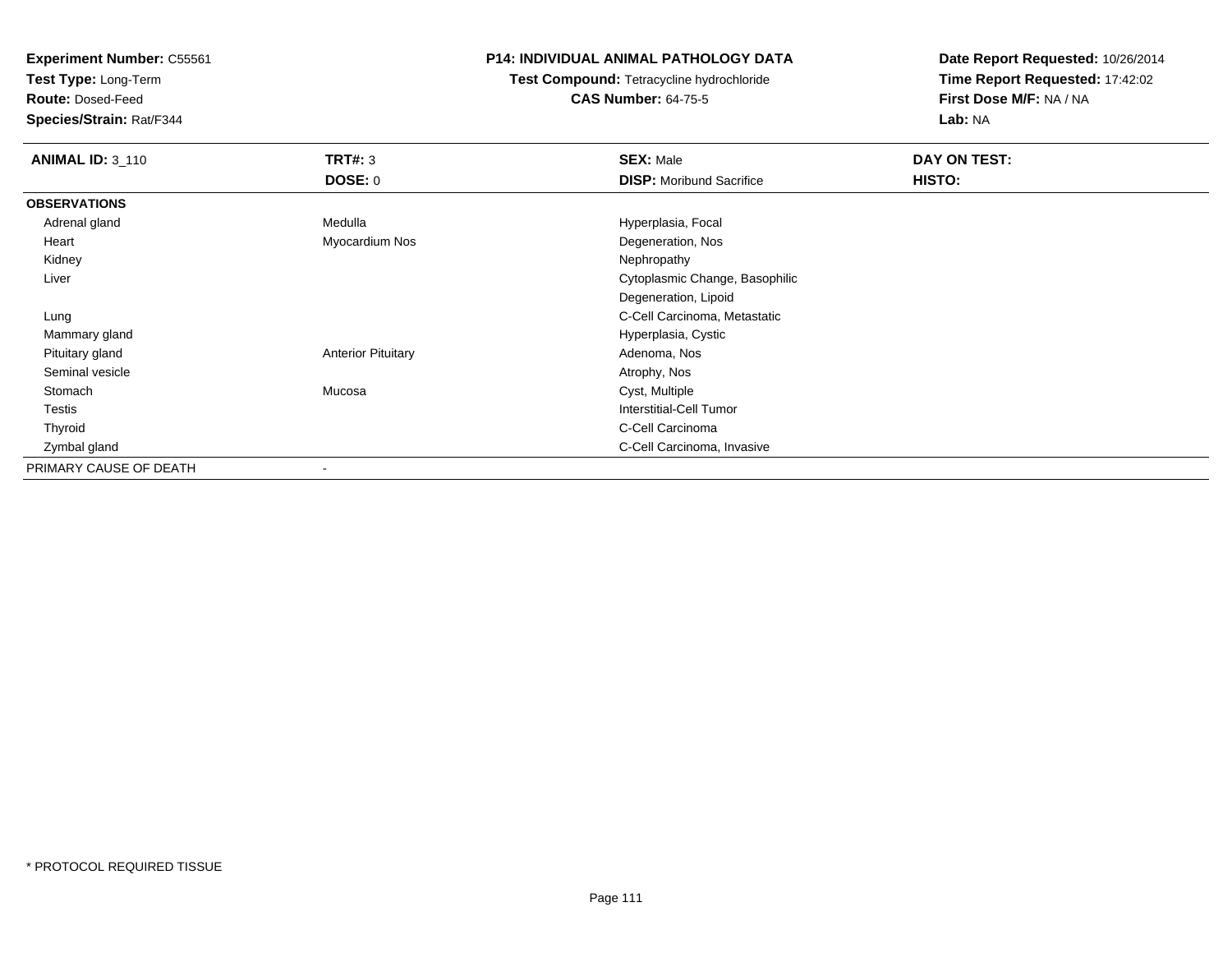| <b>Experiment Number: C55561</b><br>Test Type: Long-Term<br><b>Route: Dosed-Feed</b><br>Species/Strain: Rat/F344 |                  | P14: INDIVIDUAL ANIMAL PATHOLOGY DATA<br>Test Compound: Tetracycline hydrochloride<br><b>CAS Number: 64-75-5</b> | Date Report Requested: 10/26/2014<br>Time Report Requested: 17:42:02<br>First Dose M/F: NA / NA<br>Lab: NA |
|------------------------------------------------------------------------------------------------------------------|------------------|------------------------------------------------------------------------------------------------------------------|------------------------------------------------------------------------------------------------------------|
| <b>ANIMAL ID: 3 111</b>                                                                                          | TRT#: 3          | <b>SEX: Male</b>                                                                                                 | DAY ON TEST:                                                                                               |
|                                                                                                                  | DOSE: 0          | <b>DISP:</b> Moribund Sacrifice                                                                                  | HISTO:                                                                                                     |
| <b>OBSERVATIONS</b>                                                                                              |                  |                                                                                                                  |                                                                                                            |
| Adrenal gland                                                                                                    | Cortex Nos       | Degeneration, Lipoid                                                                                             |                                                                                                            |
| Heart                                                                                                            | Myocardium Nos   | Degeneration, Nos                                                                                                |                                                                                                            |
| Kidney                                                                                                           |                  | Nephropathy                                                                                                      |                                                                                                            |
| Liver                                                                                                            | <b>Bile Duct</b> | Hyperplasia, Nos                                                                                                 |                                                                                                            |
| Preputial gland                                                                                                  |                  | Inflammation, Acute/Chronic                                                                                      |                                                                                                            |
| PRIMARY CAUSE OF DEATH                                                                                           |                  |                                                                                                                  |                                                                                                            |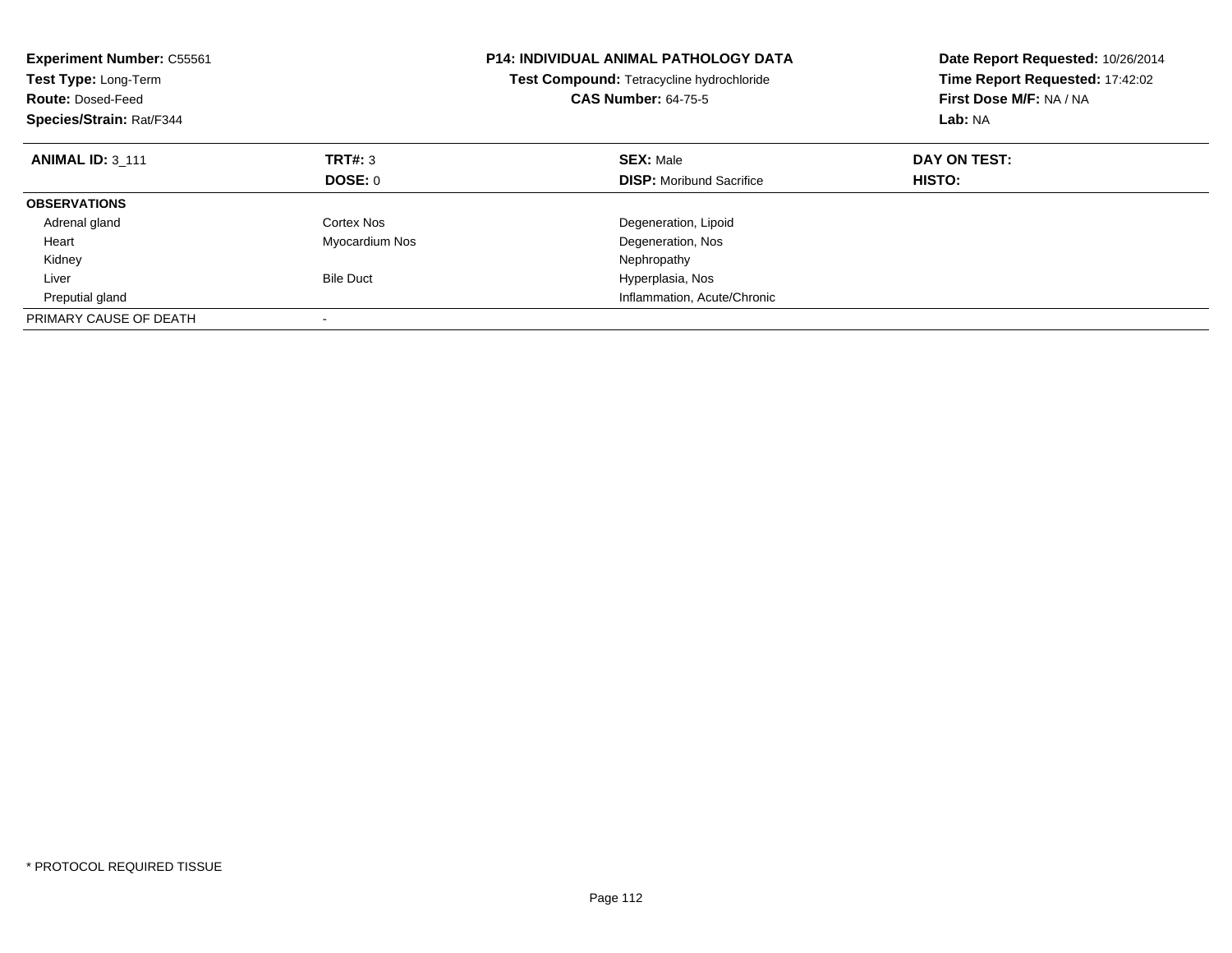| <b>Experiment Number: C55561</b><br><b>Test Type: Long-Term</b><br><b>Route: Dosed-Feed</b><br>Species/Strain: Rat/F344 |                      | <b>P14: INDIVIDUAL ANIMAL PATHOLOGY DATA</b><br><b>Test Compound: Tetracycline hydrochloride</b><br><b>CAS Number: 64-75-5</b> | Date Report Requested: 10/26/2014<br>Time Report Requested: 17:42:02<br>First Dose M/F: NA / NA<br>Lab: NA |
|-------------------------------------------------------------------------------------------------------------------------|----------------------|--------------------------------------------------------------------------------------------------------------------------------|------------------------------------------------------------------------------------------------------------|
| <b>ANIMAL ID: 3 112</b>                                                                                                 | TRT#: 3              | <b>SEX: Male</b>                                                                                                               | DAY ON TEST:                                                                                               |
|                                                                                                                         | DOSE: 0              | <b>DISP:</b> Natural Death                                                                                                     | HISTO:                                                                                                     |
| <b>OBSERVATIONS</b>                                                                                                     |                      |                                                                                                                                |                                                                                                            |
| Nasal cavity                                                                                                            | <b>Turbinate Nos</b> | Inflammation, Chronic Focal                                                                                                    |                                                                                                            |
| Pancreas                                                                                                                | Acinus               | Atrophy, Focal                                                                                                                 |                                                                                                            |
| Preputial gland                                                                                                         |                      | Inflammation, Acute/Chronic                                                                                                    |                                                                                                            |
| Prostate                                                                                                                |                      | Inflammation, Acute/Chronic                                                                                                    |                                                                                                            |
| Unspecified                                                                                                             | Multiple Organs Nos  | Leukemia, Mononuclear Cell                                                                                                     |                                                                                                            |
| PRIMARY CAUSE OF DEATH                                                                                                  |                      |                                                                                                                                |                                                                                                            |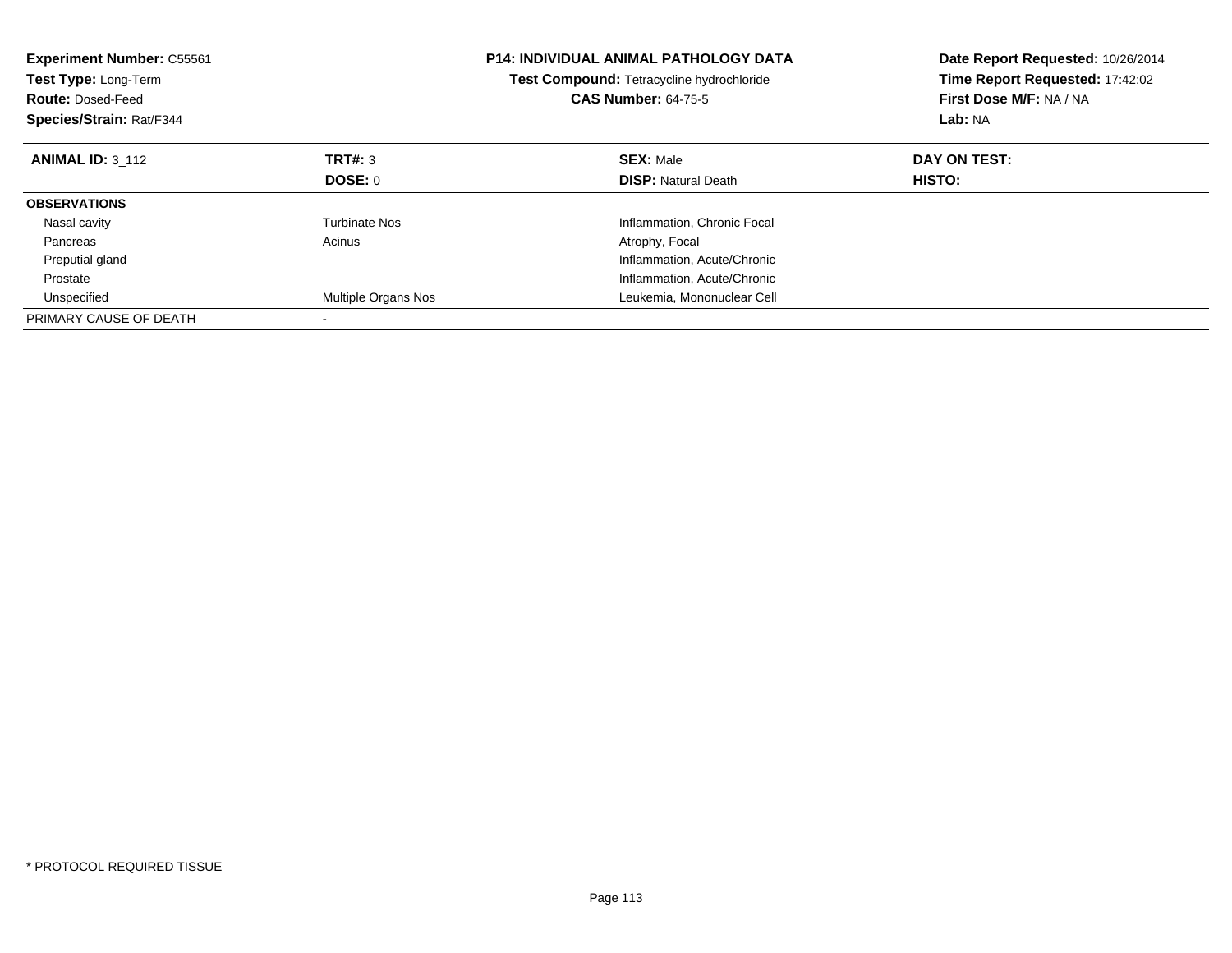**Experiment Number:** C55561**Test Type:** Long-Term**Route:** Dosed-Feed **Species/Strain:** Rat/F344**P14: INDIVIDUAL ANIMAL PATHOLOGY DATATest Compound:** Tetracycline hydrochloride**CAS Number:** 64-75-5**Date Report Requested:** 10/26/2014**Time Report Requested:** 17:42:02**First Dose M/F:** NA / NA**Lab:** NA**ANIMAL ID: 3 113 TRT#:** 3 **SEX:** Male **DAY ON TEST: DOSE:** 0**DISP:** Moribund Sacrifice **HISTO: OBSERVATIONS** Blood vessel Pulmonary Artery Nos Calcification, Nos Brain Cerebrum Hydrocephalus, Nos Heart Myocardium Nos Degeneration, Nos Kidneyy the control of the control of the control of the control of the control of the control of the control of the control of the control of the control of the control of the control of the control of the control of the contro Liver Degeneration, LipoidBile Duct Hyperplasia, Nos Pituitary glandAnterior Pituitary **Adenoma, Nos** Adenoma, Nos Prostate Inflammation, Acute/Chronic **Testis**  Hyperplasia, Interstitial Cell PRIMARY CAUSE OF DEATH-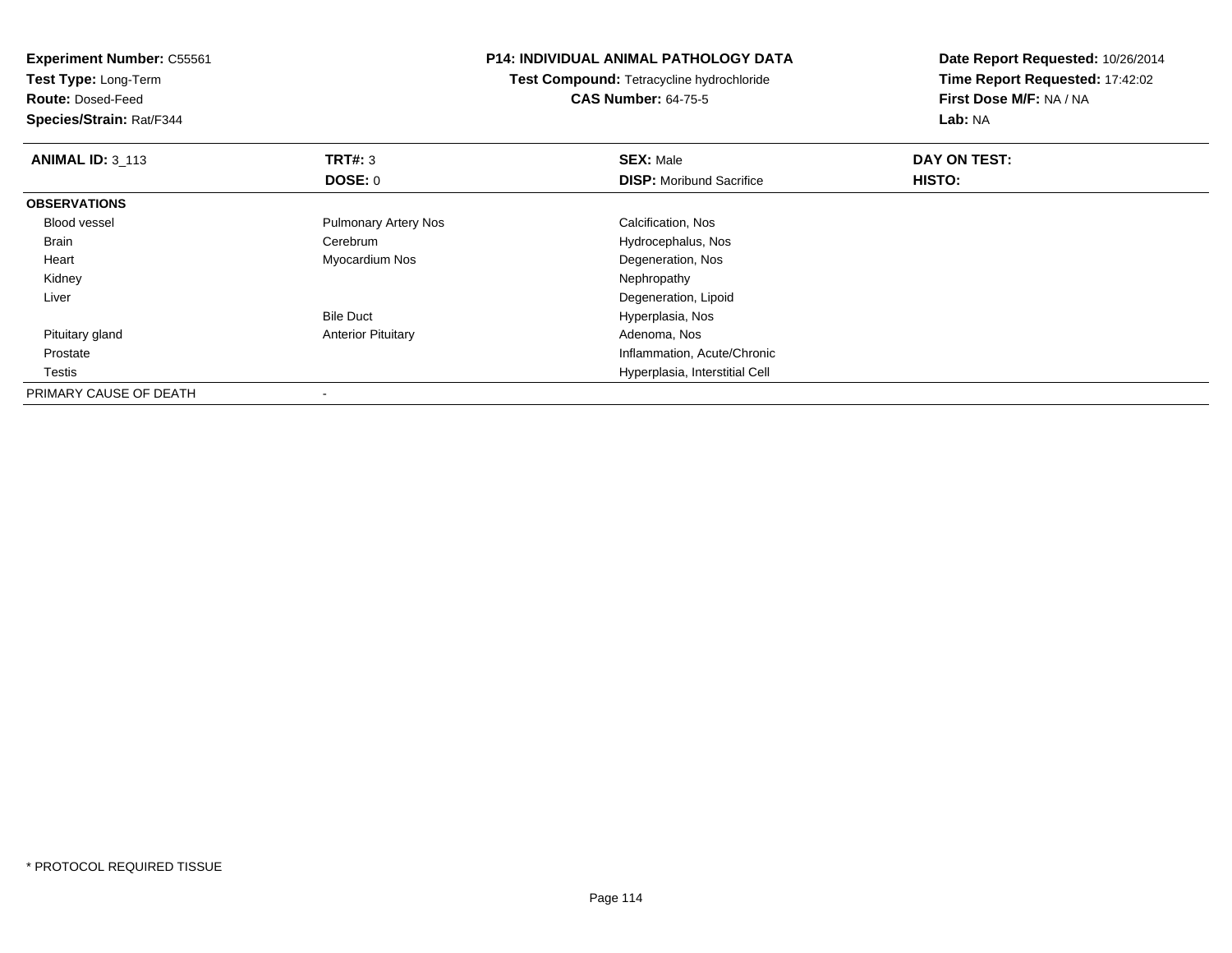**Test Type:** Long-Term

**Route:** Dosed-Feed

**Species/Strain:** Rat/F344

# **P14: INDIVIDUAL ANIMAL PATHOLOGY DATA**

**Test Compound:** Tetracycline hydrochloride**CAS Number:** 64-75-5

| <b>ANIMAL ID: 3 114</b> | TRT#: 3                   | <b>SEX: Male</b>                | DAY ON TEST: |  |
|-------------------------|---------------------------|---------------------------------|--------------|--|
|                         | <b>DOSE: 0</b>            | <b>DISP: Terminal Sacrifice</b> | HISTO:       |  |
| <b>OBSERVATIONS</b>     |                           |                                 |              |  |
| Adrenal gland           | Cortex Nos                | Degeneration, Lipoid            |              |  |
| Heart                   | Myocardium Nos            | Degeneration, Nos               |              |  |
| Kidney                  |                           | Nephropathy                     |              |  |
| Liver                   | <b>Bile Duct</b>          | Hyperplasia, Nos                |              |  |
| Nasal cavity            | <b>Turbinate Nos</b>      | Inflammation, Chronic Focal     |              |  |
| Pancreas                | Acinus                    | Atrophy, Focal                  |              |  |
| Pituitary gland         | <b>Anterior Pituitary</b> | Hyperplasia, Focal              |              |  |
| Preputial gland         |                           | Inflammation, Acute/Chronic     |              |  |
| Seminal vesicle         |                           | Atrophy, Nos                    |              |  |
| Testis                  |                           | Interstitial-Cell Tumor         |              |  |
| Thyroid                 |                           | C-Cell Adenoma                  |              |  |
| Unspecified             | Multiple Organs Nos       | Leukemia, Mononuclear Cell      |              |  |
| PRIMARY CAUSE OF DEATH  |                           |                                 |              |  |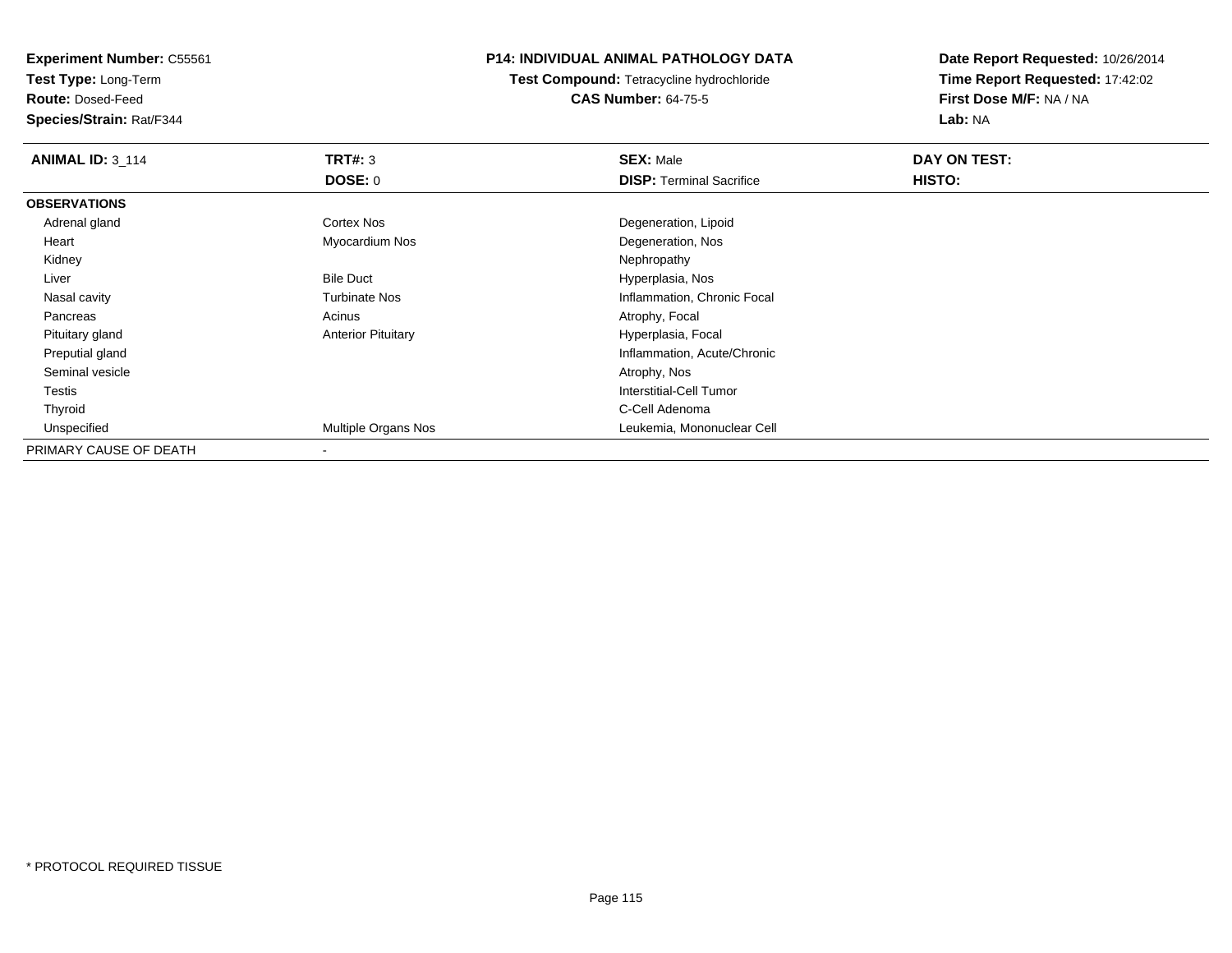**Test Type:** Long-Term

**Route:** Dosed-Feed

**Species/Strain:** Rat/F344

# **P14: INDIVIDUAL ANIMAL PATHOLOGY DATA**

**Test Compound:** Tetracycline hydrochloride**CAS Number:** 64-75-5

| <b>ANIMAL ID: 3_115</b> | TRT#: 3                   | <b>SEX: Male</b>                | DAY ON TEST: |
|-------------------------|---------------------------|---------------------------------|--------------|
|                         | <b>DOSE: 0</b>            | <b>DISP: Terminal Sacrifice</b> | HISTO:       |
| <b>OBSERVATIONS</b>     |                           |                                 |              |
| Adrenal gland           | Cortex Nos                | Degeneration, Lipoid            |              |
|                         | <b>Cortex Nos</b>         | Hyperplasia, Focal              |              |
|                         | Medulla                   | Pheochromocytoma                |              |
| Heart                   | Myocardium Nos            | Degeneration, Nos               |              |
|                         |                           | Neurilemoma                     |              |
| Kidney                  |                           | Nephropathy                     |              |
| Liver                   |                           | Angiectasis                     |              |
|                         |                           | Clear-Cell Change               |              |
|                         | <b>Bile Duct</b>          | Hyperplasia, Nos                |              |
| Nasal cavity            | <b>Turbinate Nos</b>      | Inflammation, Chronic Focal     |              |
| Pancreas                | Acinus                    | Atrophy, Focal                  |              |
| Pituitary gland         | <b>Anterior Pituitary</b> | Hyperplasia, Focal              |              |
| Preputial gland         |                           | Inflammation, Acute/Chronic     |              |
| Prostate                |                           | Inflammation, Acute/Chronic     |              |
| <b>Testis</b>           |                           | <b>Interstitial-Cell Tumor</b>  |              |
| Thyroid                 |                           | Hyperplasia, C Cell             |              |
| Unspecified             | Multiple Organs Nos       | Leukemia, Mononuclear Cell      |              |
| PRIMARY CAUSE OF DEATH  | $\blacksquare$            |                                 |              |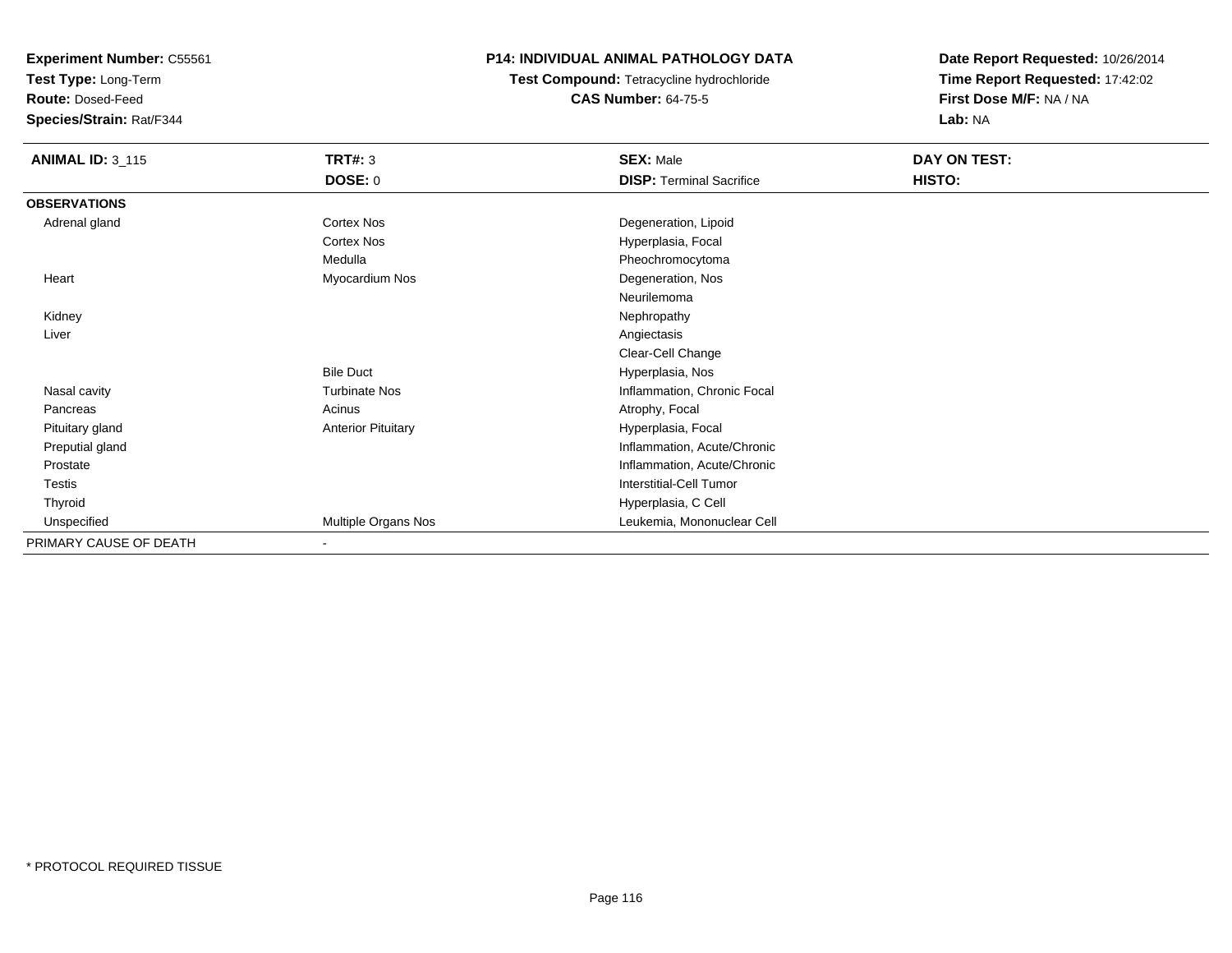**Test Type:** Long-Term

**Route:** Dosed-Feed

**Species/Strain:** Rat/F344

# **P14: INDIVIDUAL ANIMAL PATHOLOGY DATA**

**Test Compound:** Tetracycline hydrochloride**CAS Number:** 64-75-5

| <b>ANIMAL ID: 3_116</b> | TRT#: 3                  | <b>SEX: Male</b>                | DAY ON TEST: |  |
|-------------------------|--------------------------|---------------------------------|--------------|--|
|                         | <b>DOSE: 0</b>           | <b>DISP:</b> Moribund Sacrifice | HISTO:       |  |
| <b>OBSERVATIONS</b>     |                          |                                 |              |  |
| Adrenal gland           | <b>Cortex Nos</b>        | Hemorrhage                      |              |  |
|                         | Medulla                  | Hyperplasia, Focal              |              |  |
|                         | Medulla                  | Pheochromocytoma                |              |  |
| Heart                   | Myocardium Nos           | Degeneration, Nos               |              |  |
| Kidney                  |                          | Nephropathy                     |              |  |
| Liver                   | <b>Bile Duct</b>         | Hyperplasia, Nos                |              |  |
|                         |                          | Lipoma                          |              |  |
| Preputial gland         |                          | Inflammation, Acute/Chronic     |              |  |
| Prostate                |                          | Inflammation, Acute/Chronic     |              |  |
| Stomach                 | Cardiac Stomach          | Inflammation, Acute/Chronic     |              |  |
| Testis                  |                          | Atrophy, Nos                    |              |  |
|                         |                          | Interstitial-Cell Tumor         |              |  |
| Unspecified             | Multiple Organs Nos      | Leukemia, Mononuclear Cell      |              |  |
| PRIMARY CAUSE OF DEATH  | $\overline{\phantom{a}}$ |                                 |              |  |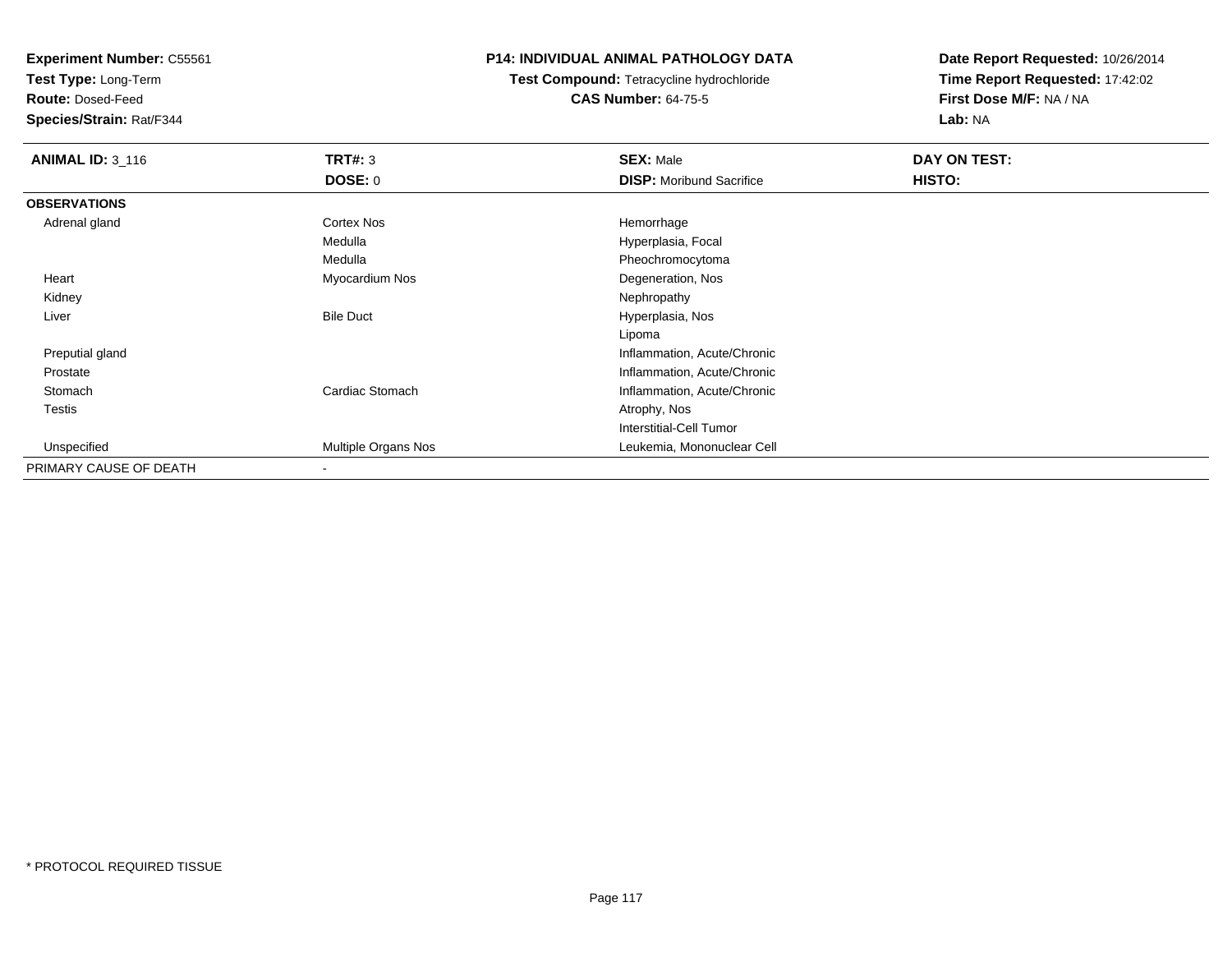**Experiment Number:** C55561**Test Type:** Long-Term**Route:** Dosed-Feed **Species/Strain:** Rat/F344**P14: INDIVIDUAL ANIMAL PATHOLOGY DATATest Compound:** Tetracycline hydrochloride**CAS Number:** 64-75-5**Date Report Requested:** 10/26/2014**Time Report Requested:** 17:42:02**First Dose M/F:** NA / NA**Lab:** NA**ANIMAL ID:** 3\_117 **TRT#:** <sup>3</sup> **SEX:** Male **DAY ON TEST: DOSE:** 0**DISP:** Moribund Sacrifice **HISTO: OBSERVATIONS** Kidneyy the control of the control of the control of the control of the control of the control of the control of the control of the control of the control of the control of the control of the control of the control of the contro LiverBile Duct **Hyperplasia**, Nos PancreasAcinus **Acinus** Atrophy, Focal Preputial gland Inflammation, Acute/Chronic ProstateInflammation, Acute/Chronic<br>
Cyst, Multiple<br>
Cyst, Multiple Stomach Mucosa Cyst, Multiple Testis Hyperplasia, Interstitial Cell Interstitial-Cell Tumor Unspecified Multiple Organs Nos Leukemia, Mononuclear Cell PRIMARY CAUSE OF DEATH-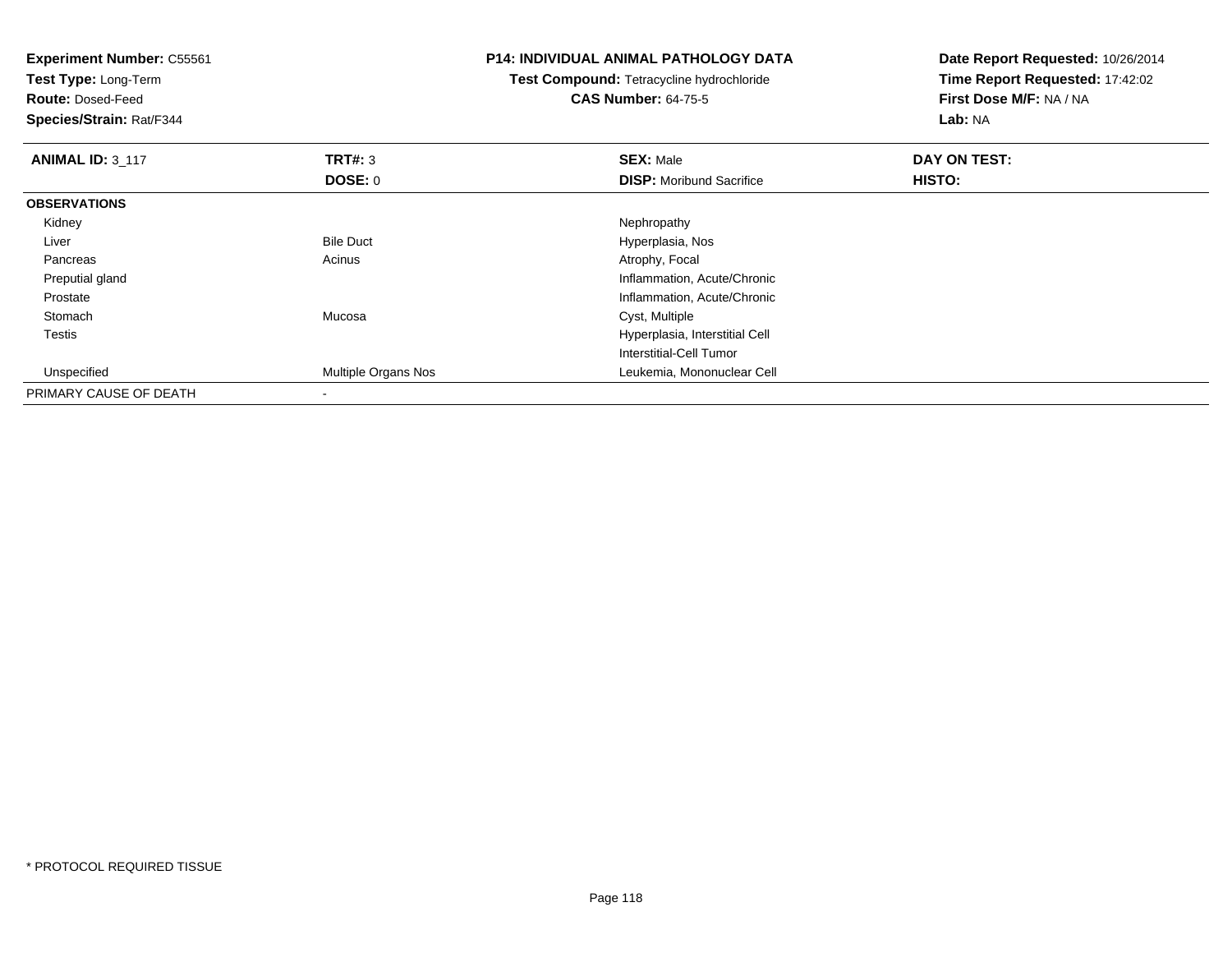**Test Type:** Long-Term

**Route:** Dosed-Feed

**Species/Strain:** Rat/F344

# **P14: INDIVIDUAL ANIMAL PATHOLOGY DATA**

**Test Compound:** Tetracycline hydrochloride**CAS Number:** 64-75-5

| <b>ANIMAL ID: 3_118</b> | <b>TRT#: 3</b>            | <b>SEX: Male</b>                | DAY ON TEST: |  |
|-------------------------|---------------------------|---------------------------------|--------------|--|
|                         | DOSE: 0                   | <b>DISP: Terminal Sacrifice</b> | HISTO:       |  |
| <b>OBSERVATIONS</b>     |                           |                                 |              |  |
| Adrenal gland           | Cortex Nos                | Hyperplasia, Focal              |              |  |
| Heart                   | Myocardium Nos            | Degeneration, Nos               |              |  |
| Kidney                  |                           | Nephropathy                     |              |  |
| Liver                   |                           | Cytoplasmic Change, Basophilic  |              |  |
|                         | <b>Bile Duct</b>          | Hyperplasia, Nos                |              |  |
| Mammary gland           |                           | Hyperplasia, Cystic             |              |  |
| Pituitary gland         | <b>Anterior Pituitary</b> | Adenoma, Nos                    |              |  |
| Skin                    |                           | Acanthosis                      |              |  |
|                         |                           | Hyperkeratosis                  |              |  |
| <b>Testis</b>           |                           | Atrophy, Nos                    |              |  |
|                         |                           | <b>Interstitial-Cell Tumor</b>  |              |  |
| Thyroid                 |                           | Hyperplasia, Cystic             |              |  |
|                         |                           | Inflammation, Chronic Focal     |              |  |
| Unspecified             | Multiple Organs Nos       | Leukemia, Mononuclear Cell      |              |  |
| PRIMARY CAUSE OF DEATH  | -                         |                                 |              |  |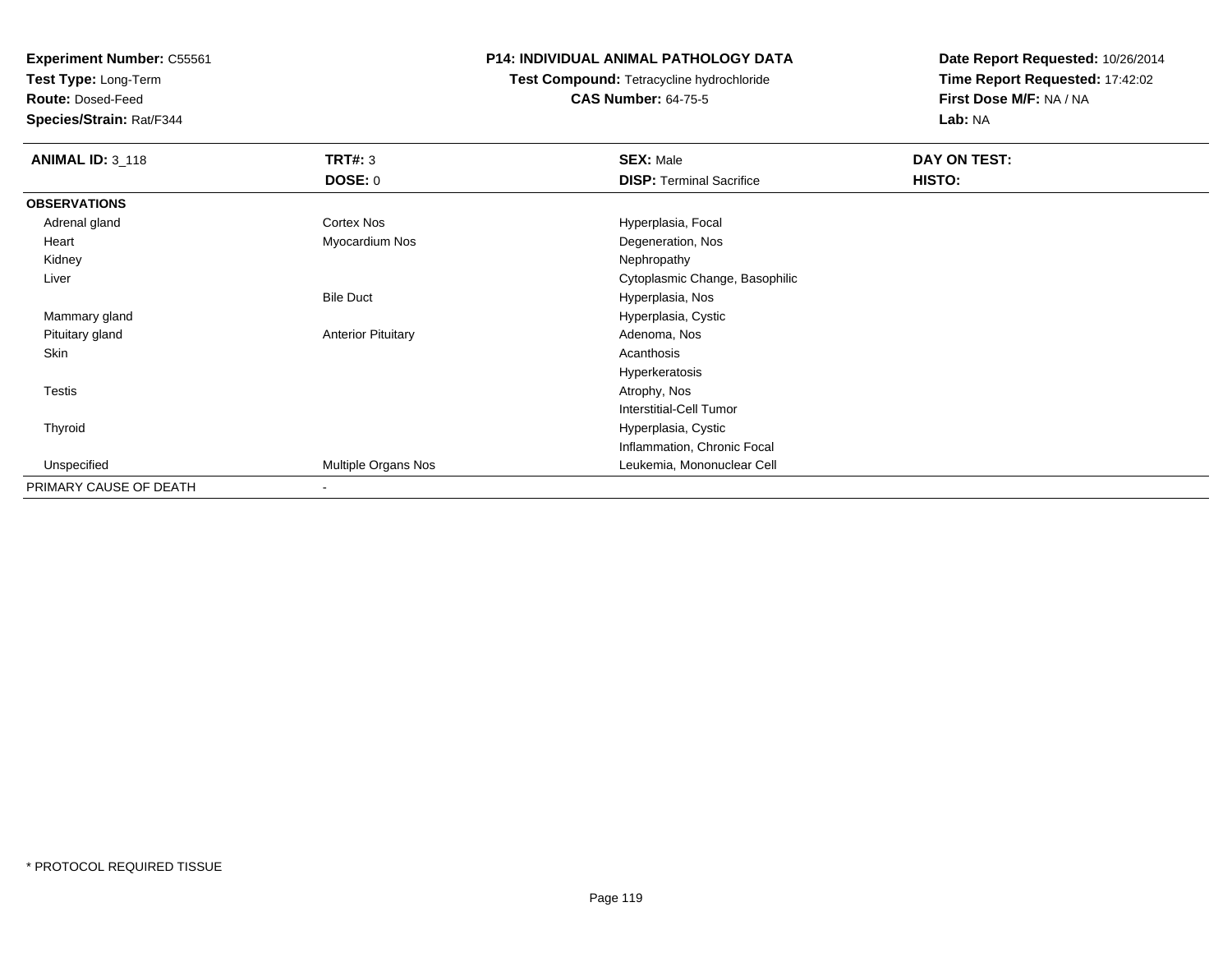| <b>Experiment Number: C55561</b><br>Test Type: Long-Term<br><b>Route: Dosed-Feed</b><br>Species/Strain: Rat/F344 |                      | P14: INDIVIDUAL ANIMAL PATHOLOGY DATA<br>Test Compound: Tetracycline hydrochloride<br><b>CAS Number: 64-75-5</b> | Date Report Requested: 10/26/2014<br>Time Report Requested: 17:42:02<br>First Dose M/F: NA / NA<br>Lab: NA |
|------------------------------------------------------------------------------------------------------------------|----------------------|------------------------------------------------------------------------------------------------------------------|------------------------------------------------------------------------------------------------------------|
| <b>ANIMAL ID: 3 119</b>                                                                                          | <b>TRT#: 3</b>       | <b>SEX: Male</b>                                                                                                 | <b>DAY ON TEST:</b>                                                                                        |
|                                                                                                                  | DOSE: 0              | <b>DISP:</b> Terminal Sacrifice                                                                                  | <b>HISTO:</b>                                                                                              |
| <b>OBSERVATIONS</b>                                                                                              |                      |                                                                                                                  |                                                                                                            |
| Adrenal gland                                                                                                    | Medulla              | Hyperplasia, Focal                                                                                               |                                                                                                            |
| Heart                                                                                                            | Myocardium Nos       | Degeneration, Nos                                                                                                |                                                                                                            |
| Kidney                                                                                                           |                      | Nephropathy                                                                                                      |                                                                                                            |
| Liver                                                                                                            | <b>Bile Duct</b>     | Hyperplasia, Nos                                                                                                 |                                                                                                            |
| Nasal cavity                                                                                                     | <b>Turbinate Nos</b> | Inflammation, Chronic Focal                                                                                      |                                                                                                            |
| Seminal vesicle                                                                                                  |                      | Atrophy, Nos                                                                                                     |                                                                                                            |
| Testis                                                                                                           |                      | Interstitial-Cell Tumor                                                                                          |                                                                                                            |
| Unspecified                                                                                                      | Multiple Organs Nos  | Leukemia, Mononuclear Cell                                                                                       |                                                                                                            |
| PRIMARY CAUSE OF DEATH                                                                                           |                      |                                                                                                                  |                                                                                                            |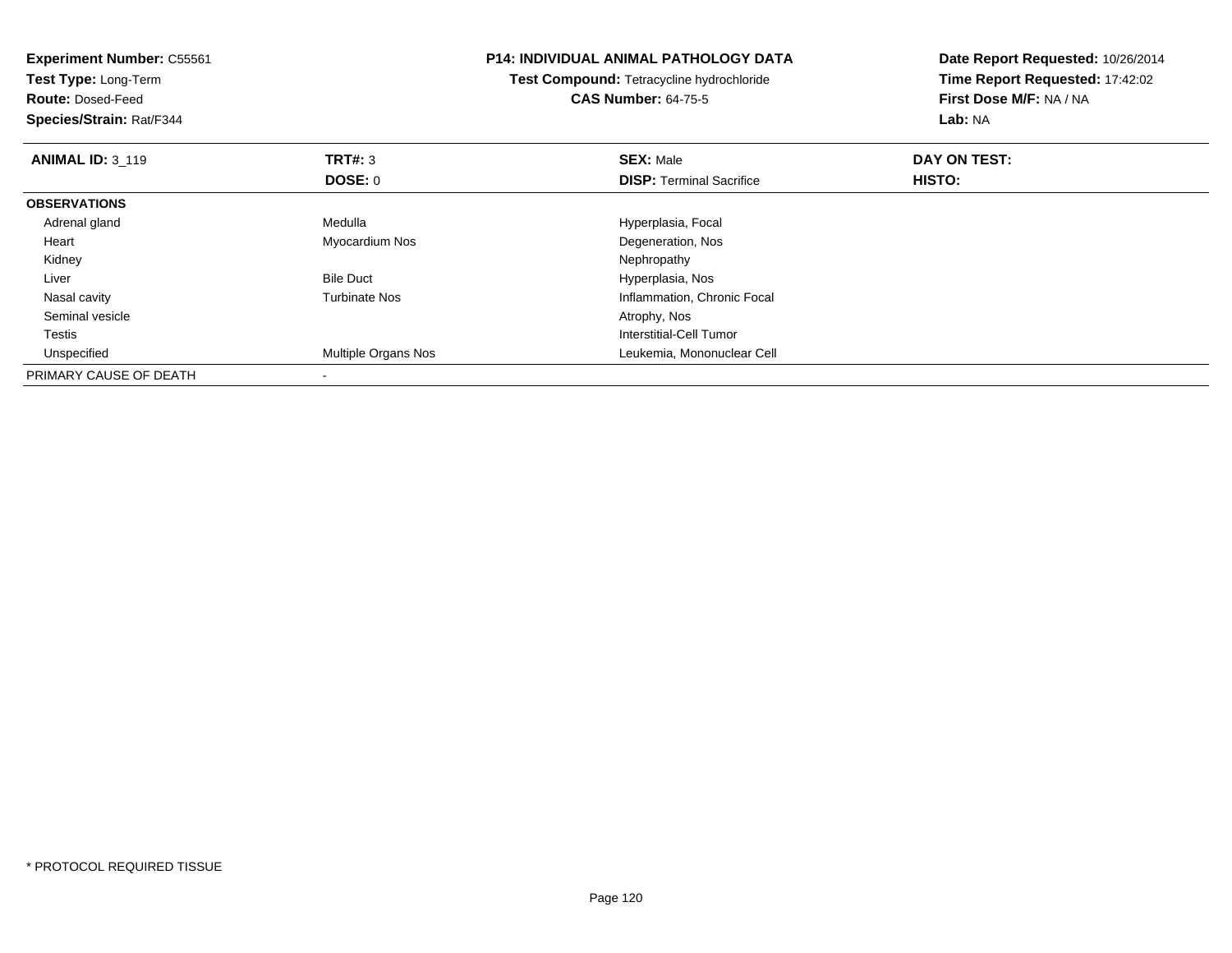| <b>Experiment Number: C55561</b><br>Test Type: Long-Term<br><b>Route: Dosed-Feed</b><br>Species/Strain: Rat/F344 |                     | <b>P14: INDIVIDUAL ANIMAL PATHOLOGY DATA</b><br>Test Compound: Tetracycline hydrochloride<br><b>CAS Number: 64-75-5</b> | Date Report Requested: 10/26/2014<br>Time Report Requested: 17:42:02<br>First Dose M/F: NA / NA<br>Lab: NA |
|------------------------------------------------------------------------------------------------------------------|---------------------|-------------------------------------------------------------------------------------------------------------------------|------------------------------------------------------------------------------------------------------------|
| <b>ANIMAL ID: 3 120</b>                                                                                          | <b>TRT#:</b> 3      | <b>SEX: Male</b>                                                                                                        | DAY ON TEST:                                                                                               |
|                                                                                                                  | DOSE: 0             | <b>DISP:</b> Moribund Sacrifice                                                                                         | <b>HISTO:</b>                                                                                              |
| <b>OBSERVATIONS</b>                                                                                              |                     |                                                                                                                         |                                                                                                            |
| Heart                                                                                                            | Myocardium Nos      | Degeneration, Nos                                                                                                       |                                                                                                            |
| Kidney                                                                                                           |                     | Nephropathy                                                                                                             |                                                                                                            |
| Liver                                                                                                            | <b>Bile Duct</b>    | Hyperplasia, Nos                                                                                                        |                                                                                                            |
| Pancreas                                                                                                         | Acinus              | Atrophy, Focal                                                                                                          |                                                                                                            |
| Testis                                                                                                           |                     | Interstitial-Cell Tumor                                                                                                 |                                                                                                            |
| Unspecified                                                                                                      | Multiple Organs Nos | Leukemia, Mononuclear Cell                                                                                              |                                                                                                            |
| PRIMARY CAUSE OF DEATH                                                                                           |                     |                                                                                                                         |                                                                                                            |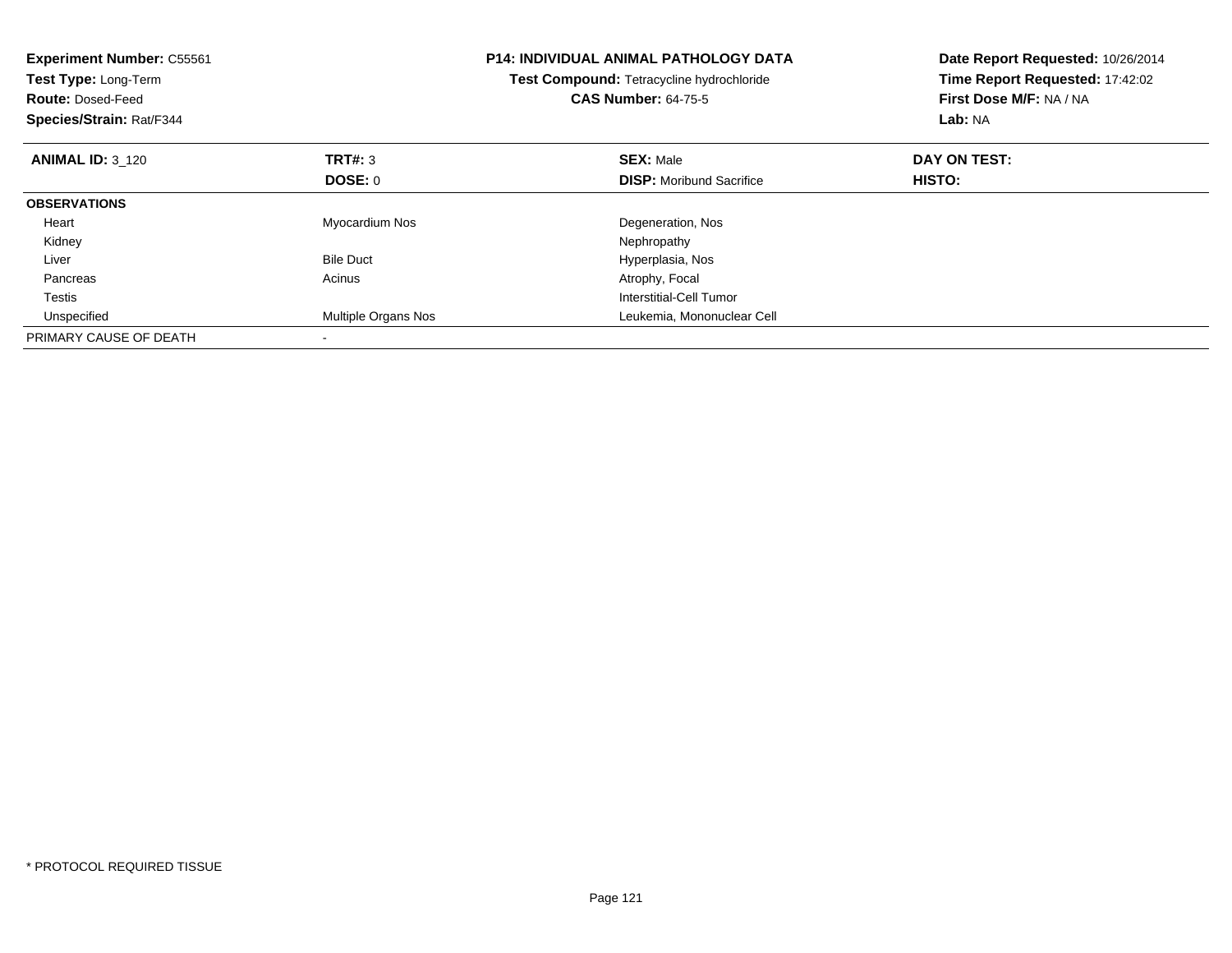**Test Type:** Long-Term

**Route:** Dosed-Feed

**Species/Strain:** Rat/F344

# **P14: INDIVIDUAL ANIMAL PATHOLOGY DATA**

**Test Compound:** Tetracycline hydrochloride**CAS Number:** 64-75-5

| <b>ANIMAL ID: 3_121</b> | TRT#: 3                   | <b>SEX: Male</b>                | DAY ON TEST: |  |
|-------------------------|---------------------------|---------------------------------|--------------|--|
|                         | <b>DOSE: 0</b>            | <b>DISP: Terminal Sacrifice</b> | HISTO:       |  |
| <b>OBSERVATIONS</b>     |                           |                                 |              |  |
| Adrenal gland           | Medulla                   | Pheochromocytoma                |              |  |
| Heart                   | Myocardium Nos            | Degeneration, Nos               |              |  |
| Kidney                  |                           | Nephropathy                     |              |  |
| Liver                   |                           | <b>Focal Cellular Change</b>    |              |  |
|                         | <b>Bile Duct</b>          | Hyperplasia, Nos                |              |  |
| Nasal cavity            | <b>Turbinate Nos</b>      | Inflammation, Chronic Focal     |              |  |
| Pituitary gland         | <b>Anterior Pituitary</b> | Adenoma, Nos                    |              |  |
| Preputial gland         |                           | Inflammation, Acute/Chronic     |              |  |
| Seminal vesicle         |                           | Atrophy, Nos                    |              |  |
| Testis                  |                           | Atrophy, Nos                    |              |  |
|                         |                           | Hyperplasia, Interstitial Cell  |              |  |
|                         |                           | Interstitial-Cell Tumor         |              |  |
| PRIMARY CAUSE OF DEATH  | $\overline{\phantom{a}}$  |                                 |              |  |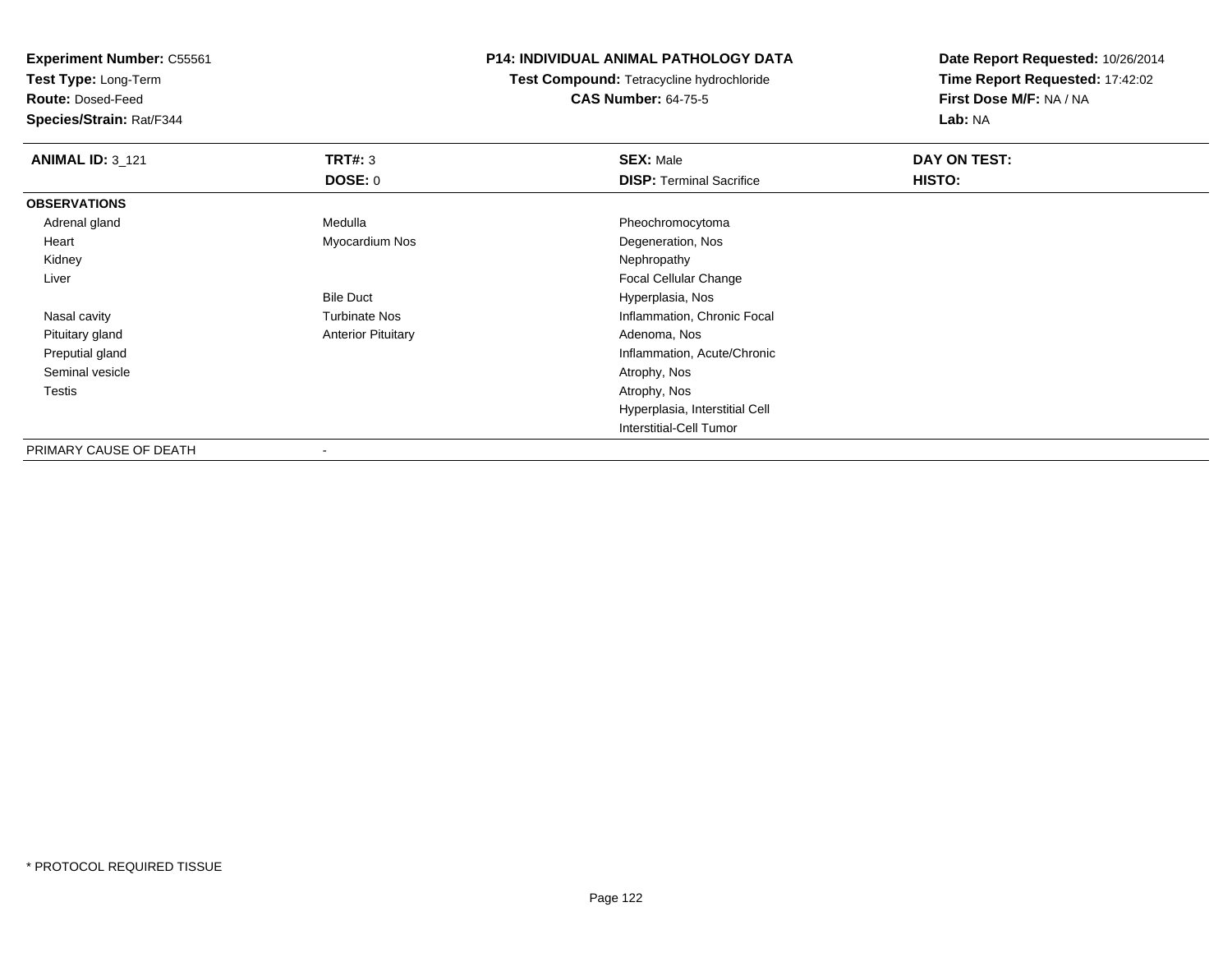| <b>Experiment Number: C55561</b><br>Test Type: Long-Term<br><b>Route: Dosed-Feed</b><br>Species/Strain: Rat/F344 |                     | <b>P14: INDIVIDUAL ANIMAL PATHOLOGY DATA</b><br>Test Compound: Tetracycline hydrochloride<br><b>CAS Number: 64-75-5</b> | Date Report Requested: 10/26/2014<br>Time Report Requested: 17:42:02<br>First Dose M/F: NA / NA<br>Lab: NA |
|------------------------------------------------------------------------------------------------------------------|---------------------|-------------------------------------------------------------------------------------------------------------------------|------------------------------------------------------------------------------------------------------------|
| <b>ANIMAL ID: 3 122</b>                                                                                          | TRT#: 3             | <b>SEX: Male</b>                                                                                                        | DAY ON TEST:                                                                                               |
|                                                                                                                  | DOSE: 0             | <b>DISP:</b> Moribund Sacrifice                                                                                         | <b>HISTO:</b>                                                                                              |
| <b>OBSERVATIONS</b>                                                                                              |                     |                                                                                                                         |                                                                                                            |
| Adrenal gland                                                                                                    | Medulla             | Pheochromocytoma                                                                                                        |                                                                                                            |
| Kidney                                                                                                           |                     | Nephropathy                                                                                                             |                                                                                                            |
| Liver                                                                                                            | <b>Bile Duct</b>    | Hyperplasia, Nos                                                                                                        |                                                                                                            |
| <b>Testis</b>                                                                                                    |                     | Interstitial-Cell Tumor                                                                                                 |                                                                                                            |
| Thyroid                                                                                                          |                     | C-Cell Adenoma                                                                                                          |                                                                                                            |
| Unspecified                                                                                                      |                     | Fibroma                                                                                                                 |                                                                                                            |
|                                                                                                                  | Multiple Organs Nos | Leukemia, Mononuclear Cell                                                                                              |                                                                                                            |
| PRIMARY CAUSE OF DEATH                                                                                           |                     |                                                                                                                         |                                                                                                            |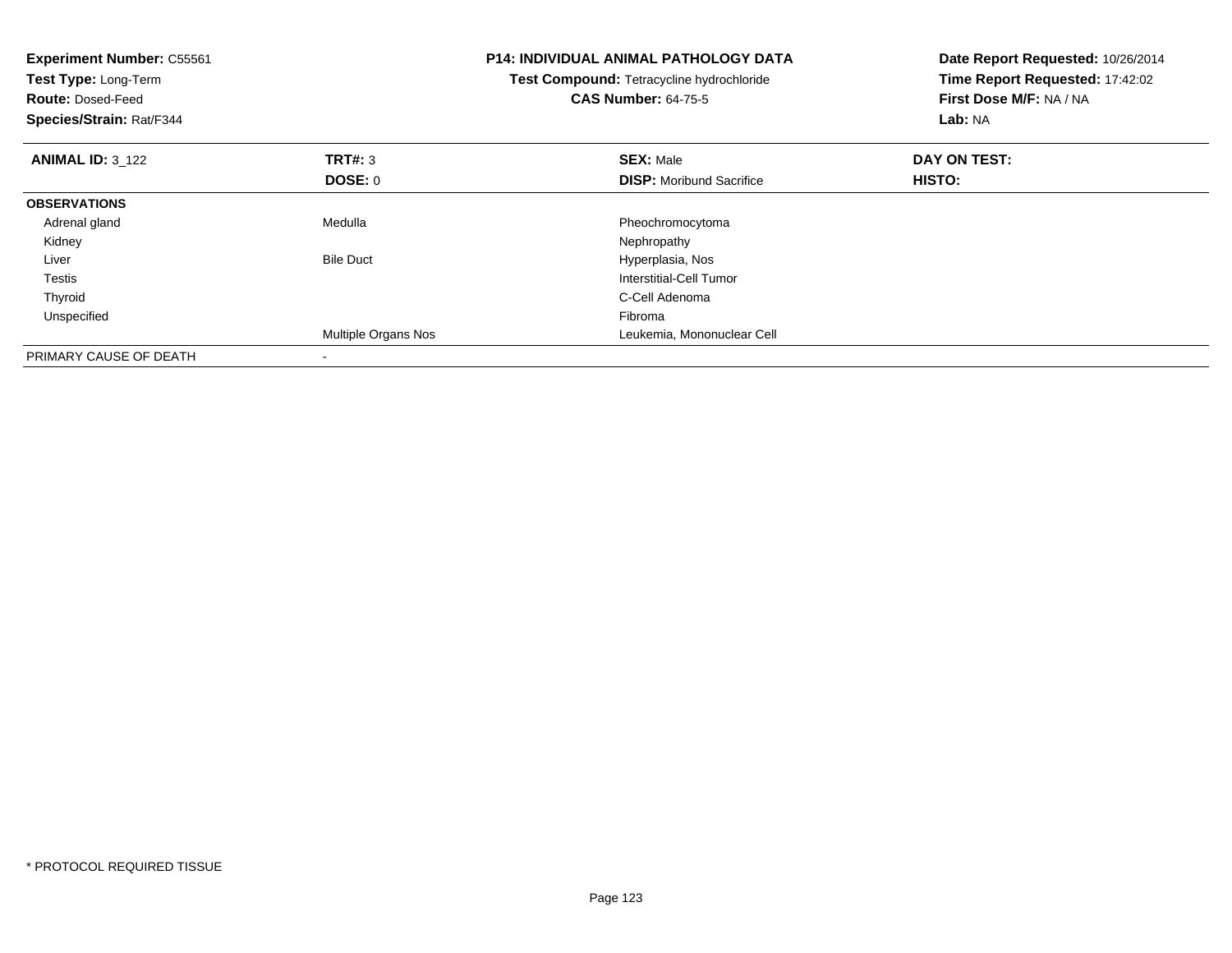**Test Type:** Long-Term

**Route:** Dosed-Feed

**Species/Strain:** Rat/F344

# **P14: INDIVIDUAL ANIMAL PATHOLOGY DATA**

**Test Compound:** Tetracycline hydrochloride**CAS Number:** 64-75-5

| <b>ANIMAL ID: 3_123</b> | TRT#: 3                  | <b>SEX: Male</b>                | DAY ON TEST: |  |
|-------------------------|--------------------------|---------------------------------|--------------|--|
|                         | <b>DOSE: 0</b>           | <b>DISP: Terminal Sacrifice</b> | HISTO:       |  |
| <b>OBSERVATIONS</b>     |                          |                                 |              |  |
| Adrenal gland           | Medulla                  | Pheochromocytoma                |              |  |
| Heart                   | Myocardium Nos           | Degeneration, Nos               |              |  |
| Kidney                  |                          | Nephropathy                     |              |  |
| Liver                   |                          | Hyperplasia, Focal              |              |  |
|                         | <b>Bile Duct</b>         | Hyperplasia, Nos                |              |  |
| Pancreas                | Acinus                   | Atrophy, Focal                  |              |  |
| Prostate                |                          | Inflammation, Acute/Chronic     |              |  |
| Seminal vesicle         |                          | Atrophy, Nos                    |              |  |
| Testis                  |                          | Atrophy, Nos                    |              |  |
|                         |                          | Hyperplasia, Interstitial Cell  |              |  |
|                         |                          | Interstitial-Cell Tumor         |              |  |
| Unspecified             | Multiple Organs Nos      | Leukemia, Mononuclear Cell      |              |  |
| PRIMARY CAUSE OF DEATH  | $\overline{\phantom{a}}$ |                                 |              |  |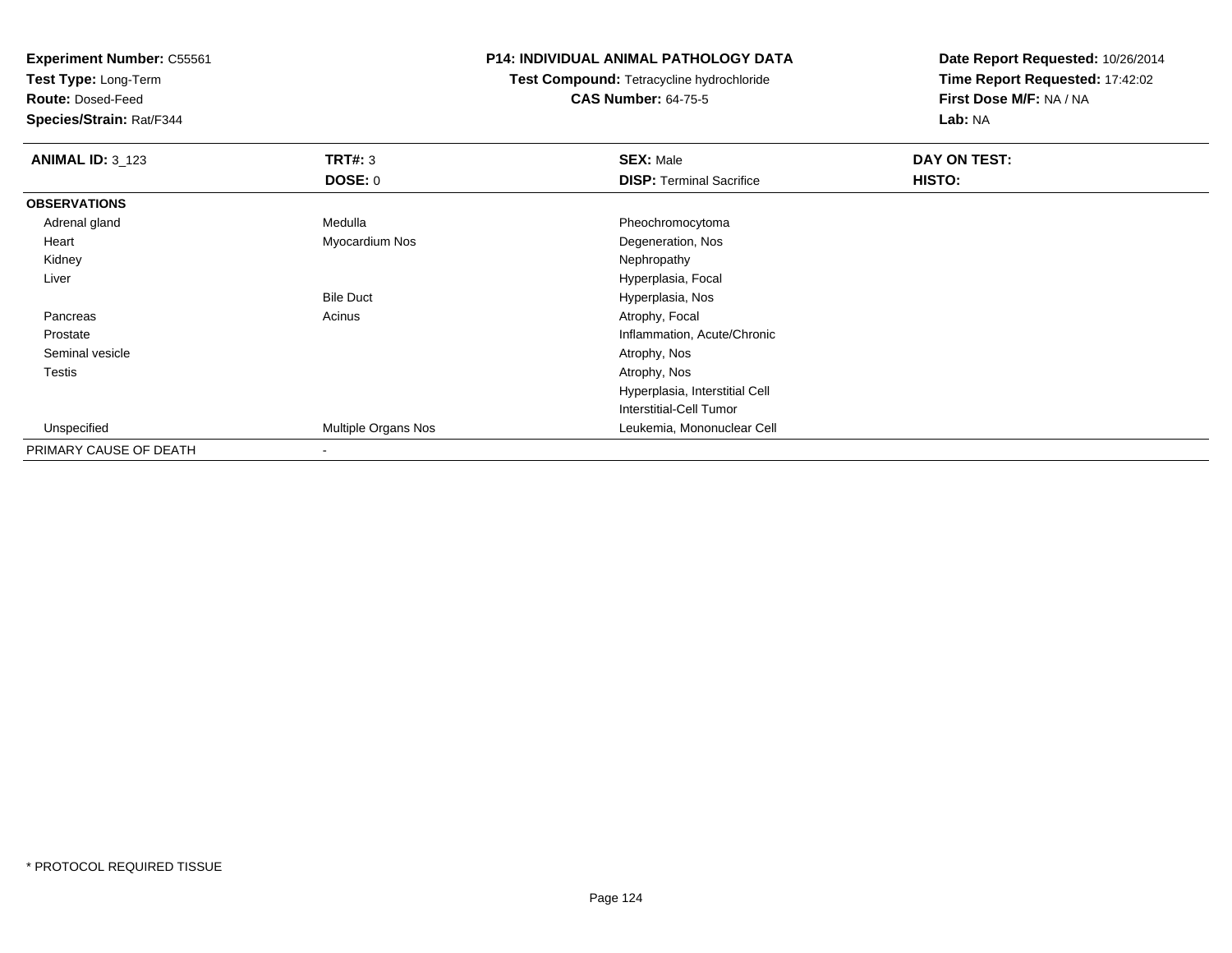| <b>Experiment Number: C55561</b><br>Test Type: Long-Term<br><b>Route: Dosed-Feed</b><br>Species/Strain: Rat/F344 | <b>P14: INDIVIDUAL ANIMAL PATHOLOGY DATA</b><br>Test Compound: Tetracycline hydrochloride<br><b>CAS Number: 64-75-5</b> |                                 | Date Report Requested: 10/26/2014<br>Time Report Requested: 17:42:02<br>First Dose M/F: NA / NA<br>Lab: NA |
|------------------------------------------------------------------------------------------------------------------|-------------------------------------------------------------------------------------------------------------------------|---------------------------------|------------------------------------------------------------------------------------------------------------|
| <b>ANIMAL ID: 3 124</b>                                                                                          | TRT#: 3                                                                                                                 | <b>SEX: Male</b>                | DAY ON TEST:                                                                                               |
|                                                                                                                  | <b>DOSE: 0</b>                                                                                                          | <b>DISP:</b> Terminal Sacrifice | <b>HISTO:</b>                                                                                              |
| <b>OBSERVATIONS</b>                                                                                              |                                                                                                                         |                                 |                                                                                                            |
| Heart                                                                                                            | Myocardium Nos                                                                                                          | Degeneration, Nos               |                                                                                                            |
| Intestine Small                                                                                                  | Ileum, Ileum                                                                                                            | Hyperplasia, Lymphoid           |                                                                                                            |
| Kidney                                                                                                           |                                                                                                                         | Nephropathy                     |                                                                                                            |
| Liver                                                                                                            |                                                                                                                         | Clear-Cell Change               |                                                                                                            |
|                                                                                                                  |                                                                                                                         | Cytoplasmic Change, Basophilic  |                                                                                                            |
|                                                                                                                  | <b>Bile Duct</b>                                                                                                        | Hyperplasia, Nos                |                                                                                                            |
| Nasal cavity                                                                                                     | <b>Turbinate Nos</b>                                                                                                    | Inflammation, Chronic Focal     |                                                                                                            |
| Testis                                                                                                           |                                                                                                                         | Interstitial-Cell Tumor         |                                                                                                            |
| PRIMARY CAUSE OF DEATH                                                                                           |                                                                                                                         |                                 |                                                                                                            |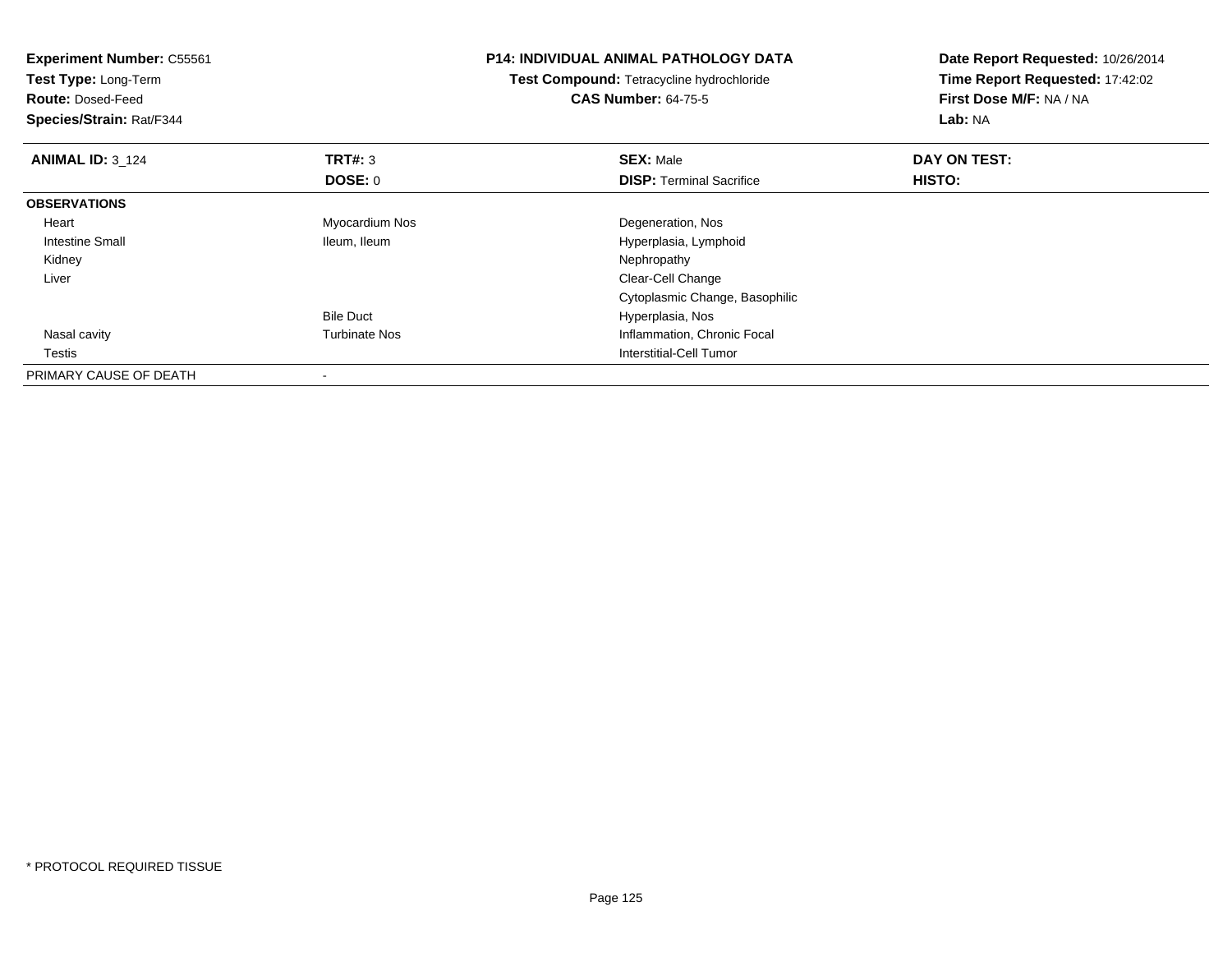**Test Type:** Long-Term

**Route:** Dosed-Feed

**Species/Strain:** Rat/F344

# **P14: INDIVIDUAL ANIMAL PATHOLOGY DATA**

**Test Compound:** Tetracycline hydrochloride**CAS Number:** 64-75-5

| <b>ANIMAL ID: 3_125</b> | <b>TRT#: 3</b>       | <b>SEX: Male</b>                | DAY ON TEST: |  |
|-------------------------|----------------------|---------------------------------|--------------|--|
|                         | <b>DOSE: 0</b>       | <b>DISP: Terminal Sacrifice</b> | HISTO:       |  |
| <b>OBSERVATIONS</b>     |                      |                                 |              |  |
| Adrenal gland           | Medulla              | Pheochromocytoma                |              |  |
| Heart                   | Myocardium Nos       | Degeneration, Nos               |              |  |
| Kidney                  |                      | Nephropathy                     |              |  |
| Liver                   | <b>Bile Duct</b>     | Hyperplasia, Nos                |              |  |
| Nasal cavity            | <b>Turbinate Nos</b> | Inflammation, Chronic Focal     |              |  |
| Pituitary gland         | Intermedia           | Adenoma, Nos                    |              |  |
| Preputial gland         |                      | Adenoma, Nos                    |              |  |
|                         |                      | Inflammation, Acute/Chronic     |              |  |
| Seminal vesicle         |                      | Atrophy, Nos                    |              |  |
| Stomach                 | Mucosa               | Cyst, Multiple                  |              |  |
| Testis                  |                      | Interstitial-Cell Tumor         |              |  |
| Thyroid                 |                      | C-Cell Carcinoma                |              |  |
| Unspecified             | Multiple Organs Nos  | Leukemia, Mononuclear Cell      |              |  |
| PRIMARY CAUSE OF DEATH  |                      |                                 |              |  |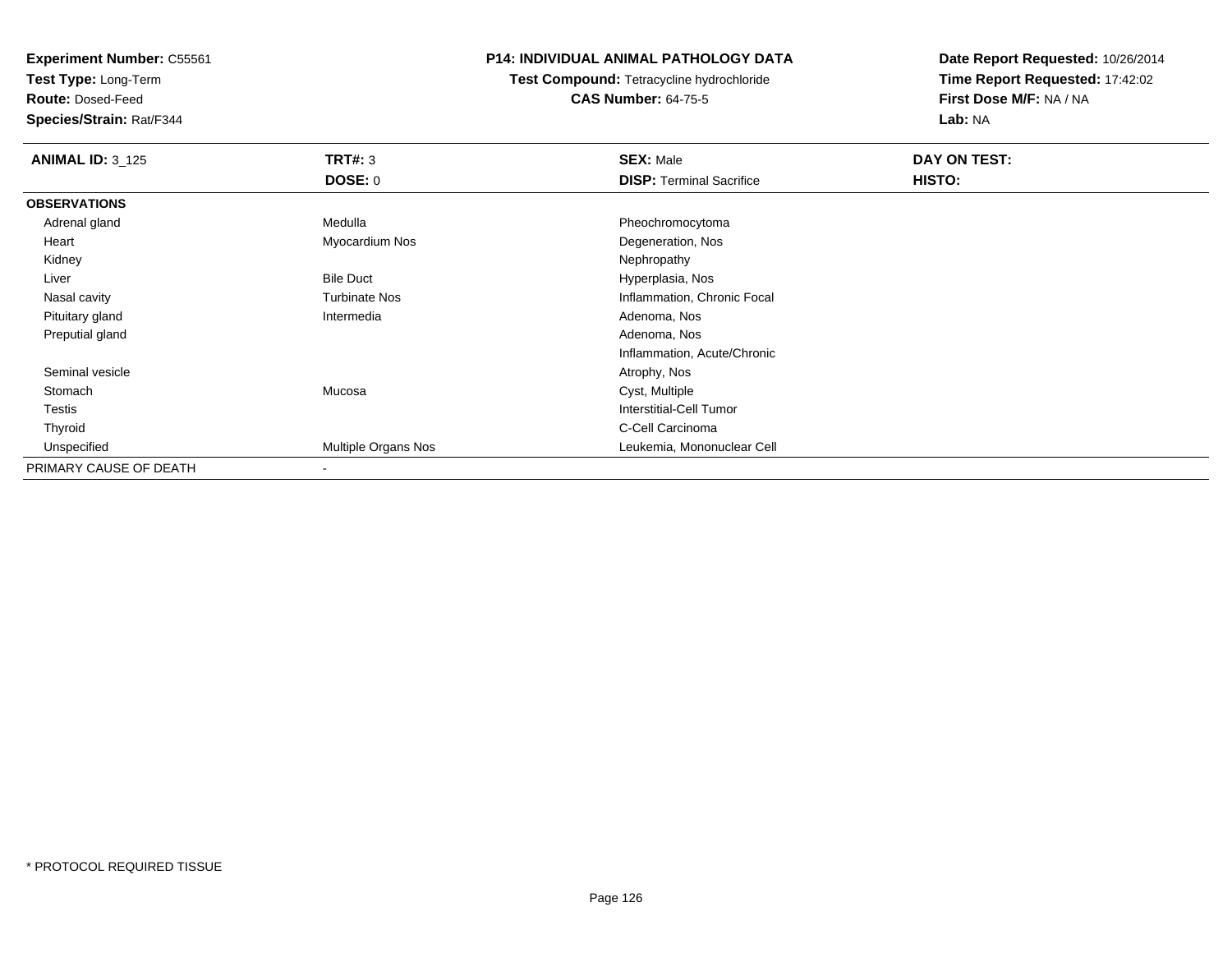| <b>Experiment Number: C55561</b><br>Test Type: Long-Term<br><b>Route: Dosed-Feed</b><br>Species/Strain: Rat/F344 |                     | <b>P14: INDIVIDUAL ANIMAL PATHOLOGY DATA</b><br><b>Test Compound: Tetracycline hydrochloride</b><br><b>CAS Number: 64-75-5</b> | Date Report Requested: 10/26/2014<br>Time Report Requested: 17:42:02<br>First Dose M/F: NA / NA<br>Lab: NA |  |
|------------------------------------------------------------------------------------------------------------------|---------------------|--------------------------------------------------------------------------------------------------------------------------------|------------------------------------------------------------------------------------------------------------|--|
| <b>ANIMAL ID: 3_126</b>                                                                                          | <b>TRT#: 3</b>      | <b>SEX: Male</b>                                                                                                               | DAY ON TEST:                                                                                               |  |
|                                                                                                                  | DOSE: 0             | <b>DISP:</b> Moribund Sacrifice                                                                                                | HISTO:                                                                                                     |  |
| <b>OBSERVATIONS</b>                                                                                              |                     |                                                                                                                                |                                                                                                            |  |
| Kidney                                                                                                           |                     | Nephropathy                                                                                                                    |                                                                                                            |  |
| Liver                                                                                                            | <b>Bile Duct</b>    | Hyperplasia, Nos                                                                                                               |                                                                                                            |  |
| Pancreas                                                                                                         | Acinus              | Atrophy, Focal                                                                                                                 |                                                                                                            |  |
| Preputial gland                                                                                                  |                     | Inflammation, Acute/Chronic                                                                                                    |                                                                                                            |  |
| Prostate                                                                                                         |                     | Inflammation, Acute/Chronic                                                                                                    |                                                                                                            |  |
| Testis                                                                                                           |                     | Hyperplasia, Interstitial Cell                                                                                                 |                                                                                                            |  |
|                                                                                                                  |                     | Interstitial-Cell Tumor                                                                                                        |                                                                                                            |  |
| Unspecified                                                                                                      | Multiple Organs Nos | Leukemia, Mononuclear Cell                                                                                                     |                                                                                                            |  |
| PRIMARY CAUSE OF DEATH                                                                                           |                     |                                                                                                                                |                                                                                                            |  |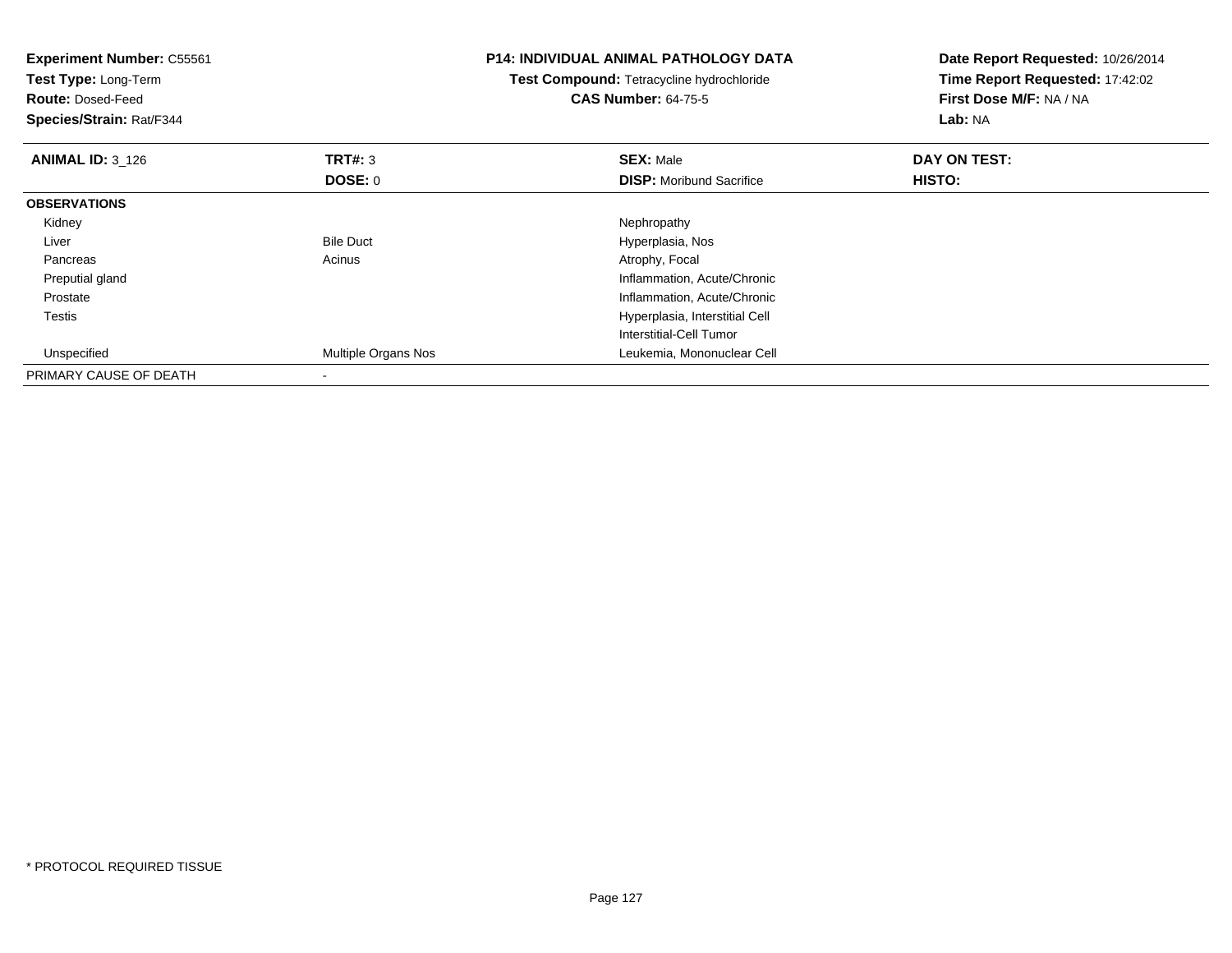**Test Type:** Long-Term

**Route:** Dosed-Feed

**Species/Strain:** Rat/F344

# **P14: INDIVIDUAL ANIMAL PATHOLOGY DATA**

**Test Compound:** Tetracycline hydrochloride**CAS Number:** 64-75-5

| <b>ANIMAL ID: 3_127</b> | TRT#: 3                   | <b>SEX: Male</b>                | DAY ON TEST: |  |
|-------------------------|---------------------------|---------------------------------|--------------|--|
|                         | <b>DOSE: 0</b>            | <b>DISP:</b> Moribund Sacrifice | HISTO:       |  |
| <b>OBSERVATIONS</b>     |                           |                                 |              |  |
| Adrenal gland           | Medulla                   | Hyperplasia, Focal              |              |  |
|                         | Medulla                   | Pheochromocytoma                |              |  |
| Heart                   | Myocardium Nos            | Degeneration, Nos               |              |  |
| Kidney                  |                           | Nephropathy                     |              |  |
| Liver                   |                           | Degeneration, Cystic            |              |  |
|                         | <b>Bile Duct</b>          | Hyperplasia, Nos                |              |  |
| Nasal cavity            | <b>Turbinate Nos</b>      | Inflammation, Chronic Focal     |              |  |
| Pancreas                | Acinus                    | Atrophy, Focal                  |              |  |
| Pituitary gland         | <b>Anterior Pituitary</b> | Hyperplasia, Focal              |              |  |
| Seminal vesicle         |                           | Atrophy, Nos                    |              |  |
| Spleen                  |                           | Fibrosis                        |              |  |
| <b>Testis</b>           |                           | Interstitial-Cell Tumor         |              |  |
| Unspecified             | Multiple Organs Nos       | Leukemia, Mononuclear Cell      |              |  |
| PRIMARY CAUSE OF DEATH  |                           |                                 |              |  |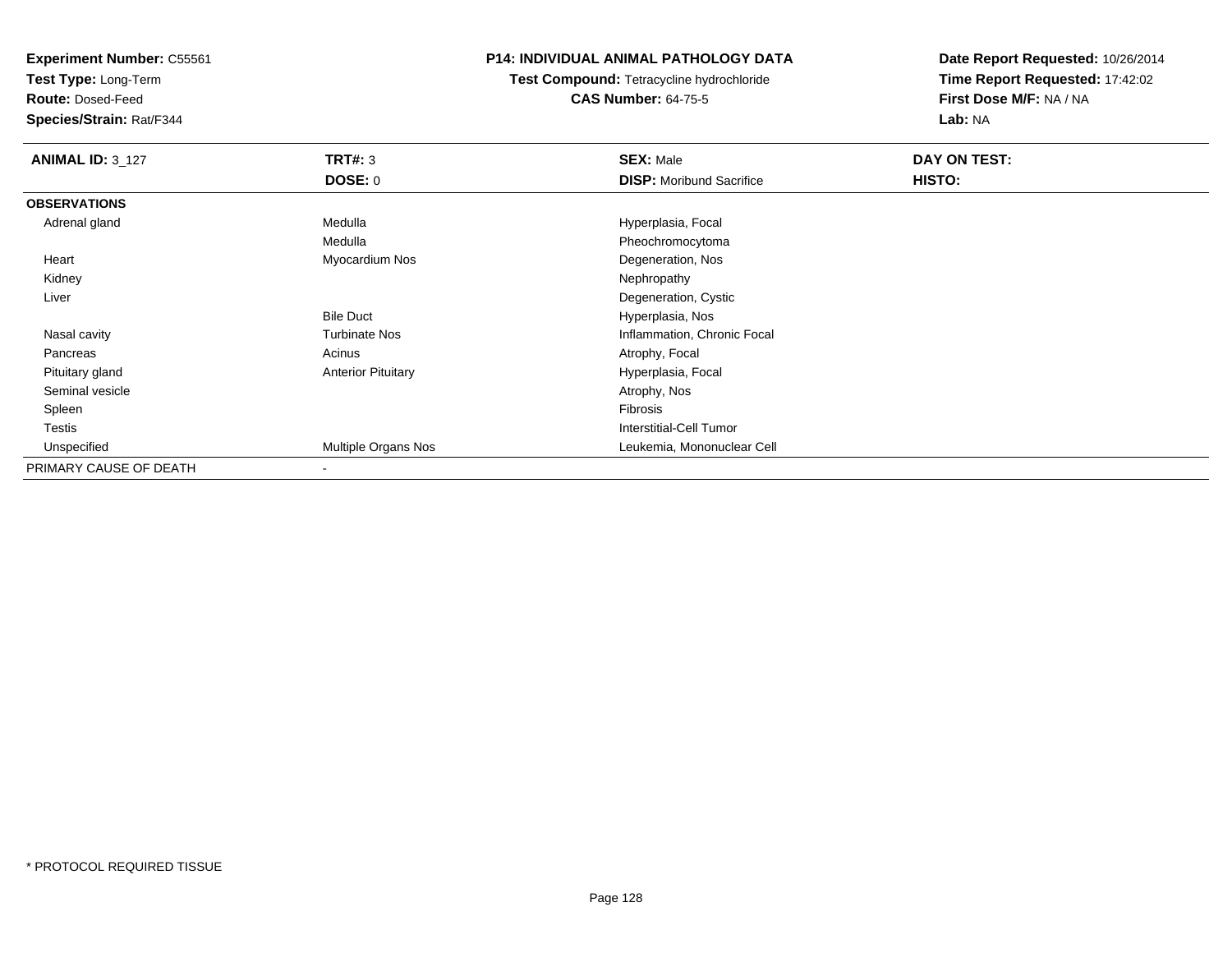**Test Type:** Long-Term

**Route:** Dosed-Feed

**Species/Strain:** Rat/F344

# **P14: INDIVIDUAL ANIMAL PATHOLOGY DATA**

**Test Compound:** Tetracycline hydrochloride**CAS Number:** 64-75-5

| <b>ANIMAL ID: 3_128</b> | <b>TRT#: 3</b>            | <b>SEX: Male</b>                | DAY ON TEST: |  |
|-------------------------|---------------------------|---------------------------------|--------------|--|
|                         | <b>DOSE: 0</b>            | <b>DISP: Terminal Sacrifice</b> | HISTO:       |  |
| <b>OBSERVATIONS</b>     |                           |                                 |              |  |
| Heart                   | Myocardium Nos            | Degeneration, Nos               |              |  |
| Kidney                  |                           | Nephropathy                     |              |  |
| Liver                   |                           | Clear-Cell Change               |              |  |
|                         |                           | Cytoplasmic Change, Basophilic  |              |  |
|                         | <b>Bile Duct</b>          | Hyperplasia, Nos                |              |  |
| Pituitary gland         | <b>Anterior Pituitary</b> | Adenoma, Nos                    |              |  |
| Preputial gland         |                           | Inflammation, Acute/Chronic     |              |  |
| Testis                  |                           | Hyperplasia, Interstitial Cell  |              |  |
|                         |                           | Interstitial-Cell Tumor         |              |  |
| Thyroid                 |                           | C-Cell Adenoma                  |              |  |
|                         |                           | Hyperplasia, C Cell             |              |  |
| PRIMARY CAUSE OF DEATH  | ۰                         |                                 |              |  |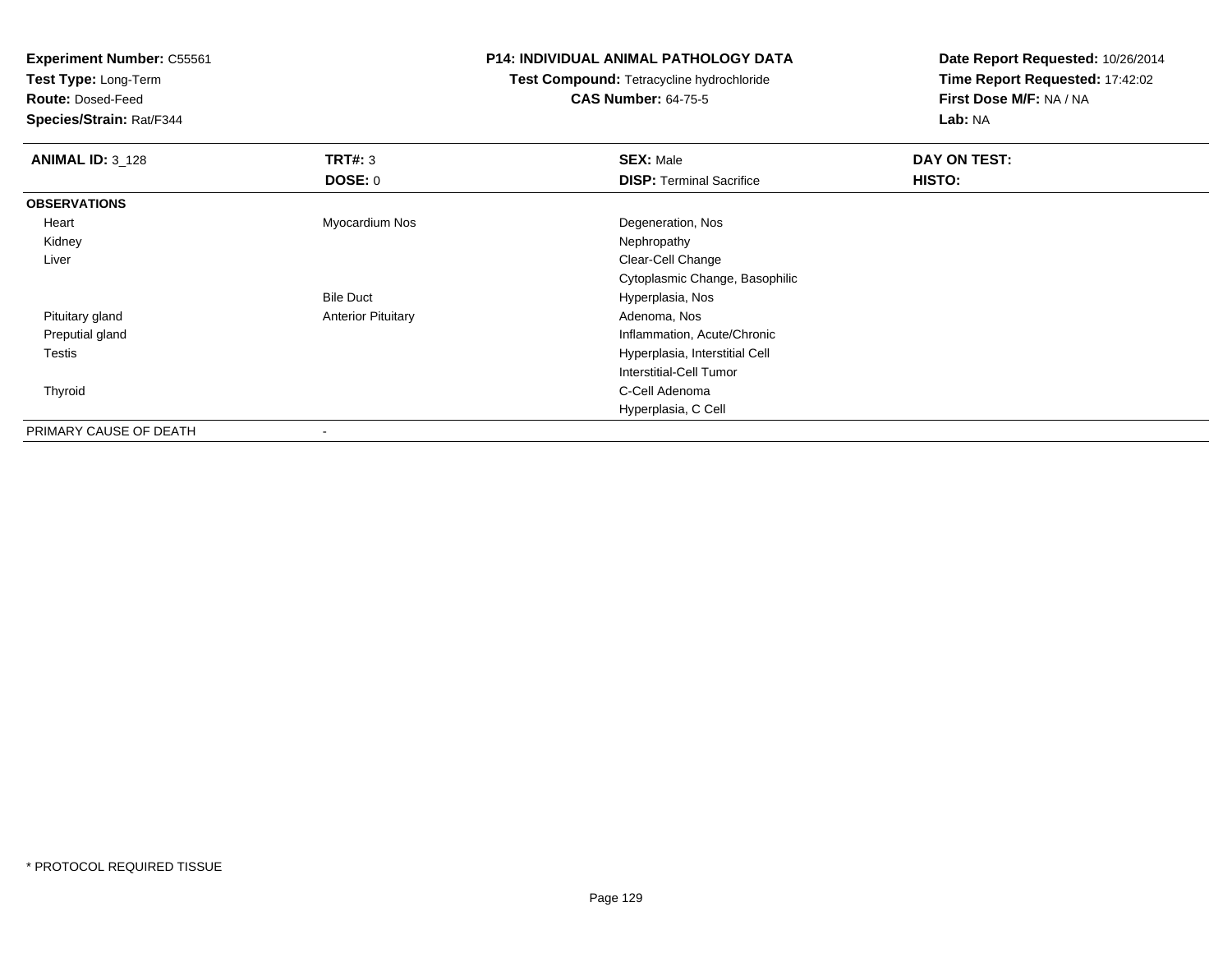**Test Type:** Long-Term

**Route:** Dosed-Feed

**Species/Strain:** Rat/F344

# **P14: INDIVIDUAL ANIMAL PATHOLOGY DATA**

# **Test Compound:** Tetracycline hydrochloride**CAS Number:** 64-75-5

| <b>ANIMAL ID: 3_129</b> | <b>TRT#: 3</b>           | <b>SEX: Male</b>                | DAY ON TEST: |  |
|-------------------------|--------------------------|---------------------------------|--------------|--|
|                         | DOSE: 0                  | <b>DISP:</b> Moribund Sacrifice | HISTO:       |  |
| <b>OBSERVATIONS</b>     |                          |                                 |              |  |
| Adrenal gland           | Medulla                  | Hyperplasia, Focal              |              |  |
|                         | Medulla                  | Pheochromocytoma                |              |  |
| Bone                    |                          | Fibrous Osteodystrophy          |              |  |
| Bone marrow             |                          | Hyperplasia, Nos                |              |  |
| Heart                   | Myocardium Nos           | Degeneration, Nos               |              |  |
| Kidney                  |                          | Calcification, Metastatic       |              |  |
|                         |                          | Nephropathy                     |              |  |
| Liver                   |                          | Degeneration, Lipoid            |              |  |
|                         | <b>Bile Duct</b>         | Hyperplasia, Nos                |              |  |
| Lung                    |                          | Calcification, Focal            |              |  |
| Parathyroid gland       |                          | Hyperplasia, Nos                |              |  |
| Spleen                  |                          | Fibrosis                        |              |  |
| Stomach                 |                          | Calcification, Metastatic       |              |  |
| Testis                  |                          | Atrophy, Nos                    |              |  |
|                         |                          | <b>Interstitial-Cell Tumor</b>  |              |  |
| PRIMARY CAUSE OF DEATH  | $\overline{\phantom{a}}$ |                                 |              |  |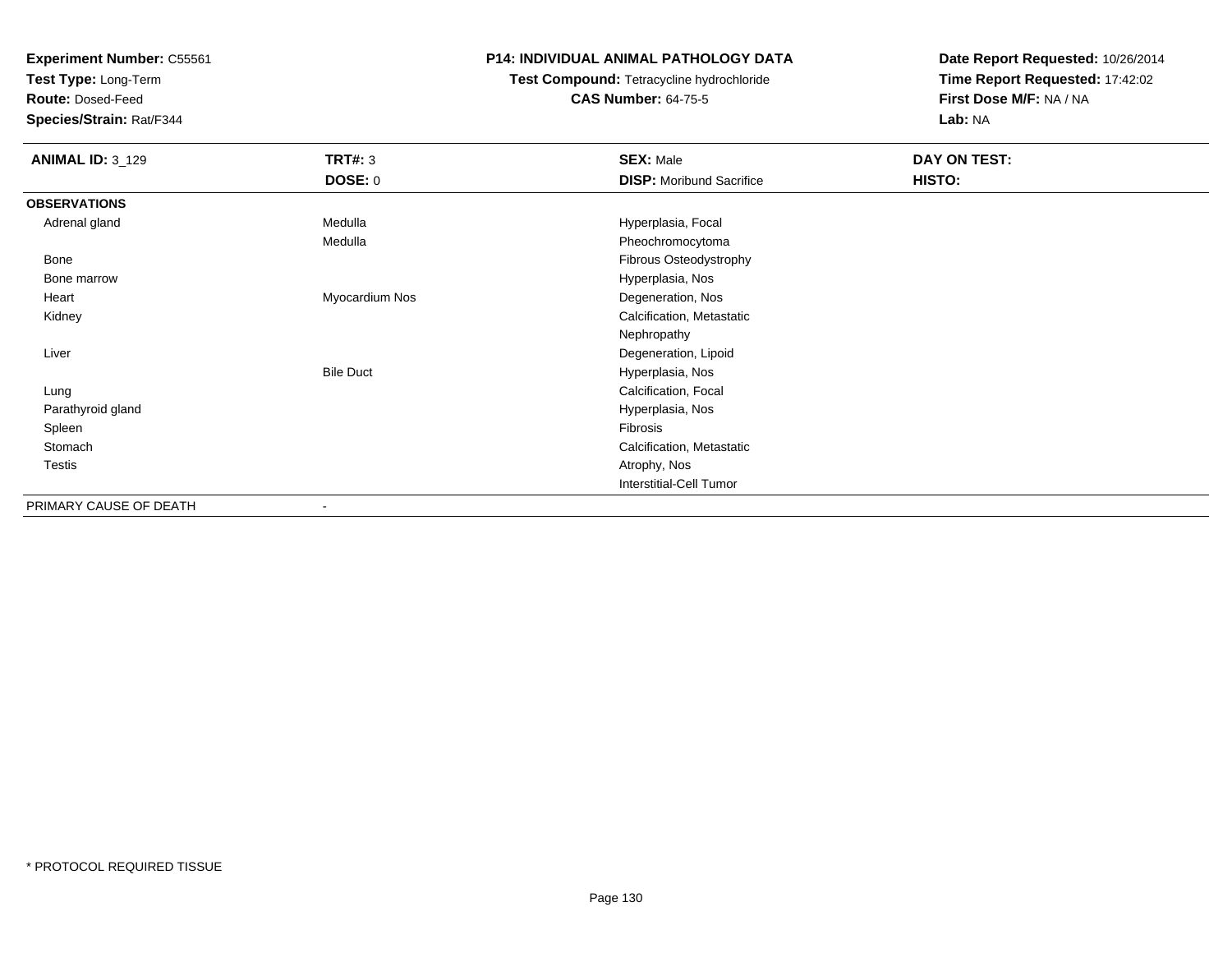**Test Type:** Long-Term

**Route:** Dosed-Feed

**Species/Strain:** Rat/F344

# **P14: INDIVIDUAL ANIMAL PATHOLOGY DATA**

**Test Compound:** Tetracycline hydrochloride**CAS Number:** 64-75-5

| <b>ANIMAL ID: 3_130</b> | TRT#: 3                    | <b>SEX: Male</b>                | DAY ON TEST: |  |
|-------------------------|----------------------------|---------------------------------|--------------|--|
|                         | <b>DOSE: 0</b>             | <b>DISP:</b> Terminal Sacrifice | HISTO:       |  |
| <b>OBSERVATIONS</b>     |                            |                                 |              |  |
| Adrenal gland           | <b>Cortex Nos</b>          | Hyperplasia, Focal              |              |  |
| Heart                   | Myocardium Nos             | Degeneration, Nos               |              |  |
| Kidney                  |                            | Nephropathy                     |              |  |
| Liver                   | <b>Bile Duct</b>           | Hyperplasia, Nos                |              |  |
| Nasal cavity            | <b>Turbinate Nos</b>       | Inflammation, Chronic Focal     |              |  |
| Pancreas                | Acinus                     | Atrophy, Focal                  |              |  |
| Preputial gland         |                            | Adenoma, Nos                    |              |  |
| Stomach                 | Mucosa                     | Cyst, Multiple                  |              |  |
| Testis                  |                            | Interstitial-Cell Tumor         |              |  |
| Unspecified             | <b>Multiple Organs Nos</b> | Leukemia, Mononuclear Cell      |              |  |
| PRIMARY CAUSE OF DEATH  |                            |                                 |              |  |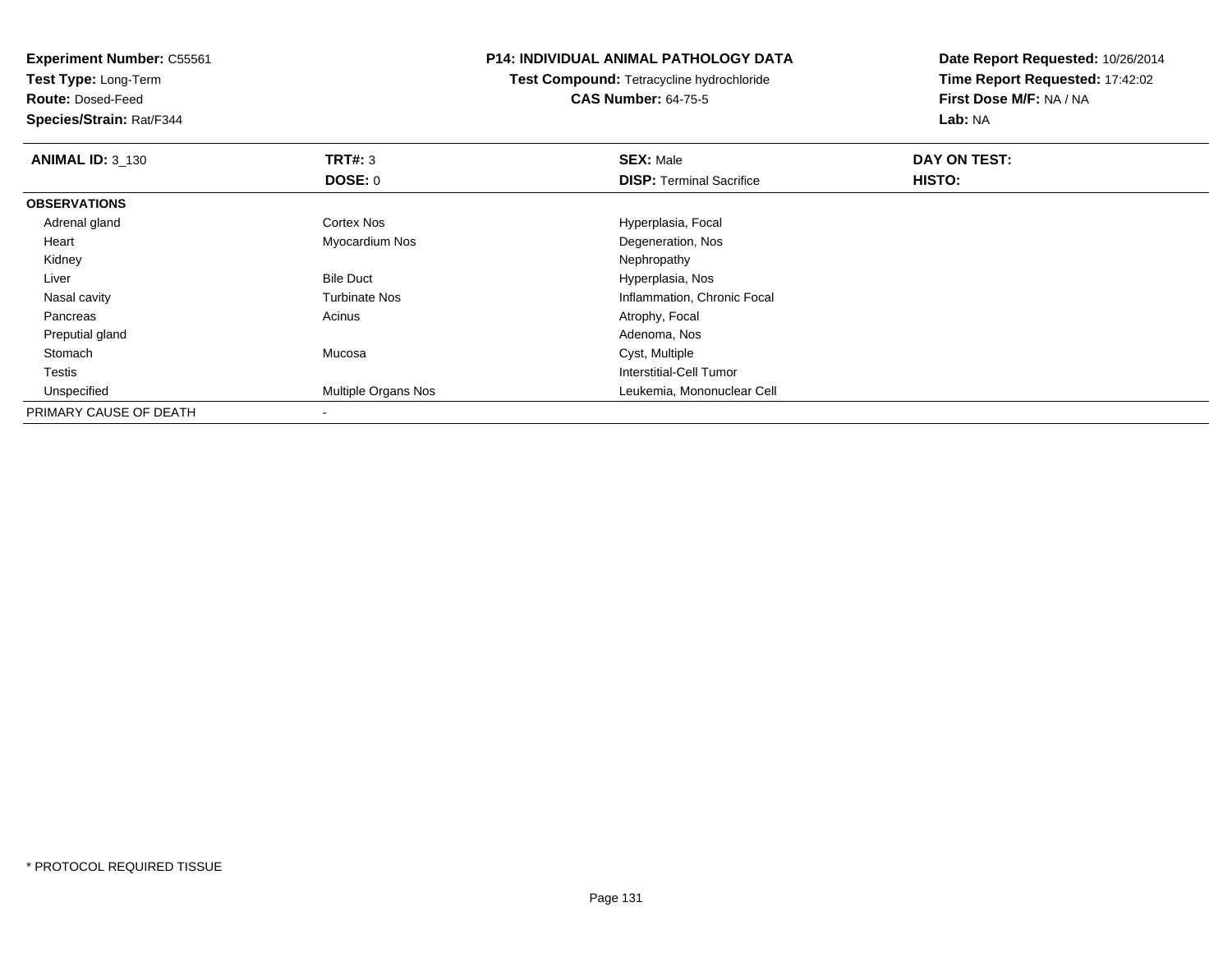**Test Type:** Long-Term

**Route:** Dosed-Feed

**Species/Strain:** Rat/F344

# **P14: INDIVIDUAL ANIMAL PATHOLOGY DATA**

**Test Compound:** Tetracycline hydrochloride**CAS Number:** 64-75-5

| <b>ANIMAL ID: 3_131</b> | TRT#: 3           | <b>SEX: Male</b>                | DAY ON TEST: |  |
|-------------------------|-------------------|---------------------------------|--------------|--|
|                         | <b>DOSE: 0</b>    | <b>DISP: Terminal Sacrifice</b> | HISTO:       |  |
| <b>OBSERVATIONS</b>     |                   |                                 |              |  |
| Adrenal gland           | Cortex Nos        | Degeneration, Lipoid            |              |  |
|                         | <b>Cortex Nos</b> | Hyperplasia, Focal              |              |  |
|                         | Medulla           | Hyperplasia, Focal              |              |  |
|                         | Medulla           | Pheochromocytoma                |              |  |
| Heart                   | Myocardium Nos    | Degeneration, Nos               |              |  |
| Kidney                  |                   | Nephropathy                     |              |  |
| Liver                   |                   | Cytoplasmic Change, Basophilic  |              |  |
|                         | <b>Bile Duct</b>  | Hyperplasia, Nos                |              |  |
| Pancreas                | Acinus            | Atrophy, Focal                  |              |  |
| Preputial gland         |                   | Inflammation, Acute/Chronic     |              |  |
| Testis                  |                   | <b>Interstitial-Cell Tumor</b>  |              |  |
| PRIMARY CAUSE OF DEATH  |                   |                                 |              |  |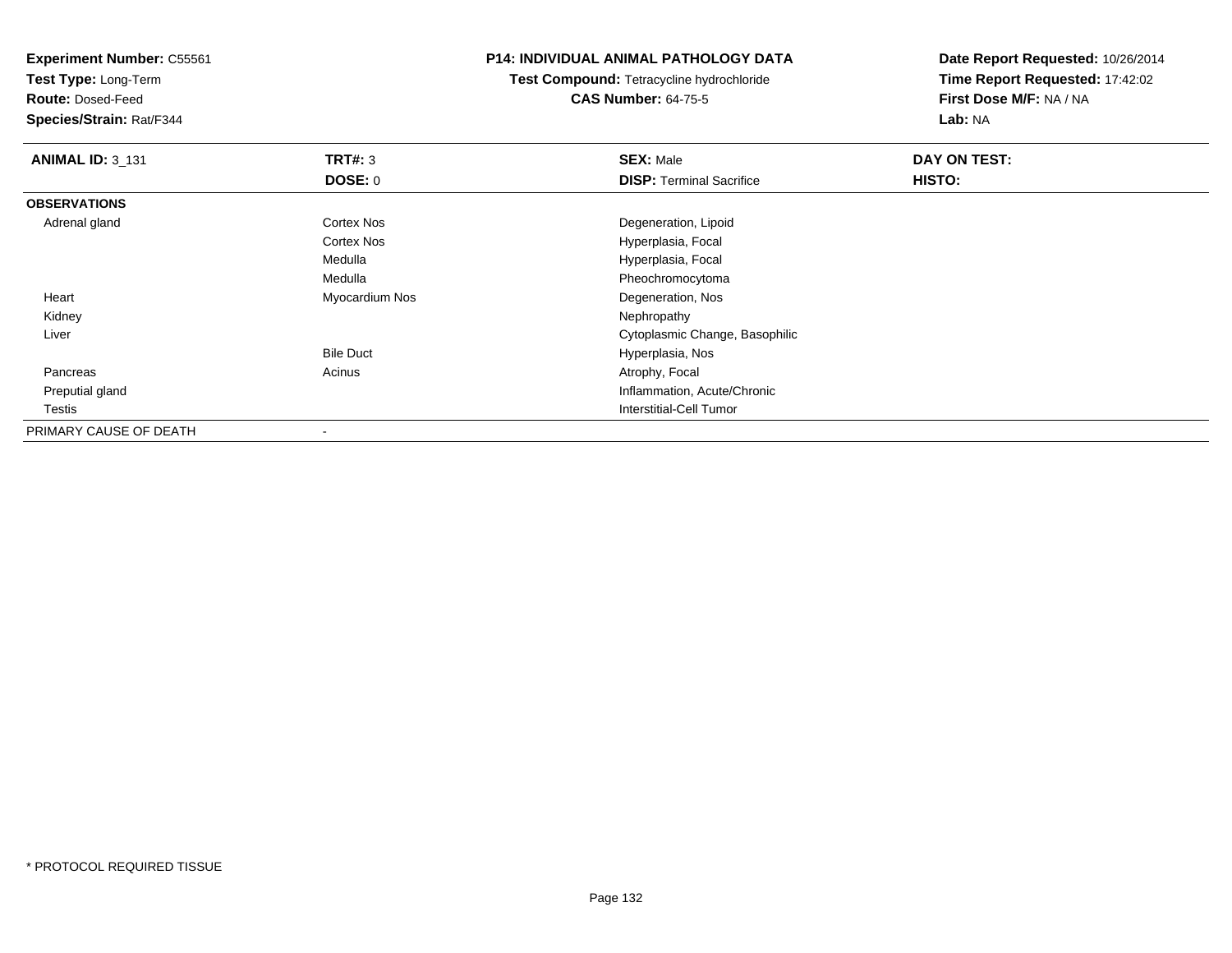**Test Type:** Long-Term

**Route:** Dosed-Feed

**Species/Strain:** Rat/F344

# **P14: INDIVIDUAL ANIMAL PATHOLOGY DATA**

**Test Compound:** Tetracycline hydrochloride**CAS Number:** 64-75-5

| <b>ANIMAL ID: 3_132</b> | <b>TRT#: 3</b>      | <b>SEX: Male</b>                | DAY ON TEST: |  |
|-------------------------|---------------------|---------------------------------|--------------|--|
|                         | <b>DOSE: 0</b>      | <b>DISP: Terminal Sacrifice</b> | HISTO:       |  |
| <b>OBSERVATIONS</b>     |                     |                                 |              |  |
| Adrenal gland           | <b>Cortex Nos</b>   | Degeneration, Lipoid            |              |  |
|                         | Medulla             | Hyperplasia, Focal              |              |  |
|                         | Medulla             | Pheochromocytoma                |              |  |
| Heart                   | Myocardium Nos      | Degeneration, Nos               |              |  |
|                         | Atrium              | Thrombosis, Nos                 |              |  |
| Kidney                  |                     | Nephropathy                     |              |  |
| Liver                   |                     | Cytoplasmic Change, Basophilic  |              |  |
|                         | <b>Bile Duct</b>    | Hyperplasia, Nos                |              |  |
| Skin                    |                     | Acanthosis                      |              |  |
| Testis                  |                     | Hyperplasia, Interstitial Cell  |              |  |
|                         |                     | Interstitial-Cell Tumor         |              |  |
| Thyroid                 |                     | C-Cell Adenoma                  |              |  |
| Unspecified             | Multiple Organs Nos | Leukemia, Mononuclear Cell      |              |  |
| PRIMARY CAUSE OF DEATH  |                     |                                 |              |  |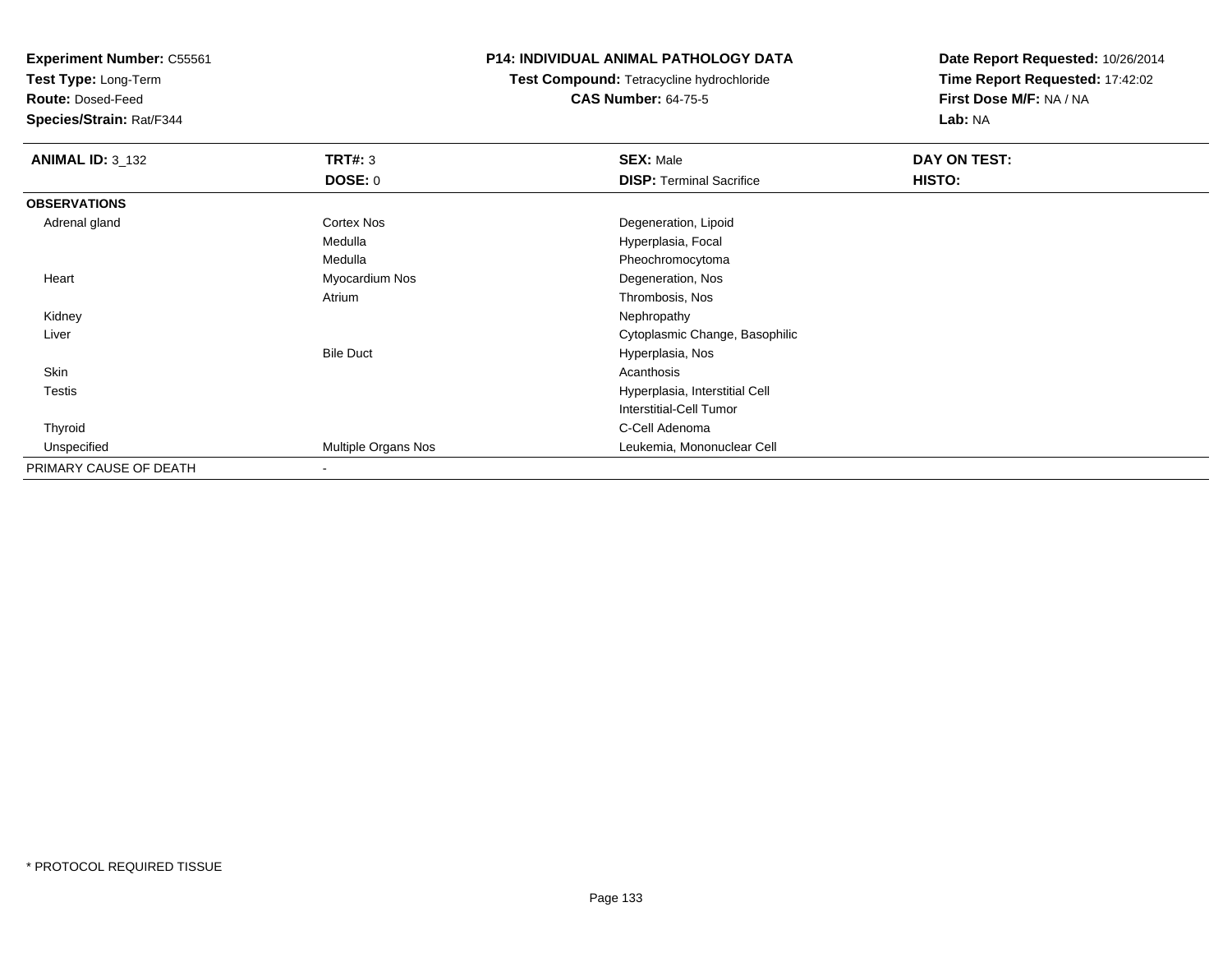**Test Type:** Long-Term

**Route:** Dosed-Feed

**Species/Strain:** Rat/F344

# **P14: INDIVIDUAL ANIMAL PATHOLOGY DATA**

**Test Compound:** Tetracycline hydrochloride**CAS Number:** 64-75-5

| <b>ANIMAL ID: 3_133</b> | <b>TRT#: 3</b>            | <b>SEX: Male</b>                | DAY ON TEST: |  |
|-------------------------|---------------------------|---------------------------------|--------------|--|
|                         | <b>DOSE: 0</b>            | <b>DISP: Terminal Sacrifice</b> | HISTO:       |  |
| <b>OBSERVATIONS</b>     |                           |                                 |              |  |
| Adrenal gland           | Cortex Nos                | Degeneration, Lipoid            |              |  |
|                         | Medulla                   | Pheochromocytoma                |              |  |
| Heart                   | Myocardium Nos            | Degeneration, Nos               |              |  |
| Kidney                  |                           | Nephropathy                     |              |  |
| Liver                   |                           | Degeneration, Cystic            |              |  |
|                         |                           | Hyperplasia, Focal              |              |  |
|                         | <b>Bile Duct</b>          | Hyperplasia, Nos                |              |  |
| Lung                    |                           | Inflammation, Chronic Focal     |              |  |
| Mammary gland           |                           | Hyperplasia, Cystic             |              |  |
| Nasal cavity            | <b>Turbinate Nos</b>      | Inflammation, Chronic Focal     |              |  |
| Pituitary gland         | <b>Anterior Pituitary</b> | Cyst, Nos                       |              |  |
| Prostate                |                           | Inflammation, Acute/Chronic     |              |  |
| Seminal vesicle         |                           | Atrophy, Nos                    |              |  |
| Stomach                 | Mucosa                    | Cyst, Multiple                  |              |  |
| Testis                  |                           | <b>Interstitial-Cell Tumor</b>  |              |  |
| Unspecified             | Multiple Organs Nos       | Leukemia, Mononuclear Cell      |              |  |
| PRIMARY CAUSE OF DEATH  | $\overline{\phantom{a}}$  |                                 |              |  |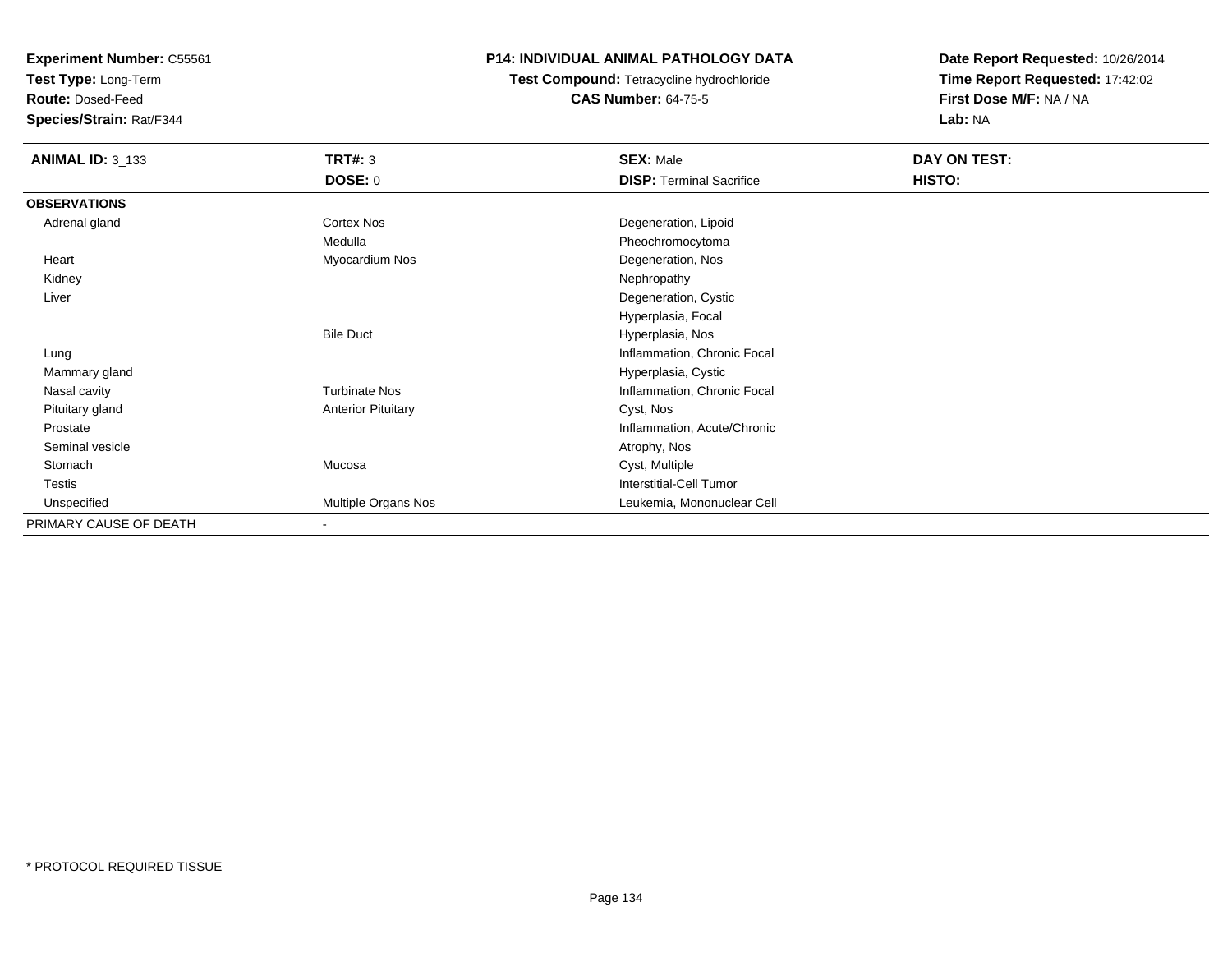**Test Type:** Long-Term

**Route:** Dosed-Feed

**Species/Strain:** Rat/F344

# **P14: INDIVIDUAL ANIMAL PATHOLOGY DATA**

**Test Compound:** Tetracycline hydrochloride**CAS Number:** 64-75-5

| <b>ANIMAL ID: 3_134</b> | TRT#: 3              | <b>SEX: Male</b>                | DAY ON TEST: |  |
|-------------------------|----------------------|---------------------------------|--------------|--|
|                         | DOSE: 0              | <b>DISP: Terminal Sacrifice</b> | HISTO:       |  |
| <b>OBSERVATIONS</b>     |                      |                                 |              |  |
| Heart                   | Myocardium Nos       | Degeneration, Nos               |              |  |
| Kidney                  |                      | Nephropathy                     |              |  |
| Liver                   |                      | Cytoplasmic Change, Basophilic  |              |  |
|                         |                      | Degeneration, Cystic            |              |  |
|                         | <b>Bile Duct</b>     | Hyperplasia, Nos                |              |  |
| Nasal cavity            | <b>Turbinate Nos</b> | Inflammation, Chronic Focal     |              |  |
| Prostate                |                      | Inflammation, Acute/Chronic     |              |  |
| Stomach                 | Mucosa               | Cyst, Multiple                  |              |  |
| Testis                  |                      | Hyperplasia, Interstitial Cell  |              |  |
|                         |                      | Interstitial-Cell Tumor         |              |  |
| Unspecified             | Multiple Organs Nos  | Leukemia, Mononuclear Cell      |              |  |
| PRIMARY CAUSE OF DEATH  |                      |                                 |              |  |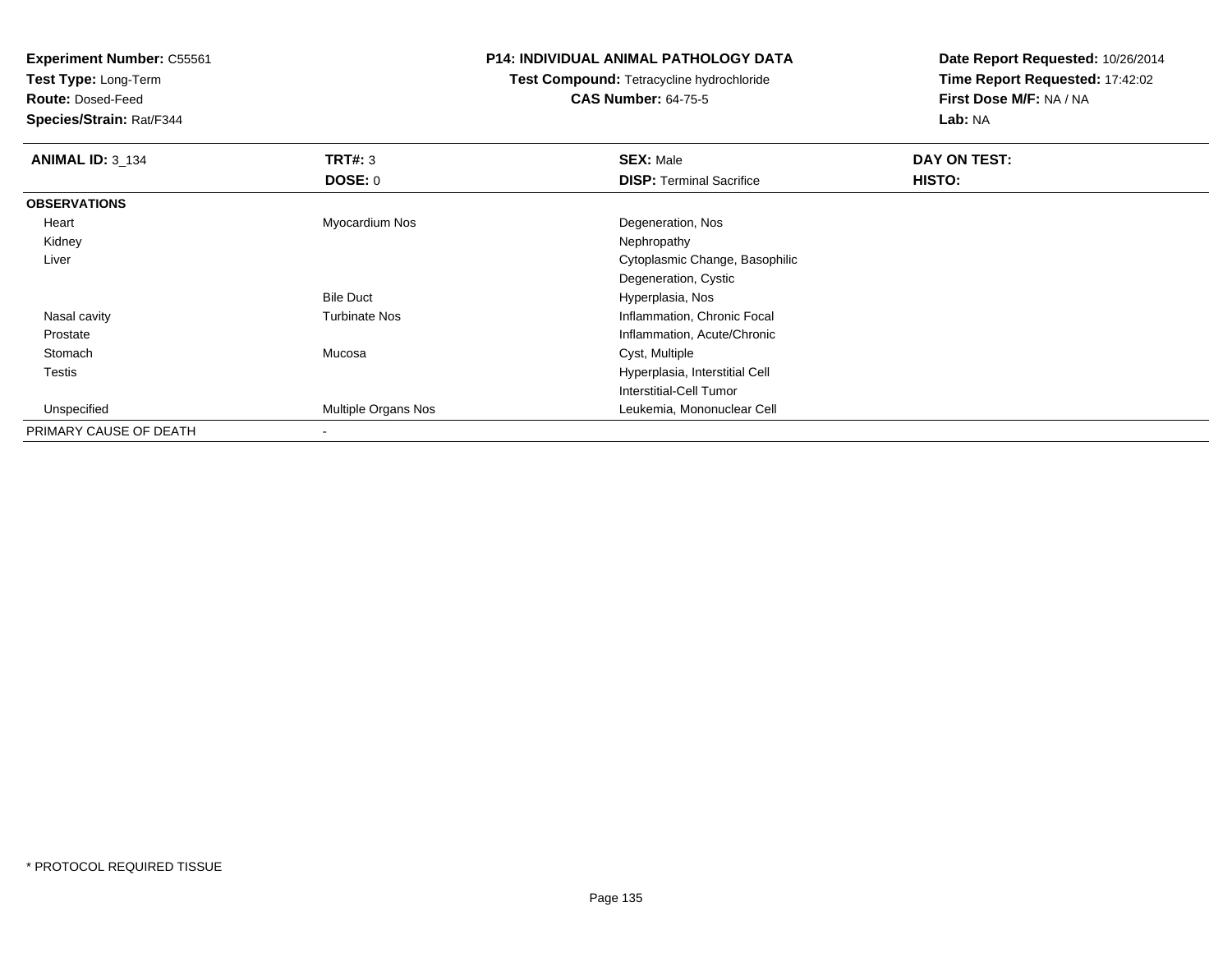**Test Type:** Long-Term

**Route:** Dosed-Feed

**Species/Strain:** Rat/F344

# **P14: INDIVIDUAL ANIMAL PATHOLOGY DATA**

**Test Compound:** Tetracycline hydrochloride**CAS Number:** 64-75-5

| <b>ANIMAL ID: 3_135</b> | TRT#: 3                   | <b>SEX: Male</b>                | DAY ON TEST: |  |
|-------------------------|---------------------------|---------------------------------|--------------|--|
|                         | <b>DOSE: 0</b>            | <b>DISP: Terminal Sacrifice</b> | HISTO:       |  |
| <b>OBSERVATIONS</b>     |                           |                                 |              |  |
| Heart                   | Myocardium Nos            | Degeneration, Nos               |              |  |
| Kidney                  |                           | Nephropathy                     |              |  |
| Liver                   |                           | <b>Focal Cellular Change</b>    |              |  |
|                         | <b>Bile Duct</b>          | Hyperplasia, Nos                |              |  |
| Nasal cavity            | <b>Turbinate Nos</b>      | Inflammation, Chronic Focal     |              |  |
| Pancreas                | Acinus                    | Atrophy, Focal                  |              |  |
| Pituitary gland         | <b>Anterior Pituitary</b> | Adenoma, Nos                    |              |  |
| Preputial gland         |                           | Cyst, Nos                       |              |  |
|                         |                           | Inflammation, Acute/Chronic     |              |  |
| Prostate                |                           | Inflammation, Acute/Chronic     |              |  |
| Testis                  |                           | Interstitial-Cell Tumor         |              |  |
| PRIMARY CAUSE OF DEATH  | $\,$                      |                                 |              |  |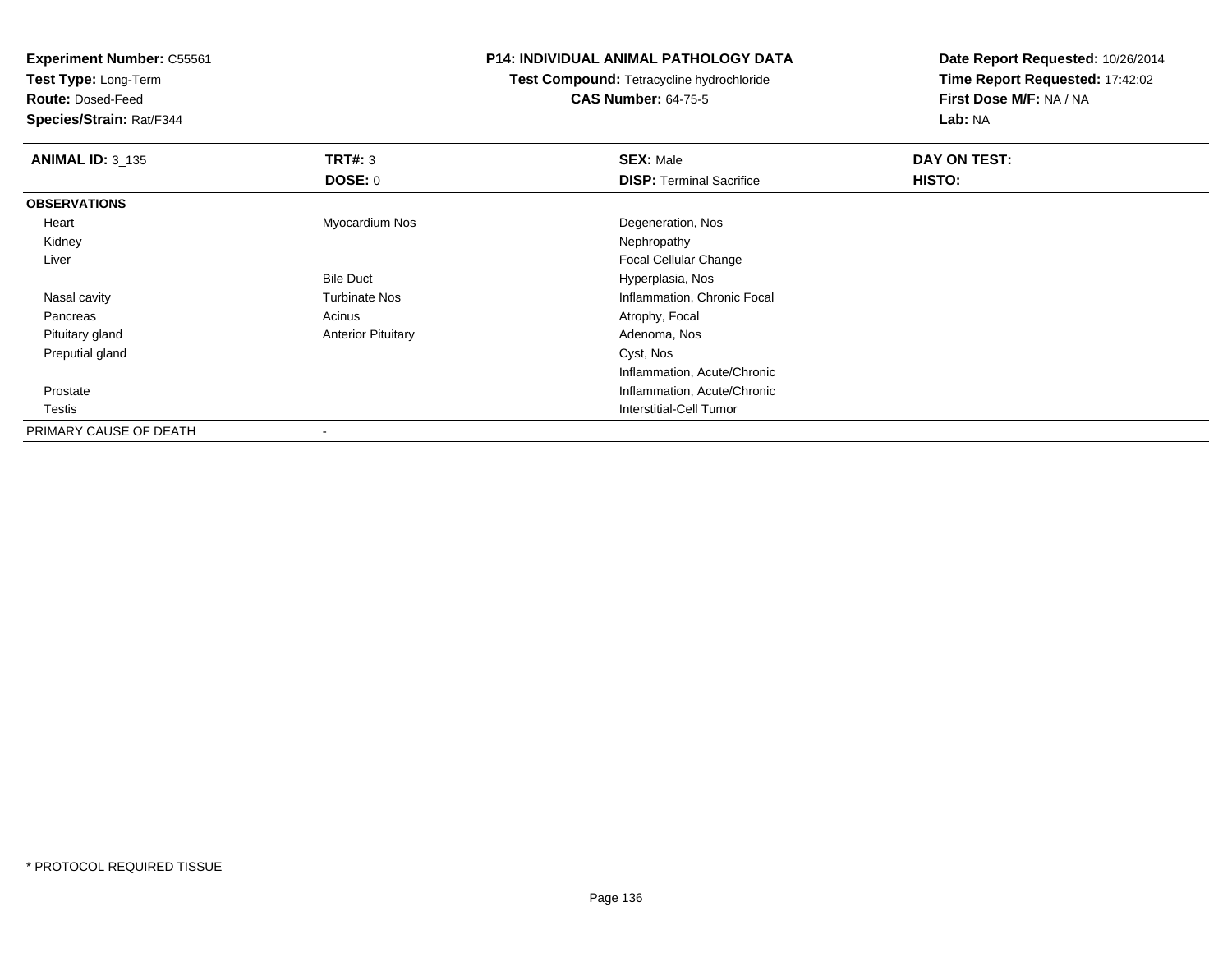**Experiment Number:** C55561**Test Type:** Long-Term**Route:** Dosed-Feed **Species/Strain:** Rat/F344**P14: INDIVIDUAL ANIMAL PATHOLOGY DATATest Compound:** Tetracycline hydrochloride**CAS Number:** 64-75-5**Date Report Requested:** 10/26/2014**Time Report Requested:** 17:42:02**First Dose M/F:** NA / NA**Lab:** NA**ANIMAL ID:** 3\_136 **TRT#:** <sup>3</sup> **SEX:** Male **DAY ON TEST: DOSE:** 0**DISP:** Terminal Sacrifice **HISTO: OBSERVATIONS** Heart Myocardium Nos Degeneration, Nos Kidneyy the control of the control of the control of the control of the control of the control of the control of the control of the control of the control of the control of the control of the control of the control of the contro Liver Clear-Cell Change Lungg in the extension of the extension of the extension of the extension of the extension of the extension of the extension of the extension of the extension of the extension of the extension of the extension of the extension Nasal cavityTurbinate Nos **Inflammation**, Chronic Focal Skin Keratoacanthoma Testis Atrophy, Nos Hyperplasia, Interstitial CellInterstitial-Cell TumorPRIMARY CAUSE OF DEATH

-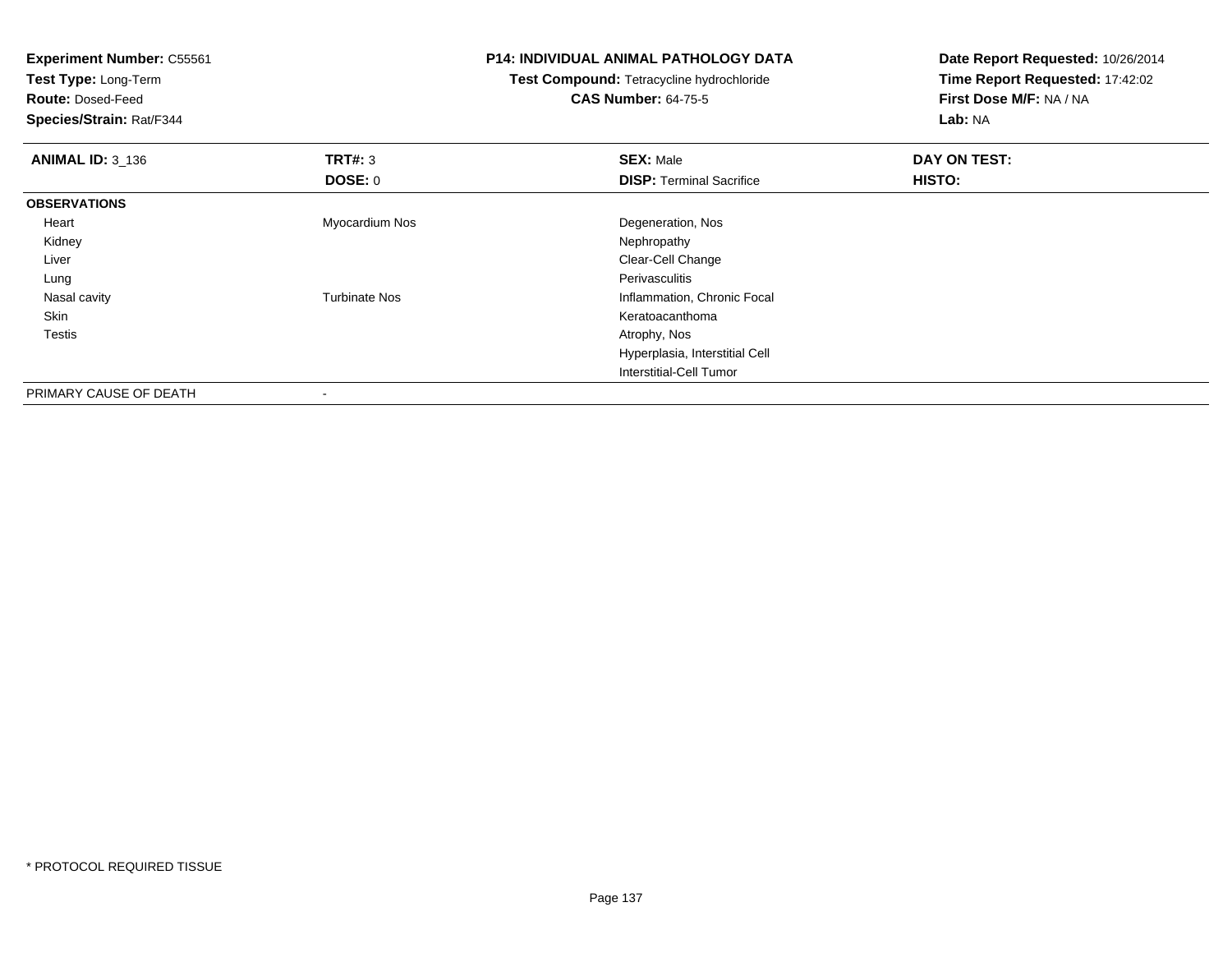**Test Type:** Long-Term

**Route:** Dosed-Feed

**Species/Strain:** Rat/F344

# **P14: INDIVIDUAL ANIMAL PATHOLOGY DATA**

**Test Compound:** Tetracycline hydrochloride**CAS Number:** 64-75-5

| <b>ANIMAL ID: 3_137</b> | TRT#: 3                    | <b>SEX: Male</b>                | DAY ON TEST: |  |
|-------------------------|----------------------------|---------------------------------|--------------|--|
|                         | <b>DOSE: 0</b>             | <b>DISP: Terminal Sacrifice</b> | HISTO:       |  |
| <b>OBSERVATIONS</b>     |                            |                                 |              |  |
| Adrenal gland           | <b>Cortex Nos</b>          | Hyperplasia, Focal              |              |  |
|                         | Medulla                    | Pheochromocytoma                |              |  |
| Heart                   | Myocardium Nos             | Degeneration, Nos               |              |  |
| Kidney                  |                            | Nephropathy                     |              |  |
|                         | Tubule                     | Pigmentation, Nos               |              |  |
| Liver                   |                            | Hyperplasia, Focal              |              |  |
|                         | <b>Bile Duct</b>           | Hyperplasia, Nos                |              |  |
| Nasal cavity            | <b>Turbinate Nos</b>       | Inflammation, Chronic Focal     |              |  |
| Testis                  |                            | Interstitial-Cell Tumor         |              |  |
| Unspecified             | <b>Multiple Organs Nos</b> | Leukemia, Mononuclear Cell      |              |  |
| PRIMARY CAUSE OF DEATH  |                            |                                 |              |  |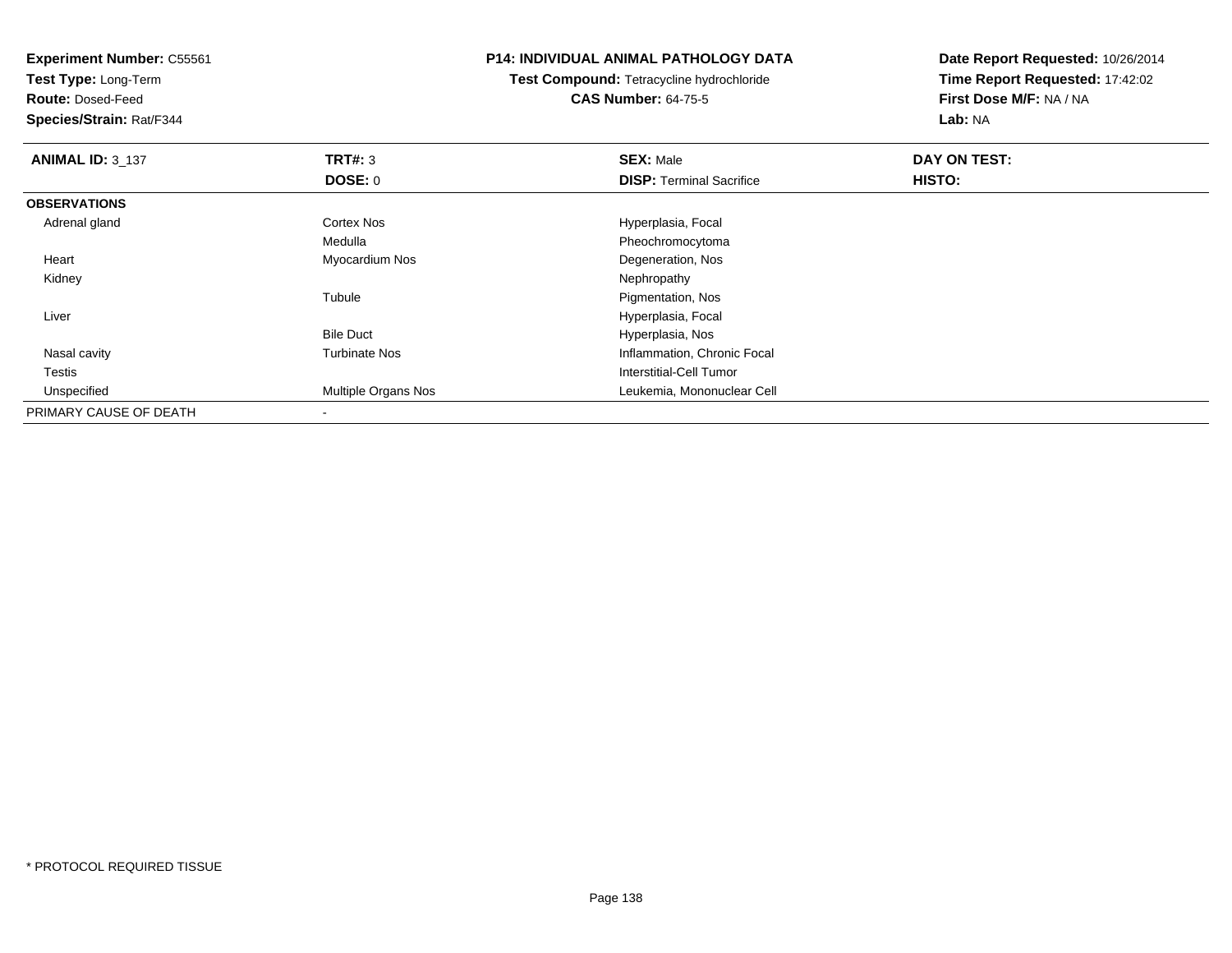**Test Type:** Long-Term

**Route:** Dosed-Feed

**Species/Strain:** Rat/F344

# **P14: INDIVIDUAL ANIMAL PATHOLOGY DATA**

**Test Compound:** Tetracycline hydrochloride**CAS Number:** 64-75-5

| <b>ANIMAL ID: 3_138</b> | <b>TRT#: 3</b>       | <b>SEX: Male</b>                | DAY ON TEST: |  |
|-------------------------|----------------------|---------------------------------|--------------|--|
|                         | <b>DOSE: 0</b>       | <b>DISP: Terminal Sacrifice</b> | HISTO:       |  |
| <b>OBSERVATIONS</b>     |                      |                                 |              |  |
| Adrenal gland           | Cortex Nos           | Degeneration, Lipoid            |              |  |
| Heart                   | Myocardium Nos       | Degeneration, Nos               |              |  |
| Kidney                  |                      | Nephropathy                     |              |  |
| Liver                   |                      | Degeneration, Cystic            |              |  |
|                         |                      | Hyperplasia, Focal              |              |  |
|                         | <b>Bile Duct</b>     | Hyperplasia, Nos                |              |  |
| Lung                    |                      | Perivasculitis                  |              |  |
| Nasal cavity            | <b>Turbinate Nos</b> | Inflammation, Chronic Focal     |              |  |
| Pancreas                | Acinus               | Atrophy, Focal                  |              |  |
| Preputial gland         |                      | Inflammation, Acute/Chronic     |              |  |
| Seminal vesicle         |                      | Atrophy, Nos                    |              |  |
| Spleen                  |                      | Fibrosis                        |              |  |
| Testis                  |                      | <b>Interstitial-Cell Tumor</b>  |              |  |
| PRIMARY CAUSE OF DEATH  |                      |                                 |              |  |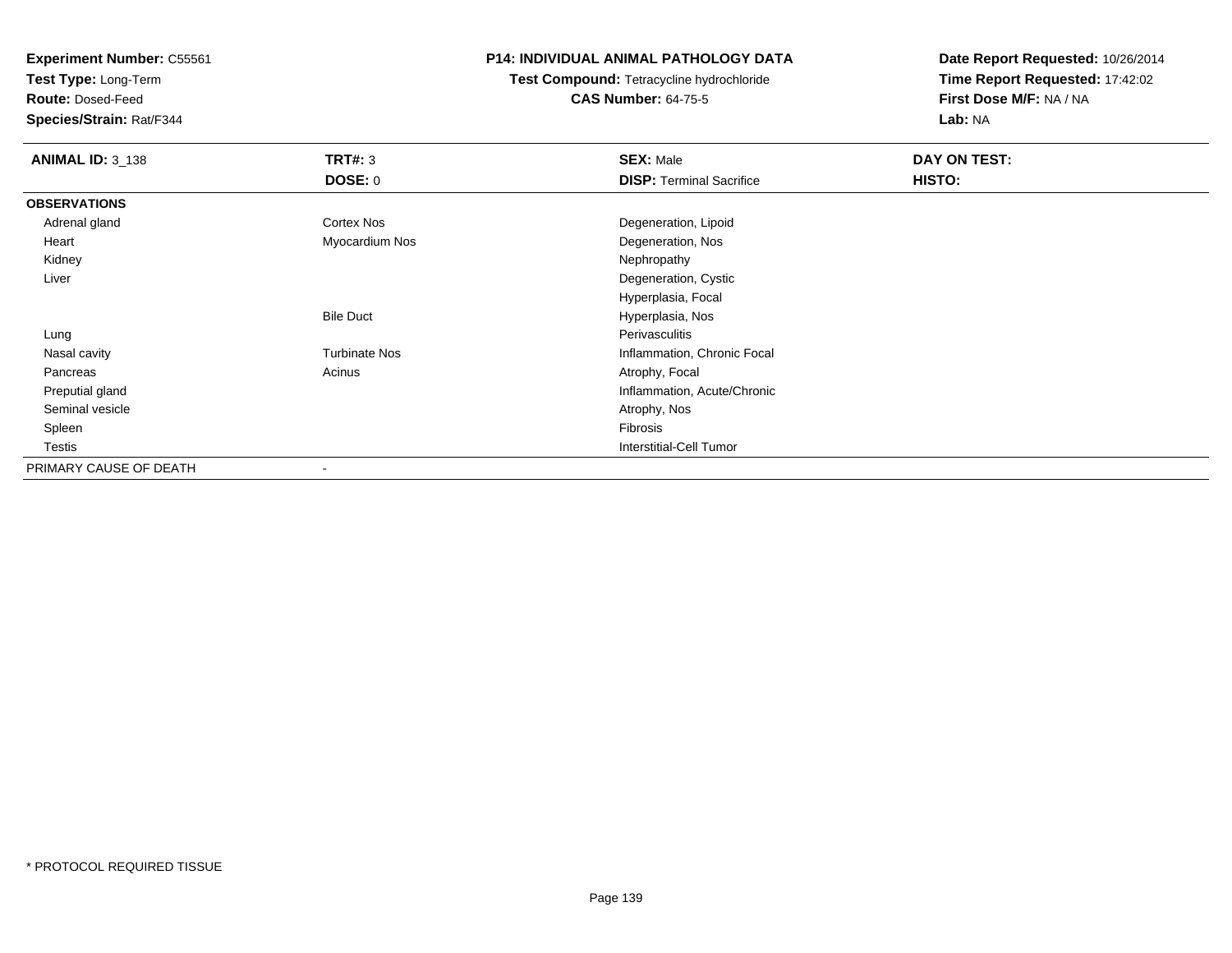**Test Type:** Long-Term

**Route:** Dosed-Feed

**Species/Strain:** Rat/F344

# **P14: INDIVIDUAL ANIMAL PATHOLOGY DATA**

**Test Compound:** Tetracycline hydrochloride**CAS Number:** 64-75-5

| <b>ANIMAL ID: 3_139</b> | <b>TRT#: 3</b>           | <b>SEX: Male</b>                | DAY ON TEST: |
|-------------------------|--------------------------|---------------------------------|--------------|
|                         | <b>DOSE: 0</b>           | <b>DISP: Terminal Sacrifice</b> | HISTO:       |
| <b>OBSERVATIONS</b>     |                          |                                 |              |
| Adrenal gland           | <b>Cortex Nos</b>        | Hemorrhage                      |              |
|                         | Medulla                  | Hyperplasia, Focal              |              |
| Heart                   | Myocardium Nos           | Degeneration, Nos               |              |
| Intestine Small         | <b>Mesentery Nos</b>     | Necrosis, Fat                   |              |
| Kidney                  |                          | Nephropathy                     |              |
|                         | Tubule                   | Pigmentation, Nos               |              |
| Liver                   |                          | Degeneration, Cystic            |              |
|                         |                          | Hyperplasia, Focal              |              |
|                         | <b>Bile Duct</b>         | Hyperplasia, Nos                |              |
| Preputial gland         |                          | Inflammation, Acute/Chronic     |              |
| Prostate                |                          | Inflammation, Acute/Chronic     |              |
| Stomach                 | Mucosa                   | Cyst, Multiple                  |              |
| Testis                  |                          | Atrophy, Nos                    |              |
|                         |                          | <b>Interstitial-Cell Tumor</b>  |              |
| Thyroid                 |                          | Hyperplasia, C Cell             |              |
| Unspecified             | Multiple Organs Nos      | Leukemia, Mononuclear Cell      |              |
| PRIMARY CAUSE OF DEATH  | $\overline{\phantom{a}}$ |                                 |              |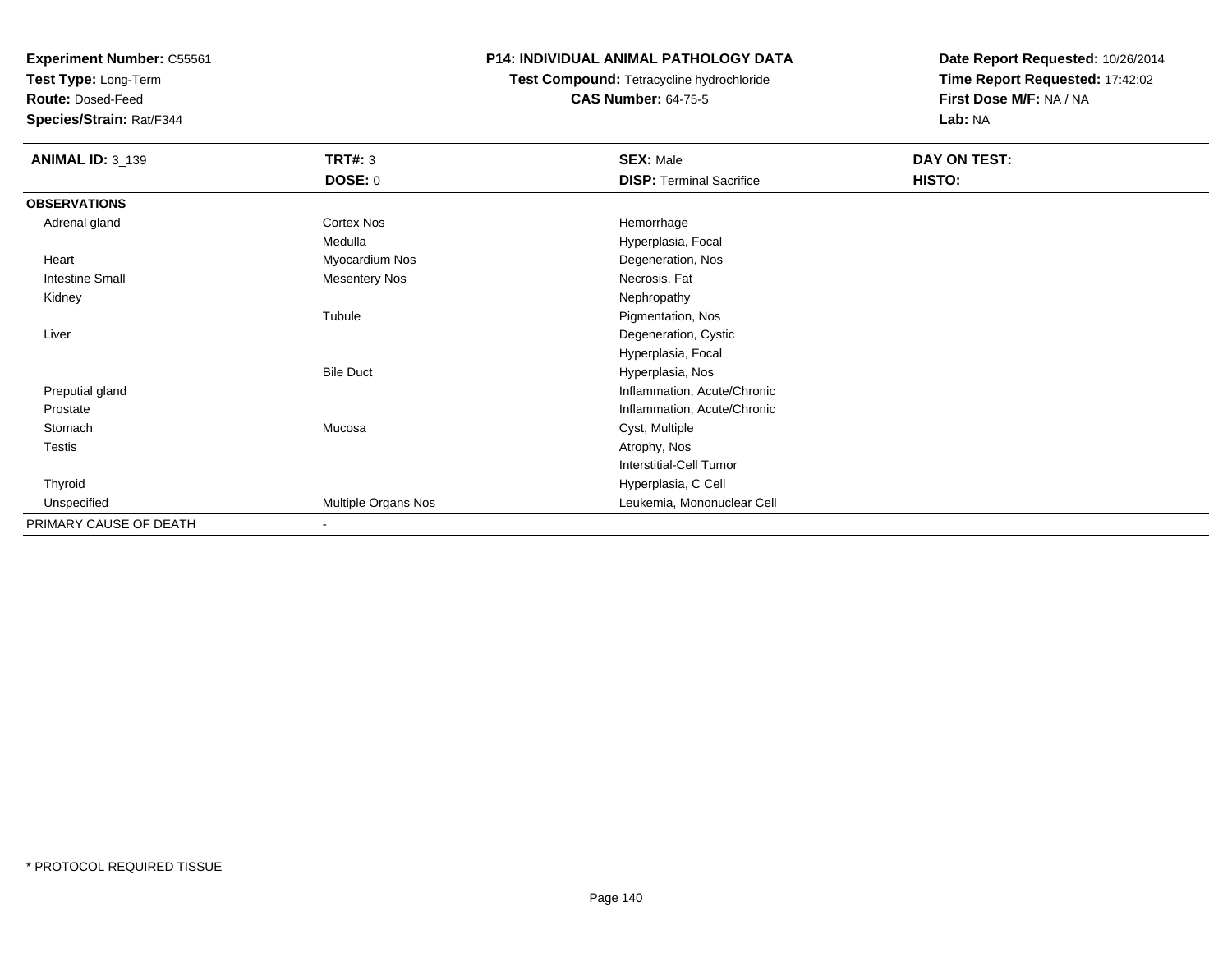**Test Type:** Long-Term

**Route:** Dosed-Feed

**Species/Strain:** Rat/F344

# **P14: INDIVIDUAL ANIMAL PATHOLOGY DATA**

**Test Compound:** Tetracycline hydrochloride**CAS Number:** 64-75-5

| <b>ANIMAL ID: 3_140</b> | TRT#: 3                     | <b>SEX: Male</b>                | DAY ON TEST: |  |
|-------------------------|-----------------------------|---------------------------------|--------------|--|
|                         | <b>DOSE: 0</b>              | <b>DISP:</b> Moribund Sacrifice | HISTO:       |  |
| <b>OBSERVATIONS</b>     |                             |                                 |              |  |
| Blood vessel            | <b>Pulmonary Artery Nos</b> | Calcification, Nos              |              |  |
| Heart                   | Myocardium Nos              | Degeneration, Nos               |              |  |
| <b>Intestine Small</b>  | Mesentery Nos               | Necrosis, Fat                   |              |  |
| Kidney                  |                             | Nephropathy                     |              |  |
| Liver                   |                             | Cytoplasmic Change, Basophilic  |              |  |
| Lung                    |                             | Perivasculitis                  |              |  |
| Pancreas                | Acinus                      | Atrophy, Focal                  |              |  |
| Preputial gland         |                             | Adenoma, Nos                    |              |  |
| Prostate                |                             | Inflammation, Acute/Chronic     |              |  |
| Testis                  |                             | Hyperplasia, Interstitial Cell  |              |  |
| PRIMARY CAUSE OF DEATH  |                             |                                 |              |  |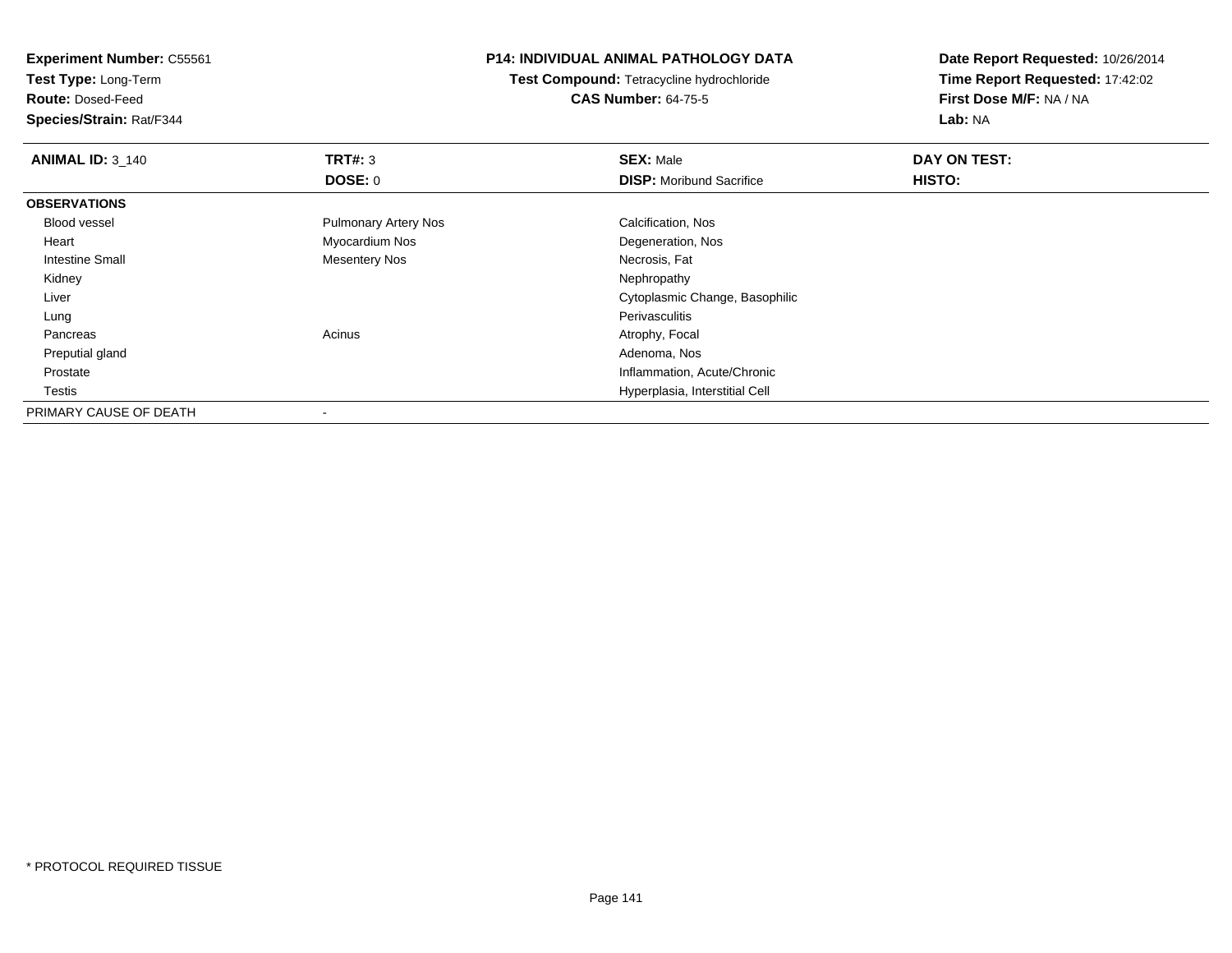**Test Type:** Long-Term

**Route:** Dosed-Feed

**Species/Strain:** Rat/F344

# **P14: INDIVIDUAL ANIMAL PATHOLOGY DATA**

**Test Compound:** Tetracycline hydrochloride**CAS Number:** 64-75-5

| <b>ANIMAL ID: 3 141</b> | TRT#: 3                   | <b>SEX: Male</b>                | DAY ON TEST: |  |
|-------------------------|---------------------------|---------------------------------|--------------|--|
|                         | <b>DOSE: 0</b>            | <b>DISP:</b> Moribund Sacrifice | HISTO:       |  |
| <b>OBSERVATIONS</b>     |                           |                                 |              |  |
| Brain                   | Cerebellum Nos            | Cyst, Hemorrhagic               |              |  |
| Heart                   | Atrium                    | Thrombosis, Nos                 |              |  |
| Kidney                  |                           | Nephropathy                     |              |  |
| Liver                   | <b>Bile Duct</b>          | Hyperplasia, Nos                |              |  |
| Nasal cavity            | <b>Turbinate Nos</b>      | Inflammation, Chronic Focal     |              |  |
| Pancreas                | Acinus                    | Atrophy, Focal                  |              |  |
| Pituitary gland         | <b>Anterior Pituitary</b> | Adenoma, Nos                    |              |  |
| Testis                  |                           | Interstitial-Cell Tumor         |              |  |
| Thyroid                 |                           | C-Cell Adenoma                  |              |  |
| Unspecified             | Multiple Organs Nos       | Leukemia, Mononuclear Cell      |              |  |
| PRIMARY CAUSE OF DEATH  |                           |                                 |              |  |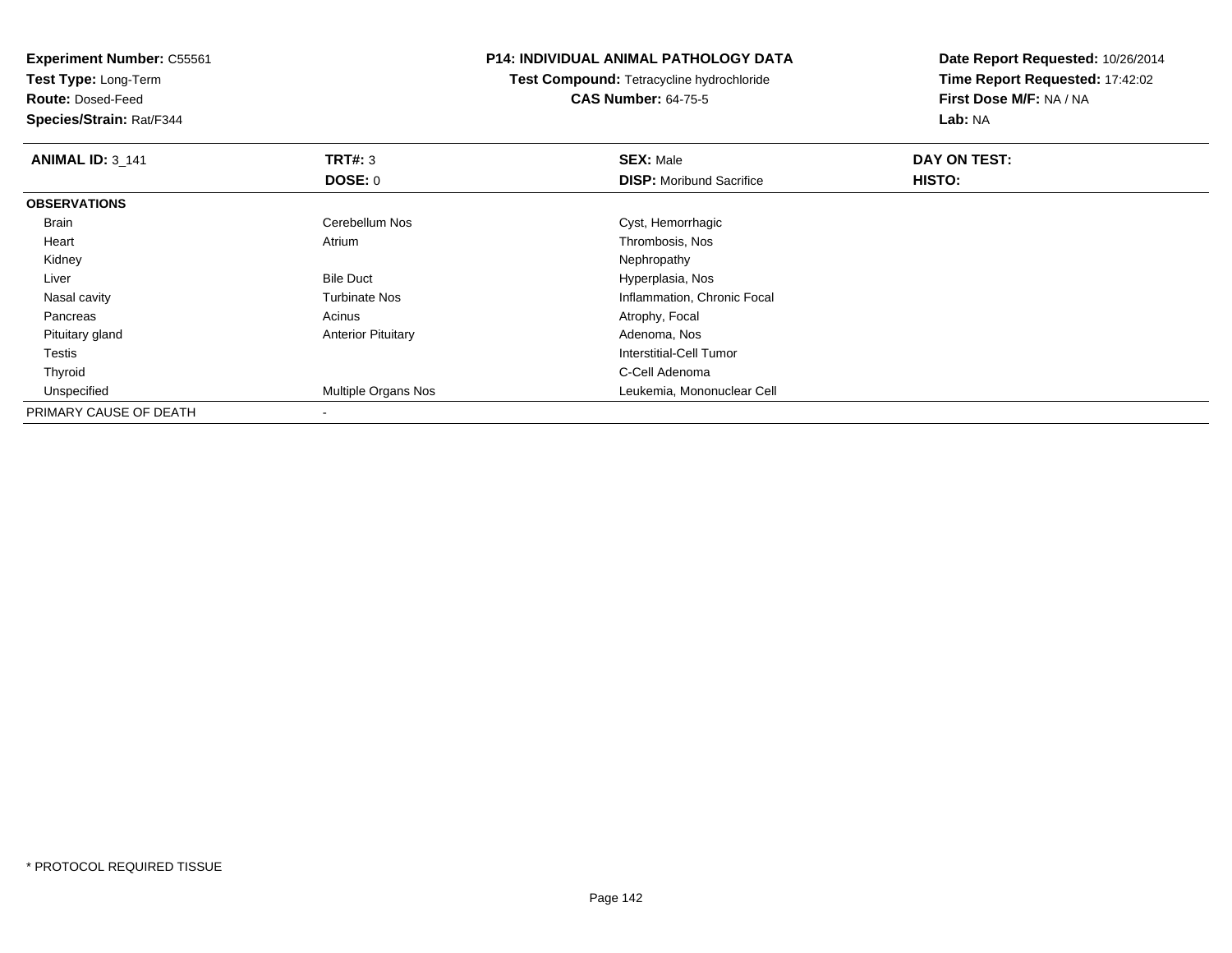**Experiment Number:** C55561**Test Type:** Long-Term**Route:** Dosed-Feed **Species/Strain:** Rat/F344**P14: INDIVIDUAL ANIMAL PATHOLOGY DATATest Compound:** Tetracycline hydrochloride**CAS Number:** 64-75-5**Date Report Requested:** 10/26/2014**Time Report Requested:** 17:42:02**First Dose M/F:** NA / NA**Lab:** NA**ANIMAL ID: 3 142 TRT#:** <sup>3</sup> **SEX:** Male **DAY ON TEST: DOSE:** 0**DISP:** Terminal Sacrifice **HISTO: OBSERVATIONS** Adrenal glandMedulla **Pheochromocytoma**  Heart Myocardium NosDegeneration, Nos<br>Nephropathy Kidneyy the control of the control of the control of the control of the control of the control of the control of the control of the control of the control of the control of the control of the control of the control of the contro TubuleTubule The Contract of the Pigmentation, Nos<br>
Bile Duct The Contract of the Pigmentation, Nos LiverHyperplasia, Nos Pituitary glandAnterior Pituitary **Adenoma, Nos** Adenoma, Nos Preputial glandInflammation, Acute/Chronic<br>Atrophy, Nos Testiss and the contract of the contract of the contract of the contract of the contract of the contract of the contract of the contract of the contract of the contract of the contract of the contract of the contract of the cont Interstitial-Cell Tumor Unspecified Multiple Organs Nos Leukemia, Mononuclear Cell PRIMARY CAUSE OF DEATH-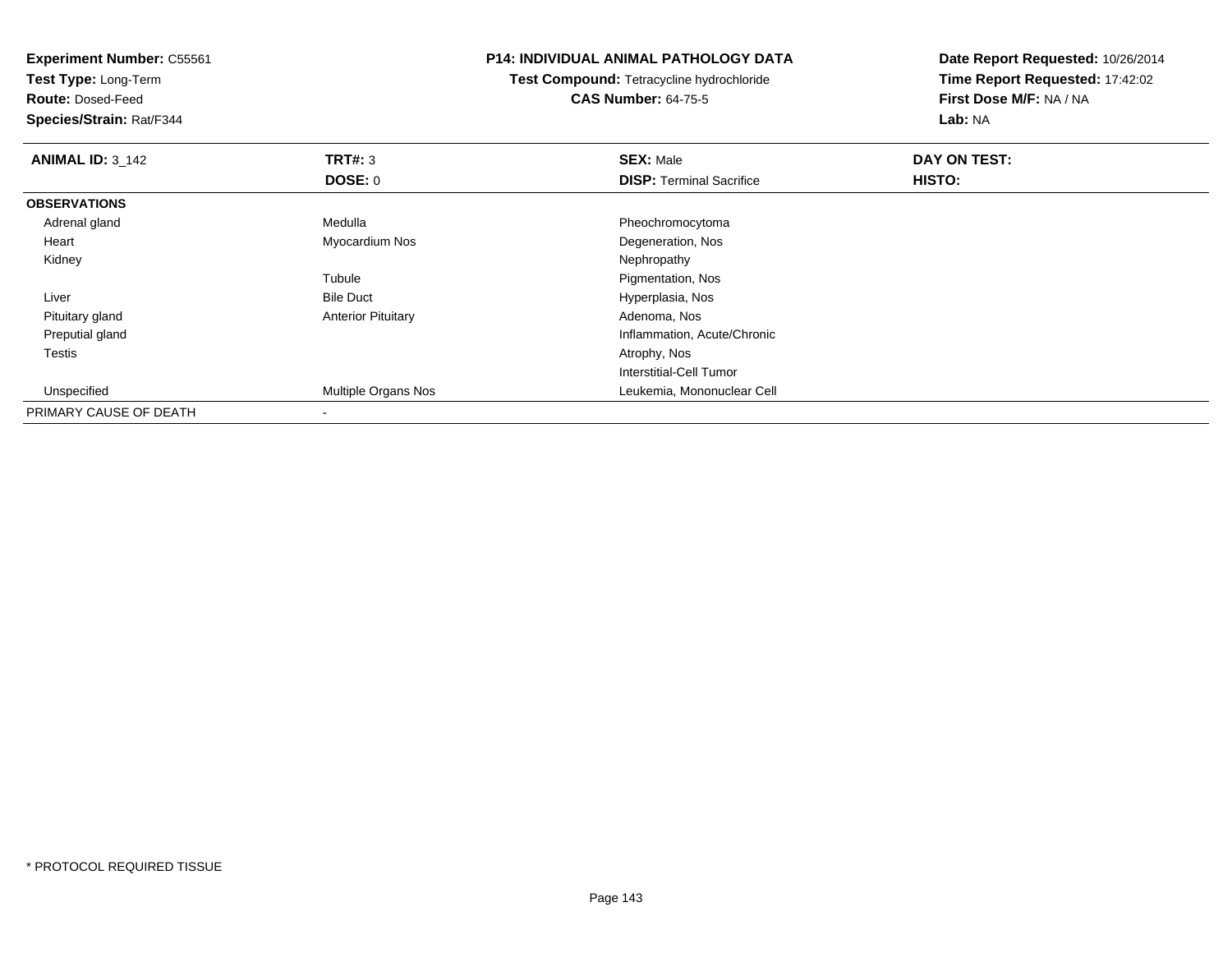**Test Type:** Long-Term

**Route:** Dosed-Feed

**Species/Strain:** Rat/F344

# **P14: INDIVIDUAL ANIMAL PATHOLOGY DATA**

**Test Compound:** Tetracycline hydrochloride**CAS Number:** 64-75-5

| <b>ANIMAL ID: 3_143</b> | TRT#: 3                    | <b>SEX: Male</b>                | DAY ON TEST: |  |
|-------------------------|----------------------------|---------------------------------|--------------|--|
|                         | DOSE: 0                    | <b>DISP: Terminal Sacrifice</b> | HISTO:       |  |
| <b>OBSERVATIONS</b>     |                            |                                 |              |  |
| Heart                   | Myocardium Nos             | Degeneration, Nos               |              |  |
| Kidney                  |                            | Nephropathy                     |              |  |
| Liver                   |                            | Fibrosis, Focal                 |              |  |
|                         | <b>Bile Duct</b>           | Hyperplasia, Nos                |              |  |
| Nasal cavity            | <b>Turbinate Nos</b>       | Inflammation, Chronic Focal     |              |  |
| Preputial gland         |                            | Inflammation, Acute/Chronic     |              |  |
| Seminal vesicle         |                            | Atrophy, Nos                    |              |  |
| Testis                  |                            | Interstitial-Cell Tumor         |              |  |
| Thyroid                 |                            | Hyperplasia, C Cell             |              |  |
| Unspecified             | <b>Multiple Organs Nos</b> | Leukemia, Mononuclear Cell      |              |  |
| PRIMARY CAUSE OF DEATH  |                            |                                 |              |  |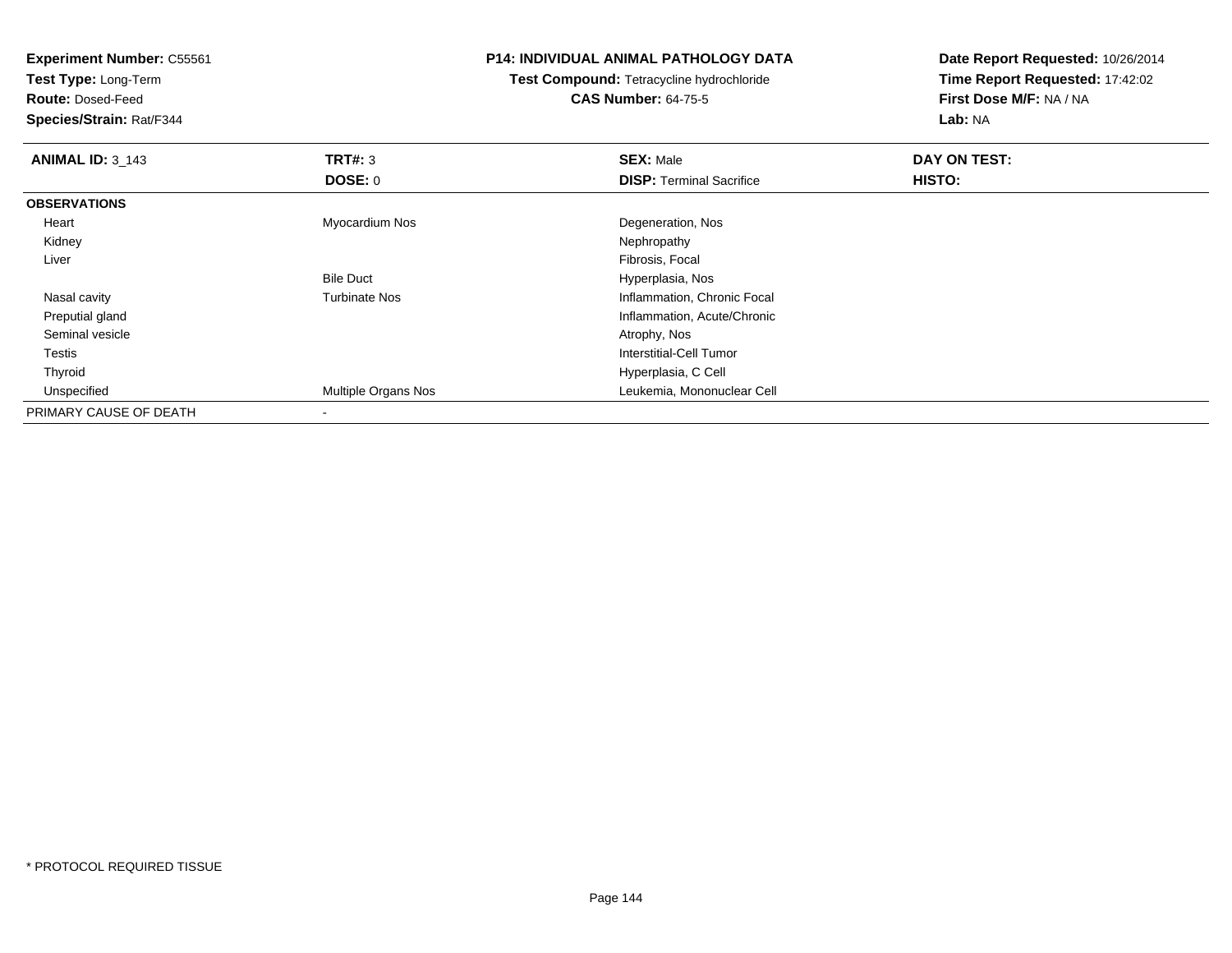**Experiment Number:** C55561**Test Type:** Long-Term**Route:** Dosed-Feed **Species/Strain:** Rat/F344**P14: INDIVIDUAL ANIMAL PATHOLOGY DATATest Compound:** Tetracycline hydrochloride**CAS Number:** 64-75-5**Date Report Requested:** 10/26/2014**Time Report Requested:** 17:42:02**First Dose M/F:** NA / NA**Lab:** NA**ANIMAL ID:** 3\_144 **TRT#:** <sup>3</sup> **SEX:** Male **DAY ON TEST: DOSE:** 0**DISP:** Moribund Sacrifice **HISTO: OBSERVATIONS** Adrenal glandCortex Nos Degeneration, Lipoid<br>
Nephropathy Kidneyy the control of the control of the control of the control of the control of the control of the control of the control of the control of the control of the control of the control of the control of the control of the contro LiverBile Duct **Hyperplasia**, Nos C-Cell Carcinoma, Metastatic Lung PancreasAcinus **Acinus** Atrophy, Focal Testis Interstitial-Cell Tumor ThyroidC-Cell Carcinoma<br>Multiple Organs Nos **Exercía e Server Carcinoma**<br>Leukemia, Mononi UnspecifiedLeukemia, Mononuclear Cell PRIMARY CAUSE OF DEATH-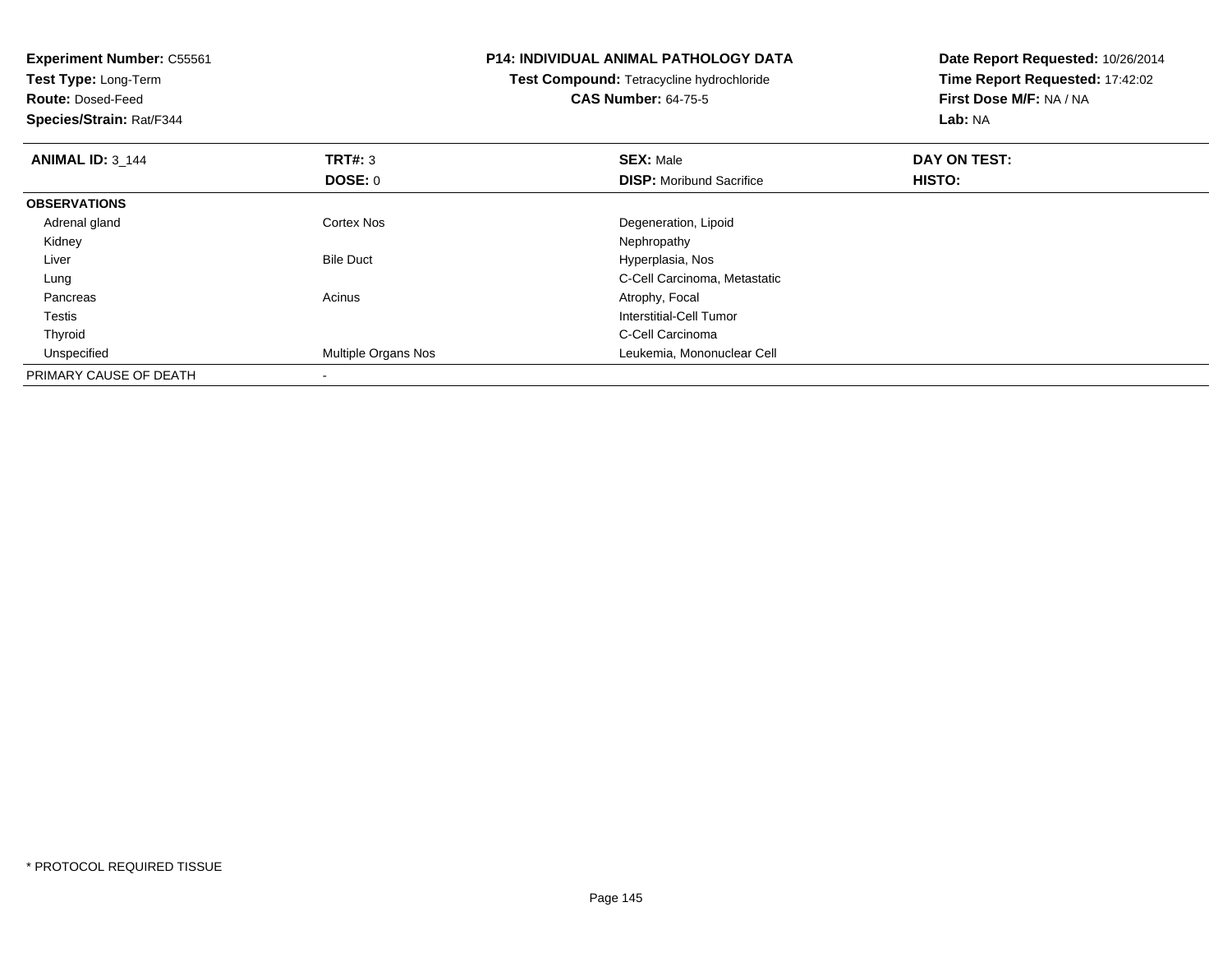**Test Type:** Long-Term

**Route:** Dosed-Feed

**Species/Strain:** Rat/F344

# **P14: INDIVIDUAL ANIMAL PATHOLOGY DATA**

**Test Compound:** Tetracycline hydrochloride**CAS Number:** 64-75-5

| <b>ANIMAL ID: 3_145</b> | <b>TRT#: 3</b>       | <b>SEX: Male</b>                | DAY ON TEST:  |  |
|-------------------------|----------------------|---------------------------------|---------------|--|
|                         | <b>DOSE: 0</b>       | <b>DISP: Terminal Sacrifice</b> | <b>HISTO:</b> |  |
| <b>OBSERVATIONS</b>     |                      |                                 |               |  |
| Adrenal gland           | <b>Cortex Nos</b>    | Hyperplasia, Focal              |               |  |
| Heart                   | Myocardium Nos       | Degeneration, Nos               |               |  |
| Kidney                  |                      | Nephropathy                     |               |  |
| Liver                   |                      | Clear-Cell Change               |               |  |
|                         |                      | Cytoplasmic Change, Basophilic  |               |  |
|                         |                      | Hyperplasia, Focal              |               |  |
|                         | <b>Bile Duct</b>     | Hyperplasia, Nos                |               |  |
| Nasal cavity            | <b>Turbinate Nos</b> | Inflammation, Chronic Focal     |               |  |
| Preputial gland         |                      | Inflammation, Acute/Chronic     |               |  |
| Seminal vesicle         |                      | Atrophy, Nos                    |               |  |
| <b>Testis</b>           |                      | Atrophy, Nos                    |               |  |
|                         |                      | Interstitial-Cell Tumor         |               |  |
| Unspecified             | Multiple Organs Nos  | Leukemia, Mononuclear Cell      |               |  |
| PRIMARY CAUSE OF DEATH  |                      |                                 |               |  |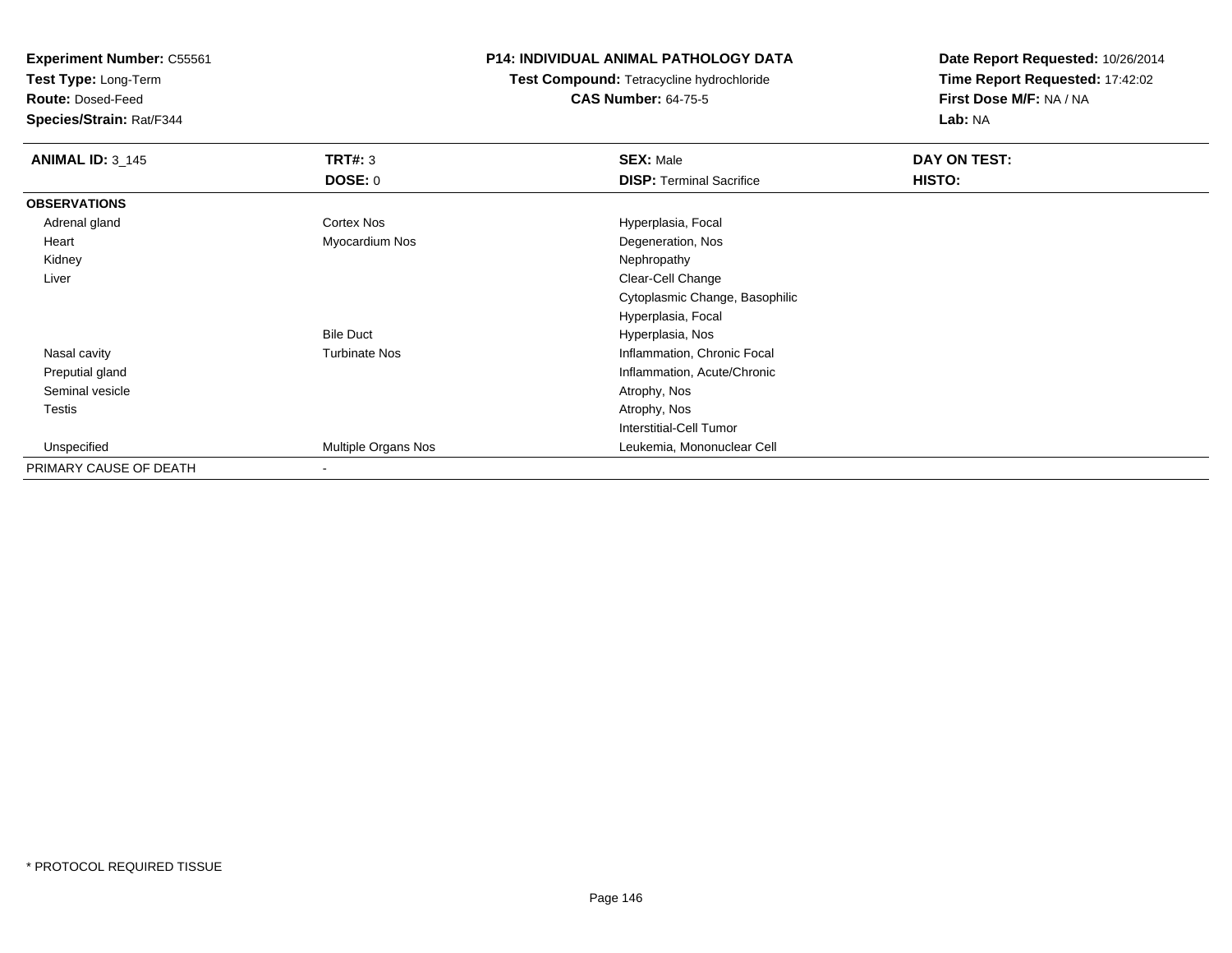**Test Type:** Long-Term

**Route:** Dosed-Feed

**Species/Strain:** Rat/F344

# **P14: INDIVIDUAL ANIMAL PATHOLOGY DATA**

**Test Compound:** Tetracycline hydrochloride**CAS Number:** 64-75-5

| <b>ANIMAL ID: 3_146</b> | TRT#: 3              | <b>SEX: Male</b>                | DAY ON TEST: |  |
|-------------------------|----------------------|---------------------------------|--------------|--|
|                         | DOSE: 0              | <b>DISP:</b> Moribund Sacrifice | HISTO:       |  |
| <b>OBSERVATIONS</b>     |                      |                                 |              |  |
| Adrenal gland           | Cortex Nos           | Degeneration, Lipoid            |              |  |
|                         | Medulla              | Pheochromocytoma                |              |  |
| Kidney                  |                      | Nephropathy                     |              |  |
| Liver                   | <b>Bile Duct</b>     | Hyperplasia, Nos                |              |  |
| Lung                    |                      | Inflammation, Chronic Focal     |              |  |
| Nasal cavity            | <b>Turbinate Nos</b> | Inflammation, Chronic Focal     |              |  |
| Preputial gland         |                      | Adenoma, Nos                    |              |  |
| Testis                  |                      | Atrophy, Nos                    |              |  |
|                         |                      | <b>Interstitial-Cell Tumor</b>  |              |  |
| Unspecified             |                      | Fibroma                         |              |  |
|                         | Multiple Organs Nos  | Leukemia, Mononuclear Cell      |              |  |
| PRIMARY CAUSE OF DEATH  |                      |                                 |              |  |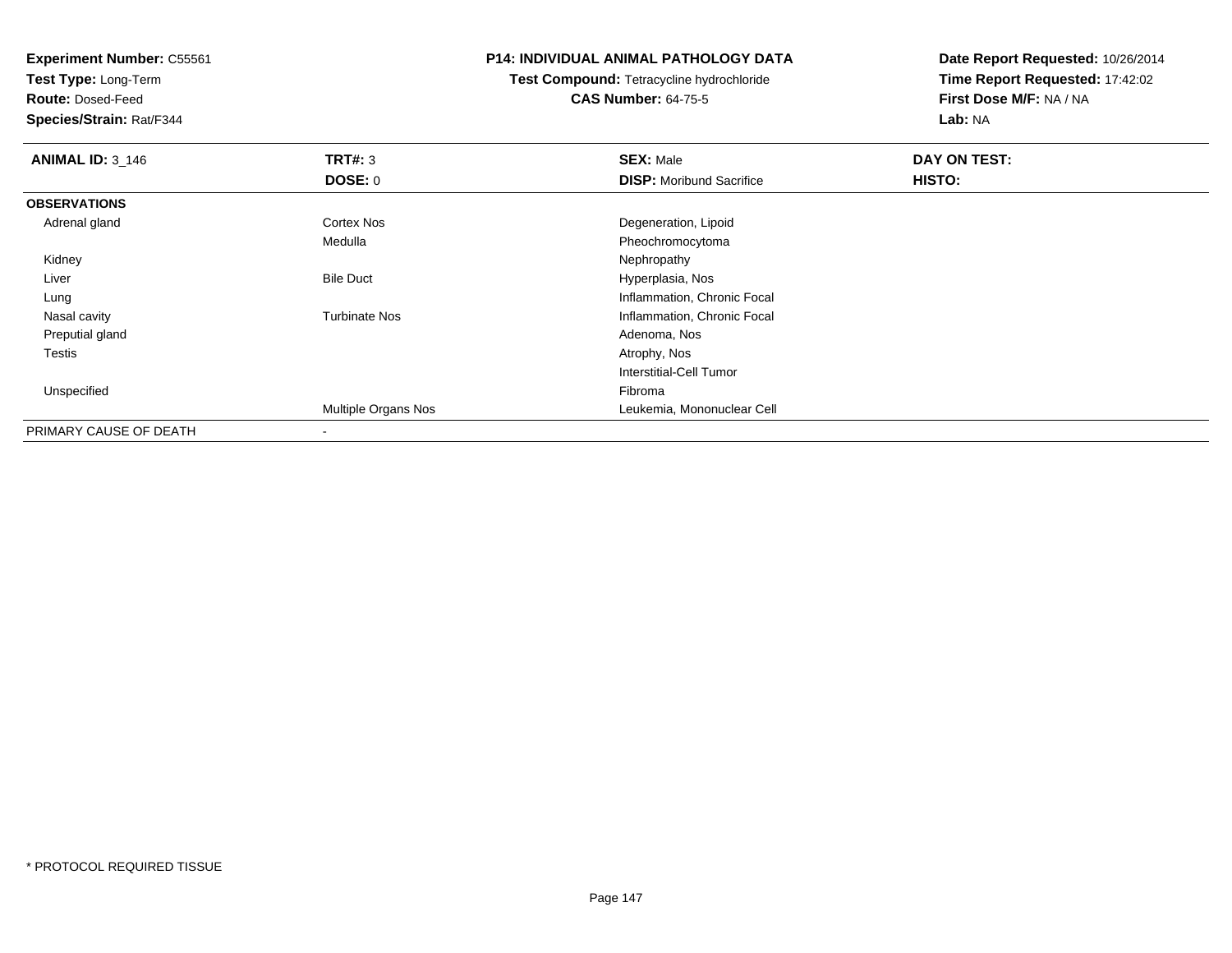**Experiment Number:** C55561**Test Type:** Long-Term**Route:** Dosed-Feed **Species/Strain:** Rat/F344**P14: INDIVIDUAL ANIMAL PATHOLOGY DATATest Compound:** Tetracycline hydrochloride**CAS Number:** 64-75-5**Date Report Requested:** 10/26/2014**Time Report Requested:** 17:42:02**First Dose M/F:** NA / NA**Lab:** NA**ANIMAL ID: 3 147 TRT#:** <sup>3</sup> **SEX:** Male **DAY ON TEST: DOSE:** 0**DISP:** Terminal Sacrifice **HISTO: OBSERVATIONS** Adrenal glandCortex Nos **Cortex Nos** Degeneration, Lipoid Medulla Pheochromocytoma Heart Myocardium Nos Degeneration, Nos Kidneyy the control of the control of the control of the control of the control of the control of the control of the control of the control of the control of the control of the control of the control of the control of the contro LiverBile Duct **Hyperplasia**, Nos d **Hyperplasia, Cystic**  Mammary gland Preputial gland Inflammation, Acute/Chronic Testis Interstitial-Cell Tumor Thyroid Hyperplasia, C Cell UnspecifiedLeukemia, Mononuclear Cell PRIMARY CAUSE OF DEATH

-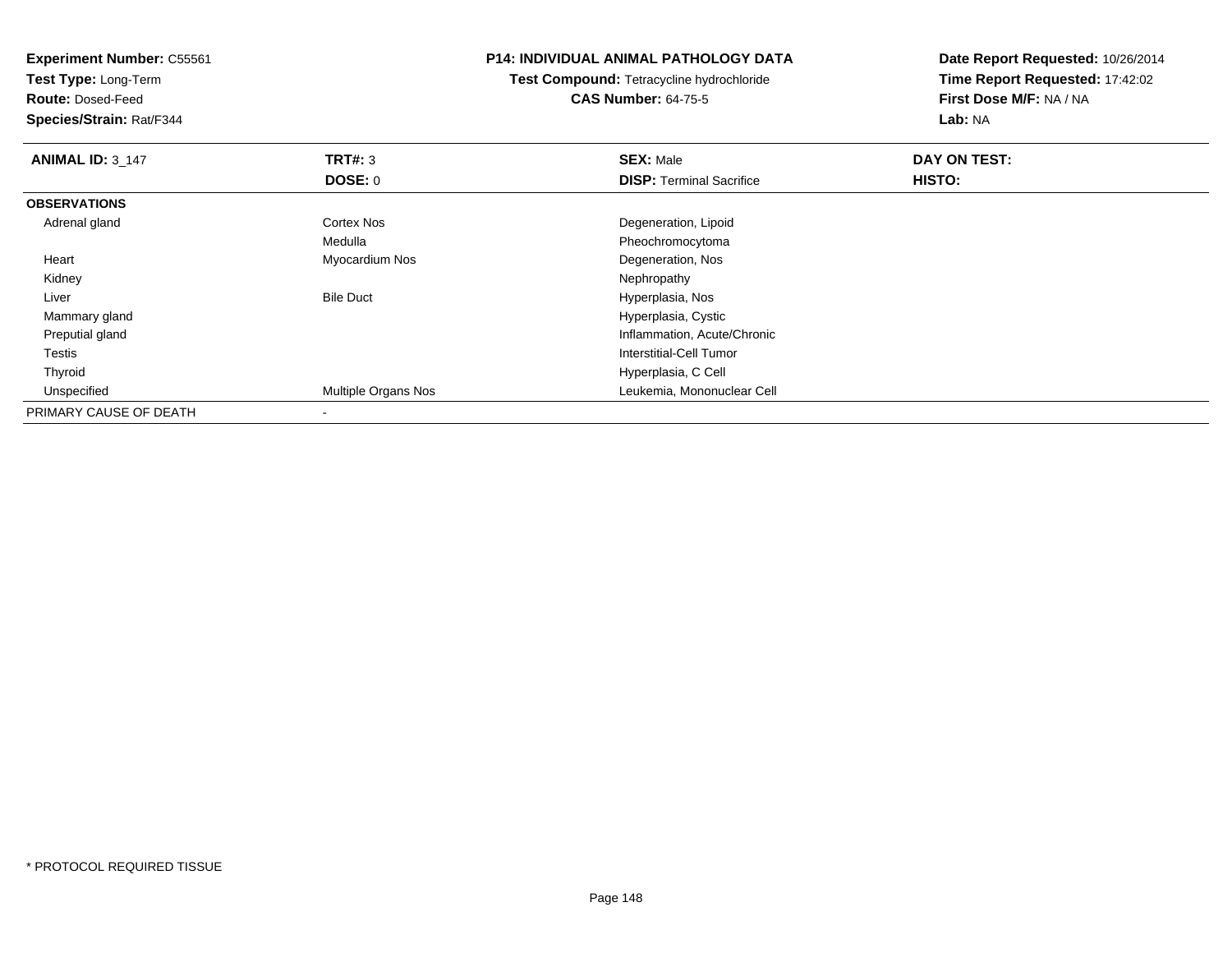**Test Type:** Long-Term

**Route:** Dosed-Feed

**Species/Strain:** Rat/F344

# **P14: INDIVIDUAL ANIMAL PATHOLOGY DATA**

**Test Compound:** Tetracycline hydrochloride**CAS Number:** 64-75-5

| <b>ANIMAL ID: 3 148</b> | TRT#: 3                   | <b>SEX: Male</b>                | DAY ON TEST: |  |
|-------------------------|---------------------------|---------------------------------|--------------|--|
|                         | <b>DOSE: 0</b>            | <b>DISP: Moribund Sacrifice</b> | HISTO:       |  |
| <b>OBSERVATIONS</b>     |                           |                                 |              |  |
| Heart                   | Myocardium Nos            | Degeneration, Nos               |              |  |
| Kidney                  |                           | Nephropathy                     |              |  |
| Liver                   | <b>Bile Duct</b>          | Hyperplasia, Nos                |              |  |
| Pancreas                | Acinus                    | Atrophy, Focal                  |              |  |
| Pituitary gland         | <b>Anterior Pituitary</b> | Adenoma, Nos                    |              |  |
| Prostate                |                           | Inflammation, Acute/Chronic     |              |  |
| Seminal vesicle         |                           | Atrophy, Nos                    |              |  |
| Testis                  |                           | Hyperplasia, Interstitial Cell  |              |  |
|                         |                           | Interstitial-Cell Tumor         |              |  |
| PRIMARY CAUSE OF DEATH  |                           |                                 |              |  |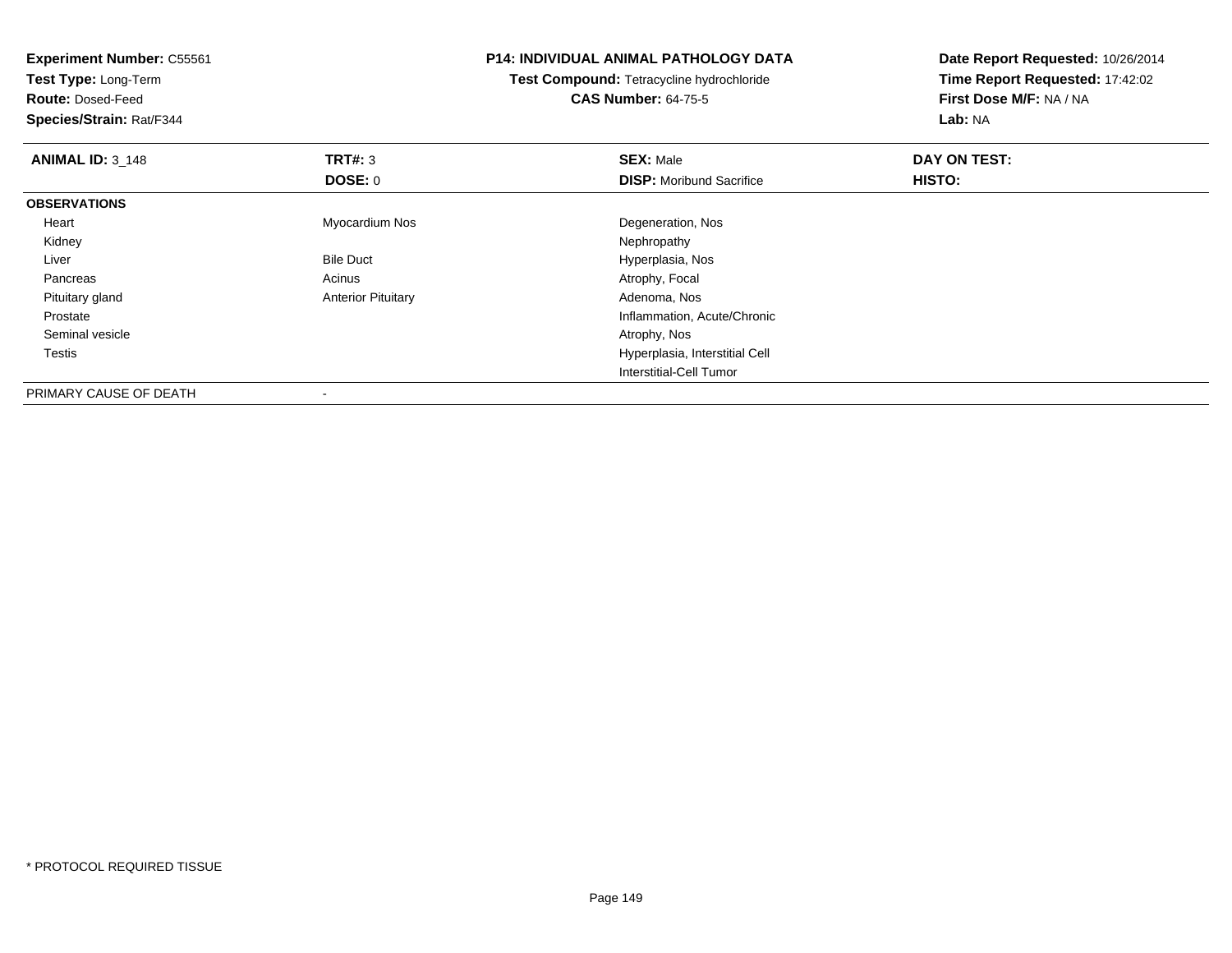**Test Type:** Long-Term

**Route:** Dosed-Feed

**Species/Strain:** Rat/F344

# **P14: INDIVIDUAL ANIMAL PATHOLOGY DATA**

**Test Compound:** Tetracycline hydrochloride**CAS Number:** 64-75-5

| <b>ANIMAL ID: 3_149</b> | TRT#: 3              | <b>SEX: Male</b>                | DAY ON TEST: |  |
|-------------------------|----------------------|---------------------------------|--------------|--|
|                         | <b>DOSE: 0</b>       | <b>DISP: Terminal Sacrifice</b> | HISTO:       |  |
| <b>OBSERVATIONS</b>     |                      |                                 |              |  |
| Adrenal gland           | Medulla              | Pheochromocytoma                |              |  |
| Heart                   | Myocardium Nos       | Degeneration, Nos               |              |  |
| Kidney                  |                      | Nephropathy                     |              |  |
| Liver                   |                      | Cytoplasmic Change, Basophilic  |              |  |
|                         | <b>Bile Duct</b>     | Hyperplasia, Nos                |              |  |
|                         |                      | Inflammation, Chronic Focal     |              |  |
| Nasal cavity            | <b>Turbinate Nos</b> | Inflammation, Chronic Focal     |              |  |
| Preputial gland         |                      | Inflammation, Acute/Chronic     |              |  |
| Prostate                |                      | Inflammation, Acute/Chronic     |              |  |
| Skin                    |                      | Cyst, Epidermal Inclusion       |              |  |
| Testis                  |                      | Interstitial-Cell Tumor         |              |  |
|                         | Tunica Vaginalis     | Mesothelioma, Malignant         |              |  |
| Unspecified             | Multiple Organs Nos  | Leukemia, Mononuclear Cell      |              |  |
| PRIMARY CAUSE OF DEATH  |                      |                                 |              |  |